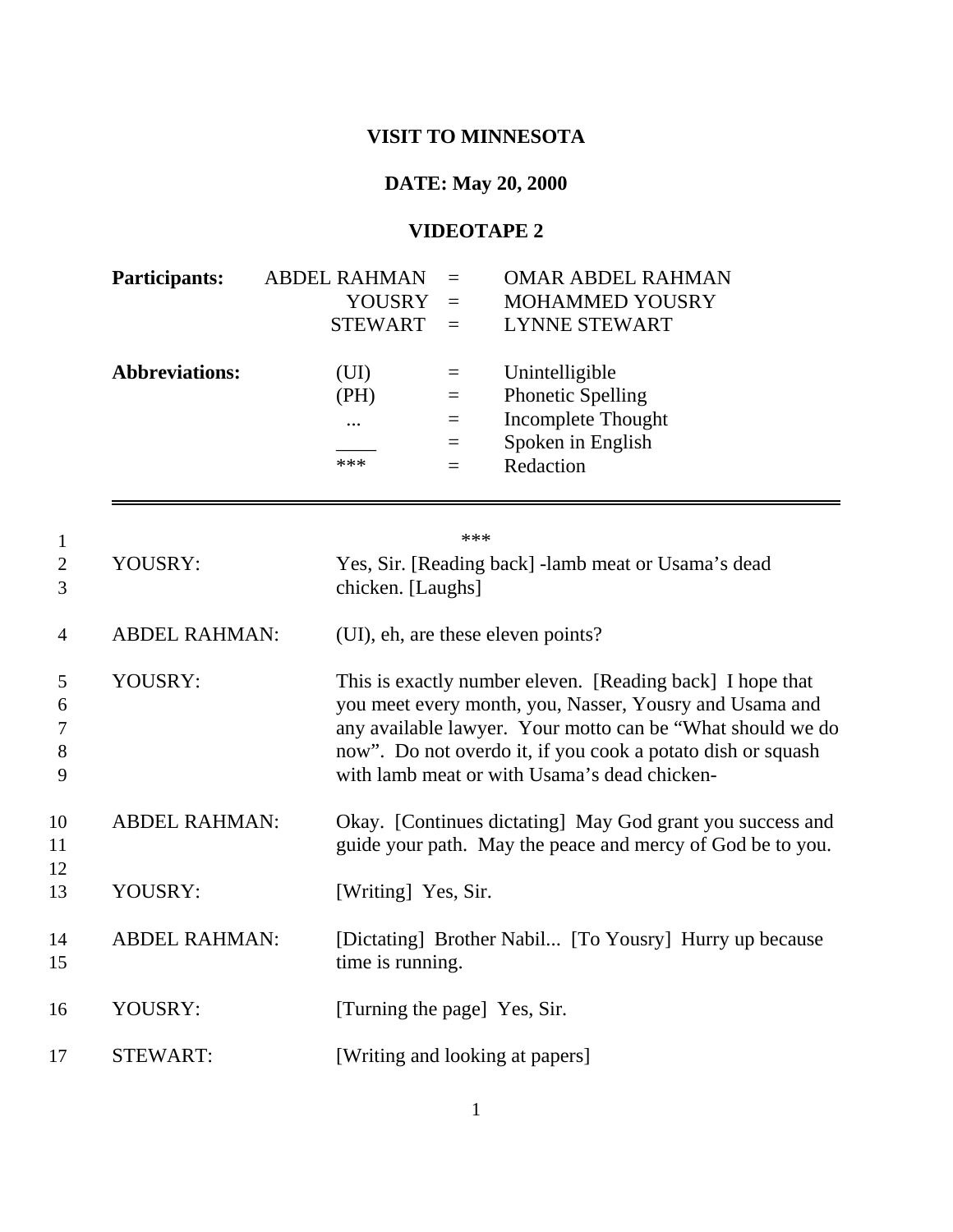| $\mathbf{1}$<br>$\overline{2}$ | <b>ABDEL RAHMAN:</b> | [Dictating] May God protect and keep you. May the peace<br>and mercy of God be to you. (UI) |
|--------------------------------|----------------------|---------------------------------------------------------------------------------------------|
| 3<br>4                         | YOUSRY:              | [Writing as he repeats] Brother Nabil. [Pause] Please go<br>ahead, Sir.                     |
| 5                              | <b>ABDEL RAHMAN:</b> | Eh [dictating] My special regards to Brother Shadi-                                         |
| 6                              | YOUSRY:              | [Writing] Yes, Sir.                                                                         |
| 7                              | <b>ABDEL RAHMAN:</b> | -and eh, tell him-                                                                          |
| 8                              | YOUSRY:              | To Brother Shadi, or to my son Shadi?                                                       |
| 9                              | <b>ABDEL RAHMAN:</b> | Makes no difference.                                                                        |
| 10<br>11                       | YOUSRY:              | Whatever you like, Sir. He is young, I saw him once, he's<br>young.                         |
| 12                             | <b>ABDEL RAHMAN:</b> | Uhm, okay.                                                                                  |
| 13                             | YOUSRY:              | To my son Shadi?                                                                            |
| 14                             | <b>ABDEL RAHMAN:</b> | Uhm.                                                                                        |
| 15                             | YOUSRY:              | Okay, Sir.                                                                                  |
| 16<br>17                       | <b>ABDEL RAHMAN:</b> | And eh, [dictating] tell him to read the Quran, study it.<br>[Pause] Hah?                   |
| 18                             | YOUSRY:              | [Writing] Yes, Sir.                                                                         |
| 19                             | <b>ABDEL RAHMAN:</b> | And pray regularly. [Pause]                                                                 |
| 20                             | YOUSRY:              | [Writing] Yes, Sir.                                                                         |
| 21                             | <b>ABDEL RAHMAN:</b> | And fast-                                                                                   |
| 22                             | YOUSRY:              | I'm following you, Sir.                                                                     |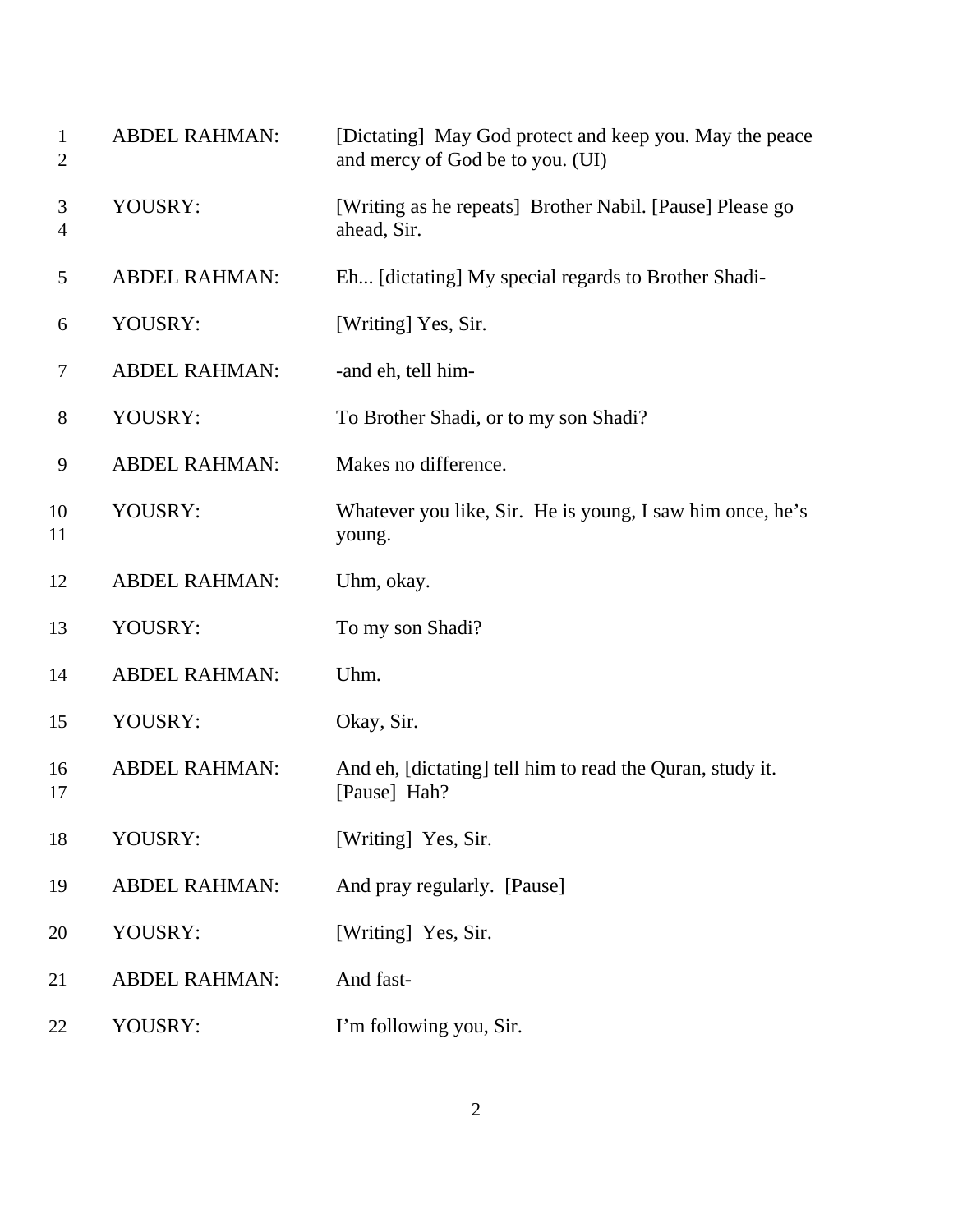| $\mathbf{1}$   | <b>ABDEL RAHMAN:</b> | -and fast-                                                                                        |
|----------------|----------------------|---------------------------------------------------------------------------------------------------|
| $\overline{2}$ | <b>STEWART:</b>      | [Trying to repeat the Arabic word 'fast'] An tazuma?                                              |
| 3<br>4         | YOUSRY:              | I am repeating what the Sheikh says, looking at you so they<br>get to think that I'm translating. |
| 5              | <b>STEWART:</b>      | But what does "an tazuma" about (UI)?                                                             |
| 6              | YOUSRY:              | [Correcting her Arabic] an tasum.                                                                 |
| 7              | <b>STEWART:</b>      | An tasum.                                                                                         |
| 8              | YOUSRY:              | Yeah.                                                                                             |
| 9              | <b>STEWART:</b>      | What does that mean?                                                                              |
| 10             | <b>ABDEL RAHMAN:</b> | Feasting.                                                                                         |
| 11             | YOUSRY:              | [Simultaneously] To fast.                                                                         |
| 12             | <b>STEWART:</b>      | <u>Ahh.</u>                                                                                       |
| 13             | <b>ABDEL RAHMAN:</b> | Fasting.                                                                                          |
| 14             | YOUSRY:              | Fasting (UI).                                                                                     |
| 15             | <b>ABDEL RAHMAN:</b> | Fast.                                                                                             |
| 16             | <b>STEWART:</b>      | <u>Fast.</u>                                                                                      |
| 17             | <b>ABDEL RAHMAN:</b> | Finished?                                                                                         |
| 18             | YOUSRY:              | Yes, Sir.                                                                                         |
| 19             | <b>ABDEL RAHMAN:</b> | [Dictating] And you should fast a few days each month.                                            |
| 20<br>21       | YOUSRY:              | I am looking at her and repeating so they would think I am<br>translating.                        |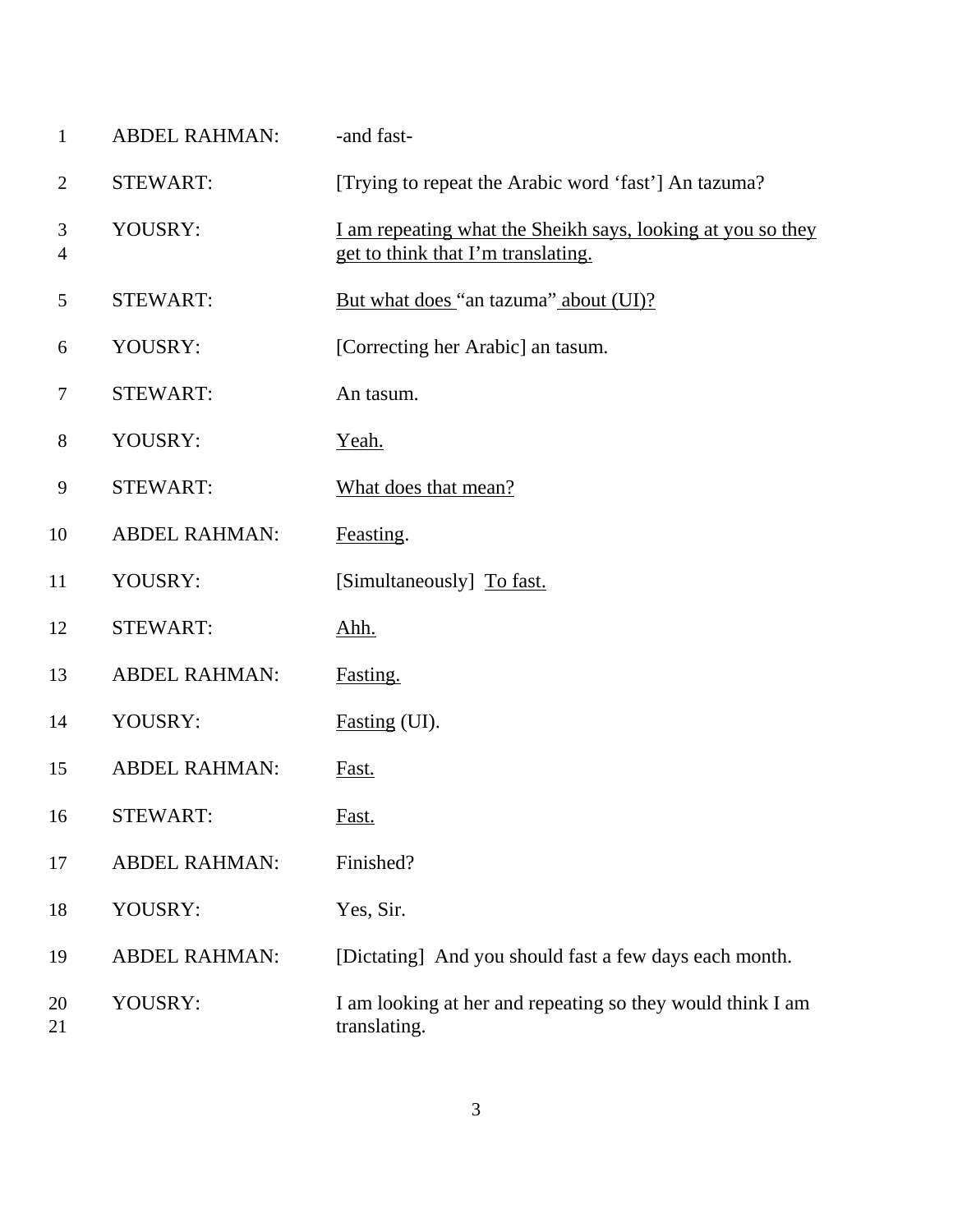| $\mathbf{1}$ | <b>ABDEL RAHMAN:</b> | Yeah.                                             |
|--------------|----------------------|---------------------------------------------------|
| 2            | YOUSRY:              | -should fast a few days each month-               |
| 3            | <b>ABDEL RAHMAN:</b> | Yeah.                                             |
| 4            | YOUSRY:              | Yes, Sir.                                         |
| 5            | <b>ABDEL RAHMAN:</b> | - and to befriend, befriend good people -         |
| 6            | YOUSRY:              | [As he writes] -befriend good people.             |
| 7            | <b>ABDEL RAHMAN:</b> | -and stay away from the wicked ones.              |
| 8            | YOUSRY:              | Yes, Sir. [Pause]                                 |
| 9            | <b>STEWART:</b>      | [Writing]                                         |
| 10<br>11     | <b>ABDEL RAHMAN:</b> | And eh,                                           |
| 12           | YOUSRY:              | [Clears his throat]                               |
| 13           | <b>ABDEL RAHMAN:</b> | My best regards to Shadi's mother-                |
| 14           | YOUSRY:              | May the Lord keep her safe, she is a great woman. |
| 15           | <b>ABDEL RAHMAN:</b> | May God heal her.                                 |
| 16           | YOUSRY:              | Praise be to God, she went back to work.          |
| 17           | <b>ABDEL RAHMAN:</b> | Yeah?                                             |
| 18           | YOUSRY:              | [Turning the page] Yeah.                          |
| 19           | <b>ABDEL RAHMAN:</b> | [Dictating] - the private doctor.                 |
| 20           | YOUSRY:              | [Writing] Yes, Sir.                               |
| 21           | <b>ABDEL RAHMAN:</b> | Trylet her try with the lawyers to make a visit.  |
|              |                      |                                                   |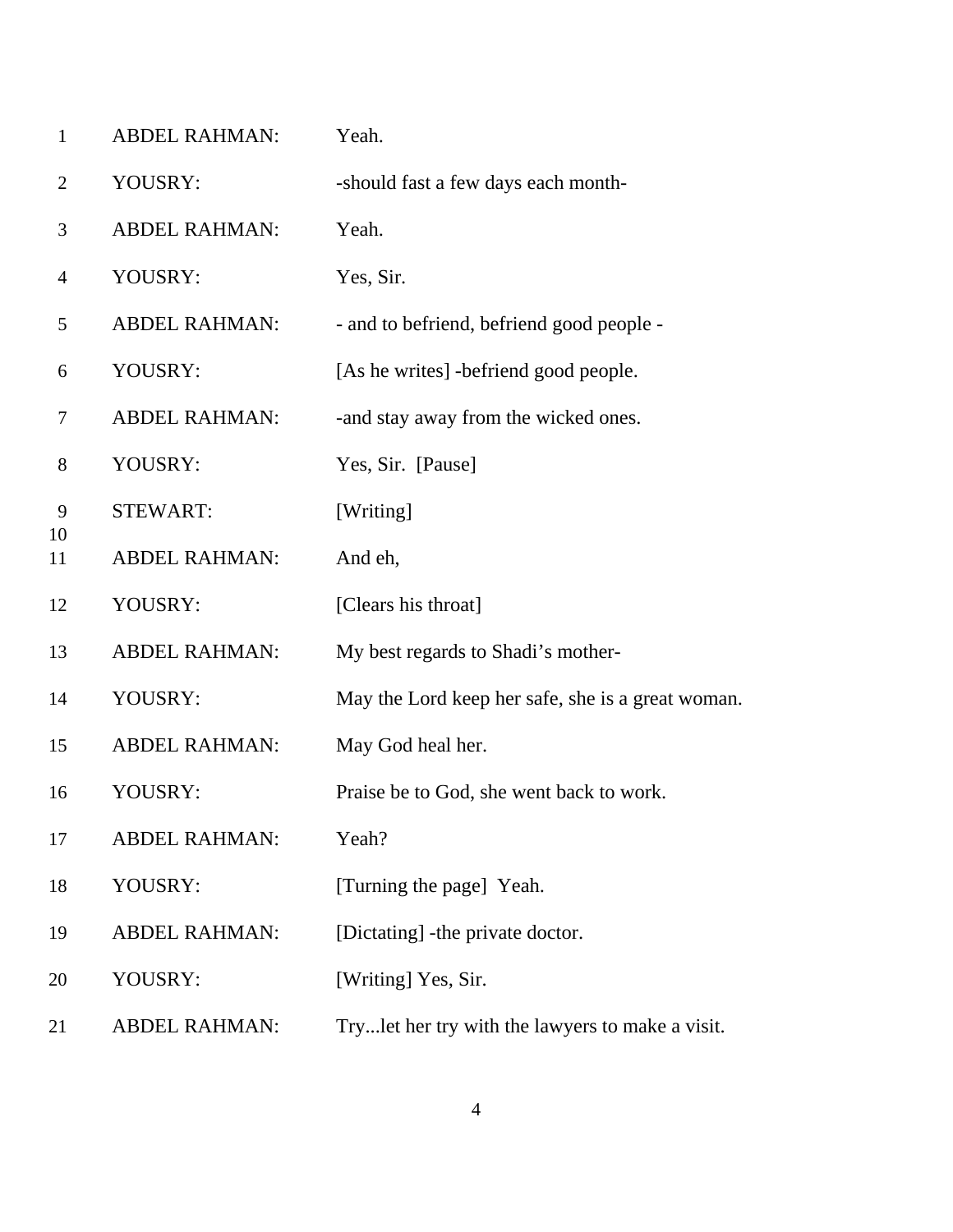| $\mathbf{1}$   | YOUSRY:              | [Repeating as he writes] -try with the lawyers to make a visit,                                                                 |
|----------------|----------------------|---------------------------------------------------------------------------------------------------------------------------------|
| $\overline{2}$ | <b>ABDEL RAHMAN:</b> | Yeah. [Dictating] Because Judge Mukasey approved-                                                                               |
| 3              | YOUSRY:              | [Repeating as he writes] Judge Mukasey approved-                                                                                |
| $\overline{4}$ | <b>STEWART:</b>      | Mukasey? Not Mukasey.                                                                                                           |
| 5              | <b>ABDEL RAHMAN:</b> | -approved her visit.                                                                                                            |
| 6              | YOUSRY:              | [As he writes] -her visit.                                                                                                      |
| 7              | <b>STEWART:</b>      | Not him.                                                                                                                        |
| $8\,$<br>9     | YOUSRY:              | Who stops Dr. Aziza from visiting? Is it this prison, or is it<br>the judge? It is uh, uh, uhm                                  |
| 10             | <b>STEWART:</b>      | The SAMs.                                                                                                                       |
| 11             | YOUSRY:              | $$ McCarthy?                                                                                                                    |
| 12             | <b>STEWART:</b>      | <u>It's the SAMs Well, McCarthy is gone.</u>                                                                                    |
| 13             | YOUSRY:              | <u>Okay, who, who's, who'stook his place?</u>                                                                                   |
| 14             | <b>STEWART:</b>      | <b>SAM</b> is the evil Fitzgerald.                                                                                              |
| 15             | YOUSRY:              | Who is responsible for SAM, is it Fitzgerald?                                                                                   |
| 16             | STEWART:             | Fitzgerald.                                                                                                                     |
| 17<br>18<br>19 | YOUSRY:              | So can we ask Fitzgerald'spermissionto bring Dr. Aziza to<br>see the Sheikh, even thoughthe SAM does not allow her to<br>visit? |
| 20             | <b>STEWART:</b>      | He won't.                                                                                                                       |
| 21<br>22<br>23 | YOUSRY:              | Can Fitzgerald allow that? Is it in his power, or he has to ask<br><b>Janet Reno?</b>                                           |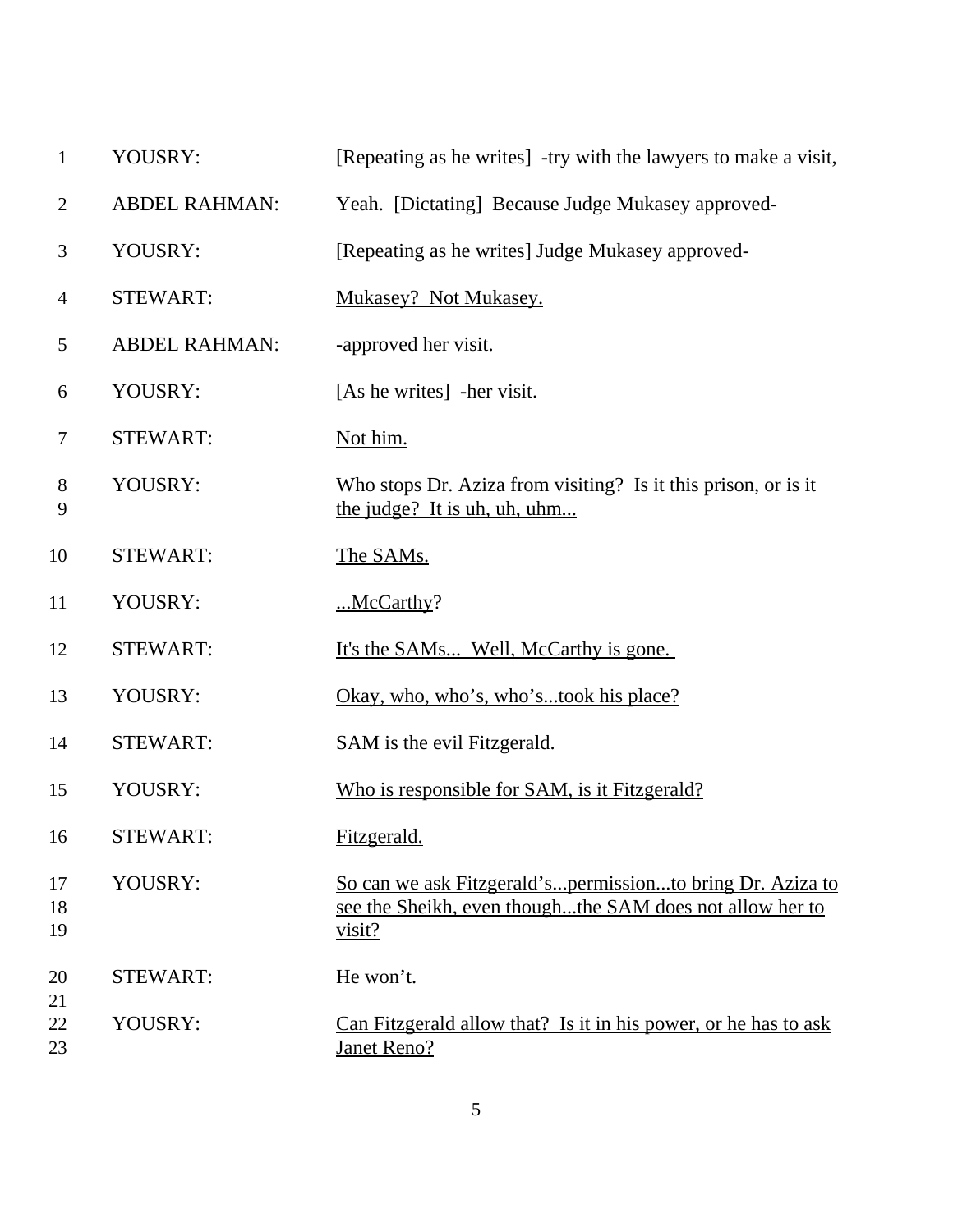| $\mathbf{1}$ | <b>STEWART:</b>      | No, I think anything is in his power.                                                                           |
|--------------|----------------------|-----------------------------------------------------------------------------------------------------------------|
| 2<br>3       | YOUSRY:              | Lynne is saying, Sir, that Fitzgerald is in charge of all these<br>things.                                      |
| 4<br>5       | <b>STEWART:</b>      | [Simultaneously] I think I actually brought this in with me.                                                    |
| 6            | <b>ABDEL RAHMAN:</b> | Yeah.                                                                                                           |
| 7            | YOUSRY:              | Fitzgerald, who was working with Andrew McCarthy                                                                |
| 8            | <b>ABDEL RAHMAN:</b> | Uhm.                                                                                                            |
| 9<br>10      | YOUSRY:              | She is saying, Sir, if he gives the approval, she can come. It is<br>not necessary that he talks to Janet Reno. |
| 11           | <b>STEWART:</b>      | [Looking at her papers]                                                                                         |
| 12           | <b>ABDEL RAHMAN:</b> | Oh, yeah?                                                                                                       |
| 13           | YOUSRY:              | Yeah.                                                                                                           |
| 14           | <b>ABDEL RAHMAN:</b> | Okay, ask her to try.                                                                                           |
| 15<br>16     | YOUSRY:              | How about if youtry with, with him? Don't let Abdeen or<br>the other guys try, you try.                         |
| 17           | <b>STEWART:</b>      | Okay.                                                                                                           |
| 18           | YOUSRY:              | She said okay, and she wrote it down.                                                                           |
| 19           | <b>STEWART:</b>      | I will try. But he is much more evil than McCarthy.                                                             |
| 20<br>21     | YOUSRY:              | She says, Sir, that he is more of a devil and more evil than<br>McCarthy.                                       |
| 22           | <b>ABDEL RAHMAN:</b> | Oh yeah!                                                                                                        |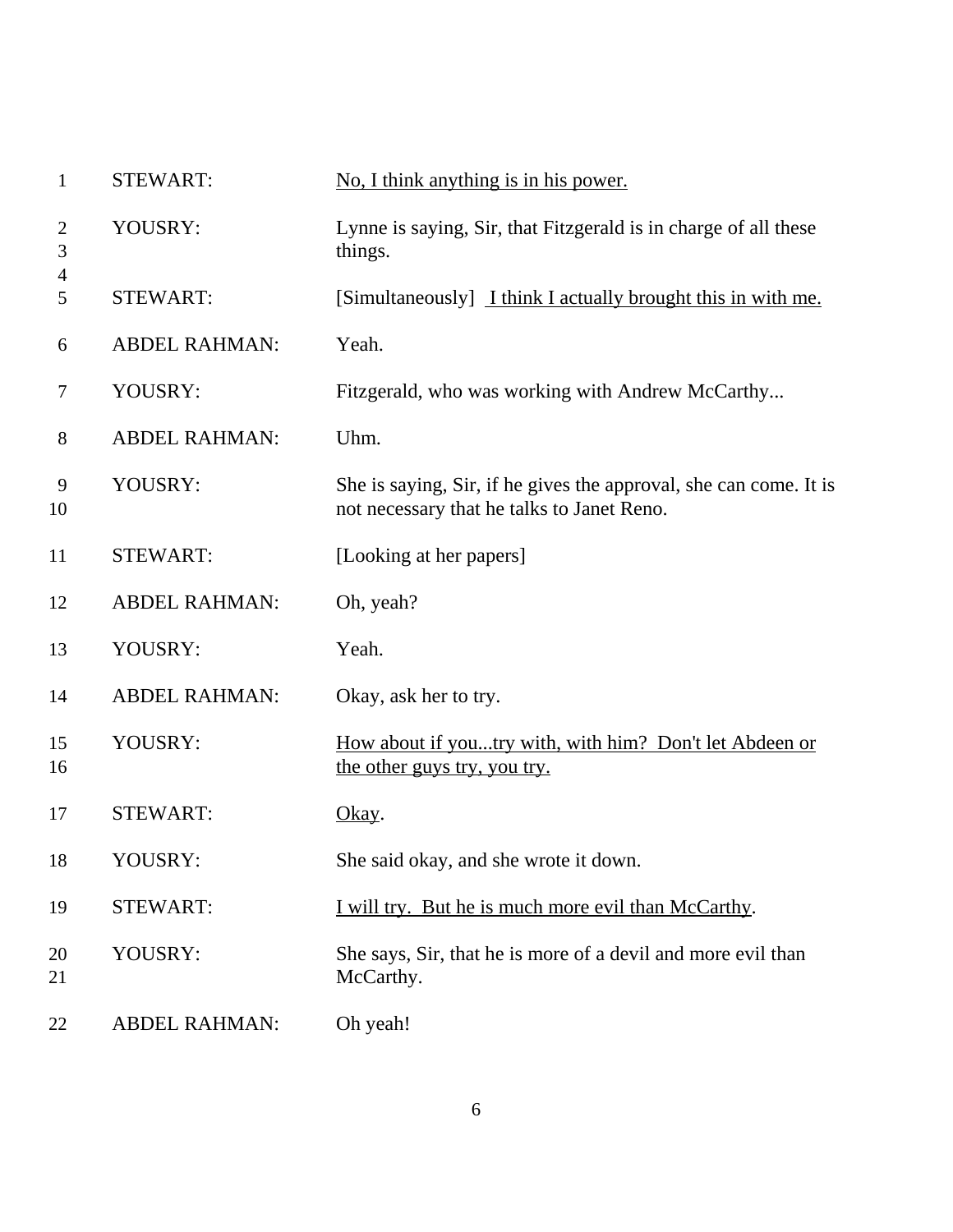| $\mathbf{1}$        | YOUSRY:              | Uhm.                                                                                                                                                                                                                                                |
|---------------------|----------------------|-----------------------------------------------------------------------------------------------------------------------------------------------------------------------------------------------------------------------------------------------------|
| 2                   | <b>STEWART:</b>      | <u>Yeah, he is-</u>                                                                                                                                                                                                                                 |
| 3                   | <b>ABDEL RAHMAN:</b> | We thought that McCarthy was more dangerous.                                                                                                                                                                                                        |
| 4                   | YOUSRY:              | We thought that McCarthy was really a, a devil.                                                                                                                                                                                                     |
| 5<br>6              | <b>STEWART:</b>      | <u>A devil. Well, Fitzgerald I think is more so. He's, uhhe's</u><br>like a crusader.                                                                                                                                                               |
| $\tau$              | YOUSRY:              | She says, Sir, that-                                                                                                                                                                                                                                |
| 8                   | <b>STEWART:</b>      | He has it in the heart.                                                                                                                                                                                                                             |
| 9<br>10<br>11<br>12 | YOUSRY:              | -Fitzgerald is different from McCarthy. Fitzgerald believes in<br>all these things in his heart, he has the faith of doing them<br>same way as the crusaders did; Crusader, I mean, same as the<br>crusaders battle. He is more dangerous this way. |
| 13                  | <b>ABDEL RAHMAN:</b> | Ah!                                                                                                                                                                                                                                                 |
| 14                  | <b>STEWART:</b>      | "This will never happen again. There will never be a bomb                                                                                                                                                                                           |
| 15                  |                      | explodes [sic] and an American Embassy again!" You know.                                                                                                                                                                                            |
| 16<br>17<br>18      | YOUSRY:              | When he stands up to speak, he says, this will never happen<br>again to any American Embassy. We have to exterminate<br>them all, we have to defend ourselves. He believes in that.                                                                 |
| 19                  | <b>ABDEL RAHMAN:</b> | Yeah.                                                                                                                                                                                                                                               |
| 20<br>21            | YOUSRY:              | He is not saying it the same way as McCarthy did, to gain the<br>support of the jury.                                                                                                                                                               |
| 22                  | <b>ABDEL RAHMAN:</b> | Ask her if Khu, Khuzammy is still there?                                                                                                                                                                                                            |
| 23                  | YOUSRY:              | How about Khuzammy? Is he still there?                                                                                                                                                                                                              |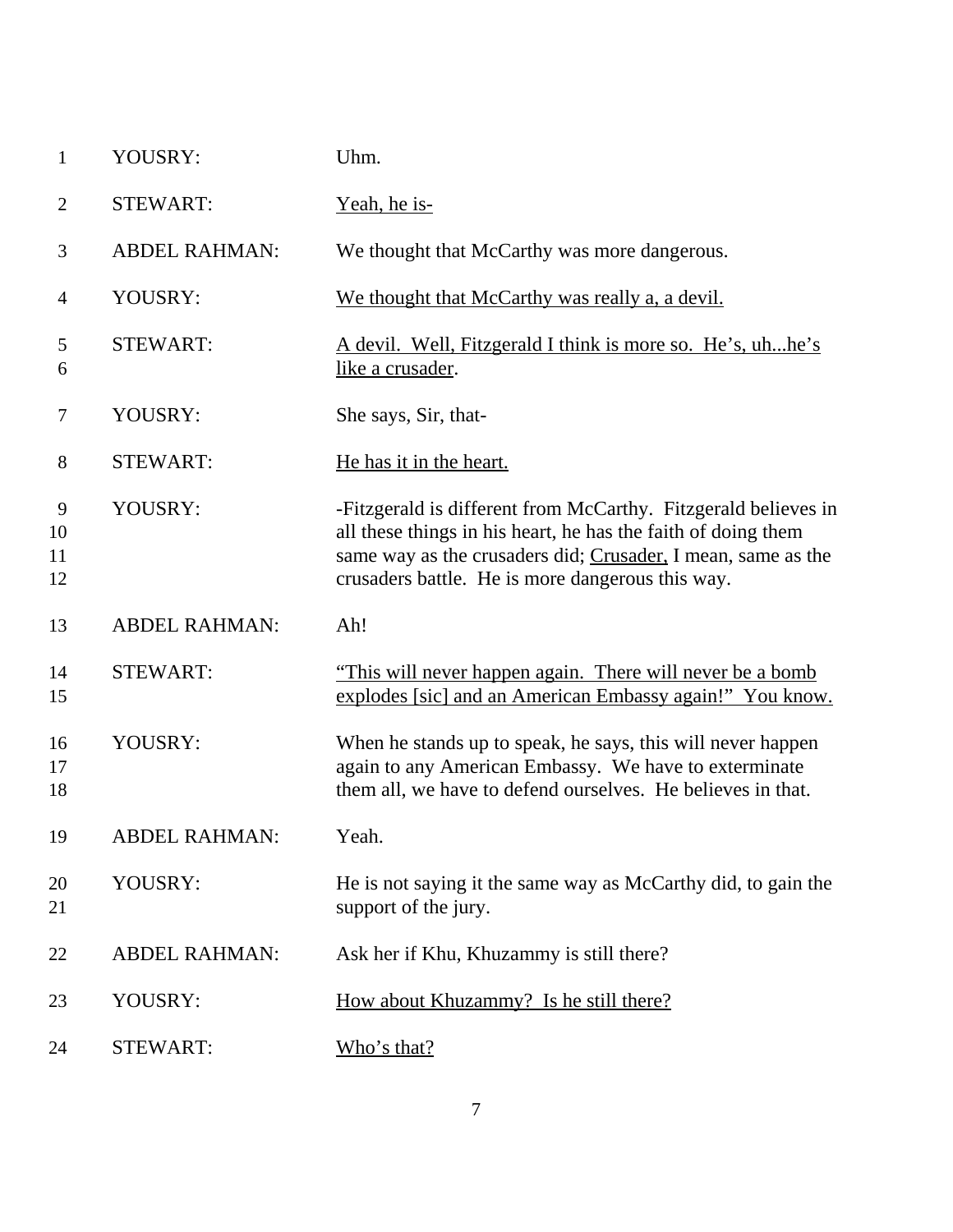- YOUSRY: Khuzammy, the young Lebanese.
- STEWART: Oh, Ku...
- 3 YOUSRY: Khuzammy, he was called. There were three musketeers...
- 4 STEWART: [Simultaneously] I know, three musketeers.
- YOUSRY: You remember? The third musketeer.
- 6 STEWART: Right.
- YOUSRY: [Simultaneously] (UI).
- STEWART: He's, he's off to...see, I haven't seen him in a long time.
- YOUSRY: She says, Sir, she has not seen him for a long time.
- ABDEL RAHMAN: Yeah!
- 11 STEWART: [Simultaneously] He knows a young Latino that works (UI).
- 12 YOUSRY: He married her; they got married.
- STEWART: Yeah, during the thing, yeah. He now has a young-
- YOUSRY: The name Khuzammy is derived from the word shame.
- ABDEL RAHMAN: Yeah.
- YOUSRY: [Laughs]
- STEWART: He's gone. He must have gone to one of those big...rich firms-
- YOUSRY: She says, Sir, there is a big possibility that he is working for a big, eh rich company.
- STEWART: [Simultaneously] -as his reward. And you know, McCarthy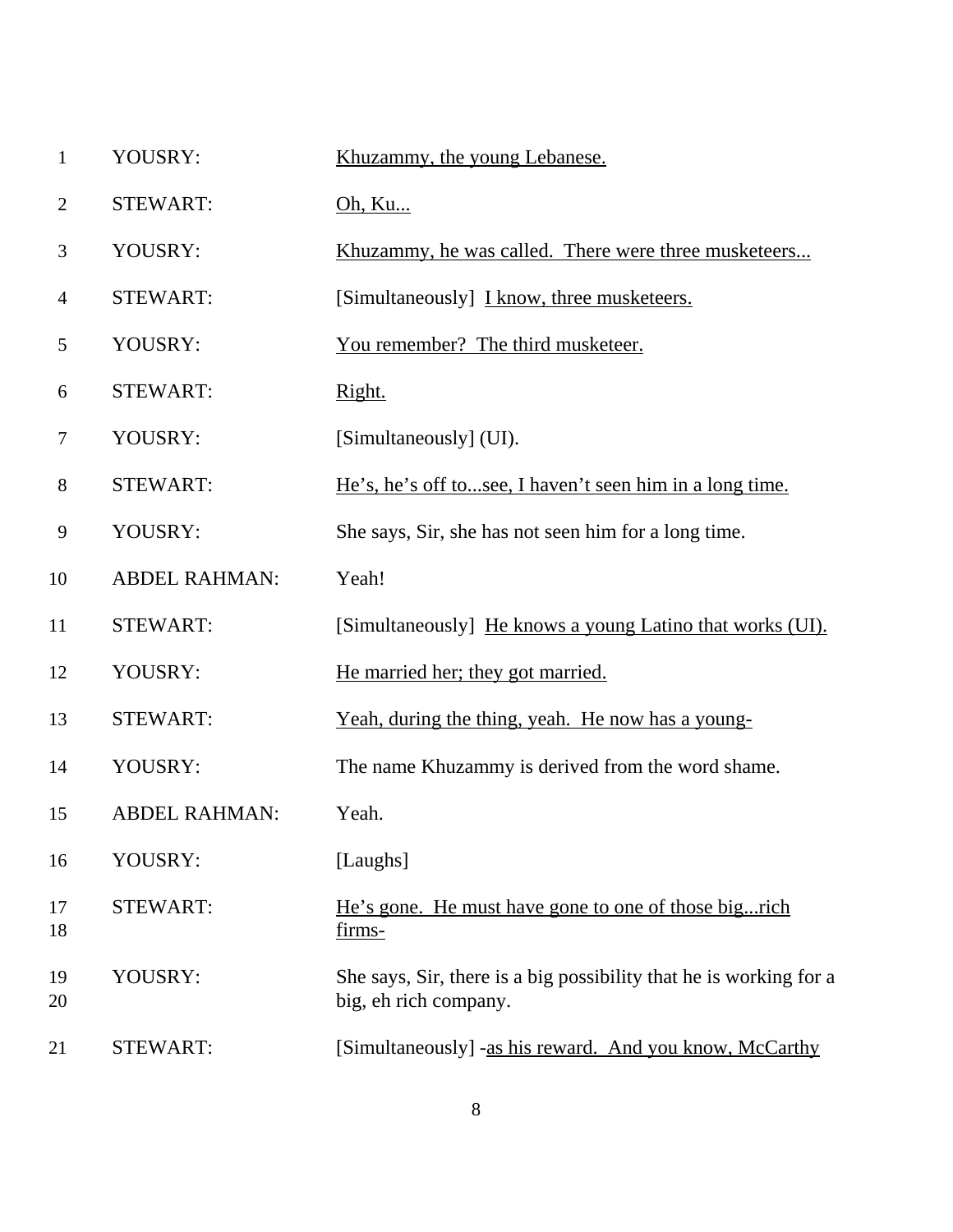|                      | quit.                                                                                                                                                 |
|----------------------|-------------------------------------------------------------------------------------------------------------------------------------------------------|
| YOUSRY:              | McCarthy works in Connecticut now.                                                                                                                    |
| <b>STEWART:</b>      | No. But then came back, and he's back employed. He came<br>back to prosecute young John Gotti.                                                        |
| YOUSRY:              | Really?                                                                                                                                               |
| <b>STEWART:</b>      | He was hired as a Special Assistant.                                                                                                                  |
| YOUSRY:              | McCarthy, who judged you, Sir-                                                                                                                        |
| <b>ABDEL RAHMAN:</b> | Uhm.                                                                                                                                                  |
| YOUSRY:              | -resigned and opened a private office in Connecticut, a state<br>named Connecticut.                                                                   |
| <b>ABDEL RAHMAN:</b> | Yeah.                                                                                                                                                 |
| YOUSRY:              | John Gotti's son, do you know John Gotti, the Mafia leader?                                                                                           |
| <b>ABDEL RAHMAN:</b> | Uhm.                                                                                                                                                  |
| YOUSRY:              | When they arrested John Gotti's son, they got back McCarthy<br>to try him. The government hired him just to process the trial<br>of John Gotti's son. |
| <b>ABDEL RAHMAN:</b> | [Clears his throat]                                                                                                                                   |
| YOUSRY:              | [Moving the glasses of water] Do you know that John Gotti<br>was in the same Nine South, in the same room where you<br>were.                          |
| <b>ABDEL RAHMAN:</b> | Yeah!                                                                                                                                                 |
| YOUSRY:              | Yeah, that dangerous Mafia leader!                                                                                                                    |
| <b>STEWART:</b>      | But now, but noafter he came into the case, 'cause the                                                                                                |
|                      |                                                                                                                                                       |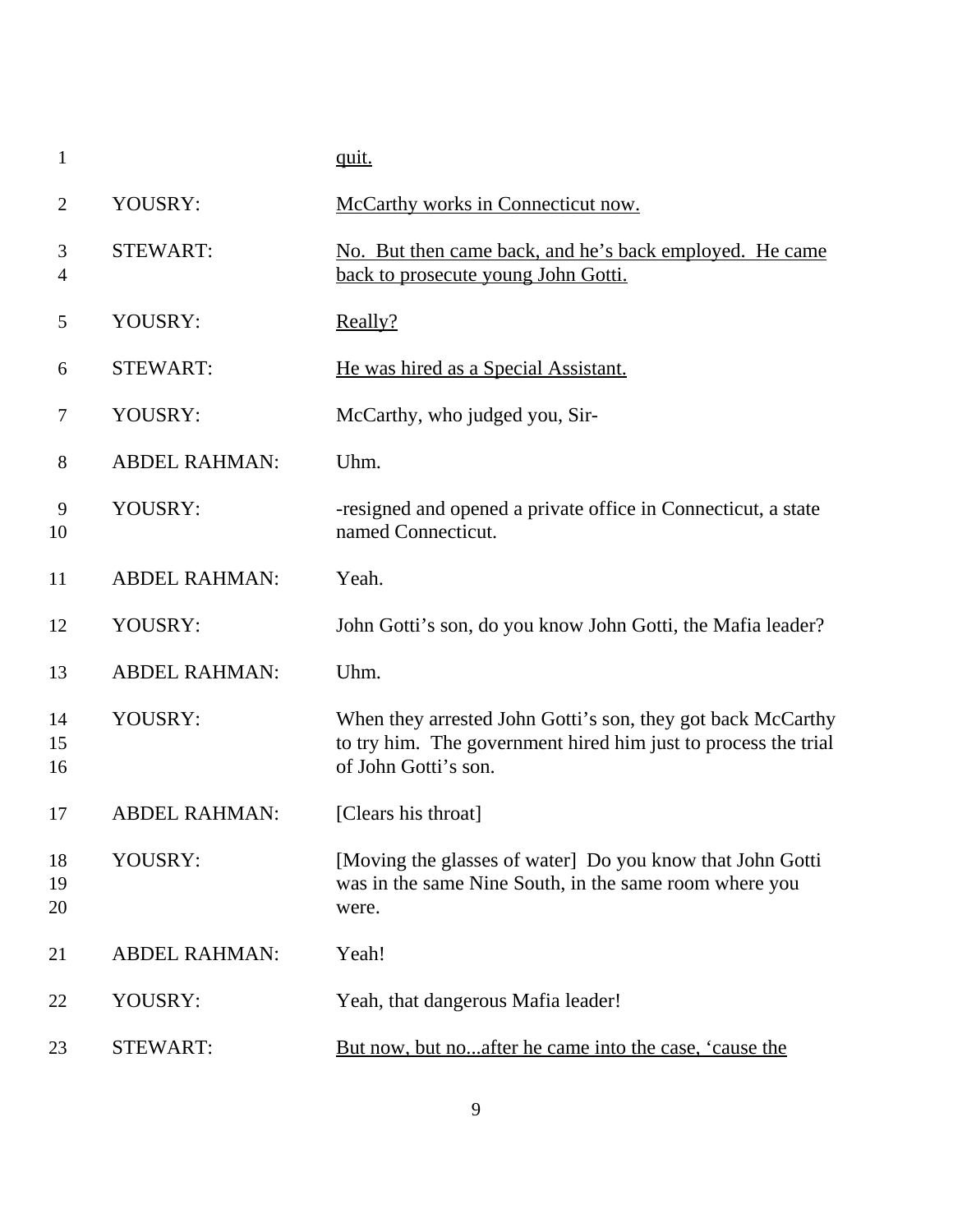| 1<br>$\overline{2}$<br>3        |                      | casethat, that case had been very messed up. So he got that<br>case organized again, and now Gotti-everybody has pled in<br>that case, I believe.                                                                                                                                                                       |
|---------------------------------|----------------------|-------------------------------------------------------------------------------------------------------------------------------------------------------------------------------------------------------------------------------------------------------------------------------------------------------------------------|
| 4                               | YOUSRY:              | Yeah (UI)                                                                                                                                                                                                                                                                                                               |
| 5                               | <b>STEWART:</b>      | <u>Yep.</u>                                                                                                                                                                                                                                                                                                             |
| 6                               | YOUSRY:              | She is telling you that-                                                                                                                                                                                                                                                                                                |
| 7<br>8                          | <b>STEWART:</b>      | So, but I think he's still working as a Special Assistant. I<br>think he's still                                                                                                                                                                                                                                        |
| 9<br>10<br>11<br>12<br>13<br>14 | YOUSRY:              | Yeah. [To Abdel Rahman] When he came back the<br>government offered him a special contract. They believed<br>that they will not win this case. When he came back, the<br>lawyers of John Gotti's son told him that they had to make a<br>deal with him and plead for less sentence to avoid the loss of<br>every thing. |
| 15                              | <b>ABDEL RAHMAN:</b> | Yeah!                                                                                                                                                                                                                                                                                                                   |
| 16<br>17                        | YOUSRY:              | They were afraid of him. Of course your case made him<br>famous.                                                                                                                                                                                                                                                        |
| 18                              | <b>ABDEL RAHMAN:</b> | This case?                                                                                                                                                                                                                                                                                                              |
| 19<br>20                        | YOUSRY:              | Yes, your case. Before your case who was going to hear<br>about the so-called McCarthy.                                                                                                                                                                                                                                 |
| 21                              | <b>ABDEL RAHMAN:</b> | Em.                                                                                                                                                                                                                                                                                                                     |
| 22<br>23<br>24                  | YOUSRY:              | Many people, you made them well known. That guy who was<br>defending Muhammad Salah, what is his name? The one you<br>liked. He used to stand up and shout.                                                                                                                                                             |
| 25                              | <b>ABDEL RAHMAN:</b> | Yeah, yeah.                                                                                                                                                                                                                                                                                                             |
| 26                              | YOUSRY:              | I forgot his name. Do you know who is the, the lawyer for                                                                                                                                                                                                                                                               |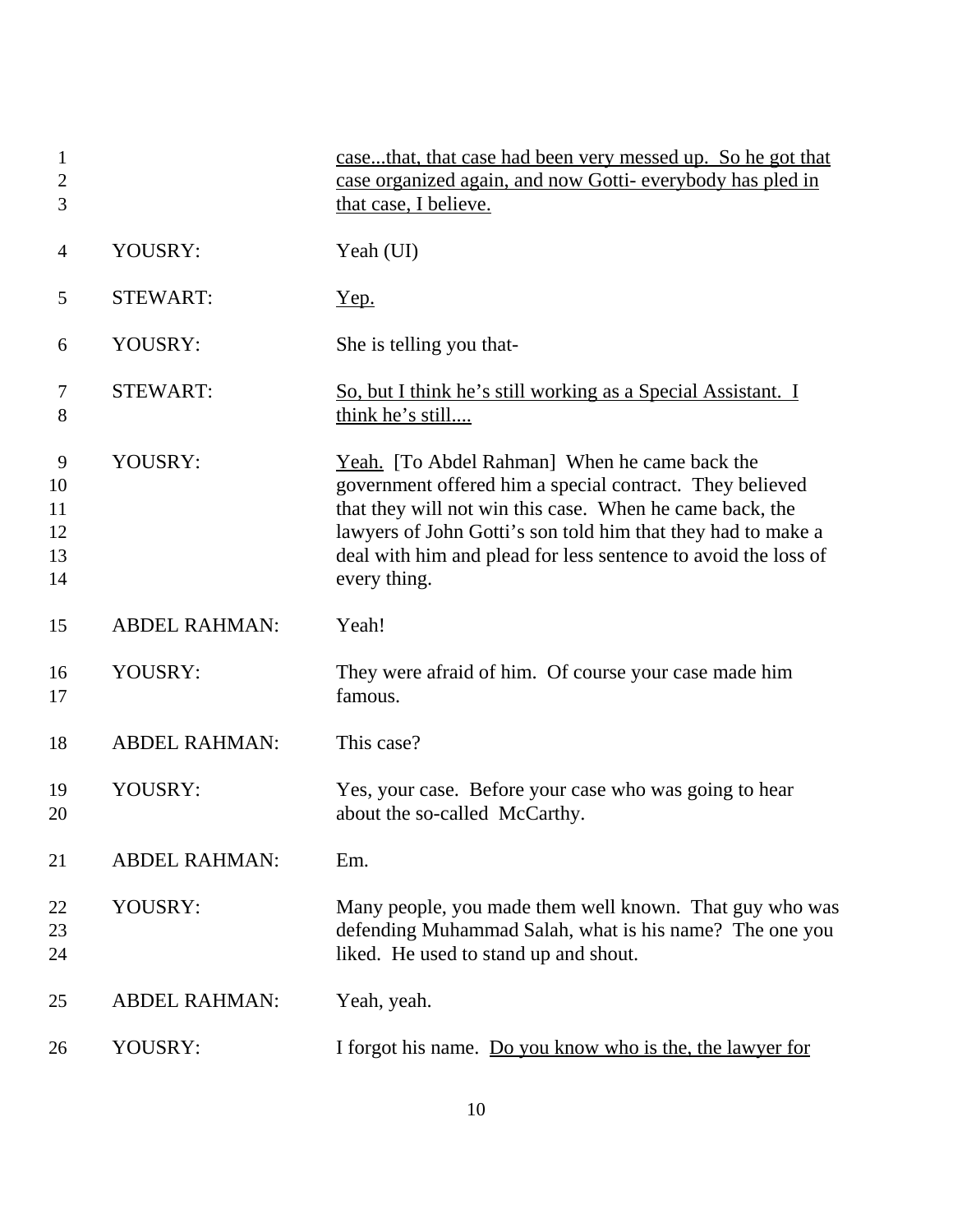| $\mathbf{1}$   |                      | Mohammed Salah, the guy who used to wear a lot of suits?                                                                                     |
|----------------|----------------------|----------------------------------------------------------------------------------------------------------------------------------------------|
| $\overline{2}$ | <b>ABDEL RAHMAN:</b> | He is a Jew. He is good, and generous. He is a generous Jew.                                                                                 |
| 3<br>4         | YOUSRY:              | Remember him? The guy who used to be with Barry (PH)<br>Anderson (PH) and (UI)?                                                              |
| 5              | <b>ABDEL RAHMAN:</b> | [Simultaneously] He used to buy candy and he give it to us.                                                                                  |
| 6              | YOUSRY:              | [Laughs]                                                                                                                                     |
| 7              | <b>STEWART:</b>      | John Jacobs?                                                                                                                                 |
| 8              | <b>ABDEL RAHMAN:</b> | Yes.                                                                                                                                         |
| 9<br>10        | <b>STEWART:</b>      | Jacobs, yes                                                                                                                                  |
| 11             | <b>ABDEL RAHMAN:</b> | Yes                                                                                                                                          |
| 12             | <b>STEWART:</b>      | Yes. I see him a lot. He, uh, he is                                                                                                          |
| 13             | YOUSRY:              | He lost a lot of weight.                                                                                                                     |
| 14             | <b>STEWART:</b>      | Yeah.                                                                                                                                        |
| 15<br>16       | YOUSRY:              | I met him once, during the trial, maybe he used to gain ten<br>kilos every day.                                                              |
| 17             | <b>ABDEL RAHMAN:</b> | He changed a lot.                                                                                                                            |
| 18             | YOUSRY:              | I can't believe it, Sir, he became a model.                                                                                                  |
| 19             | <b>ABDEL RAHMAN:</b> | Very skinny.                                                                                                                                 |
| 20<br>21<br>22 | YOUSRY:              | [Gesticulating] Yeah, he is lifting weights, and all these<br>things. He eats vegetables only. He does not eat any fatty<br>thing or butter. |
| 23             | <b>ABDEL RAHMAN:</b> | That is good.                                                                                                                                |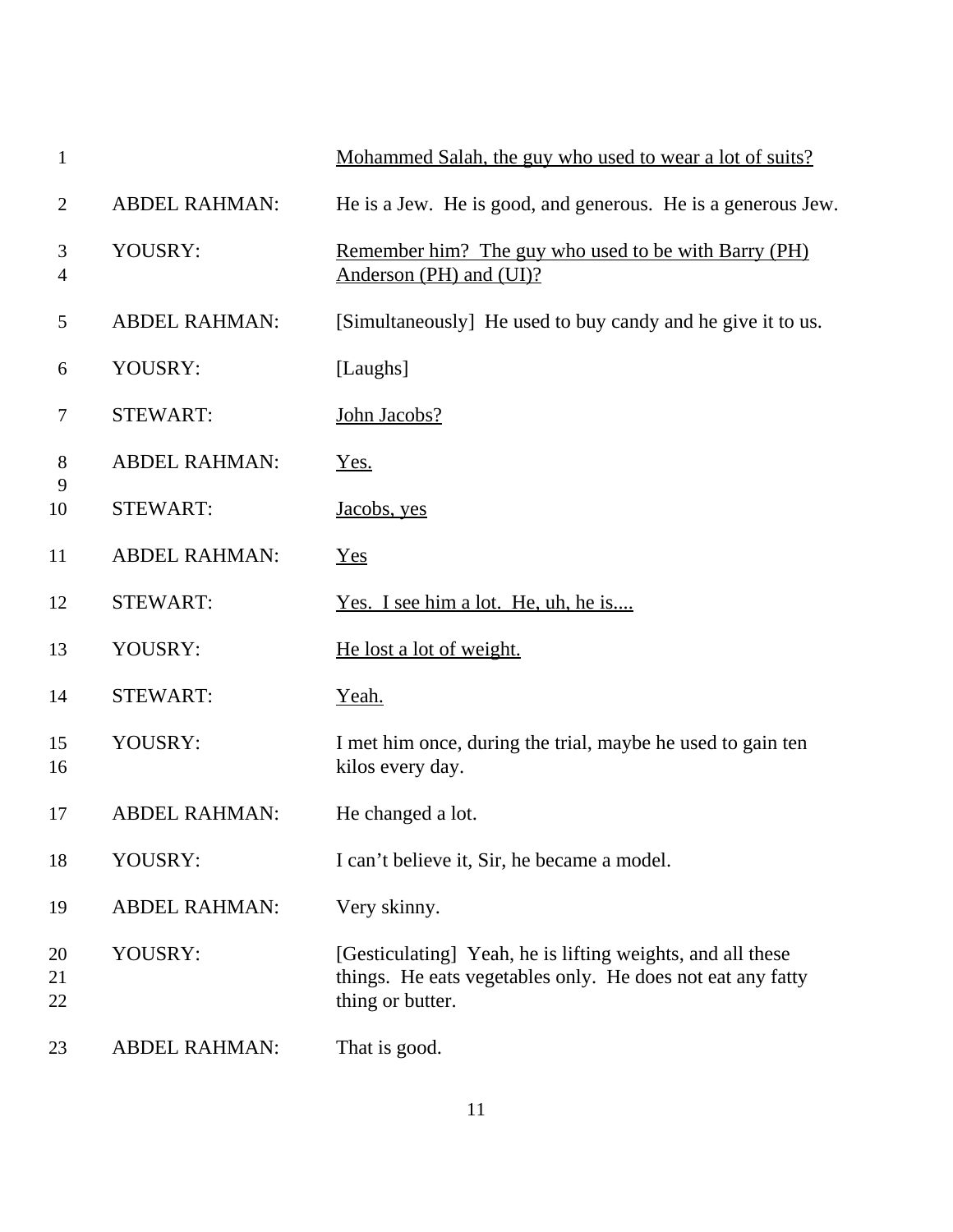| $\mathbf{1}$                           | YOUSRY:              | Yeah, John Jacob. Right.                                                                                                                                                                                                                                                                                                                                                                                   |
|----------------------------------------|----------------------|------------------------------------------------------------------------------------------------------------------------------------------------------------------------------------------------------------------------------------------------------------------------------------------------------------------------------------------------------------------------------------------------------------|
| $\overline{2}$                         | <b>STEWART:</b>      | Right.                                                                                                                                                                                                                                                                                                                                                                                                     |
| 3                                      | YOUSRY:              | And Valerie (PH) Amsterdam (PH), remember Faris? Valerie                                                                                                                                                                                                                                                                                                                                                   |
| 4<br>5                                 | <b>ABDEL RAHMAN:</b> | who was representing Faris<br>Uhm.                                                                                                                                                                                                                                                                                                                                                                         |
| 6                                      | YOUSRY:              | After the case was finished, she invited me for dinner.                                                                                                                                                                                                                                                                                                                                                    |
| $\tau$                                 | <b>ABDEL RAHMAN:</b> | Yeah?                                                                                                                                                                                                                                                                                                                                                                                                      |
| $8\,$                                  | YOUSRY:              | Ah.                                                                                                                                                                                                                                                                                                                                                                                                        |
| 9                                      |                      | ***                                                                                                                                                                                                                                                                                                                                                                                                        |
| 10                                     | YOUSRY:              | [Reading back] Judge Mukasey approved her visit.                                                                                                                                                                                                                                                                                                                                                           |
| 11                                     | <b>STEWART:</b>      | [Looking at papers]                                                                                                                                                                                                                                                                                                                                                                                        |
| 12                                     | <b>ABDEL RAHMAN:</b> | Yeah.                                                                                                                                                                                                                                                                                                                                                                                                      |
| 13                                     | YOUSRY:              | Okay, Sir.                                                                                                                                                                                                                                                                                                                                                                                                 |
| 14                                     | <b>ABDEL RAHMAN:</b> | Eh [Pause]                                                                                                                                                                                                                                                                                                                                                                                                 |
| 15<br>16<br>17<br>18<br>19<br>20<br>21 | YOUSRY:              | [Reading back] My regards to son Shadi, tell him he has to<br>read the Quran and study it, pray regularly and fast a few days<br>each month; and to befriend good people and stay away from<br>the wicked ones. My best regards to Shadi's mother, may<br>God heal her, she's my private doctor. Try you have to (UI)<br>try with the lawyers to make the visit since Judge Mukasey<br>approved her visit. |
| 22<br>23                               | <b>ABDEL RAHMAN:</b> | [Dictating] Ask her, [brief pause] eh, when I eat sweets, I feel<br>something under the rib, on the right side -                                                                                                                                                                                                                                                                                           |
| 24                                     | YOUSRY:              | [Writing] Yes, Sir.                                                                                                                                                                                                                                                                                                                                                                                        |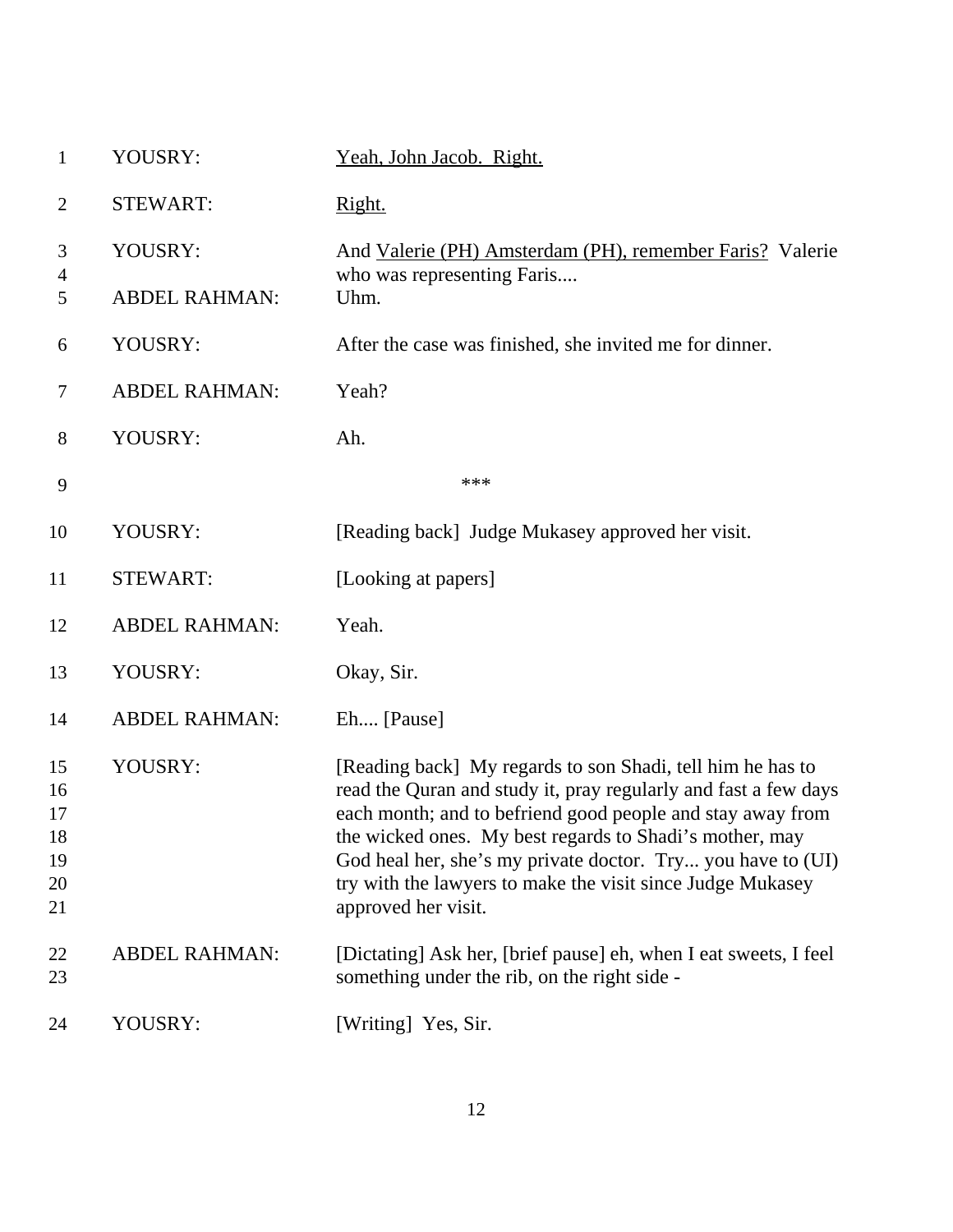| $\mathbf{1}$             | <b>ABDEL RAHMAN:</b> | -the last rib on the right side, it feels funny.                                                                                                      |
|--------------------------|----------------------|-------------------------------------------------------------------------------------------------------------------------------------------------------|
| $\overline{2}$           | YOUSRY:              | What do you mean by feeling funny?                                                                                                                    |
| 3<br>$\overline{4}$<br>5 | <b>ABDEL RAHMAN:</b> | In this area, I feel that this part is warm, and I feel<br>comfortable. Is this the liver? And is it true that sweets have<br>an effect on the liver? |
| 6                        | YOUSRY:              | [As he writes] - have an effect on the liver?                                                                                                         |
| 7<br>8                   | <b>ABDEL RAHMAN:</b> | [Continues dictating] Eh [pause] More to be said at the<br>time of the visit, God willing.                                                            |
| 9                        | YOUSRY:              | Yes, Sir, [whispering as he writes] (UI).                                                                                                             |
| 10                       | <b>ABDEL RAHMAN:</b> | Three, eh is this number one?                                                                                                                         |
| 11                       | YOUSRY:              | We did not write any numbers.                                                                                                                         |
| 12                       | <b>ABDEL RAHMAN:</b> | Write number one.                                                                                                                                     |
| 13<br>14                 | YOUSRY:              | Let us write number one for Shadi, number two for Shadi's<br>mother, and Nabil number three.                                                          |
| 15                       | <b>ABDEL RAHMAN:</b> | Okay.                                                                                                                                                 |
| 16<br>17                 | <b>ABDEL RAHMAN:</b> | [Dictating] As for you, sheikh of sheikhs, master of all Sunni<br>sheikhs                                                                             |
| 18                       | YOUSRY:              | [Laughs as he writes]                                                                                                                                 |
| 19                       | <b>ABDEL RAHMAN:</b> | [Repeating] Master of the Sunni sheikhs -                                                                                                             |
| 20<br>21                 | YOUSRY:              | [Writing] Yes, Sir. Three, As for you sheikh, master of the<br>Sunni sheikhs.                                                                         |
| 22                       | <b>ABDEL RAHMAN:</b> | -and leader of the Muhammady tribe.                                                                                                                   |
| 23                       | YOUSRY:              | [As he writes] And leader of the Muhammady tribe                                                                                                      |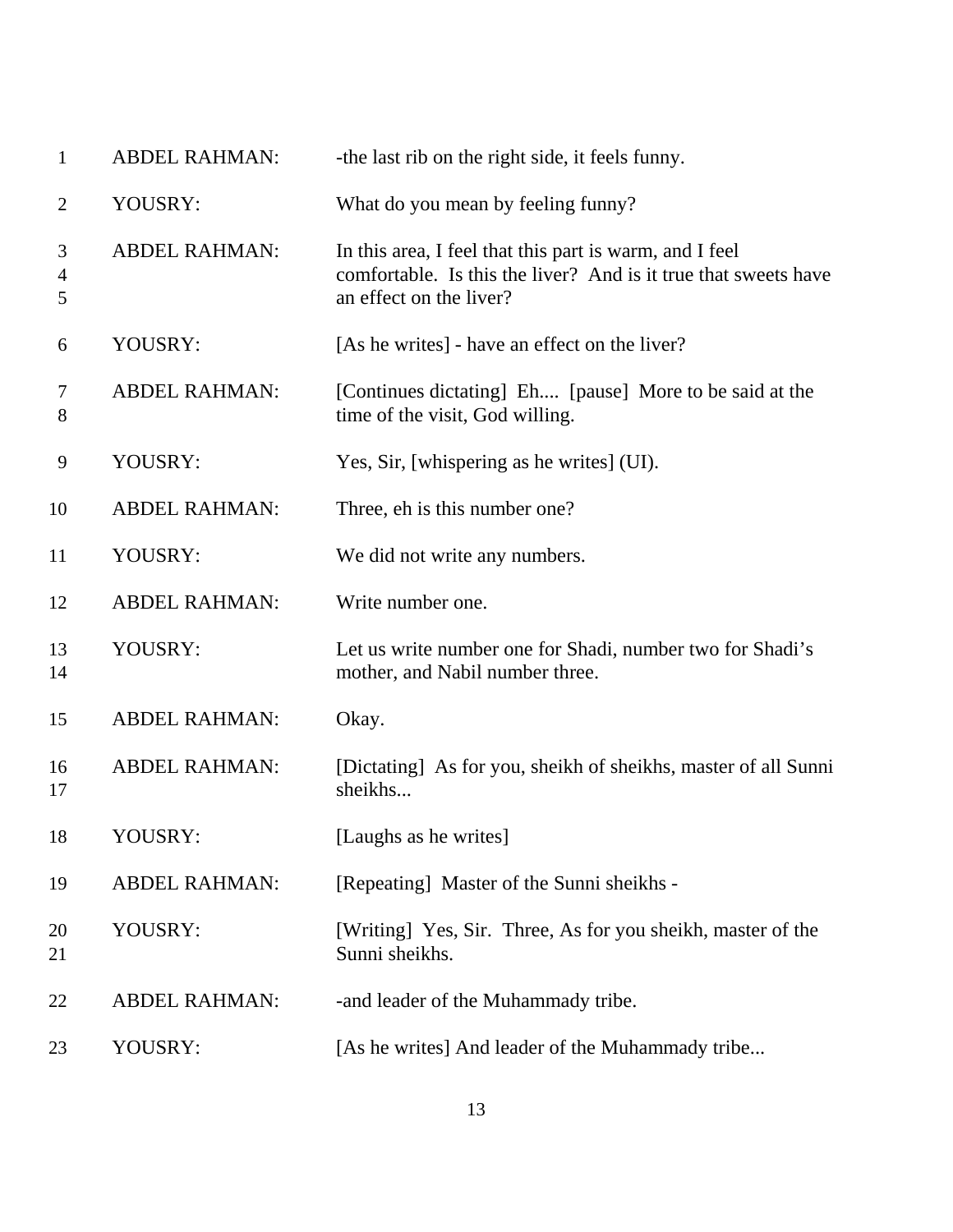| $\mathbf{1}$         | <b>ABDEL RAHMAN:</b> | Hah?                                                                                                                                                                                                                                              |
|----------------------|----------------------|---------------------------------------------------------------------------------------------------------------------------------------------------------------------------------------------------------------------------------------------------|
| $\overline{2}$       | YOUSRY:              | [Writing] I'm following.                                                                                                                                                                                                                          |
| 3<br>$\overline{4}$  | <b>ABDEL RAHMAN:</b> | [Dictating] May God be gracious to you for sending the first<br>watch- [pause]                                                                                                                                                                    |
| 5                    | YOUSRY:              | [Writing] Yes, Sir.                                                                                                                                                                                                                               |
| 6<br>7               | <b>ABDEL RAHMAN:</b> | -and may God be gracious to you for sending the second one;<br>and may God be gracious to you for preparing the third one.                                                                                                                        |
| $8\,$                | YOUSRY:              | [Laughs as he writes] Yes, Sir.                                                                                                                                                                                                                   |
| 9                    | <b>ABDEL RAHMAN:</b> | Did you finish?                                                                                                                                                                                                                                   |
| 10                   | YOUSRY:              | Yeah.                                                                                                                                                                                                                                             |
| 11                   | <b>STEWART:</b>      | [Looks at her papers]                                                                                                                                                                                                                             |
| 12<br>13<br>14       | <b>ABDEL RAHMAN:</b> | [Dictating slowly] May God bless you, be gracious to you<br>and reward you, for everything you did when you came to<br>visit me with the brother, with the brother and the wife.                                                                  |
| 15                   | YOUSRY:              | [Writing] Yes, Sir.                                                                                                                                                                                                                               |
| 16<br>17<br>18<br>19 | <b>ABDEL RAHMAN:</b> | [Continues dictating] Thank you for the many expenses which<br>you spent, and for what you did to make me happy. I hope<br>my brother did not bother you. He - may God bless his soul -<br>used to bother [laughs] the people around him. [Pause] |
| 20                   | YOUSRY:              | [Writing] Yes, Sir.                                                                                                                                                                                                                               |
| 21                   | <b>ABDEL RAHMAN:</b> | [Clearing his throat] Eh [Pause] eh, is this number three?                                                                                                                                                                                        |
| 22                   | YOUSRY:              | (UI).                                                                                                                                                                                                                                             |
| 23                   | <b>ABDEL RAHMAN:</b> | What?                                                                                                                                                                                                                                             |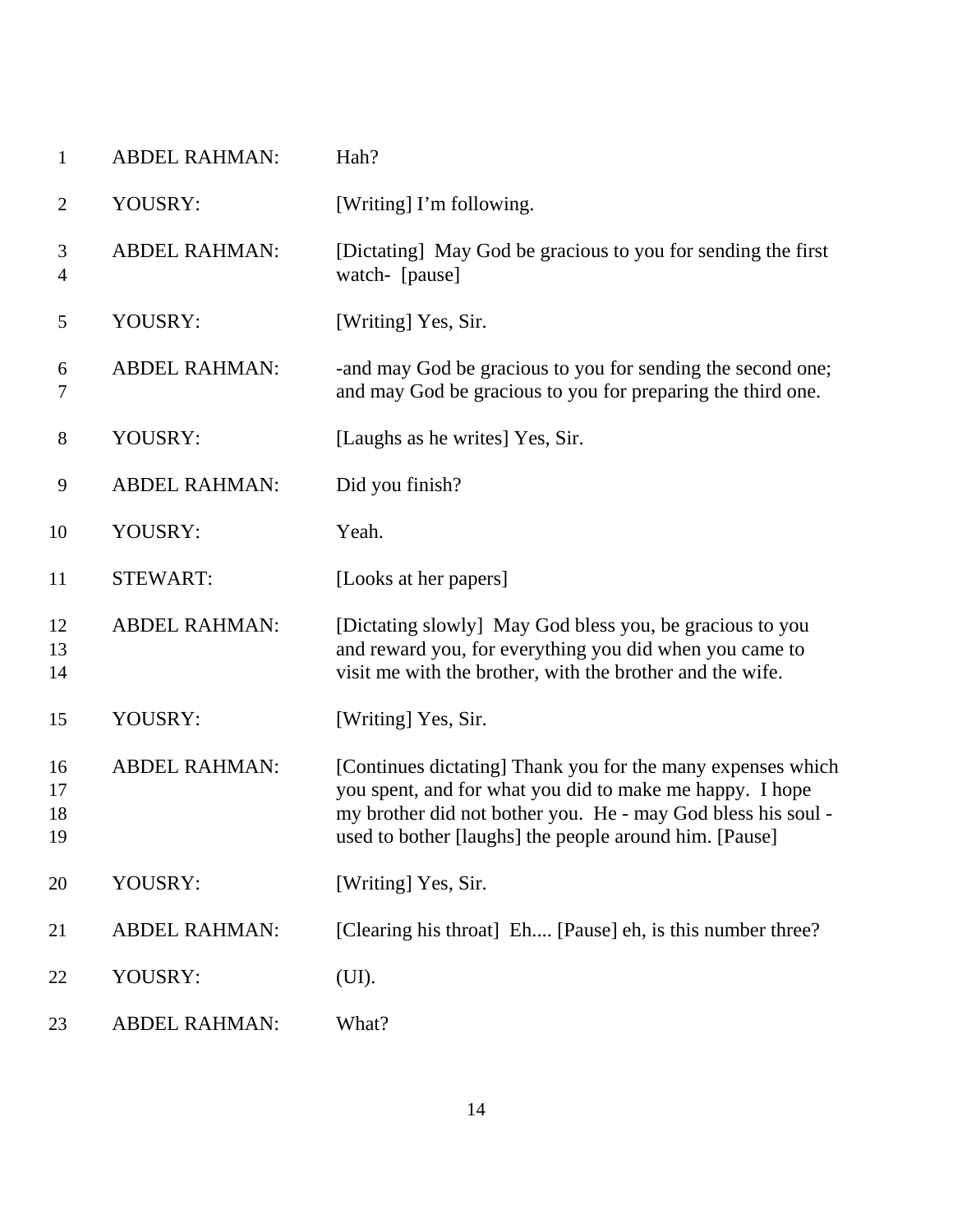| $\mathbf{1}$   | YOUSRY:              | Three.                                                                                                         |
|----------------|----------------------|----------------------------------------------------------------------------------------------------------------|
| $\overline{2}$ | <b>STEWART:</b>      | [Looks at papers]                                                                                              |
| 3              | YOUSRY:              | [Turns the page]                                                                                               |
| $\overline{4}$ | <b>ABDEL RAHMAN:</b> | [Dictating] Four.                                                                                              |
| 5              | YOUSRY:              | Yes. [Pause]                                                                                                   |
| 6              | <b>ABDEL RAHMAN:</b> | Is this number four?                                                                                           |
| 7              | YOUSRY:              | [Writing] Yes, Sir.                                                                                            |
| 8              | <b>ABDEL RAHMAN:</b> | This is extremely important                                                                                    |
| 9              | YOUSRY:              | Yes.                                                                                                           |
| 10<br>11       | <b>ABDEL RAHMAN:</b> | Please Brother Nabil, be wary and cautious and give attention<br>to the following subject. [Pause] Okay?       |
| 12             | YOUSRY:              | I am following, Sir.                                                                                           |
| 13<br>14       | <b>ABDEL RAHMAN:</b> | [Dictating] Ask about Brother Khalid Al-Musallami, where is<br>he? If he is not in New Jersey-                 |
| 15             | YOUSRY:              | [Writing] Yes, Sir.                                                                                            |
| 16<br>17       | <b>ABDEL RAHMAN:</b> | -go to him in the state where he lives. Ask him about the<br>contract which is under the name of Hamid Nabawi. |
| 18             | YOUSRY:              | [As he writes] Hamid Nabawi?                                                                                   |
| 19             | <b>ABDEL RAHMAN:</b> | Ah.                                                                                                            |
| 20             | YOUSRY:              | Yes, Sir.                                                                                                      |
| 21<br>22       | <b>ABDEL RAHMAN:</b> | Take the contract Hamid Nabawi is the guy who opens<br>stores near Al-Farouq Mosque. Take the contract from    |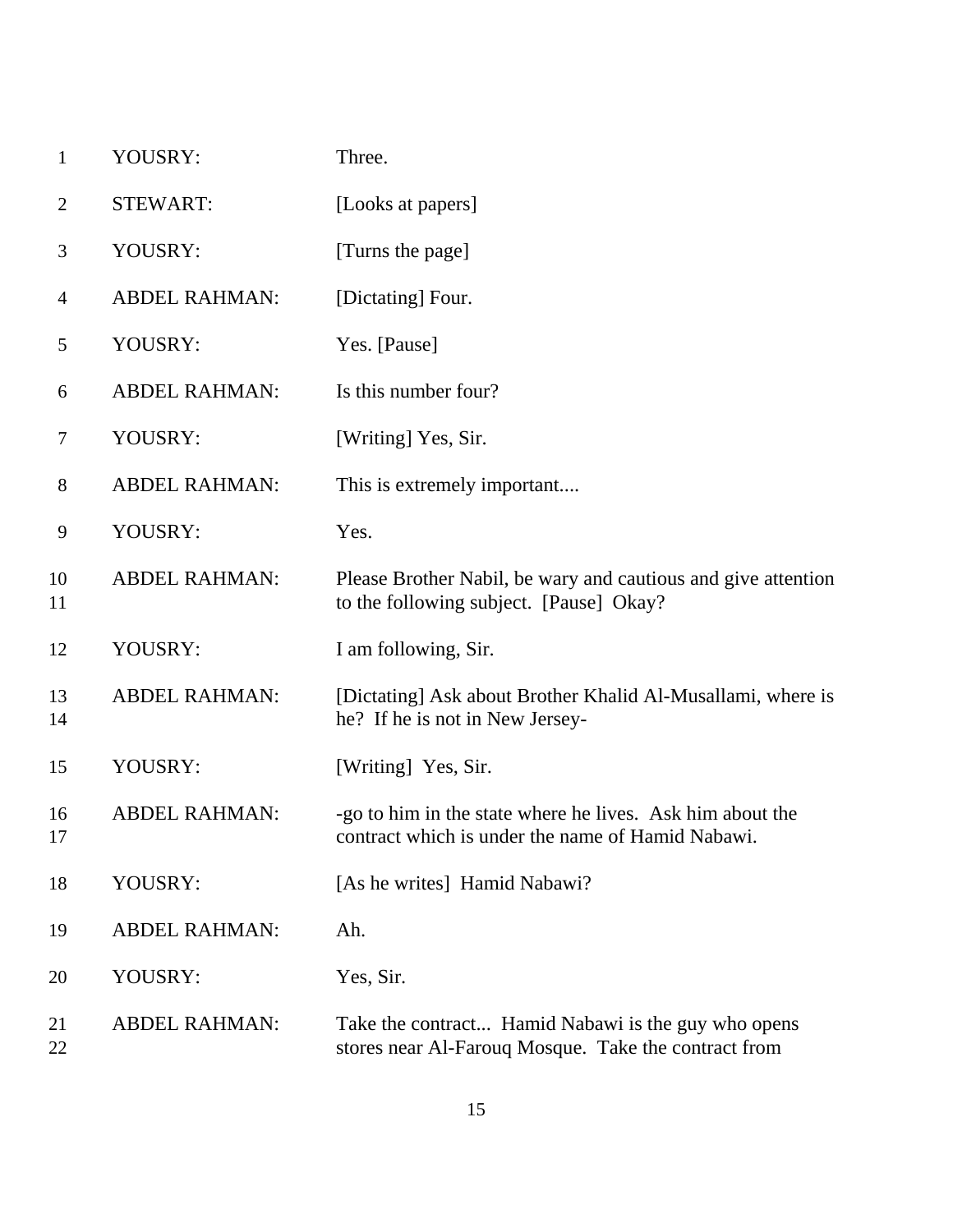| $\mathbf{1}$               |                       | Brother Khalid, and get in touch with Hamid Nabawi -                                                                                                                                                                                                                          |
|----------------------------|-----------------------|-------------------------------------------------------------------------------------------------------------------------------------------------------------------------------------------------------------------------------------------------------------------------------|
| $\overline{2}$             | YOUSRY:               | [Writing] Yes, Sir.                                                                                                                                                                                                                                                           |
| 3                          | <b>ABDEL RAHMAN:</b>  | -and tell him that there is merchandise.                                                                                                                                                                                                                                      |
| 4                          | YOUSRY:               | And tell him what?                                                                                                                                                                                                                                                            |
| 5                          | <b>ABDEL RAHMAN:</b>  | That there is merchandise -                                                                                                                                                                                                                                                   |
| 6                          | YOUSRY:               | Yes, Sir.                                                                                                                                                                                                                                                                     |
| 7<br>8                     | <b>ABDEL RAHMAN:</b>  | -eh I want to sell it to you in convenient installment<br>payments, (UI)-                                                                                                                                                                                                     |
| 9                          | YOUSRY:               | [Writing] Yes, Sir.                                                                                                                                                                                                                                                           |
| 10                         | <b>ABDEL RAHMAN:</b>  | -and we need to sit together as soon as possible. [Pause] Hah?                                                                                                                                                                                                                |
| 11                         | YOUSRY:               | [Writing] Yes, Sir.                                                                                                                                                                                                                                                           |
| 12<br>13                   | <b>ABDEL RAHMAN::</b> | Eh, go to him, to him, and tell him (UI) the Sheikh sends his<br>regards,                                                                                                                                                                                                     |
| 14                         | YOUSRY:               | [Writing] Yes, Sir.                                                                                                                                                                                                                                                           |
| 15                         | <b>ABDEL RAHMAN:</b>  | -and, eheh[clearing throat] is asking you-                                                                                                                                                                                                                                    |
| 16                         | YOUSRY:               | [Writing] Yes, Sir.                                                                                                                                                                                                                                                           |
| 17                         | <b>ABDEL RAHMAN:</b>  | -what is the situation with the investment which (UI)-                                                                                                                                                                                                                        |
| 18                         | YOUSRY:               | Yes.                                                                                                                                                                                                                                                                          |
| 19<br>20<br>21<br>22<br>23 | <b>ABDEL RAHMAN</b>   | Swear, swear to him by God that no one learned about it,<br>those who are at Abu Bakr mosque, as per your request to the<br>Sheikh. And tell him that I have an authorized power of<br>attorney from the prison, and I have a tape in the Sheikh's<br>name, and in his voice. |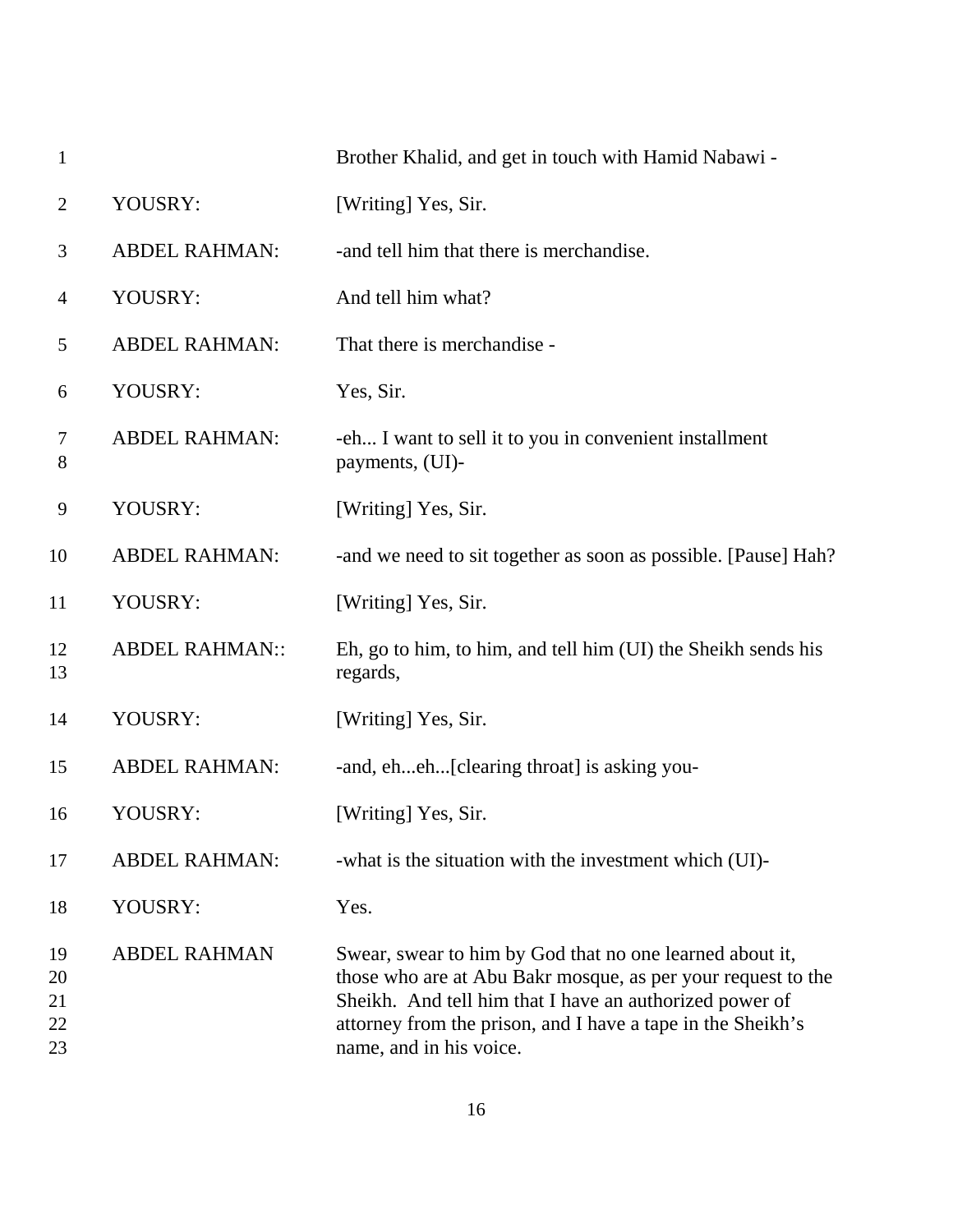| 1                   | YOUSRY:              | In the voice?                                                                                  |
|---------------------|----------------------|------------------------------------------------------------------------------------------------|
| $\overline{c}$<br>3 | <b>ABDEL RAHMAN:</b> | In the Sheikh's voice, which authorizes me eh, to know<br>everything, [pause] Hah?             |
| 4                   | YOUSRY:              | Yes, Sir.                                                                                      |
| 5                   | <b>ABDEL RAHMAN:</b> | Tell him that the profit, from the beginning of July, 1993-                                    |
| 6                   | YOUSRY:              | July-                                                                                          |
| 7                   | <b>ABDEL RAHMAN:</b> | Uhm.                                                                                           |
| 8                   | YOUSRY:              | 93.                                                                                            |
| 9                   | <b>ABDEL RAHMAN:</b> | -a reminder sign of it is-                                                                     |
| 10                  | YOUSRY:              | [Writing] A reminder sign?                                                                     |
| 11<br>12            | <b>ABDEL RAHMAN:</b> | -you used to give the Sheikh five hundred dollars a month<br>[pause] for the first ten [pause] |
| 13                  | YOUSRY:              | [Writing] Yes, Sir.                                                                            |
| 14                  | <b>ABDEL RAHMAN:</b> | Hah?                                                                                           |
| 15                  | YOUSRY:              | I'm following you, Sir.                                                                        |
| 16                  | <b>ABDEL RAHMAN:</b> | -then it increased to six hundred dollars after that.                                          |
| 17                  | YOUSRY:              | [Writing] Yes, Sir.                                                                            |
| 18                  | <b>ABDEL RAHMAN:</b> | (UI) the profit, we take it.                                                                   |
| 19                  | YOUSRY:              | So he multiplies it by the number of months-                                                   |
| 20                  | <b>ABDEL RAHMAN:</b> | Yeah, yeah.                                                                                    |
| 21                  | YOUSRY:              | You don't want the original.                                                                   |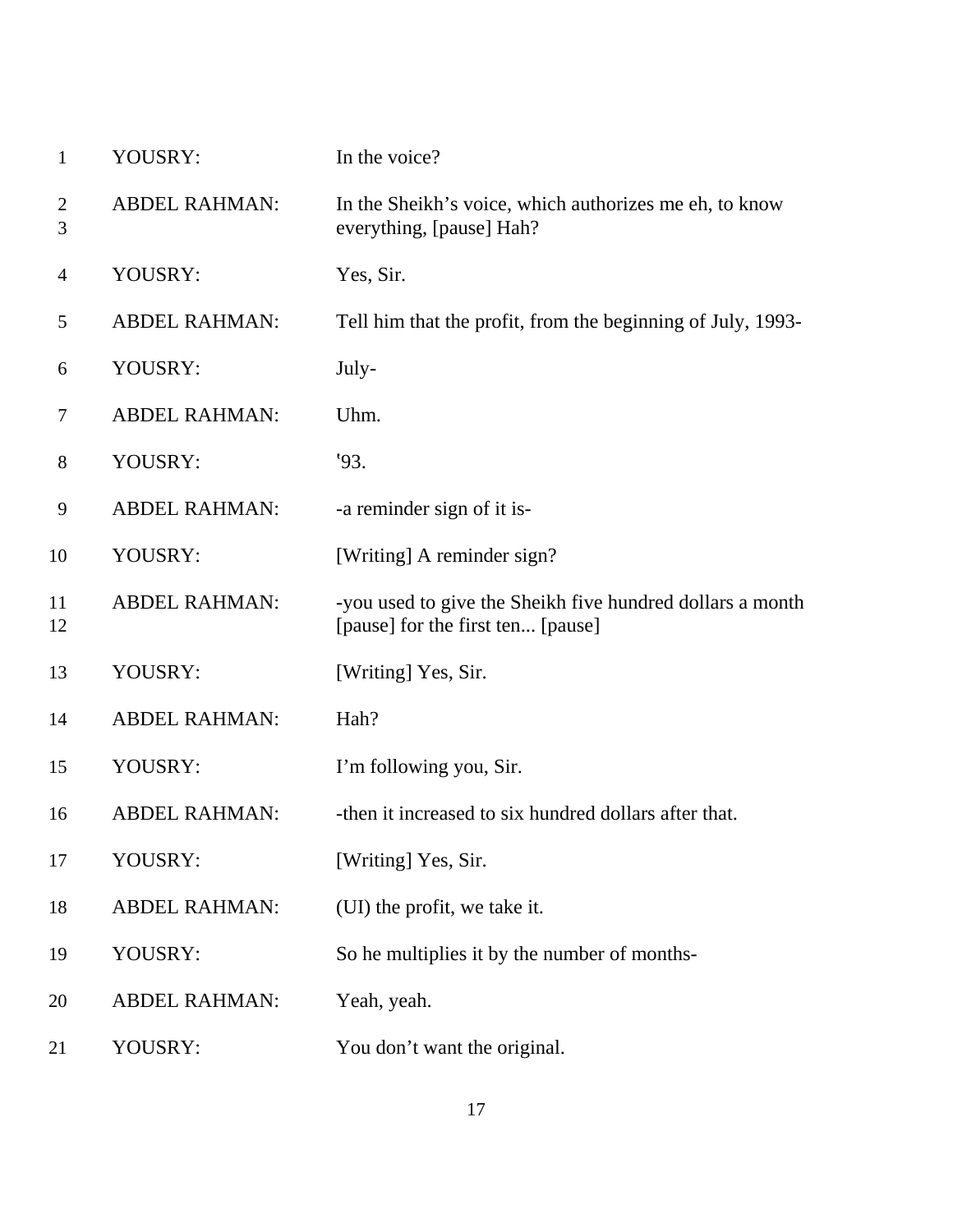| $\mathbf{1}$   | <b>ABDEL RAHMAN:</b> | $I'll$ tell $(UI)$ .                                                                                           |
|----------------|----------------------|----------------------------------------------------------------------------------------------------------------|
| $\overline{2}$ | YOUSRY:              | Please go ahead.                                                                                               |
| 3              | <b>ABDEL RAHMAN:</b> | (UI) gives you the profit.                                                                                     |
| $\overline{4}$ | YOUSRY:              | [Writing] Yes, Sir.                                                                                            |
| 5<br>6         | <b>ABDEL RAHMAN:</b> | Ask him, do you want to continue with the investment-<br>[pause]                                               |
| $\tau$         | YOUSRY:              | [Writing] Yes, Sir.                                                                                            |
| $8\,$<br>9     | <b>ABDEL RAHMAN:</b> | -or to get rid of it? If he wants to go on with the investment,<br>[pause]                                     |
| 10             | YOUSRY:              | [Writing] Yes, Sir.                                                                                            |
| 11             | <b>ABDEL RAHMAN:</b> | -take the profit and invest it yourself.                                                                       |
| 12             | YOUSRY:              | To send it to Egypt?                                                                                           |
| 13             | <b>ABDEL RAHMAN:</b> | No, (UI).                                                                                                      |
| 14             | YOUSRY:              | Okay.                                                                                                          |
| 15             | <b>ABDEL RAHMAN:</b> | You take the profit and invest it, okay?                                                                       |
| 16             | YOUSRY:              | Yes, Sir.                                                                                                      |
| 17             | <b>ABDEL RAHMAN:</b> | And eh, take for yourself, [pause] hah?                                                                        |
| 18             | YOUSRY:              | [Writing] Yes.                                                                                                 |
| 19<br>20       | <b>ABDEL RAHMAN:</b> | -money in consideration for your investment's service.<br>Nothing is wrong with that. Nothing is wrong in that |
| 21             | YOUSRY:              | Yes, Sir. [Clearing throat]                                                                                    |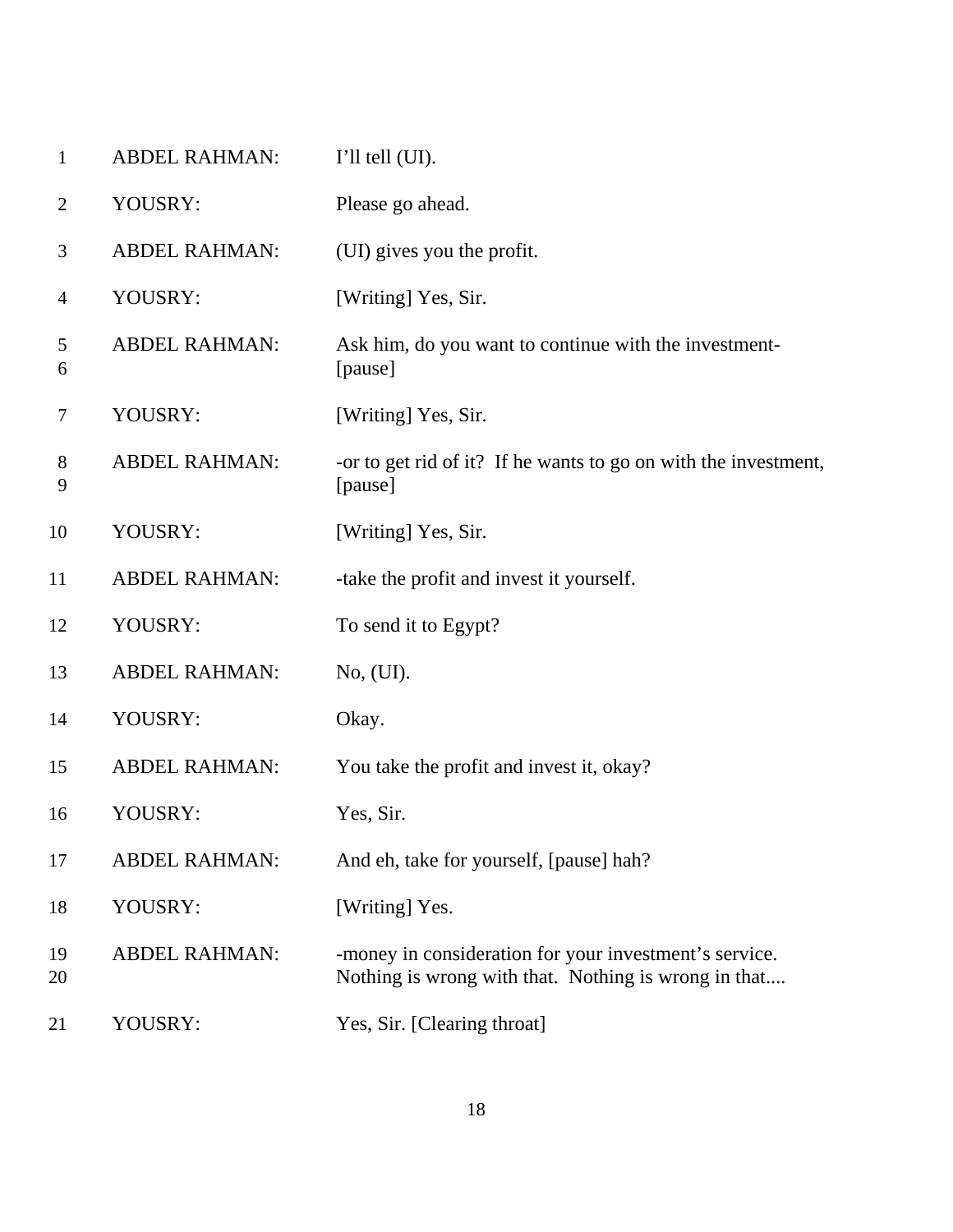| 1              | <b>ABDEL RAHMAN:</b> | If he wants to get rid of it, [pause]                                      |
|----------------|----------------------|----------------------------------------------------------------------------|
| 2              | YOUSRY:              | [Writing] Yes, Sir.                                                        |
| 3              | <b>ABDEL RAHMAN:</b> | -take it from him, [coughing] and if he wants, write him, hah,             |
| $\overline{4}$ | YOUSRY:              | [Writing] Yes, Sir.                                                        |
| 5              | <b>ABDEL RAHMAN:</b> | -a payment release statement.                                              |
| 6              | YOUSRY:              | How much is the amount so he would know?                                   |
| 7              | <b>ABDEL RAHMAN:</b> | He will look at the contract.                                              |
| 8<br>9         | YOUSRY:              | Right. [Repeating] And write him payment release statement<br>if he wants. |
| 10             | <b>ABDEL RAHMAN:</b> | Ah.                                                                        |
| 11             | YOUSRY:              | Okay.                                                                      |
| 12             | <b>ABDEL RAHMAN:</b> | Is it okay?                                                                |
| 13             | YOUSRY:              | Yes.                                                                       |
| 14             | YOUSRY:              | [Taps Stewart on her hand]                                                 |
| 15<br>16       | <b>ABDEL RAHMAN:</b> | Brother Nabil, please take care of this matter precisely.<br>[Coughs]      |
| 17             | <b>STEWART:</b>      | Ask the Sheikh if he wants some water.                                     |
| 18             | YOUSRY:              | Do you want some water, Sir, some cold water?                              |
| 19             | <b>ABDEL RAHMAN:</b> | No, I don't like cold water.                                               |
| 20             | YOUSRY:              | [Feels the water pitcher] It has been one hour since we got it.            |
| 21             | <b>ABDEL RAHMAN:</b> | No, I can't.                                                               |
| 22             | YOUSRY:              | Shall I get you some faucet water?                                         |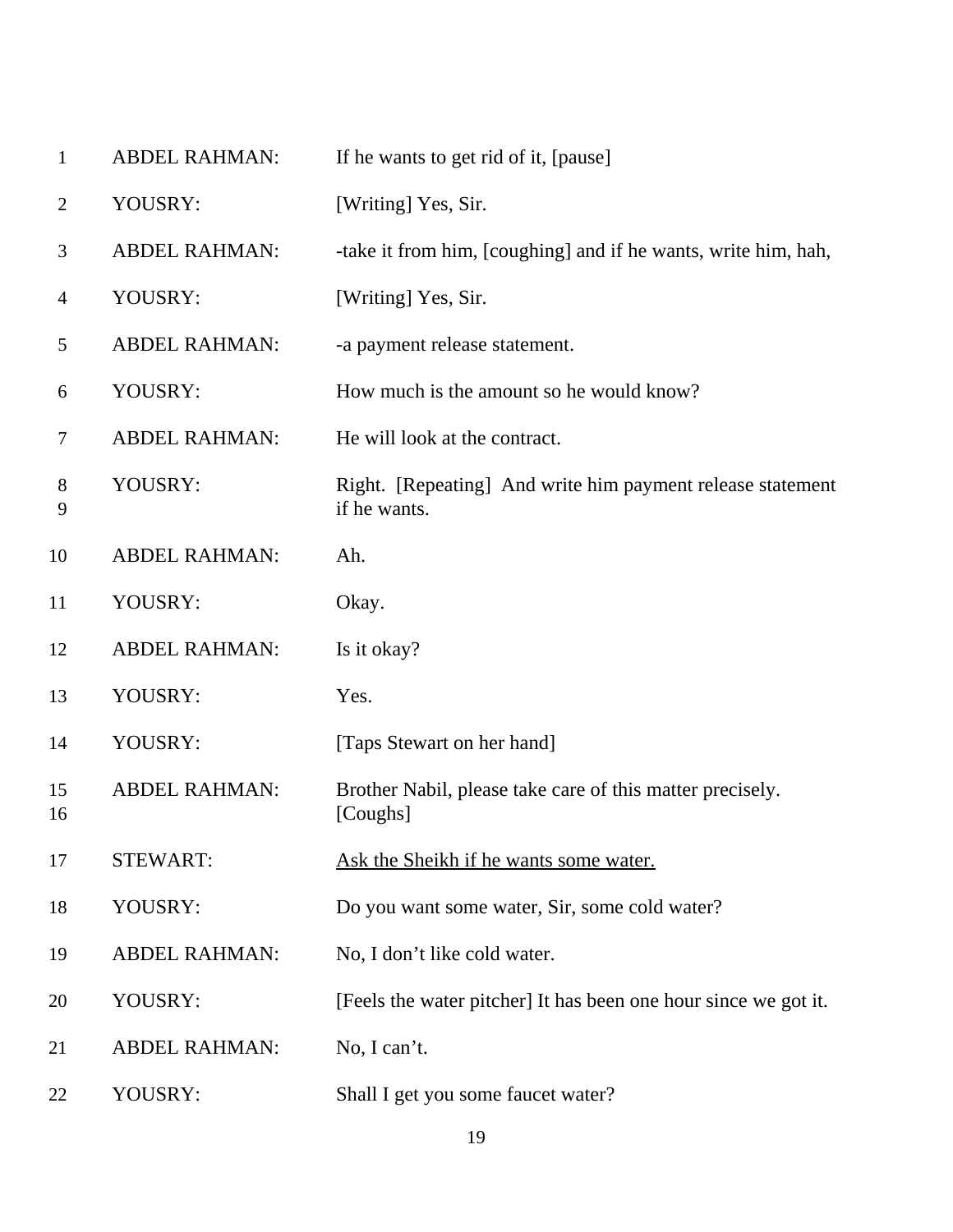| $\mathbf{1}$   | <b>STEWART:</b>      | [Reaches for the water glass in front of Abdel Rahman]                                             |
|----------------|----------------------|----------------------------------------------------------------------------------------------------|
| $\overline{2}$ | <b>ABDEL RAHMAN:</b> | No, it is okay.                                                                                    |
| 3<br>4         | YOUSRY:              | No, he doesn't want it because it's too cold, he said (UI).<br><u>How about lunch? Is it</u>       |
| 5              | <b>STEWART:</b>      | (UI) for lunch?                                                                                    |
| 6              | <b>ABDEL RAHMAN:</b> | (UI).                                                                                              |
| 7              | YOUSRY:              | <u>How about you? What are you gonna eat?</u>                                                      |
| 8              | <b>STEWART:</b>      | What am I going-                                                                                   |
| 9<br>10        | YOUSRY:              | She says, she is going to share the food with you. You're<br>gonna share with the Sheikh his food? |
| 11             | <b>STEWART:</b>      | Of course. The common fare, it's common fare.                                                      |
| 12<br>13       | YOUSRY:              | She says, Sir that she is going to share half of it with you.<br>[Laughs]                          |
| 14             | <b>ABDEL RAHMAN:</b> | Ah, and why not?                                                                                   |
| 15             | <b>STEWART:</b>      | Lettuce and cheese, and                                                                            |
| 16             | YOUSRY:              | She is going to take the lettuce and the cheese.                                                   |
| 17             | <b>STEWART:</b>      | No tea? Tea.                                                                                       |
| 18             | YOUSRY:              | Also she is going to drink tea. She understands everything.                                        |
| 19             | <b>ABDEL RAHMAN:</b> | [Laughs]                                                                                           |
| 20             | YOUSRY:              | Did you hear, Sir, she said, "tea."                                                                |
| 21             | <b>ABDEL RAHMAN:</b> | Yeah.                                                                                              |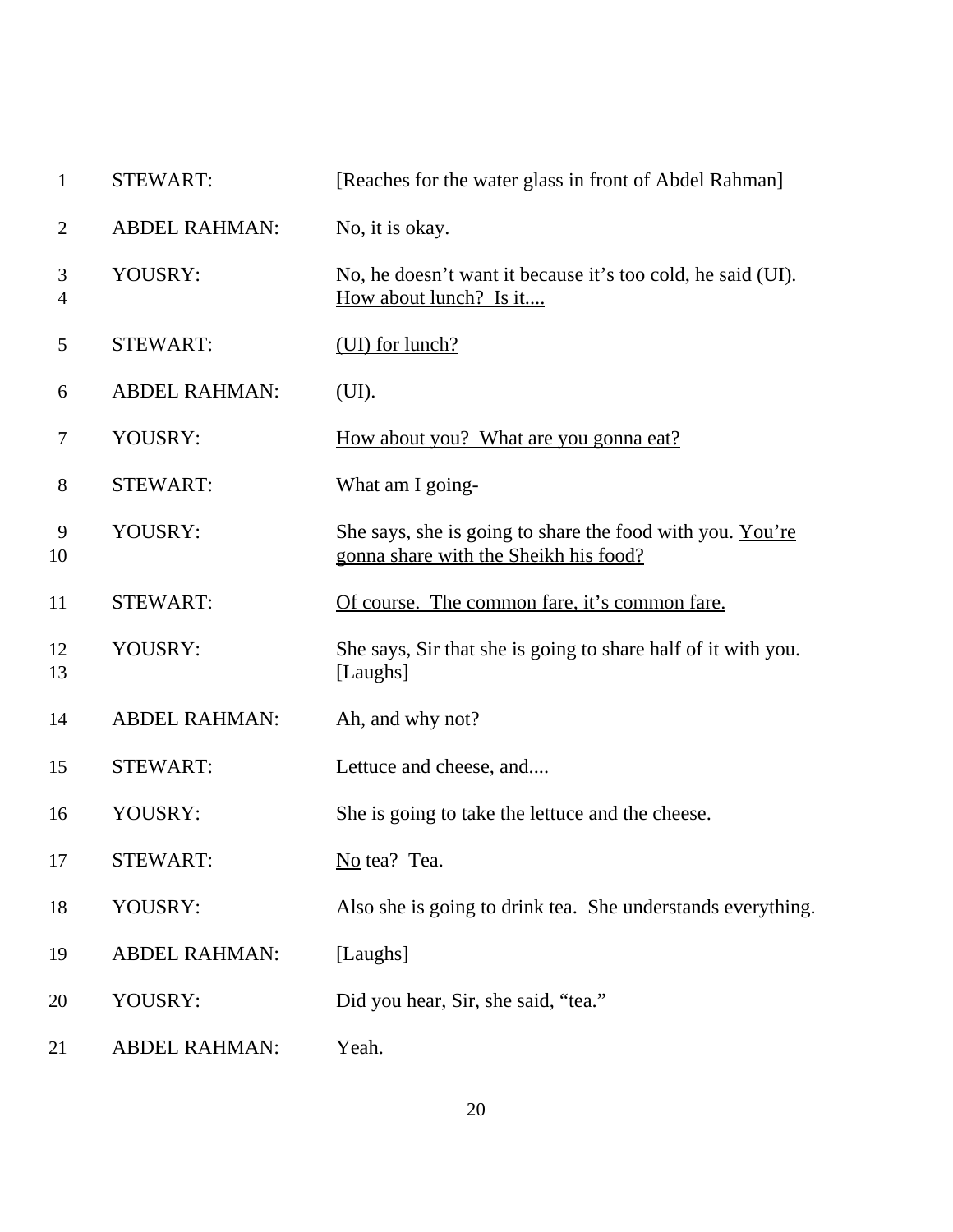| 1<br>$\overline{2}$        | <b>STEWART:</b>      | Did you tell him that I brought tea to you this morning? I<br>got up early.                                                                                                                                                                                                                                                             |
|----------------------------|----------------------|-----------------------------------------------------------------------------------------------------------------------------------------------------------------------------------------------------------------------------------------------------------------------------------------------------------------------------------------|
| 3<br>4<br>5<br>6<br>7<br>8 | YOUSRY:              | She brought me tea this morning, at eight o'clock, or a quarter<br>to eight. She called me on the phone and said that she got tea<br>from downstairs. She said, open the door and you will find<br>the tea right there. I opened the door, she was there giving me<br>the tea. I told her thank you. [Laughs] She is like my<br>mother. |
| 9                          | <b>STEWART:</b>      | And left it at his door?                                                                                                                                                                                                                                                                                                                |
| 10<br>11                   | YOUSRY:              | [Repeating the last phrase dictated] Please take care of this<br>matter and God bless you.                                                                                                                                                                                                                                              |
| 12                         | <b>ABDEL RAHMAN:</b> | Precisely-                                                                                                                                                                                                                                                                                                                              |
| 13                         | YOUSRY:              | [Repeating] Precisely-                                                                                                                                                                                                                                                                                                                  |
| 14                         | <b>ABDEL RAHMAN:</b> | -and with caution.                                                                                                                                                                                                                                                                                                                      |
| 15                         | YOUSRY:              | Yes, Sir.                                                                                                                                                                                                                                                                                                                               |
| 16<br>17                   | <b>ABDEL RAHMAN:</b> | Do not tell anyone from the Abu Bakr mosque, and I will<br>emphasize to Yousry not to tell Ahmed-                                                                                                                                                                                                                                       |
| 18                         | YOUSRY:              | [Writing] Yes, Sir.                                                                                                                                                                                                                                                                                                                     |
| 19                         | <b>ABDEL RAHMAN:</b> | -or anyone else.                                                                                                                                                                                                                                                                                                                        |
| 20                         | YOUSRY:              | [Writing] Yes, Sir.                                                                                                                                                                                                                                                                                                                     |
| 21<br>22                   | <b>ABDEL RAHMAN:</b> | Because if he knew that someone learned about it, he will be<br>angry and will stop the                                                                                                                                                                                                                                                 |
| 23                         | YOUSRY:              | If he knew that someone learned about it?                                                                                                                                                                                                                                                                                               |
| 24                         | <b>ABDEL RAHMAN:</b> | Yeah.                                                                                                                                                                                                                                                                                                                                   |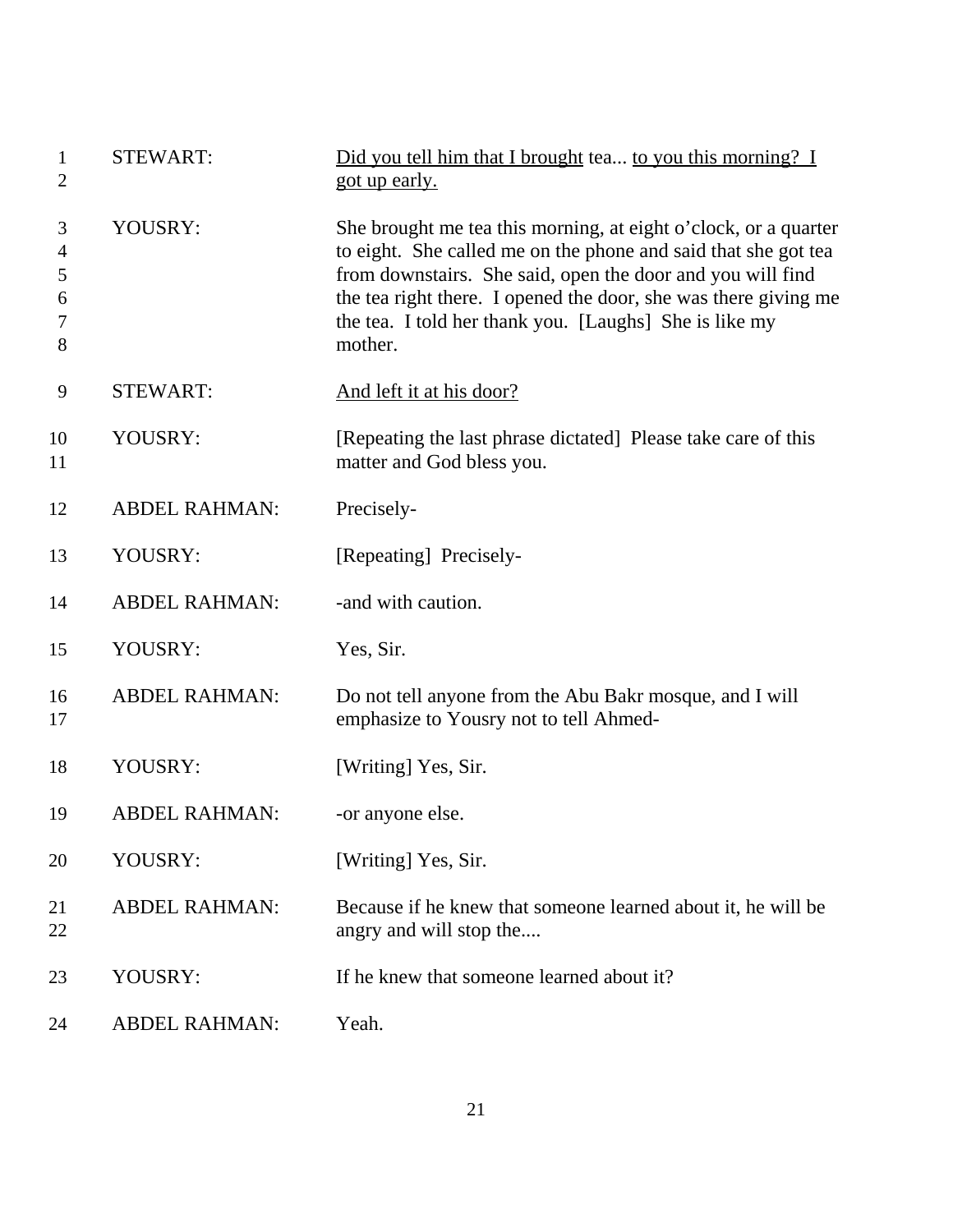| $\mathbf{1}$        | YOUSRY:              | Yes, Sir. [Repeating] I'll (UI) not to tell anyone at all.                                                           |
|---------------------|----------------------|----------------------------------------------------------------------------------------------------------------------|
| $\overline{2}$<br>3 | <b>ABDEL RAHMAN:</b> | Yeah. [Pause] Eh, [dictating] notify Yousry if the matter<br>goes well, or the opposite It means                     |
| $\overline{4}$      | YOUSRY:              | (UI)                                                                                                                 |
| 5<br>6              | <b>ABDEL RAHMAN:</b> | I mean, if it goes well, [dictating] Yousry is going to tell me,<br>"thank God, thank God" if it succeeds;           |
| $\overline{7}$      | YOUSRY:              | [Writing] Yes, Sir.                                                                                                  |
| $8\phantom{1}$<br>9 | <b>ABDEL RAHMAN:</b> | -he will say, "praise God, praise God" for the other matter,<br>[whispering to Yousry] in case it fails, understand? |
| 10<br>11            | <b>STEWART:</b>      | [Listens]                                                                                                            |
| 12<br>13            | YOUSRY:              | I do, but how are you, Sir, going to understand if I tell<br>youanyway, we will see, God willing.                    |
| 14                  | <b>ABDEL RAHMAN:</b> | What do you mean, how I am going to understand it?                                                                   |
| 15<br>16            | YOUSRY:              | For example, concerning Nabil, I will tell you thank God,<br>thank God.                                              |
| 17                  | <b>ABDEL RAHMAN:</b> | Yeah, that's it.                                                                                                     |
| 18                  | YOUSRY:              | And concerning Nabil, praise God, praise God.                                                                        |
| 19                  | <b>ABDEL RAHMAN:</b> | Yeah, yeah, that's it.                                                                                               |
| 20                  | <b>STEWART:</b>      | This sweater? Is this from your mother?                                                                              |
| 21                  | YOUSRY:              | How do you know?                                                                                                     |
| 22<br>23            | <b>STEWART:</b>      | Because you told me your mother always buys you lots of<br>sweaters.                                                 |
|                     |                      |                                                                                                                      |

 $24$  \*\*\*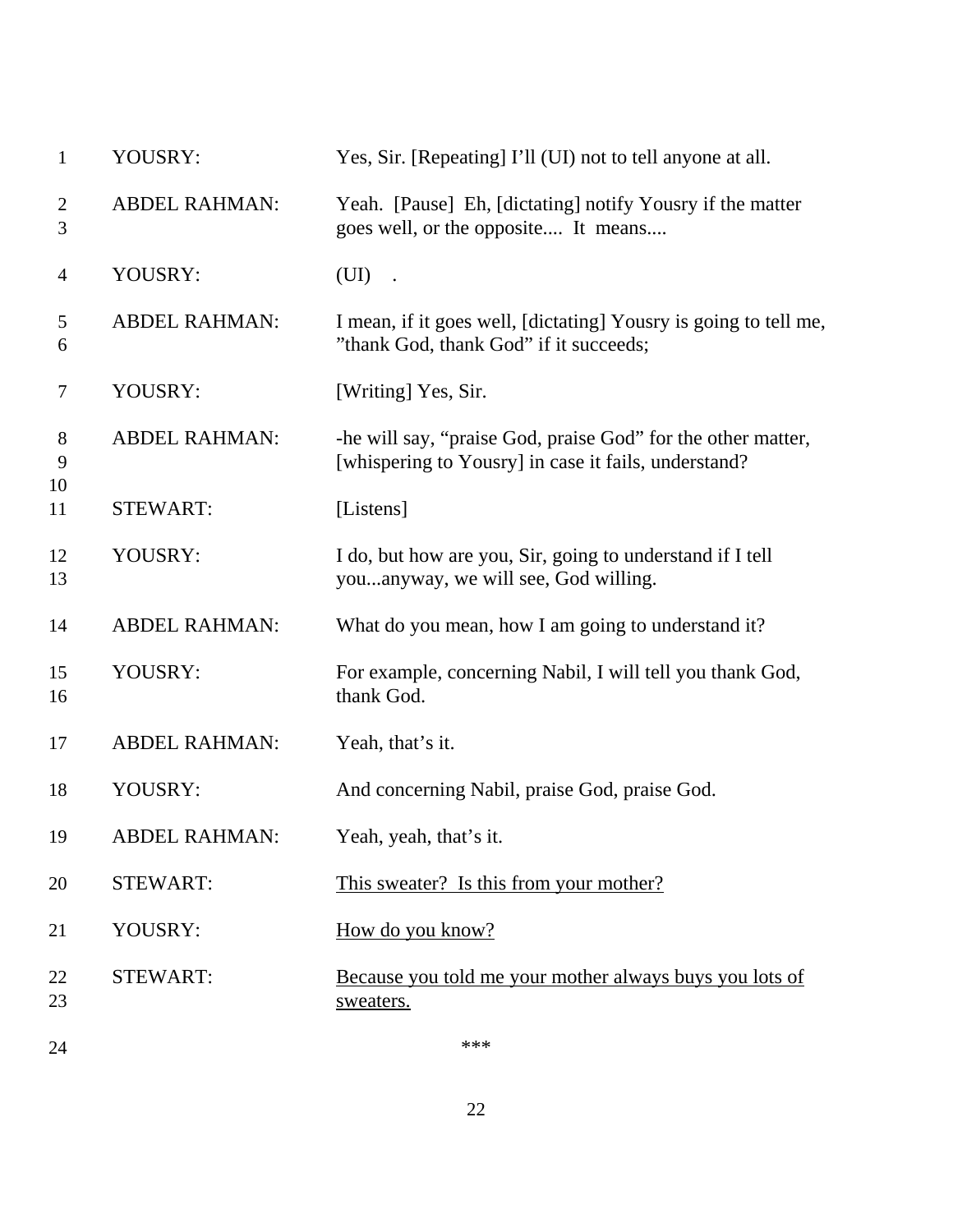| $\mathbf{1}$       | YOUSRY:              | Please go ahead, Sir.                                                                                                                                                                                                          |
|--------------------|----------------------|--------------------------------------------------------------------------------------------------------------------------------------------------------------------------------------------------------------------------------|
| $\overline{2}$     | <b>ABDEL RAHMAN:</b> | Where did you stop?                                                                                                                                                                                                            |
| 3                  | YOUSRY:              | At, "thank God, thank God, praise God, praise God."                                                                                                                                                                            |
| 4                  | <b>ABDEL RAHMAN:</b> | Uhm, eh, number five.                                                                                                                                                                                                          |
| 5                  | YOUSRY:              | Yes, Sir. [Writing] Five.                                                                                                                                                                                                      |
| 6                  | <b>ABDEL RAHMAN:</b> | [Dictating] Brother Nabil, you neglected Walid's subject.                                                                                                                                                                      |
| 7                  | YOUSRY:              | [Writing] Walid?                                                                                                                                                                                                               |
| 8<br>9<br>10<br>11 | <b>ABDEL RAHMAN:</b> | Yeah, the Palestinian. [Dictating] You did not try with him.<br>[Pause] You have to go and ask about him. [Pause] Take<br>from him the receipts, and the money, he can make the<br>payments the way he can afford, each month. |
| 12                 | YOUSRY:              | [Writing] Yes, Sir.                                                                                                                                                                                                            |
| 13<br>14           | <b>ABDEL RAHMAN:</b> | He can pay any amount, any amount each month, to reinstate<br>the eh, the, [coughing] to reinstate the money.                                                                                                                  |
| 15                 | YOUSRY:              | [Writing] Yes, Sir.                                                                                                                                                                                                            |
| 16<br>17           | <b>ABDEL RAHMAN:</b> | It is necessary to take care of this matter, because it had been<br>dormant for a long time.                                                                                                                                   |
| 18                 | YOUSRY:              | [Writing] Yes, Sir.                                                                                                                                                                                                            |
| 19                 | <b>ABDEL RAHMAN:</b> | You can seek the help of the other Palestinians-                                                                                                                                                                               |
| 20                 | YOUSRY:              | [Writing] Yes, Sir.                                                                                                                                                                                                            |
| 21                 | <b>ABDEL RAHMAN:</b> | Huh?                                                                                                                                                                                                                           |
| 22                 | YOUSRY:              | [Repeating] Seek the help of the other Palestinians.                                                                                                                                                                           |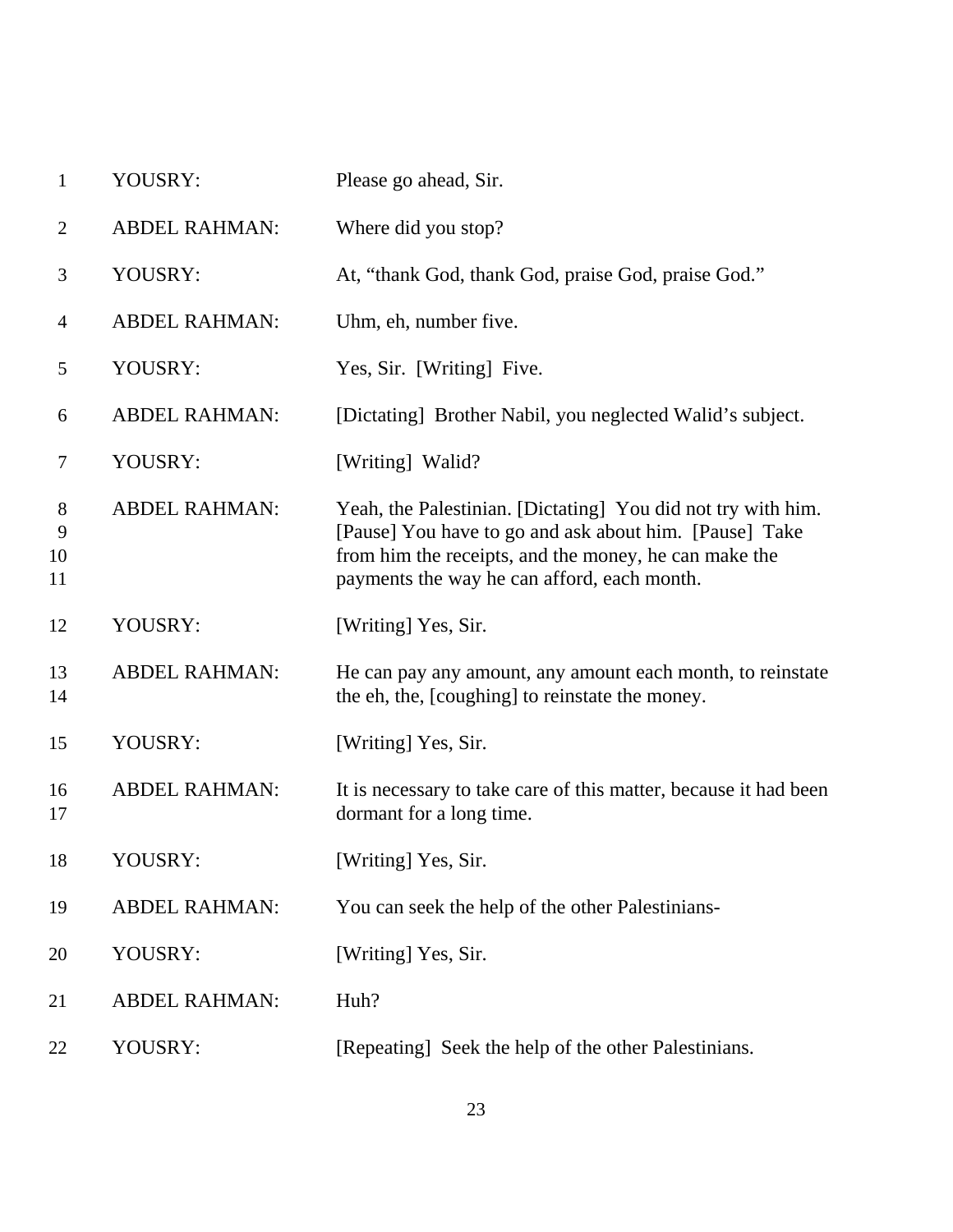| $\mathbf{1}$             | <b>ABDEL RAHMAN:</b> | Yeah. Eh, what number is it, six?                                                                                                        |
|--------------------------|----------------------|------------------------------------------------------------------------------------------------------------------------------------------|
| $\overline{2}$           | YOUSRY:              | Number six.                                                                                                                              |
| 3<br>$\overline{4}$<br>5 | <b>ABDEL RAHMAN:</b> | Ah. [Dictating] Go to Brother Ahmad Rifa'i (PH), and his<br>wife, and tell each of them, the Sheikh says, may God<br>magnify your award. |
| 6                        | YOUSRY:              | [Writing] Yes, Sir.                                                                                                                      |
| 7<br>8                   | <b>ABDEL RAHMAN:</b> | Write between brackets, "All creation will perish." Okay?<br>Open brackets.                                                              |
| 9                        | YOUSRY:              | Eh.                                                                                                                                      |
| 10                       | <b>ABDEL RAHMAN:</b> | <i>Everything will vanish except (UI).</i> Open and close brackets.                                                                      |
| 11                       | YOUSRY:              | [Writing] Yes, Sir.                                                                                                                      |
| 12                       | <b>ABDEL RAHMAN:</b> | "All mankind will perish." Okay?                                                                                                         |
| 13                       | YOUSRY:              | [Writing] Yes, Sir.                                                                                                                      |
| 14                       | <b>ABDEL RAHMAN:</b> | Done?                                                                                                                                    |
| 15                       | YOUSRY:              | I am following, Sir.                                                                                                                     |
| 16                       | <b>ABDEL RAHMAN:</b> | "God giveth and God taketh away."                                                                                                        |
| 17                       | YOUSRY:              | [Writing] Yes, Sir.                                                                                                                      |
| 18                       | <b>ABDEL RAHMAN:</b> | "For Him, there is time for everything."                                                                                                 |
| 19                       | YOUSRY:              | [As he writes] With wages?                                                                                                               |
| 20<br>21                 | <b>ABDEL RAHMAN:</b> | Time for everything. You have to forbear and wait for His<br>reward.                                                                     |
| 22                       | YOUSRY:              | [Writing] Yes, Sir.                                                                                                                      |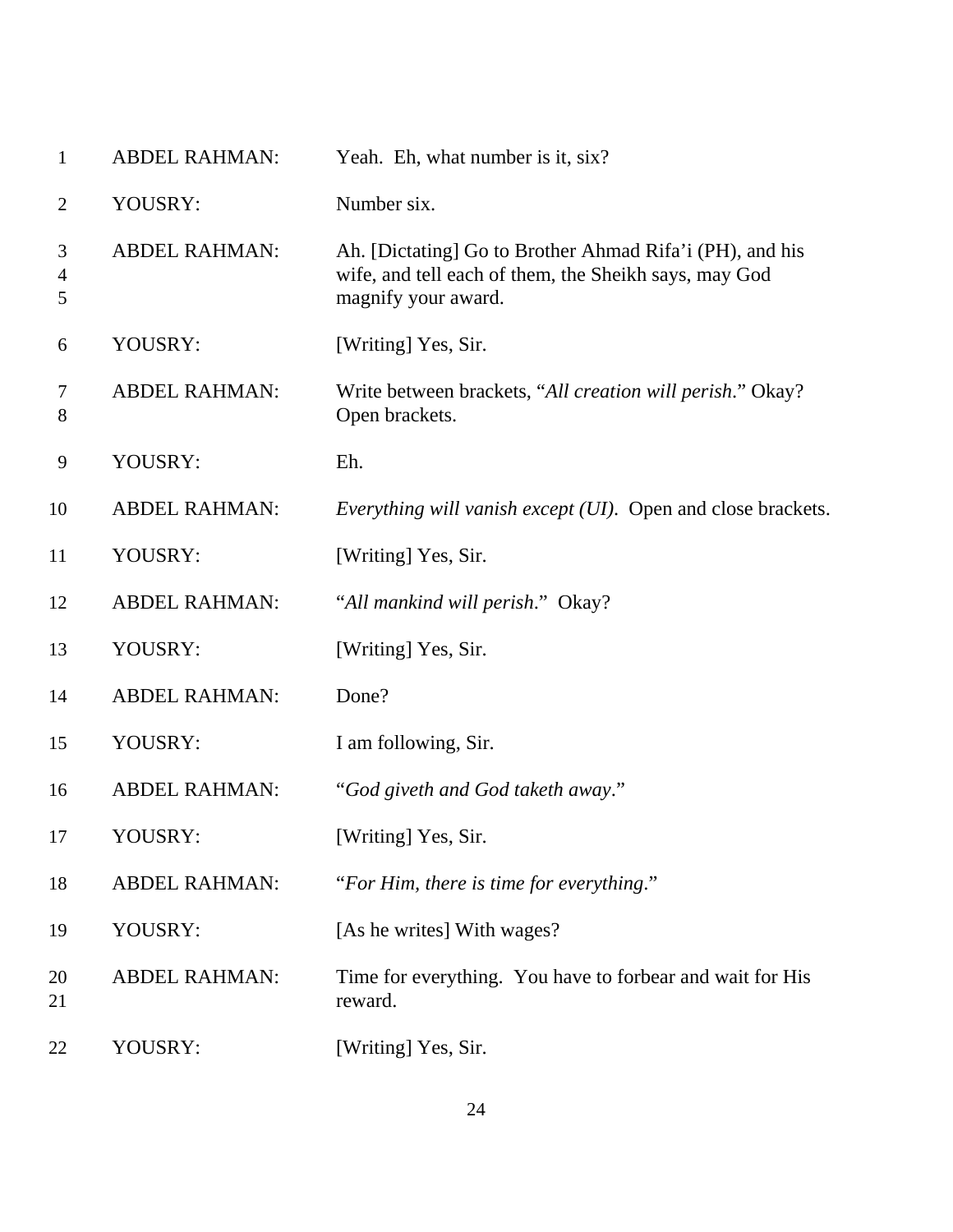| $\mathbf{1}$         | <b>ABDEL RAHMAN:</b> | You finished? [Pause] Open brackets.                                                                                                                                                                        |
|----------------------|----------------------|-------------------------------------------------------------------------------------------------------------------------------------------------------------------------------------------------------------|
| 2                    | YOUSRY:              | Yes.                                                                                                                                                                                                        |
| 3                    | <b>ABDEL RAHMAN:</b> | "The first shock requires patience."                                                                                                                                                                        |
| 4                    | YOUSRY:              | The first shock-                                                                                                                                                                                            |
| 5                    | <b>ABDEL RAHMAN:</b> | -requires patience.                                                                                                                                                                                         |
| 6                    | YOUSRY:              | [Writing] Yes, Sir.                                                                                                                                                                                         |
| 7                    | <b>ABDEL RAHMAN:</b> | May God support you.                                                                                                                                                                                        |
| 8                    | YOUSRY:              | Shall I close the bracket?                                                                                                                                                                                  |
| 9<br>10              | <b>ABDEL RAHMAN:</b> | Yes. May God give you the strength to forbear this tragedy<br>and eh[Coughing] and reward you.                                                                                                              |
| 11                   | YOUSRY:              | [Writing] Yes, Sir.                                                                                                                                                                                         |
| 12<br>13             | <b>ABDEL RAHMAN:</b> | Is it number six?                                                                                                                                                                                           |
| 14                   | YOUSRY:              | It is number seven, I am alert. [Laughs]                                                                                                                                                                    |
| 15<br>16<br>17<br>18 | <b>ABDEL RAHMAN:</b> | [Dictating] I want to know what is going on in the area. I<br>want to know the news in your area, especially the news about<br>the women I used to teach. And those who testified on my<br>behalf in court. |
| 19                   | YOUSRY:              | [Writing] Yes, Sir.                                                                                                                                                                                         |
| 20<br>21             | <b>STEWART:</b>      | [Looks at her papers]                                                                                                                                                                                       |
| 22<br>23             | <b>ABDEL RAHMAN:</b> | Tell the news to Brother Yousry, and he passes it to me, one<br>way or another.                                                                                                                             |
| 24                   | YOUSRY:              | [Writing] Yes, Sir.                                                                                                                                                                                         |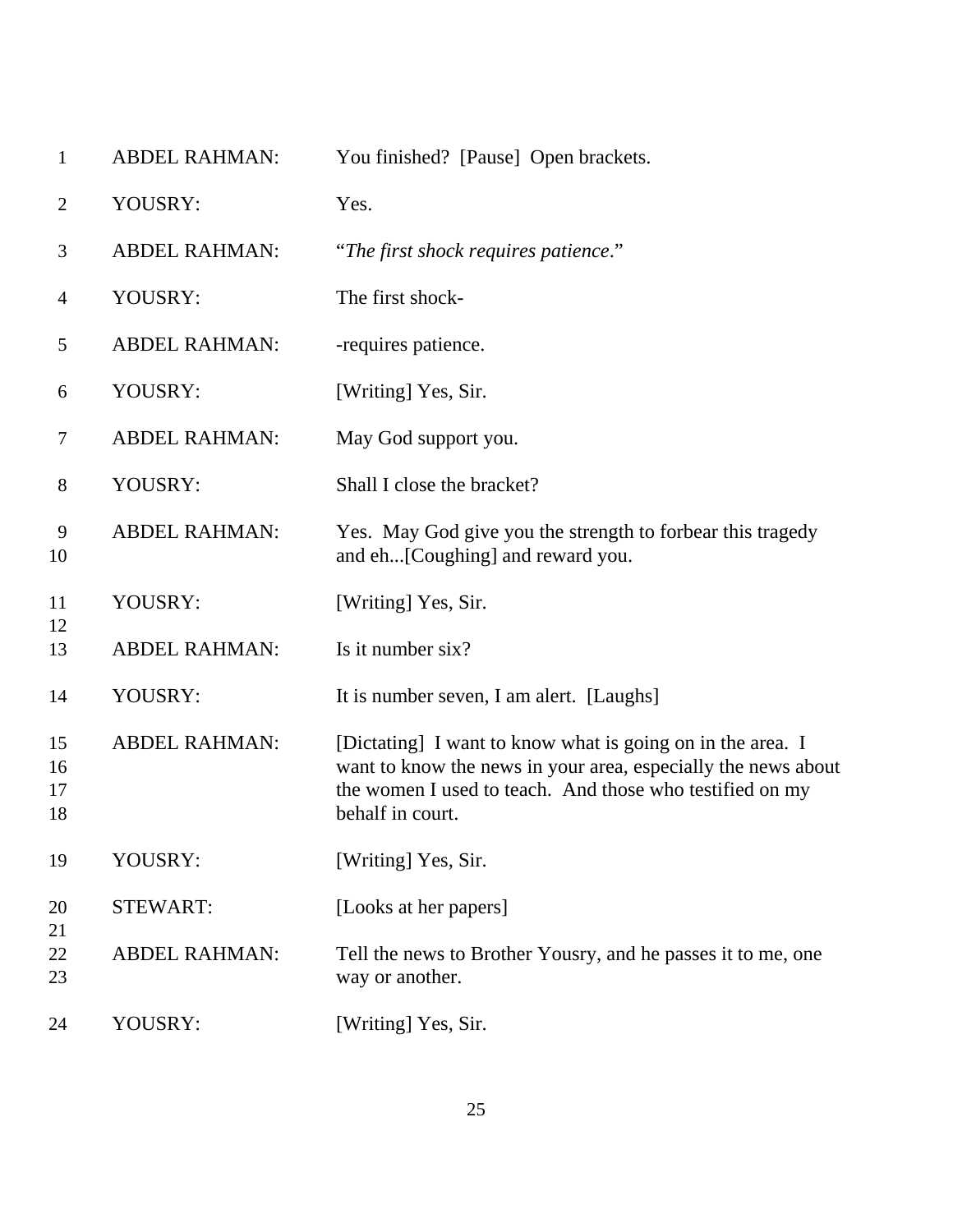| $\mathbf{1}$               | <b>ABDEL RAHMAN:</b> | Number eight: The jurisprudence question, eh                                                                                                                                                                                                                                      |
|----------------------------|----------------------|-----------------------------------------------------------------------------------------------------------------------------------------------------------------------------------------------------------------------------------------------------------------------------------|
| $\overline{c}$             | YOUSRY:              | [Turning the page]                                                                                                                                                                                                                                                                |
| 3                          | <b>ABDEL RAHMAN:</b> | To bow in prayer, is an obligation or a (UI) in prayer.                                                                                                                                                                                                                           |
| 4                          | YOUSRY:              | [Repeating] To bow, is an obligation.                                                                                                                                                                                                                                             |
| 5                          | <b>ABDEL RAHMAN:</b> | -or (UI) in prayer                                                                                                                                                                                                                                                                |
| 6                          | YOUSRY:              | Right.                                                                                                                                                                                                                                                                            |
| 7<br>8                     | <b>ABDEL RAHMAN:</b> | To say the first tashaud is a sunna. There is a difference<br>between them.                                                                                                                                                                                                       |
| 9                          | YOUSRY:              | [Writing] Yes.                                                                                                                                                                                                                                                                    |
| 10<br>11<br>12<br>13<br>14 | <b>ABDEL RAHMAN:</b> | [Dictating] The bowing should substitute the (UI). If you<br>mention it while you are in the first bow, for example, stop<br>what you are doing and bow, bow. And if you mention it<br>while you are bowing the second time[pause] consider this<br>bow, a bow at the first time. |
| 15                         | YOUSRY:              | Uhm. [Turning pages]                                                                                                                                                                                                                                                              |
| 16                         | <b>ABDEL RAHMAN:</b> | And what was done before is void.                                                                                                                                                                                                                                                 |
| 17                         | YOUSRY:              | [Repeating as he writes] What is done before is void.                                                                                                                                                                                                                             |
| 18                         | <b>ABDEL RAHMAN:</b> | Void.                                                                                                                                                                                                                                                                             |
| 19                         | YOUSRY:              | Void. Okay, Sir.                                                                                                                                                                                                                                                                  |
| 20<br>21                   | <b>STEWART:</b>      | [Looks at papers]                                                                                                                                                                                                                                                                 |
| 22<br>23                   | <b>ABDEL RAHMAN:</b> | What is done before is void                                                                                                                                                                                                                                                       |
| 24                         | YOUSRY:              | Okay, Sir.                                                                                                                                                                                                                                                                        |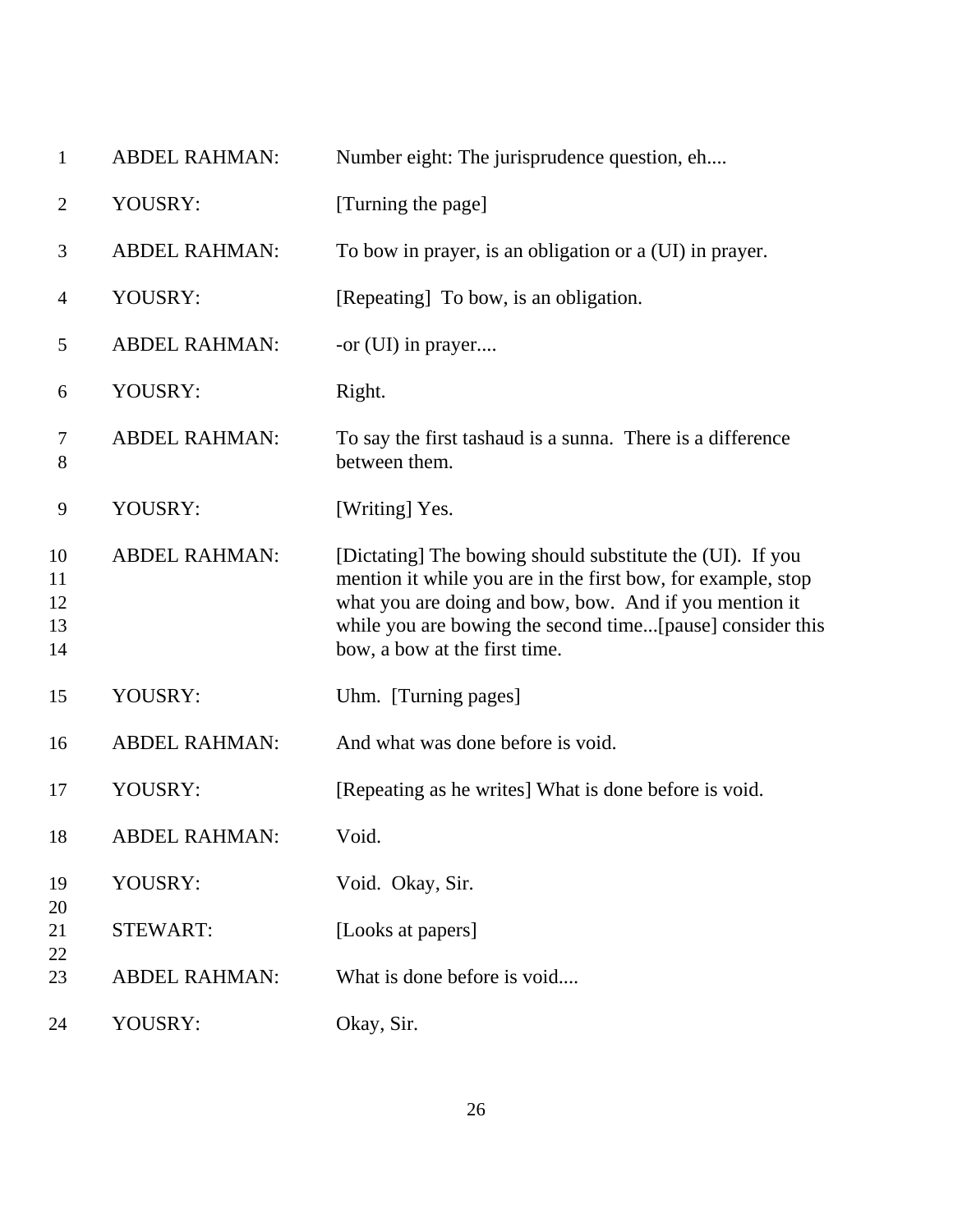| $\mathbf{1}$<br>$\mathbf{2}$ | <b>ABDEL RAHMAN:</b> | Then by the end of the prayer, bow down to fulfil the sahw.<br>[Pause]                                                                                                                                                                                                                                 |
|------------------------------|----------------------|--------------------------------------------------------------------------------------------------------------------------------------------------------------------------------------------------------------------------------------------------------------------------------------------------------|
| 3                            | YOUSRY:              | [Writing] Bow down to fulfil the sahw.                                                                                                                                                                                                                                                                 |
| 4                            | <b>ABDEL RAHMAN:</b> | Uhm.                                                                                                                                                                                                                                                                                                   |
| 5                            | YOUSRY:              | Yes, Sir.                                                                                                                                                                                                                                                                                              |
| 6                            | <b>ABDEL RAHMAN:</b> | Regarding the tashahud, because it is a sunna                                                                                                                                                                                                                                                          |
| 7                            | YOUSRY:              | [Writing] Because it is a sunna?                                                                                                                                                                                                                                                                       |
| 8<br>9                       | <b>ABDEL RAHMAN:</b> | Ah. [Dictating] It is enough to do the sahw bow. Do not<br>repeat it. [Pause]                                                                                                                                                                                                                          |
| 10                           | YOUSRY:              | [Writing] Yes, Sir.                                                                                                                                                                                                                                                                                    |
| 11<br>12<br>13<br>14<br>15   | <b>ABDEL RAHMAN:</b> | [Dictating] I emphasize, one more time, no substitute for the<br>obligatory, a thousand sahw bows wouldn't compensate for it.<br>But you have to fulfil it as is, then you can bow down to do<br>the sahw. But it is not necessary for sunna to do the same, it<br>can be substituted by the sahw bow. |
| 16                           | YOUSRY:              | [Writing] Yeah.                                                                                                                                                                                                                                                                                        |
| 17                           | <b>ABDEL RAHMAN:</b> | [Dictating] This rule applies to the nafl prayer                                                                                                                                                                                                                                                       |
| 18                           | YOUSRY:              | [As he writes] Al-nafl prayer?                                                                                                                                                                                                                                                                         |
| 19                           | <b>ABDEL RAHMAN:</b> | Yeah, as well as to the obligatory prayer                                                                                                                                                                                                                                                              |
| 20                           | YOUSRY:              | Yes, Sir.                                                                                                                                                                                                                                                                                              |
| 21                           | <b>STEWART:</b>      | [Looks at papers]                                                                                                                                                                                                                                                                                      |
| 22                           | <b>ABDEL RAHMAN:</b> | Is this number nine?                                                                                                                                                                                                                                                                                   |
| 23                           | YOUSRY:              | Yes.                                                                                                                                                                                                                                                                                                   |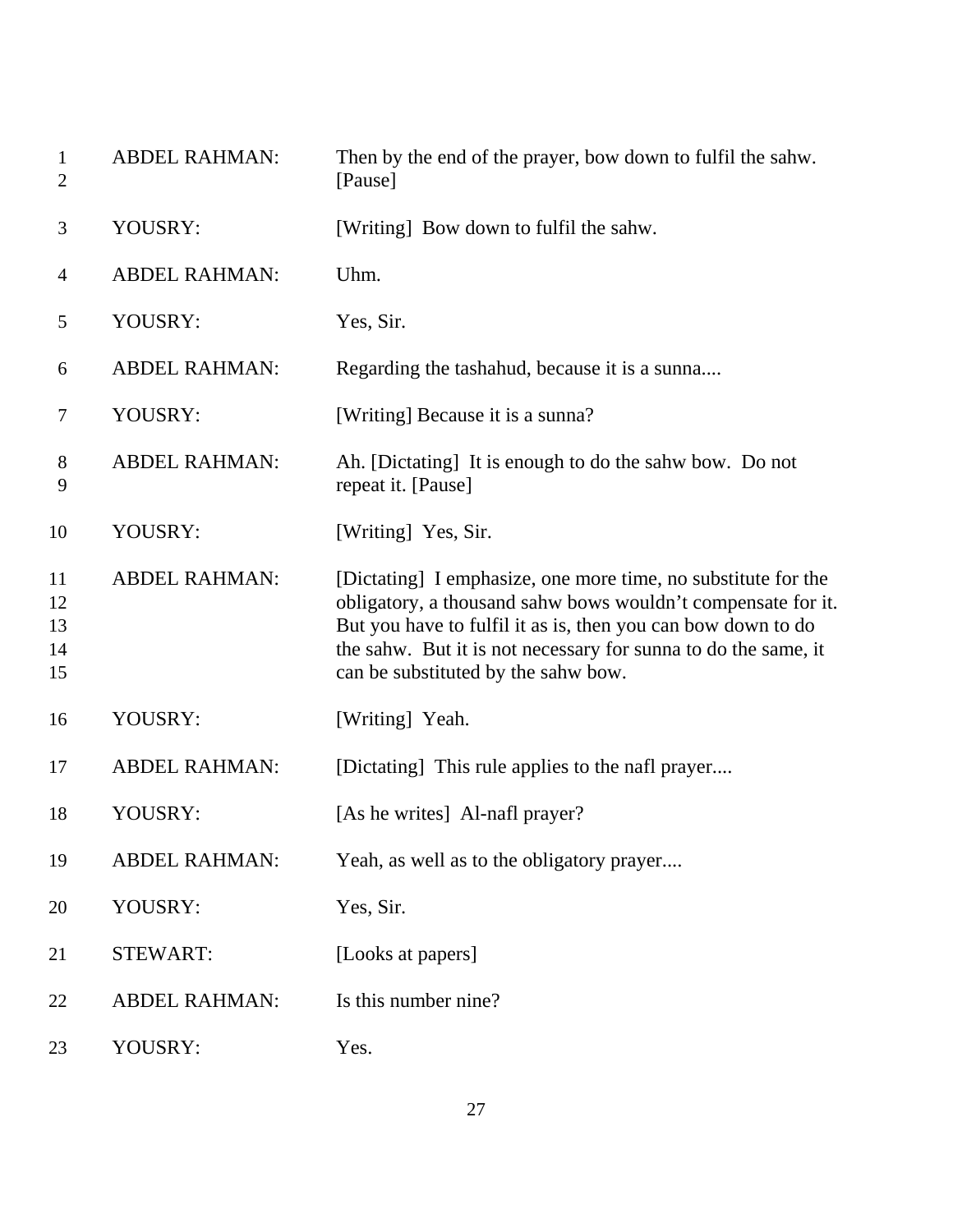| $\mathbf{1}$<br>$\overline{2}$<br>3<br>$\overline{4}$ | <b>ABDEL RAHMAN:</b> | All the banks' and companies' transactions, the stocks, the<br>bonds, and the transactions of all western countries, are<br>established on usury and ignorance. Ignorance is lack of<br>knowledge.                                        |
|-------------------------------------------------------|----------------------|-------------------------------------------------------------------------------------------------------------------------------------------------------------------------------------------------------------------------------------------|
| 5                                                     | YOUSRY:              | Yes, Sir.                                                                                                                                                                                                                                 |
| 6<br>7                                                | <b>ABDEL RAHMAN:</b> | Today the value of the stock is so and so, tomorrow it is so<br>and so.                                                                                                                                                                   |
| 8                                                     | YOUSRY:              | Uhm.                                                                                                                                                                                                                                      |
| 9                                                     | <b>ABDEL RAHMAN:</b> | Based on what? Based on what?                                                                                                                                                                                                             |
| 10                                                    | YOUSRY:              | Yes. Shall I write this down, or you                                                                                                                                                                                                      |
| 11                                                    | <b>ABDEL RAHMAN:</b> | Yeah, yeah, write it down.                                                                                                                                                                                                                |
| 12                                                    | YOUSRY:              | Yes, Sir.                                                                                                                                                                                                                                 |
| 13                                                    | <b>ABDEL RAHMAN:</b> | Is it based on the President making a declaration-                                                                                                                                                                                        |
| 14                                                    | YOUSRY:              | Uhm.                                                                                                                                                                                                                                      |
| 15<br>16                                              | <b>ABDEL RAHMAN:</b> | -is it based on eh, eh, that, that, that, eh, I mean, there is a<br>competition between two companies?                                                                                                                                    |
| 17                                                    | YOUSRY:              | [Simultaneously] Companies.                                                                                                                                                                                                               |
| 18<br>19<br>20<br>21                                  | <b>ABDEL RAHMAN:</b> | Based on what? This is all wrong. Ignorance. This is all<br>ignorance. Islam does not allow selling, (UI), commercial<br>deals, partnership and transactions based on ignorance same<br>as it does not allow transactions based on usury. |
| 22                                                    | YOUSRY:              | [As he writes] Does not allow-                                                                                                                                                                                                            |
| 23                                                    | <b>ABDEL RAHMAN:</b> | -transactions based on usury.                                                                                                                                                                                                             |
| 24                                                    | YOUSRY:              | -transactions based on usury.                                                                                                                                                                                                             |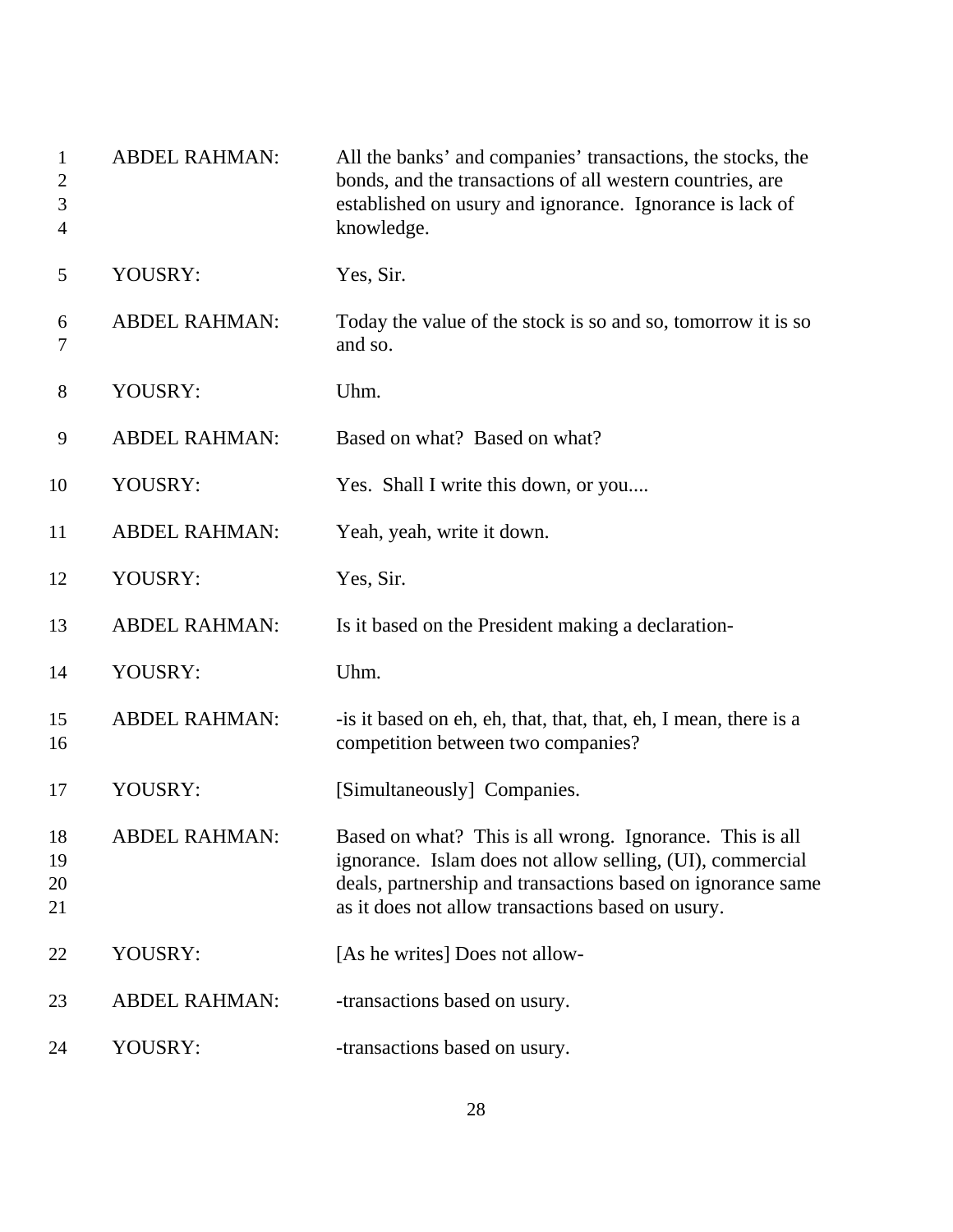| $\mathbf{1}$   | <b>ABDEL RAHMAN:</b> | Okay. [Pause]                                                                                                                                                |
|----------------|----------------------|--------------------------------------------------------------------------------------------------------------------------------------------------------------|
| $\overline{2}$ | YOUSRY:              | Please go ahead. (UI).                                                                                                                                       |
| 3              | <b>ABDEL RAHMAN:</b> | Is this number nine?                                                                                                                                         |
| $\overline{4}$ | YOUSRY:              | Yeah. Nine.                                                                                                                                                  |
| 5              | <b>ABDEL RAHMAN:</b> | That is enough.                                                                                                                                              |
| 6              | YOUSRY:              | [Laughs] Yes, Sir.                                                                                                                                           |
| 7<br>8<br>9    | <b>ABDEL RAHMAN:</b> | God be with you, and guide your way. Brother- [beeping of<br>watch alarm.] What is that? In the name of God, most<br>Gracious, most Merciful.                |
| 10<br>11<br>12 | YOUSRY:              | Is this the watch, that is ringing? What is that? [Taking the<br>watch from Abdel Rahman and looking at it] Did the watch<br>do that automatically, or what? |
| 13             | <b>ABDEL RAHMAN:</b> | No, it is working.                                                                                                                                           |
| 14<br>15       | YOUSRY:              | Praise be to God. It is, the time is five minutes to one. Shall I<br>look at it? It is ten minutes to one.                                                   |
| 16             | <b>STEWART:</b>      | <u>Is it working now?</u>                                                                                                                                    |
| 17             | YOUSRY:              | Is this a new watch or what?                                                                                                                                 |
| 18             | <b>ABDEL RAHMAN:</b> | This is the one Nabil sent.                                                                                                                                  |
| 19             | YOUSRY:              | He has another one.                                                                                                                                          |
| 20             | <b>ABDEL RAHMAN:</b> | Uhm.                                                                                                                                                         |
| 21             | YOUSRY:              | Yeah, thank God.                                                                                                                                             |
| 22             | <b>STEWART:</b>      | What's that?                                                                                                                                                 |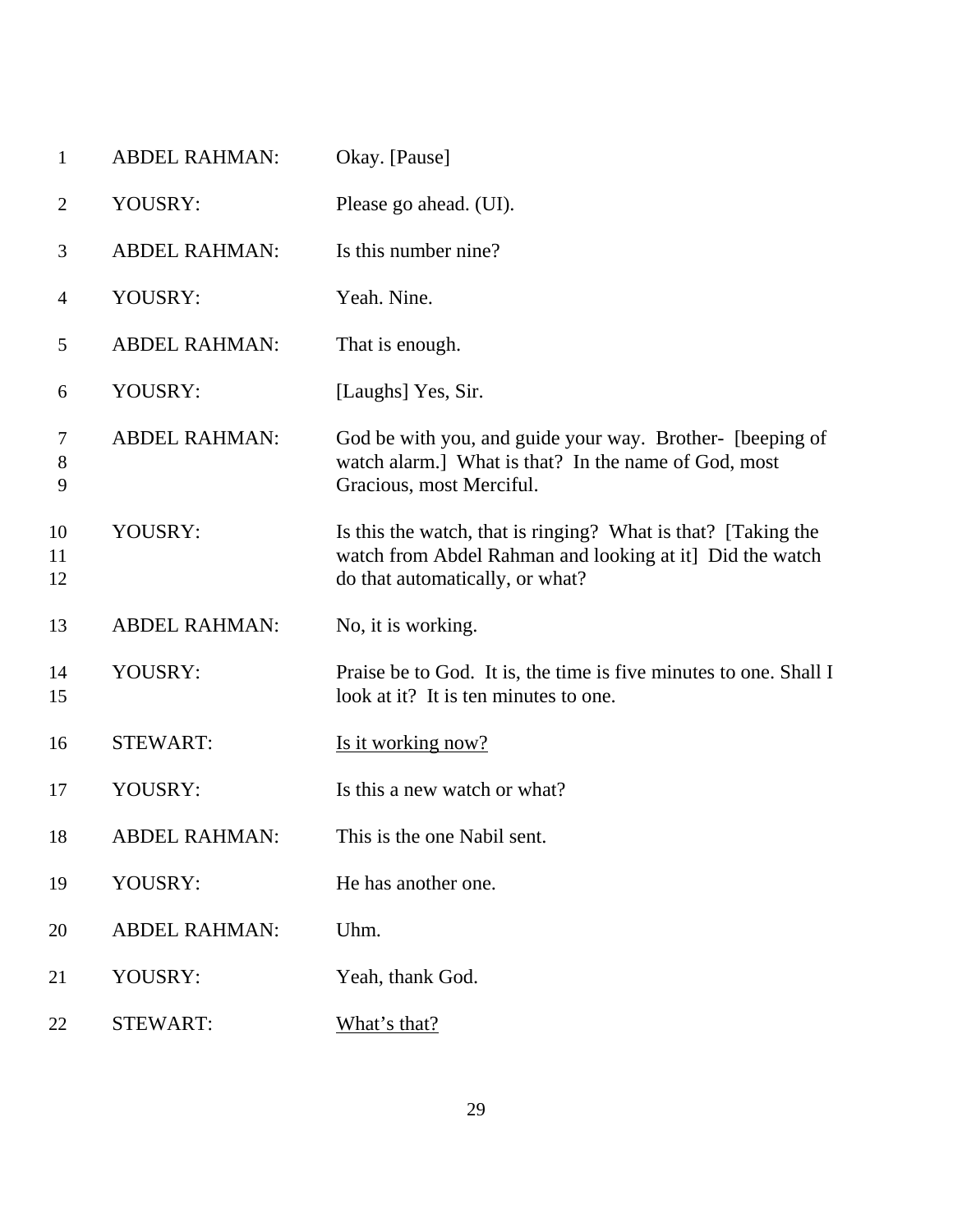| $\mathbf{1}$   | YOUSRY:              | So, he sent this one through Ramsey.                                                                                          |
|----------------|----------------------|-------------------------------------------------------------------------------------------------------------------------------|
| $\overline{2}$ | <b>ABDEL RAHMAN:</b> | What?                                                                                                                         |
| 3              | <b>STEWART:</b>      | What happened?                                                                                                                |
| 4              | YOUSRY:              | [Pointing to the watch] Nabil sent this.                                                                                      |
| 5              | <b>STEWART:</b>      | Now?                                                                                                                          |
| 6<br>7         | YOUSRY:              | And he has one [To Abdel Rahman] When did you receive<br>it?                                                                  |
| $8\,$          | <b>ABDEL RAHMAN:</b> | Eh, maybe a month ago.                                                                                                        |
| 9<br>10<br>11  | YOUSRY:              | Yeah, oh, I remembered now. About a month. [Returns the<br>watch to the Sheikh. Beeping continues.] (UI) Praise be to<br>God. |
| 12             | <b>ABDEL RAHMAN:</b> | Uhm.                                                                                                                          |
| 13             | YOUSRY:              | [Gives the watch to Abdel Rahman]                                                                                             |
| 14             |                      | ***                                                                                                                           |
| 15<br>16       | YOUSRY:              | Okay. Are you going to send something to Abu Yasir<br>himself, or not, Sir?                                                   |
| 17             | <b>ABDEL RAHMAN:</b> | No, nobody told me, he said he                                                                                                |
| 18             | YOUSRY:              | But Ahmed wants.                                                                                                              |
| 19             | <b>ABDEL RAHMAN:</b> | What does he want?                                                                                                            |
| 20             | YOUSRY:              | He wants you to answer him, Sir.                                                                                              |
| 21             | <b>ABDEL RAHMAN:</b> | Answer him about what?                                                                                                        |
| 22             | YOUSRY:              | [Simultaneously] To send a reply to Muntasir To send a                                                                        |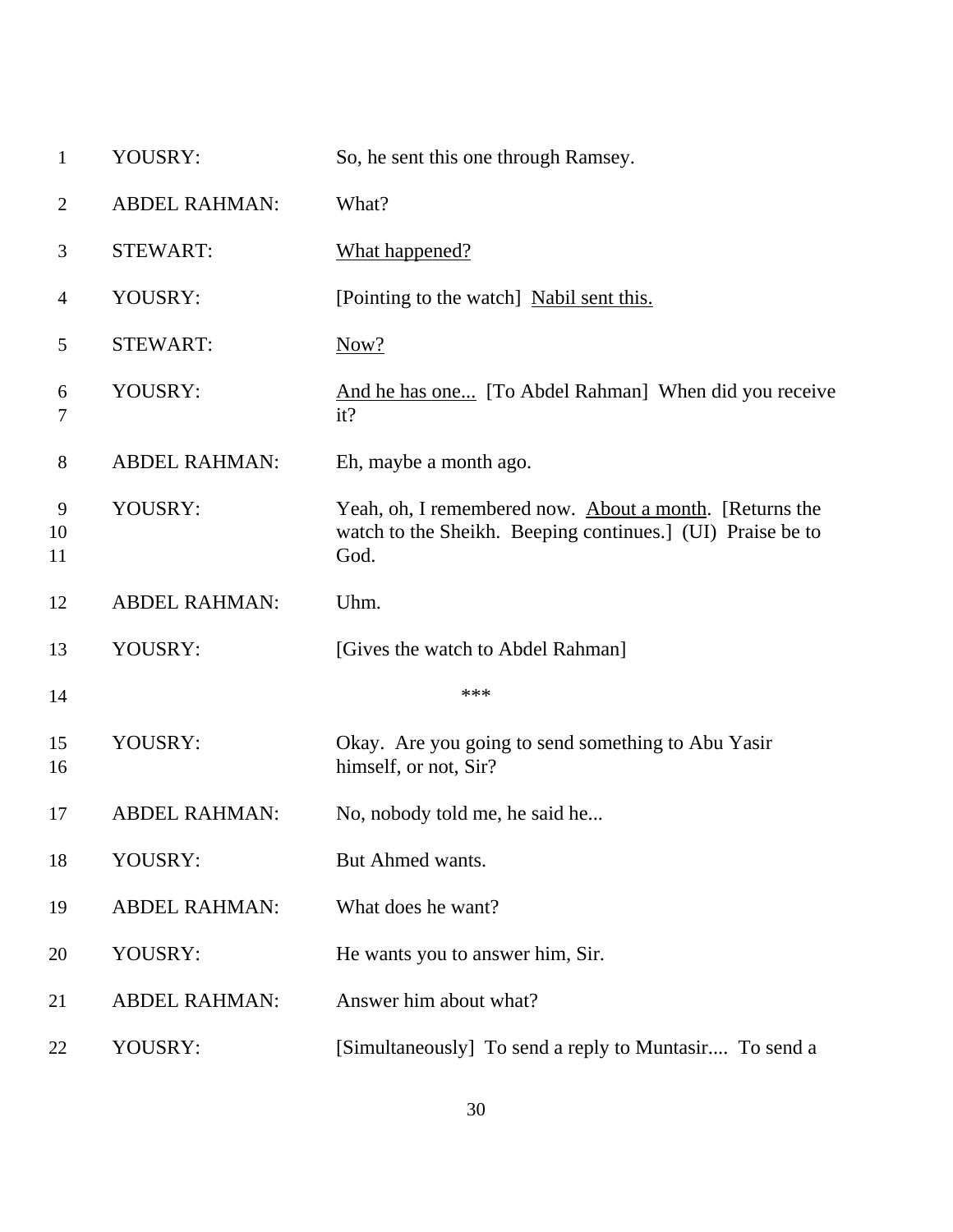| 1                        |                      | reply to Abu Yasir himself.                                                                                                                                   |
|--------------------------|----------------------|---------------------------------------------------------------------------------------------------------------------------------------------------------------|
| $\overline{2}$           | <b>ABDEL RAHMAN:</b> | What did he, Abu Yasir, tell him? What is he asking me for?                                                                                                   |
| 3<br>$\overline{4}$<br>5 | YOUSRY:              | [Whispering] Well, Abu Yasir is asking (UI), wants your<br>approval that he can escalate with the media, and to try to<br>rearrange the thinking of the (UI). |
| 6                        | <b>ABDEL RAHMAN:</b> | Concerning what?                                                                                                                                              |
| 7<br>8                   | YOUSRY:              | [Whispering] (UI) the Initiative completely. As long as the<br>government is escalating, he does not want to give up.                                         |
| 9<br>10<br>11            | <b>ABDEL RAHMAN:</b> | Fine. Tell him yes, I agree. But not to cancel it, he should<br>not cancel it altogether, not to void it. He can go ahead and<br>escalate.                    |
| 12<br>13                 | YOUSRY:              | Let me write it in the letter to Ahmed. [Picking up a sheet of<br>paper] Would you like to (UI) a little thing?                                               |
| 14                       | <b>ABDEL RAHMAN:</b> | Hah?                                                                                                                                                          |
| 15<br>16                 | YOUSRY:              | I will write in Ahmed's letter, let us say, after point eleven,<br>I'll put it under point twelve.                                                            |
| 17<br>18                 | <b>ABDEL RAHMAN:</b> | Yeah. But I want you to read it, can you get it from Ahmed's<br>letter?                                                                                       |
| 19                       | YOUSRY:              | Lynne told me to leave it in the car.                                                                                                                         |
| 20                       | <b>ABDEL RAHMAN:</b> | Oh, yeah?                                                                                                                                                     |
| 21                       | YOUSRY:              | Yeah, because                                                                                                                                                 |
| 22                       | <b>STEWART:</b>      | Talk to me.                                                                                                                                                   |
| 23                       | YOUSRY:              | No, about Ahmed's letter-                                                                                                                                     |
| 24                       | <b>STEWART:</b>      | Yeah.                                                                                                                                                         |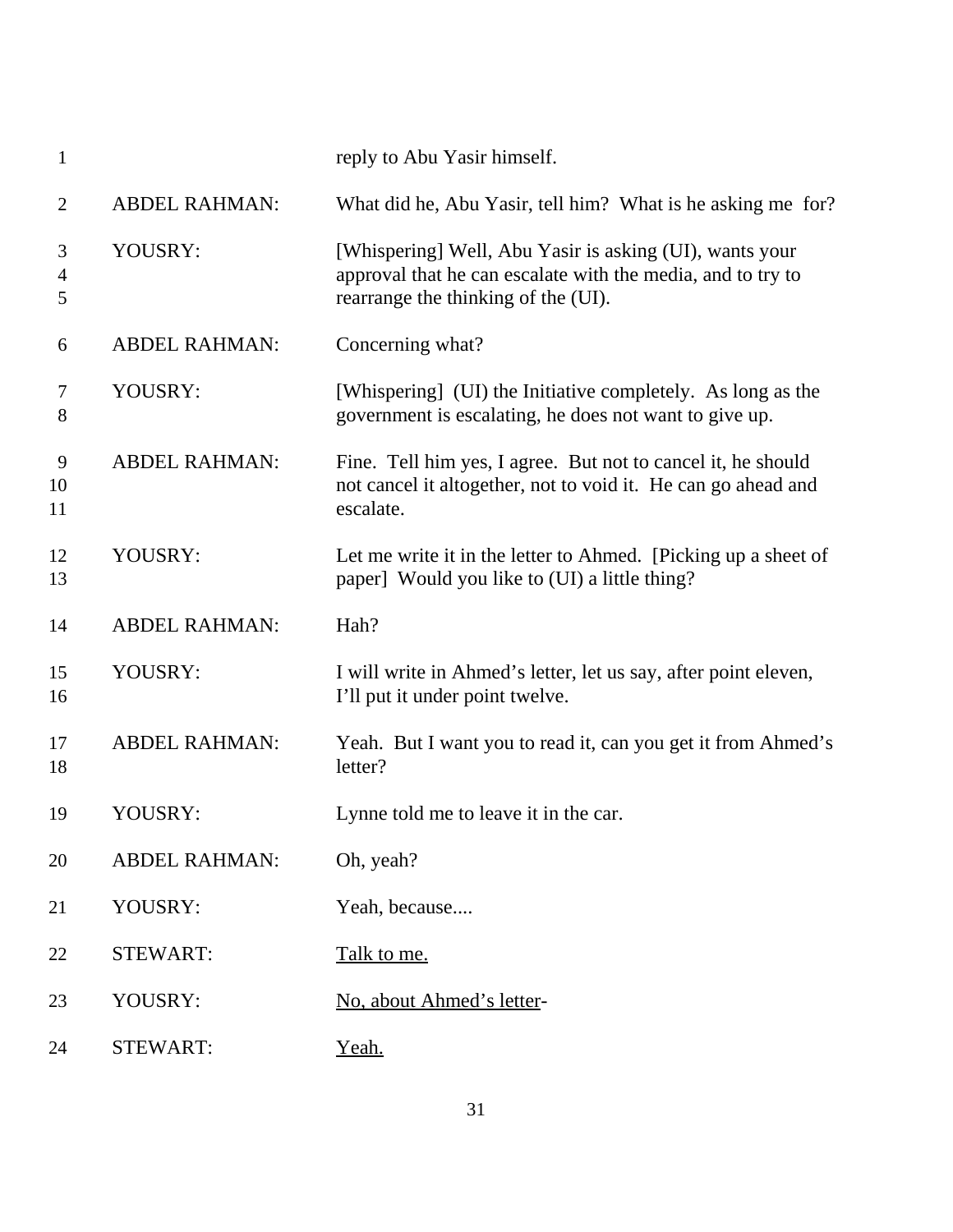| 1                          | YOUSRY:              | I said I left it in the car as you told me.                                                                                                                                                                                                                                                |
|----------------------------|----------------------|--------------------------------------------------------------------------------------------------------------------------------------------------------------------------------------------------------------------------------------------------------------------------------------------|
| $\overline{2}$             | <b>STEWART:</b>      | Yes.                                                                                                                                                                                                                                                                                       |
| 3                          | YOUSRY:              | Sir, Lynne said that we had it yesterday-                                                                                                                                                                                                                                                  |
| $\overline{4}$             | <b>ABDEL RAHMAN:</b> | Uhm.                                                                                                                                                                                                                                                                                       |
| 5<br>6                     | YOUSRY:              | -and if they find it with us today after we go out, she told me<br>to leave it in the car.                                                                                                                                                                                                 |
| $\tau$                     | <b>ABDEL RAHMAN:</b> | Okay, okay.                                                                                                                                                                                                                                                                                |
| 8<br>9<br>10               | YOUSRY:              | The whole thing is, he feels that what is happening is wrong,<br>and, the least to do is to escalate in the media, and to use a<br>strong language (UI).                                                                                                                                   |
| 11<br>12                   | <b>ABDEL RAHMAN:</b> | [Simultaneously] I mentioned to Muntasir, didn't I mention<br>to Muntasir?                                                                                                                                                                                                                 |
| 13                         | YOUSRY:              | Yeah, but he wants the (UI). [Turning pages]                                                                                                                                                                                                                                               |
| 14                         | <b>ABDEL RAHMAN:</b> | Fine.                                                                                                                                                                                                                                                                                      |
| 15<br>16                   | YOUSRY:              | Okay. So he sends two, one to Muntasir and one to Abu<br>Yasir.                                                                                                                                                                                                                            |
| 17                         | <b>ABDEL RAHMAN:</b> | Yeah, yeah.                                                                                                                                                                                                                                                                                |
| 18<br>19                   | YOUSRY:              | (UI), [speaks as he writes] Send the same letter to Muntasir,<br>and to Abu Yasir. Yes, Sir. [Pause]                                                                                                                                                                                       |
| 20<br>21<br>22<br>23<br>24 | <b>ABDEL RAHMAN:</b> | Tell him (UI) Abu Yasir, tell him, yes I agree that he escalates<br>the language, but not to contradict the words of the Brothers.<br>For example, he is not to say that their words are wrong, or<br>anything like that; he can just escalate. Tell him to escalate<br>the language. Hah? |
| 25                         | YOUSRY:              | [Writing] Yes, Sir.                                                                                                                                                                                                                                                                        |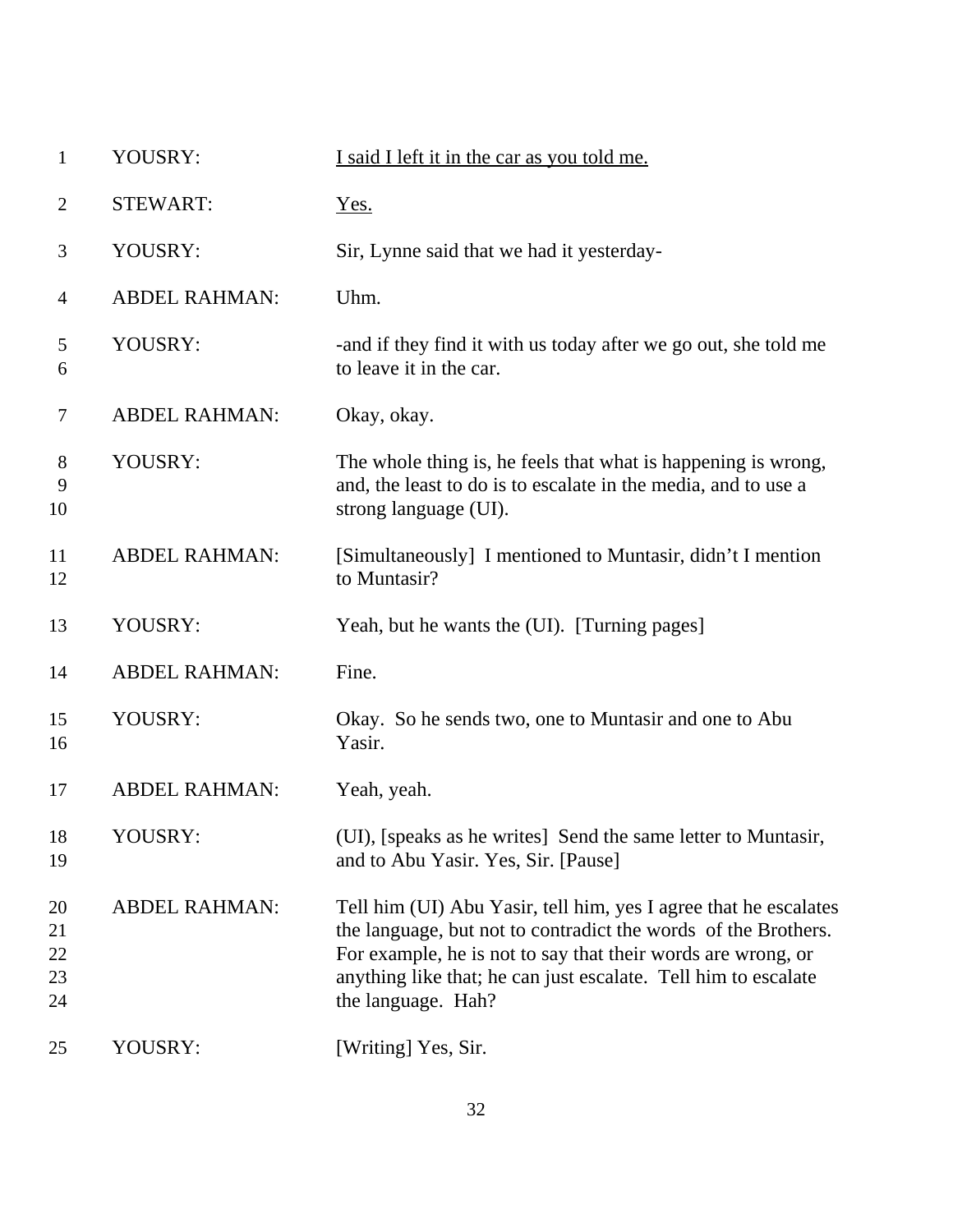| $\mathbf{1}$         | <b>ABDEL RAHMAN:</b> | And that the smooth method didn't work. Hah?                                                                                                                                                                                |
|----------------------|----------------------|-----------------------------------------------------------------------------------------------------------------------------------------------------------------------------------------------------------------------------|
| $\overline{2}$       | <b>STEWART:</b>      | [Busy with her papers]                                                                                                                                                                                                      |
| 3                    | YOUSRY:              | [Writing] Yes, Sir. [Pause] Meaning, to wave, to                                                                                                                                                                            |
| 4                    | <b>ABDEL RAHMAN:</b> | Yeah.                                                                                                                                                                                                                       |
| 5<br>6               | YOUSRY:              | Yes. [Pause] Are you, Sir, going to send to Nasser or to his<br>wife?                                                                                                                                                       |
| $\tau$               | <b>ABDEL RAHMAN:</b> | Yeah.                                                                                                                                                                                                                       |
| $8\,$                | YOUSRY:              | Yes, Sir.                                                                                                                                                                                                                   |
| 9<br>10<br>11        | <b>ABDEL RAHMAN:</b> | [Dictating] Dear sister, dear sister Salwa: May God grant you<br>success, may the peace, mercy and blessings of God be to<br>you. [Pause]                                                                                   |
| 12                   | YOUSRY:              | [Writing] Yes, Sir.                                                                                                                                                                                                         |
| 13<br>14             | <b>ABDEL RAHMAN:</b> | [Dictating] May God be with you, and guide your steps, May<br>He Bless you, and bless your work. And (UI).                                                                                                                  |
| 15                   | YOUSRY:              | [Writing] Yes, Sir.                                                                                                                                                                                                         |
| 16<br>17<br>18<br>19 | <b>ABDEL RAHMAN:</b> | Because of your continued work for Nasser, you recorded one<br>side of the tape, and forgot to record the other side. Maybe<br>there is a button that stopped the recording, or maybe your<br>mind was- away in the prison. |
| 20                   | YOUSRY:              | [Laughs]                                                                                                                                                                                                                    |
| 21<br>22<br>23       | <b>ABDEL RAHMAN:</b> | -away, in prison. [Pause] In the Surah Al-Muzammil which<br>says, "One day, the earth, and the mountains" to the Surah of<br>Al-Nazi'at-                                                                                    |
| 24                   | YOUSRY:              | [As he writes] One day, the earth and the                                                                                                                                                                                   |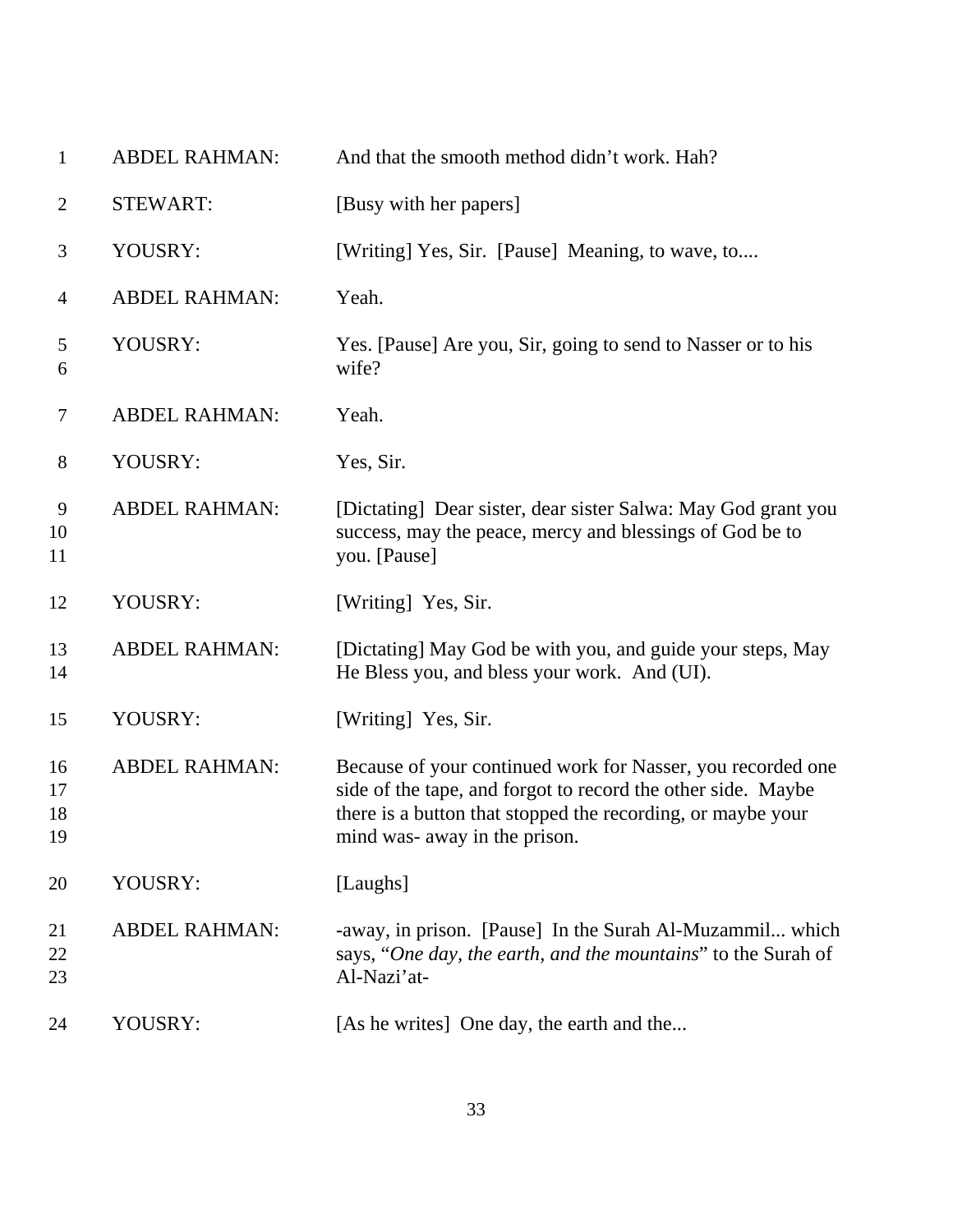| $\mathbf{1}$<br>2<br>3 | <b>ABDEL RAHMAN:</b> | -which says, "And that I guide thee to thy Lord, so thou<br>shouldst fear Him." This side of the tape was not recorded at<br>all.                                                                   |
|------------------------|----------------------|-----------------------------------------------------------------------------------------------------------------------------------------------------------------------------------------------------|
| 4                      | YOUSRY:              | [Laughs as he writes]                                                                                                                                                                               |
| 5                      | <b>STEWART:</b>      | [Busy with her papers]                                                                                                                                                                              |
| 6                      | YOUSRY:              | It is possible that these people, the sons of a gun, erased it.                                                                                                                                     |
| 7                      | <b>ABDEL RAHMAN:</b> | Uhm. [Pause] (UI) if you have time. [Pause] Hah?                                                                                                                                                    |
| $8\,$<br>9             | YOUSRY:              | [Writing] Yes, Sir.                                                                                                                                                                                 |
| 10<br>11<br>12<br>13   | <b>ABDEL RAHMAN:</b> | And eh, may God award you graciously for recording the<br>interpretation of the (UI) and the Quran Concordance. [Pause]<br>They are my consolation, my consolation in prison, from<br>Sister Salwa. |
| 14<br>15               | YOUSRY:              | [Laughs] Great! They are my consolation in prison, from<br>Sister Salwa.                                                                                                                            |
| 16                     | <b>ABDEL RAHMAN:</b> | Uhm.                                                                                                                                                                                                |
| 17                     | YOUSRY:              | [Writing] Yes, Sir.                                                                                                                                                                                 |
| 18<br>19               | <b>ABDEL RAHMAN:</b> | And eh, [dictating] take care of the women's classes. Be with<br>Lisa, (UI) Lisa,                                                                                                                   |
| 20                     | YOUSRY:              | [Writing] Yes, Sir.                                                                                                                                                                                 |
| 21<br>22<br>23         | <b>ABDEL RAHMAN:</b> | -and others, schedule weekly classes. [Pause] And eh, make<br>it easy for yourself, read the Reyad Al-Salheen book, Fiqh Al-<br>Sunna, hah?                                                         |
| 24                     | YOUSRY:              | [Writing] Yes, Sir.                                                                                                                                                                                 |
| 25<br>26               | <b>ABDEL RAHMAN:</b> | These are good books to help you prepare the lesson. [Pause]<br>Sister Salwa, take care of your husband, hah?                                                                                       |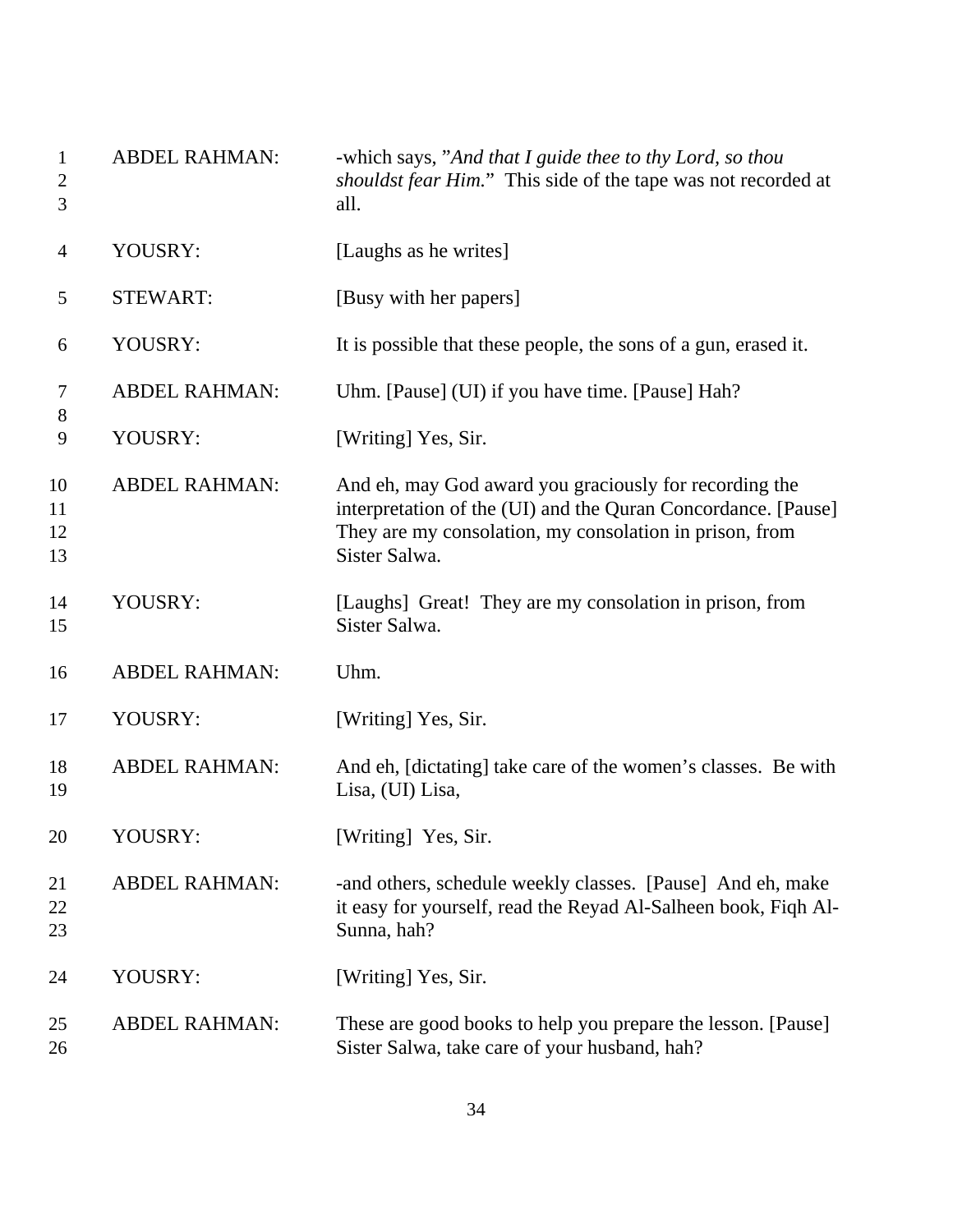| $\mathbf{1}$   | YOUSRY:              | [Writing] I'm following you, Sir.                                                                                                                                |
|----------------|----------------------|------------------------------------------------------------------------------------------------------------------------------------------------------------------|
| $\overline{2}$ | <b>ABDEL RAHMAN:</b> | And eh, watch out, because in prison he liked                                                                                                                    |
| 3              | YOUSRY:              | He liked who?                                                                                                                                                    |
| $\overline{4}$ | <b>ABDEL RAHMAN:</b> | he liked a black nurse.                                                                                                                                          |
| 5              | YOUSRY:              | [Laughing] Oh, no, no! Sir, what are you talking about?                                                                                                          |
| 6<br>7         | <b>ABDEL RAHMAN:</b> | Why Yousry? It is true. When he used to come to visit me,<br>he said this woman is attractive.                                                                   |
| 8<br>9<br>10   | YOUSRY:              | <u>You see that now? The Sheikh is saying to, to Nasser's wife,</u><br>"Watch out." Nasser used to like an African-American<br>woman in, uh, MCC, so be careful. |
| 11<br>12       | <b>STEWART:</b>      | <u>Be careful. They are verythey are very much in love right</u><br>now.                                                                                         |
| 13             | <b>ABDEL RAHMAN:</b> | Hah?                                                                                                                                                             |
| 14             | <b>STEWART:</b>      | There is no problem for Salwa right now.                                                                                                                         |
| 15<br>16       | YOUSRY:              | She is telling you, Sir, there is no problem for Salwa now, she<br>and he are forever after.                                                                     |
| 17             | <b>ABDEL RAHMAN:</b> | No, no, he loves her. He loves the black girl.                                                                                                                   |
| 18<br>19       | YOUSRY:              | Shall I write, he admired the black girl and I believe that he<br>loves her?                                                                                     |
| 20             | <b>ABDEL RAHMAN:</b> | Yeah.                                                                                                                                                            |
| 21             | YOUSRY:              | [Laughs as he writes]                                                                                                                                            |
| 22             | <b>ABDEL RAHMAN:</b> | [Dictating] So, if he tells you, I am going to pray [pause] hah?                                                                                                 |
| 23             | YOUSRY:              | [Laughs]                                                                                                                                                         |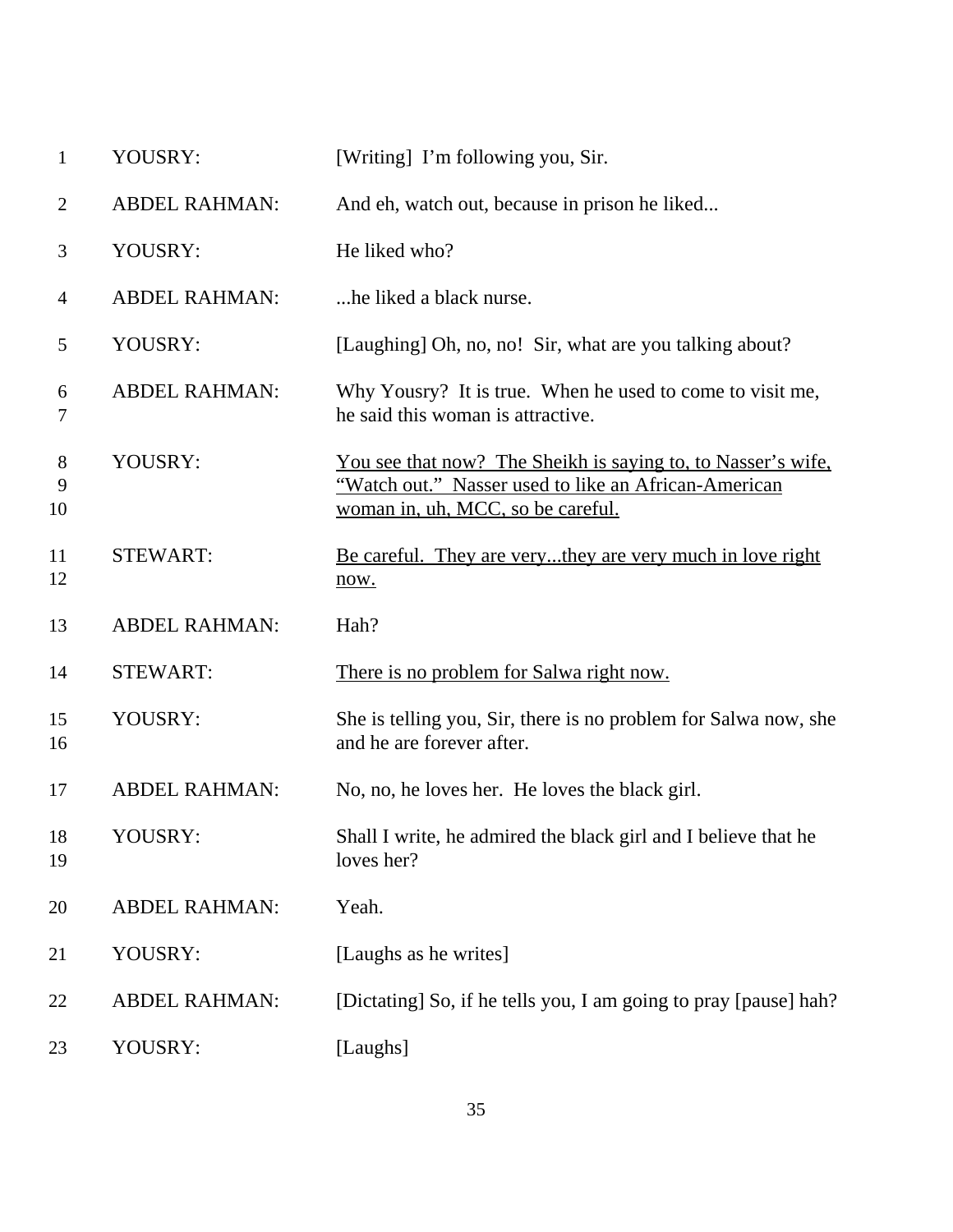| $\mathbf{1}$               | <b>ABDEL RAHMAN:</b> | -tell him I'll go with you.                                                                                                                                                                                                                               |
|----------------------------|----------------------|-----------------------------------------------------------------------------------------------------------------------------------------------------------------------------------------------------------------------------------------------------------|
| $\overline{2}$             | YOUSRY:              | Oh no, no!                                                                                                                                                                                                                                                |
| 3                          | <b>ABDEL RAHMAN:</b> | And if he tells you, I am going to attend a lecture-                                                                                                                                                                                                      |
| $\overline{4}$             | YOUSRY:              | [As he writes] -tell him                                                                                                                                                                                                                                  |
| 5                          | <b>ABDEL RAHMAN:</b> | -tell him, why can't I come with you?                                                                                                                                                                                                                     |
| 6                          | YOUSRY:              | [Laughing] Sir, you are                                                                                                                                                                                                                                   |
| 7                          | <b>ABDEL RAHMAN:</b> | If he tells you, I am going to work,                                                                                                                                                                                                                      |
| $8\phantom{1}$             | YOUSRY:              | [Laughs as he writes]                                                                                                                                                                                                                                     |
| 9                          | <b>ABDEL RAHMAN:</b> | -tell him, why can't I be there near you?                                                                                                                                                                                                                 |
| 10                         | YOUSRY:              | [Laughing] Why can't I be there-                                                                                                                                                                                                                          |
| 11                         | <b>ABDEL RAHMAN:</b> | [Simultaneously] -near you.                                                                                                                                                                                                                               |
| 12                         | YOUSRY:              | [Writing] Yes, Sir.                                                                                                                                                                                                                                       |
| 13<br>14<br>15<br>16<br>17 | <b>ABDEL RAHMAN:</b> | New line. [Dictating] Take care of the children, teach them<br>the Quran, or parts of it, and let them speak the Arabic<br>language. [Pause] Because there is little time, (UI) may God<br>help you. May the peace and mercy of God be to you.<br>[Pause] |
| 18                         | YOUSRY:              | [Writing] Yes, Sir.                                                                                                                                                                                                                                       |
| 19                         | <b>ABDEL RAHMAN:</b> | [Dictating] Brother Nasser, [pause] hah?                                                                                                                                                                                                                  |
| 20                         | YOUSRY:              | [Writing] Yes, Sir.                                                                                                                                                                                                                                       |
| 21<br>22                   | <b>ABDEL RAHMAN:</b> | May God bless and keep you well [pause] hah? [Background<br>(UI) announcement]                                                                                                                                                                            |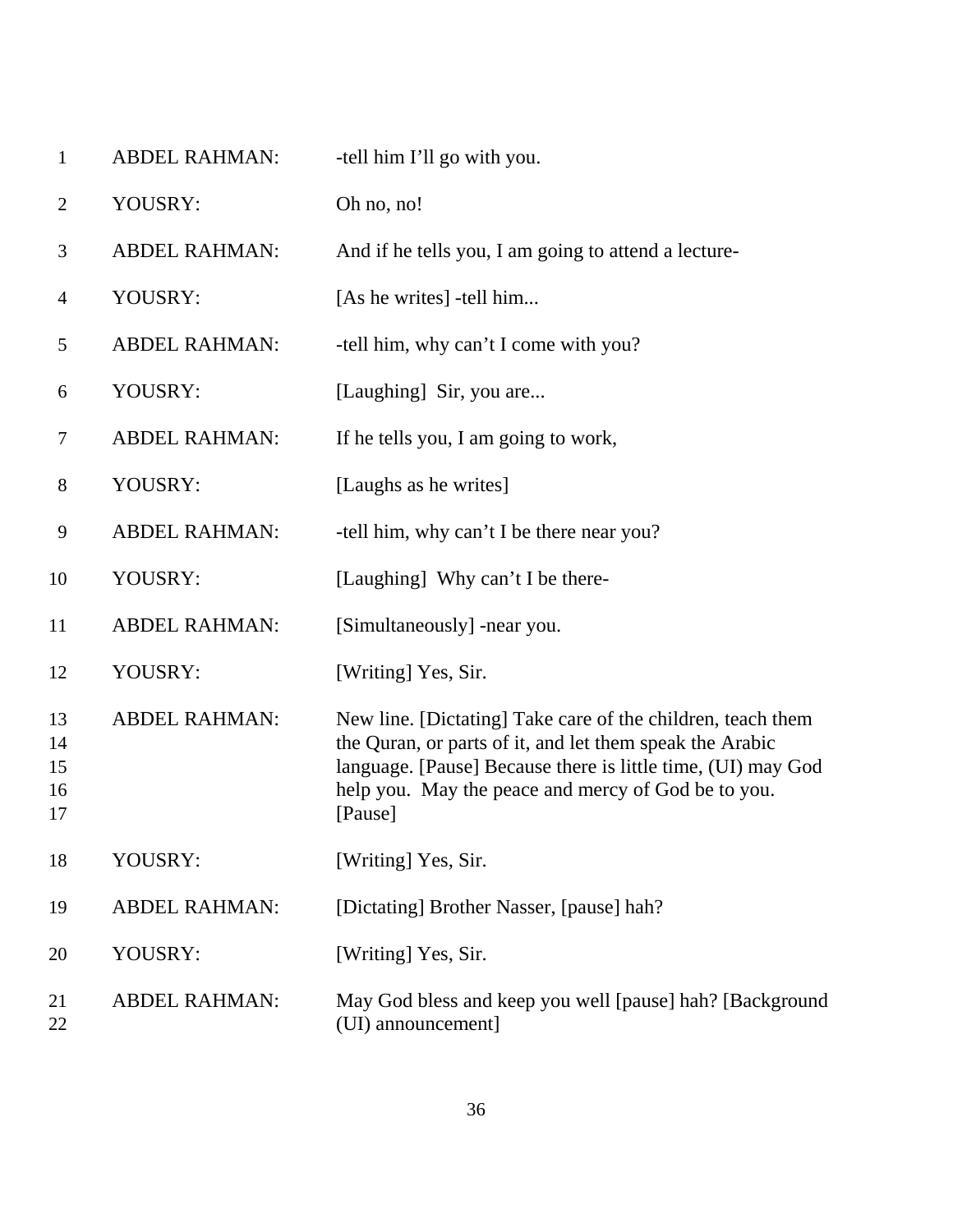| $\mathbf{1}$        | YOUSRY:              | [Writing as he repeats] May God bless and keep you well-                                                                                                                                                                                        |
|---------------------|----------------------|-------------------------------------------------------------------------------------------------------------------------------------------------------------------------------------------------------------------------------------------------|
| $\overline{2}$<br>3 | <b>ABDEL RAHMAN:</b> | Yeah, and may He grant that Sister Salwa fills your days and<br>evenings, morning and evening                                                                                                                                                   |
| $\overline{4}$      | YOUSRY:              | [Writing] Yes, Sir.                                                                                                                                                                                                                             |
| 5<br>6<br>7<br>8    | <b>ABDEL RAHMAN:</b> | [Dictating] May the peace, mercy and blessings of God be to<br>you. [Pause] (UI). I read your letter and learned that you are<br>sad because there are no useful lectures nor lessons; and the<br>control of the (UI) Salafisc, Salafisc [sic]. |
| 9                   | YOUSRY:              | The Salafisc?                                                                                                                                                                                                                                   |
| 10                  | <b>ABDEL RAHMAN:</b> | Yeah, the Salaf, and then [spelling] C-S-A-S-A. Alsalafist.                                                                                                                                                                                     |
| 11                  | YOUSRY:              | Alsalafist. [Laughs]                                                                                                                                                                                                                            |
| 12                  | <b>ABDEL RAHMAN:</b> | This is the Arabic language.                                                                                                                                                                                                                    |
| 13                  |                      | ***                                                                                                                                                                                                                                             |
| 14                  | YOUSRY:              | Okay, Sir. [Reading back] - and the control of the Salafist                                                                                                                                                                                     |
| 15                  | <b>ABDEL RAHMAN:</b> | Yeah. Over the mosques.                                                                                                                                                                                                                         |
| 16                  | YOUSRY:              | [As he writes] - over the mosques, yes. [Coughs]                                                                                                                                                                                                |
| 17                  | <b>ABDEL RAHMAN:</b> | [Dictating] But this situation-                                                                                                                                                                                                                 |
| 18                  | YOUSRY:              | [As he writes] But this situation-                                                                                                                                                                                                              |
| 19                  | <b>ABDEL RAHMAN:</b> | -should not discourage us-                                                                                                                                                                                                                      |
| 20                  | YOUSRY:              | [As he writes] -should not discourage us-                                                                                                                                                                                                       |
| 21                  | <b>ABDEL RAHMAN:</b> | -or make us sad.                                                                                                                                                                                                                                |
| 22                  | YOUSRY:              | [As he writes] -or make us sad.                                                                                                                                                                                                                 |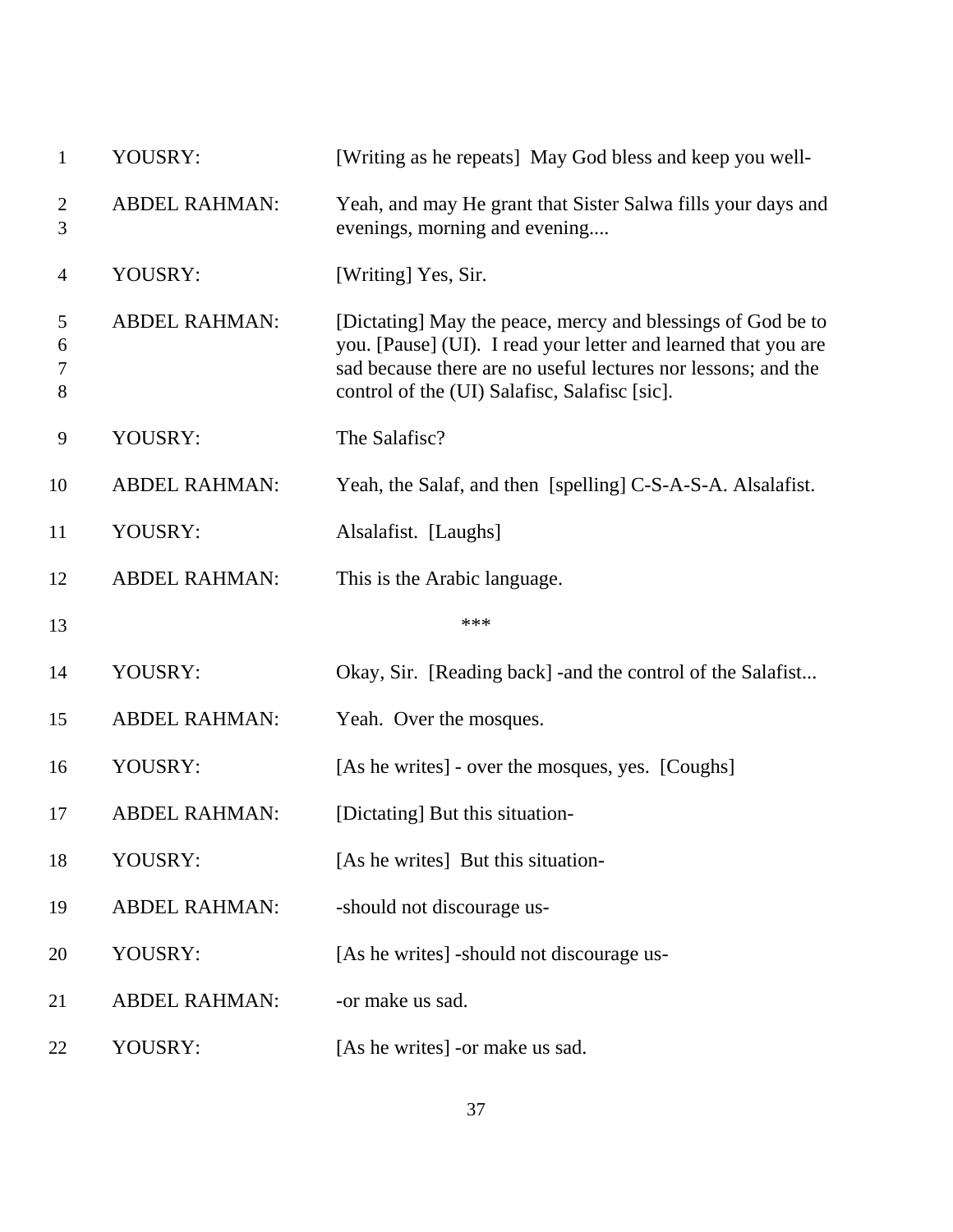| $\mathbf{1}$        | <b>STEWART:</b>      | But wait, there's gotta be something more than that.                                                                    |
|---------------------|----------------------|-------------------------------------------------------------------------------------------------------------------------|
| $\overline{2}$      | YOUSRY:              | Please go ahead, Sir.                                                                                                   |
| 3                   | <b>ABDEL RAHMAN:</b> | Uhm.                                                                                                                    |
| $\overline{4}$<br>5 | YOUSRY:              | We are now acting, I talk to her in Arabic, and she responds<br>in English, and they don't understand what is going on. |
| 6                   | <b>ABDEL RAHMAN:</b> | Ah.                                                                                                                     |
| 7                   | YOUSRY:              | [Laughs]                                                                                                                |
| 8                   | <b>STEWART:</b>      | Uhm-hm.                                                                                                                 |
| 9                   | YOUSRY:              | [Reading back] -should not discourage us or make us sad.                                                                |
| 10<br>11            | <b>ABDEL RAHMAN:</b> | [Dictating] The Quran says, "No soul shall have a burden<br>laid on it greater than it can bear."                       |
| 12                  | YOUSRY:              | [Writing] Yes, Sir.                                                                                                     |
| 13                  | <b>ABDEL RAHMAN:</b> | [Dictating] We have nothing to do other than, do our best.                                                              |
| 14                  | YOUSRY:              | [Repeating as he writes] We have nothing to do other than-                                                              |
| 15                  | <b>ABDEL RAHMAN:</b> | Yeah, -do our best.                                                                                                     |
| 16                  | YOUSRY:              | [Repeating as he writes] - do our best.                                                                                 |
| 17                  | <b>ABDEL RAHMAN:</b> | Hah?                                                                                                                    |
| 18                  | YOUSRY:              | Yes, Sir.                                                                                                               |
| 19<br>20            | <b>ABDEL RAHMAN:</b> | [Dictating] Even by doing a little something every day, the<br>goal will be reached, God willing. [Pause]               |
| 21                  | YOUSRY:              | Yes.                                                                                                                    |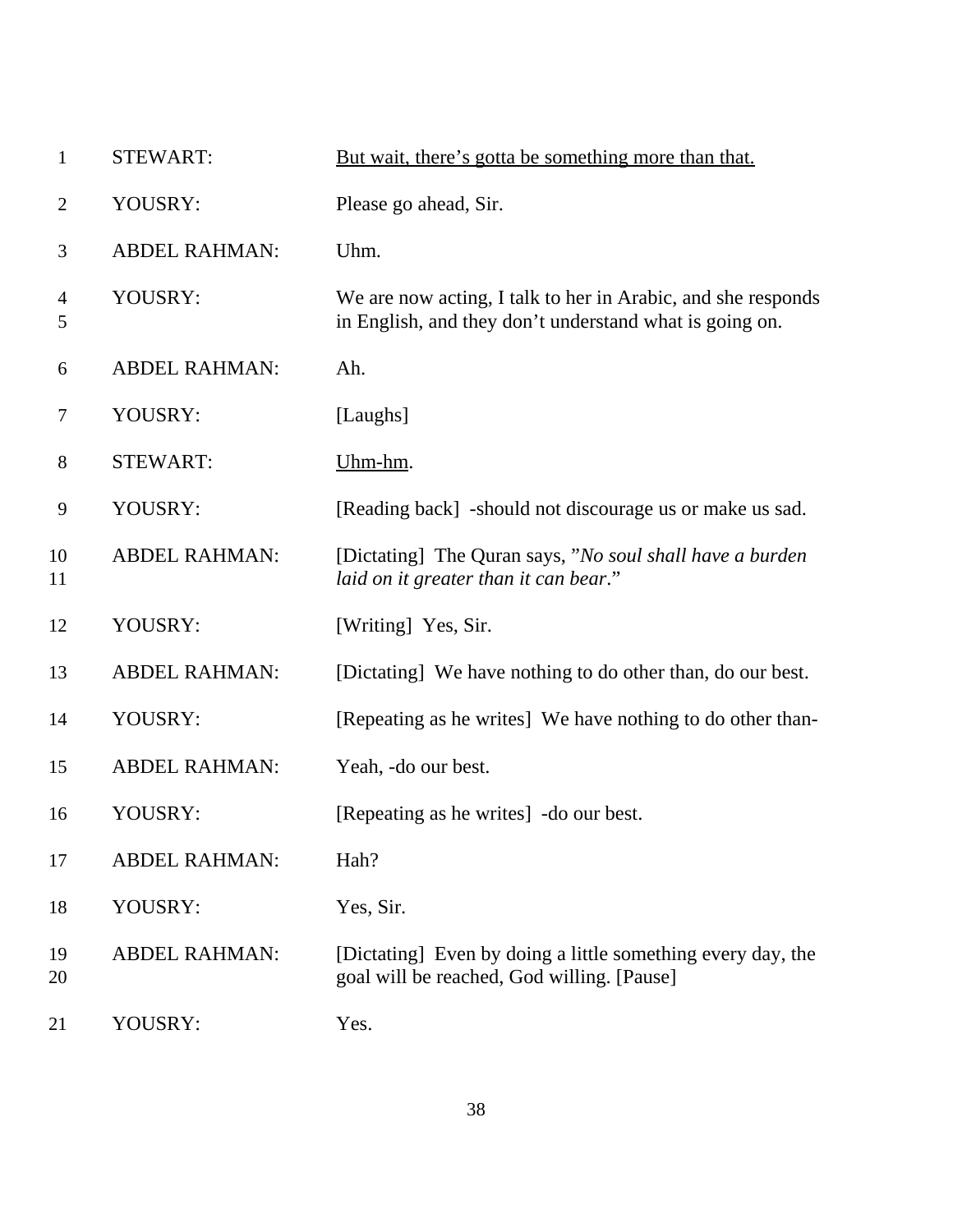| $\mathbf{1}$<br>$\overline{2}$ | <b>ABDEL RAHMAN:</b> | [Dictating] Brother Nasser, you must go on with the classes.<br>[Pause]                                                                                              |
|--------------------------------|----------------------|----------------------------------------------------------------------------------------------------------------------------------------------------------------------|
| 3                              | YOUSRY:              | [Writing] Yes, Sir.                                                                                                                                                  |
| $\overline{4}$<br>5<br>6       | <b>ABDEL RAHMAN:</b> | You can meet, seven or eight persons, in the mosque, and<br>each one can be assigned to give a lesson. [Pause] There are<br>books available to use for the lessons - |
| 7                              | YOUSRY:              | [Writing] Yes, Sir.                                                                                                                                                  |
| $8\phantom{1}$<br>9<br>10      | <b>ABDEL RAHMAN:</b> | -books on the Serah, the Hadith, the Exegesis and the figh.<br>For example, the Exegesis for Ebn Katheer, Riyad Al-<br>Salheen, [coughing], Fiqh Al-Sunna            |
| 11                             | YOUSRY:              | [As he writes] Figh Al-Sunna-                                                                                                                                        |
| 12                             | <b>STEWART:</b>      | [Looks at her papers]                                                                                                                                                |
| 13                             | <b>ABDEL RAHMAN:</b> | [Dictating] Fiqh Al-Serah.                                                                                                                                           |
| 14                             | YOUSRY:              | [Repeating as he writes] - Fiqh Al-Serah-                                                                                                                            |
| 15                             | <b>ABDEL RAHMAN:</b> | Uhm, and the other books known to you.                                                                                                                               |
| 16                             | YOUSRY:              | Yes, Sir.                                                                                                                                                            |
| 17<br>18                       | <b>ABDEL RAHMAN:</b> | [Dictating] Besides, you must have regular classes for the<br>women-                                                                                                 |
| 19                             | YOUSRY:              | [Writing] Yes, Sir.                                                                                                                                                  |
| 20<br>21                       | <b>ABDEL RAHMAN:</b> | -to help them remember God, and the last day. [Clears his<br>throat] We should not permit the devil to grip our souls,                                               |
| 22                             | YOUSRY:              | [Writing] Yes, Sir.                                                                                                                                                  |
| 23<br>24                       | <b>ABDEL RAHMAN:</b> | -or allow him to devour us same as the wolf devours the<br>lonely sheep.                                                                                             |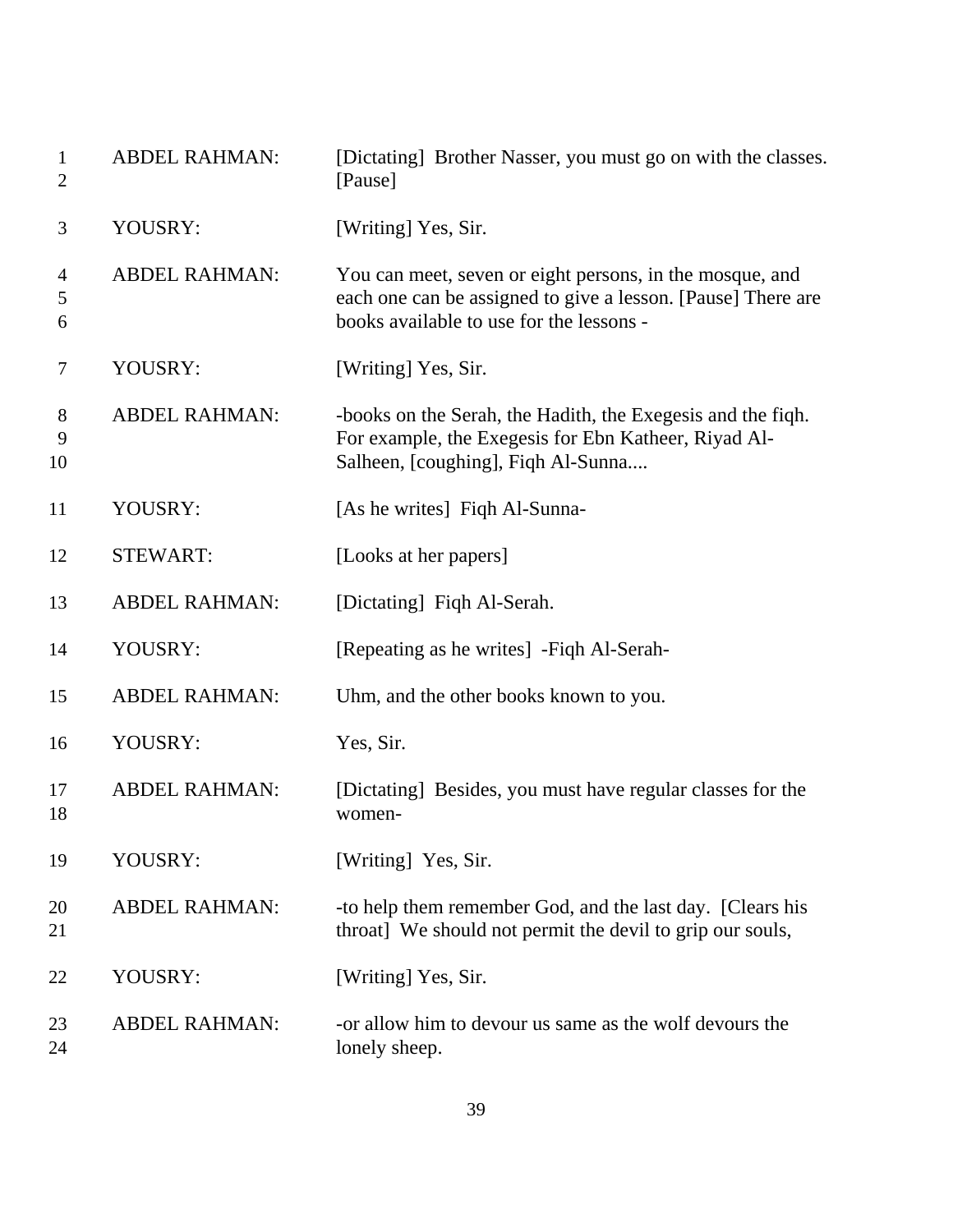| $\mathbf{1}$    | YOUSRY:              | [Trying to say 'lonely']-the lone                                                                                                                                    |
|-----------------|----------------------|----------------------------------------------------------------------------------------------------------------------------------------------------------------------|
| $\overline{2}$  | <b>ABDEL RAHMAN:</b> | -the lonely.                                                                                                                                                         |
| 3               | YOUSRY:              | The lonely sheep, which stays by itself.                                                                                                                             |
| 4               | <b>ABDEL RAHMAN:</b> | Yeah.                                                                                                                                                                |
| 5               | YOUSRY:              | Right.                                                                                                                                                               |
| 6<br>7<br>$8\,$ | <b>ABDEL RAHMAN:</b> | Eh, [pause] also, the third point, eh, the children's classes.<br>They should learn how to read the Quran, the Arabic<br>language, and (UI) the name of God. [Pause] |
| 9               | YOUSRY:              | [Writing] Yes, Sir.                                                                                                                                                  |
| 10              | <b>ABDEL RAHMAN:</b> | Fourth, to regularly attend the Quran group studies.                                                                                                                 |
| 11<br>12        | YOUSRY:              | [Turning the page and repeats as he writes] Fourth, to<br>regularly attend-                                                                                          |
| 13<br>14        | <b>ABDEL RAHMAN:</b> | -the Quran study classes; learning and teaching, eh, for the<br>Hadith, [coughing] open bracket-                                                                     |
| 15              | YOUSRY:              | [Taps Stewart's paper]                                                                                                                                               |
| 16              | <b>ABDEL RAHMAN:</b> | The best among you is he who learns and teaches the Quran.                                                                                                           |
| 17<br>18<br>19  | <b>STEWART:</b>      | What I'm reading here has to do with sentencing, but<br>unfortunately it doesn't apply to the Sheikh. Which is a<br>shame. (UI)                                      |
| 20<br>21        | YOUSRY:              | [Laughs, pats Stewart's arm] Please go ahead, Sir. The best<br>among you is he who learns and teaches the Quran.                                                     |
| 22<br>23        | <b>ABDEL RAHMAN:</b> | Yeah, [dictating] And even if you have to hire someone to<br>teach you each week. [Pause] Hah?                                                                       |
| 24              | YOUSRY:              | I'm following you, Sir.                                                                                                                                              |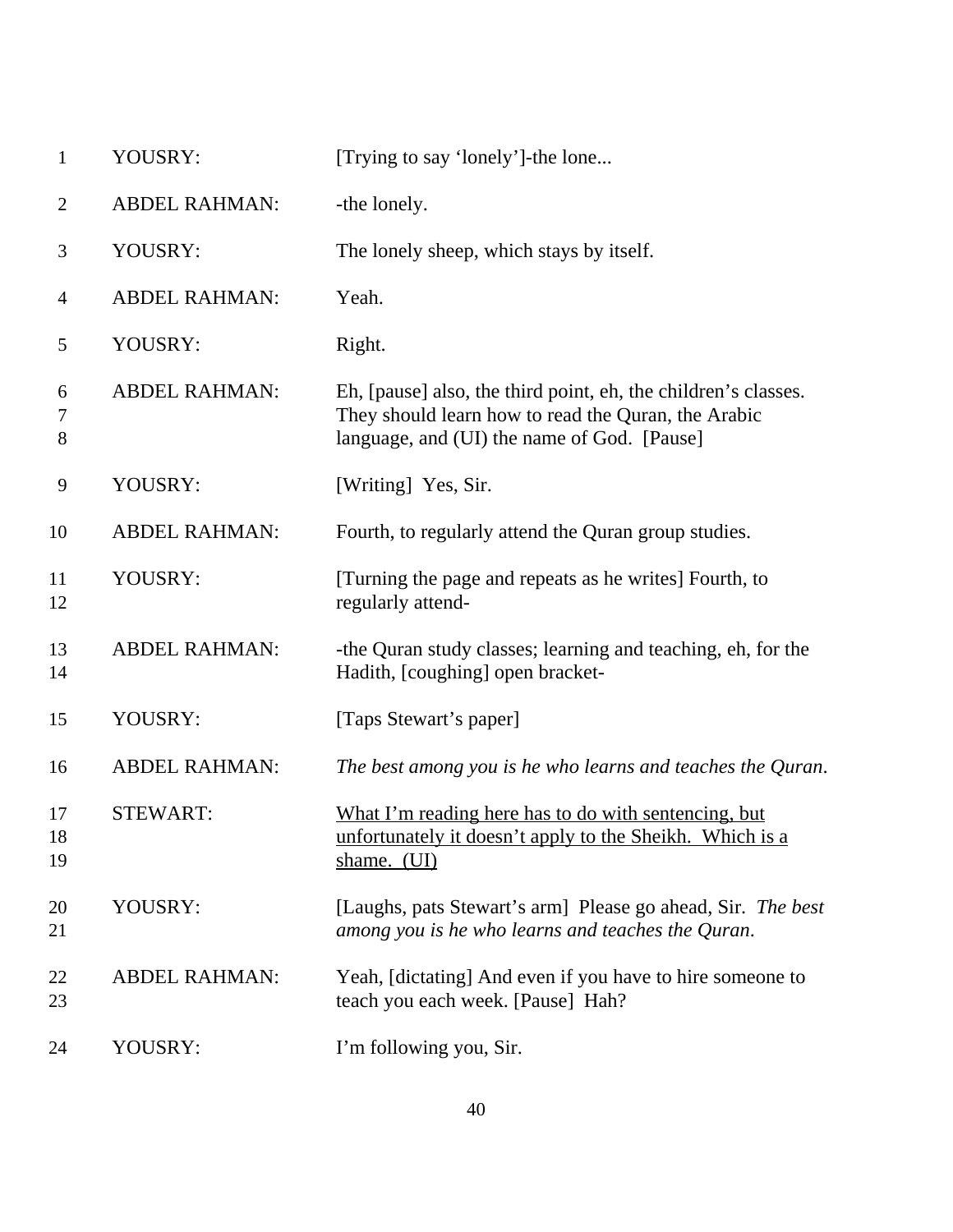| $\mathbf{1}$             | <b>ABDEL RAHMAN:</b> | The best thing to pay for, is God's book.                                                                                                              |
|--------------------------|----------------------|--------------------------------------------------------------------------------------------------------------------------------------------------------|
| $\overline{2}$           | YOUSRY:              | [Writing] Yes, Sir.                                                                                                                                    |
| 3<br>$\overline{4}$<br>5 | <b>ABDEL RAHMAN:</b> | Eh, [dictating] - also, love the unfortunate people, the<br>unfortunate, your brother in God, Omar is one of the<br>unfortunate. So, love him. [Pause] |
| 6                        | YOUSRY:              | [Writing] Yes, Sir.                                                                                                                                    |
| 7                        | <b>STEWART:</b>      | [Looking at papers]                                                                                                                                    |
| $8\phantom{1}$<br>9      | <b>ABDEL RAHMAN:</b> | [Dictating] Love him. Also, you went to two prisons, and<br>you know the Muslims who are in need there. [Pause]                                        |
| 10                       | YOUSRY:              | [Writing] Yes, Sir.                                                                                                                                    |
| 11<br>12                 | <b>ABDEL RAHMAN:</b> | [Dictating] Send to the needy person even ten dollars, and<br>encourage someone else to send to another.                                               |
| 13                       | YOUSRY:              | [Writing] Yes, Sir.                                                                                                                                    |
| 14                       | <b>ABDEL RAHMAN:</b> | Hah?                                                                                                                                                   |
| 15<br>16                 | YOUSRY:              | I'm following you, Sir. [Taps on the top corner of Stewart's<br>pad]                                                                                   |
| 17                       | <b>ABDEL RAHMAN:</b> | Eh, open bracket, "He who comforts a believer in grief"                                                                                                |
| 18<br>19<br>20           | <b>STEWART:</b>      | Do you think that it'simportant to be concerned about the<br>food, do you think? (UI)                                                                  |
| 21                       | YOUSRY:              | Yeah, (UI). She is telling you, Sir-                                                                                                                   |
| 22                       | <b>STEWART:</b>      | I don't know. (UI).                                                                                                                                    |
| 23<br>24                 | YOUSRY:              | She says, Sir, we can make them change the food (UI) the<br>food?                                                                                      |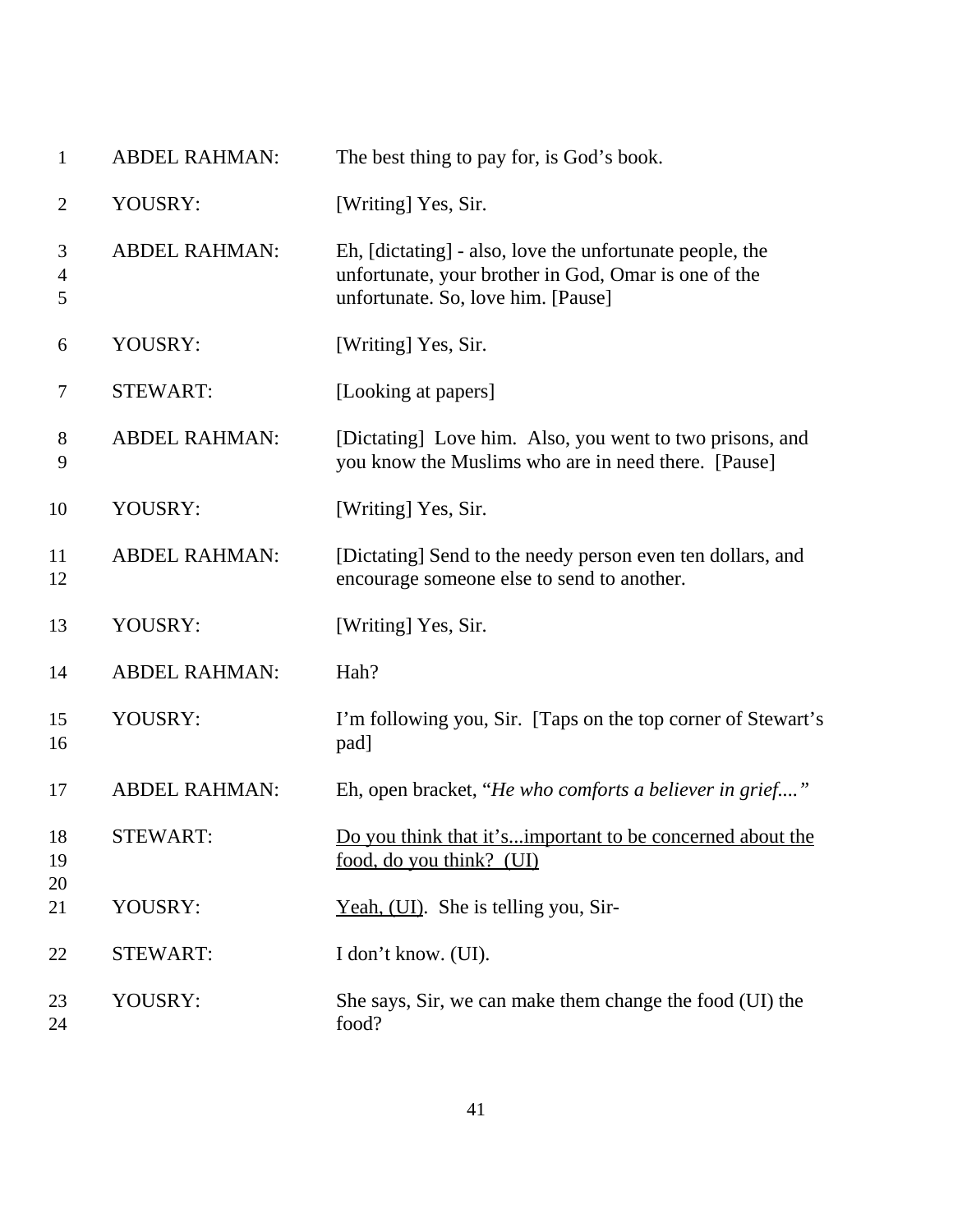| $\mathbf{1}$   | <b>ABDEL RAHMAN:</b> | No, they are going to fool us.                                                      |
|----------------|----------------------|-------------------------------------------------------------------------------------|
| $\overline{2}$ | YOUSRY:              | They will laugh at us (UI).                                                         |
| 3              | <b>STEWART:</b>      | [Laughing] We can(UI). [Pause]                                                      |
| $\overline{4}$ | <b>ABDEL RAHMAN:</b> | Hah?                                                                                |
| 5              |                      | [Yousry makes hand motions to Stewart]                                              |
| 6<br>7         | YOUSRY:              | Yes, Sir. I made a sign to her about the food, the eggs.<br>Please, go ahead.       |
| $8\phantom{1}$ | <b>ABDEL RAHMAN:</b> | He who comforts a grieving believer                                                 |
| 9              | YOUSRY:              | [As he writes] He who comforts a grieving believer                                  |
| 10             | <b>ABDEL RAHMAN:</b> | -in the world,                                                                      |
| 11             | YOUSRY:              | [As he writes] -in the world-                                                       |
| 12<br>13       | <b>ABDEL RAHMAN:</b> | -God will comfort him, and will mitigate his grief on the last<br>day.              |
| 14<br>15       | YOUSRY:              | [As he writes] God will comfort him and will mitigate his<br>grief on the last day. |
| 16             | <b>ABDEL RAHMAN:</b> | Uhm.                                                                                |
| 17             | STEWART:             | <u>I'm not sure that will work</u> .                                                |
| 18<br>19       | <b>ABDEL RAHMAN:</b> | [Continuing to dictate] You have to practice the rising at<br>night.                |
| 20             | YOUSRY:              | [As he writes] the rising                                                           |
| 21             | <b>ABDEL RAHMAN:</b> | -and fast some days                                                                 |
| 22             | YOUSRY:              | [As he writes] -fast some days.                                                     |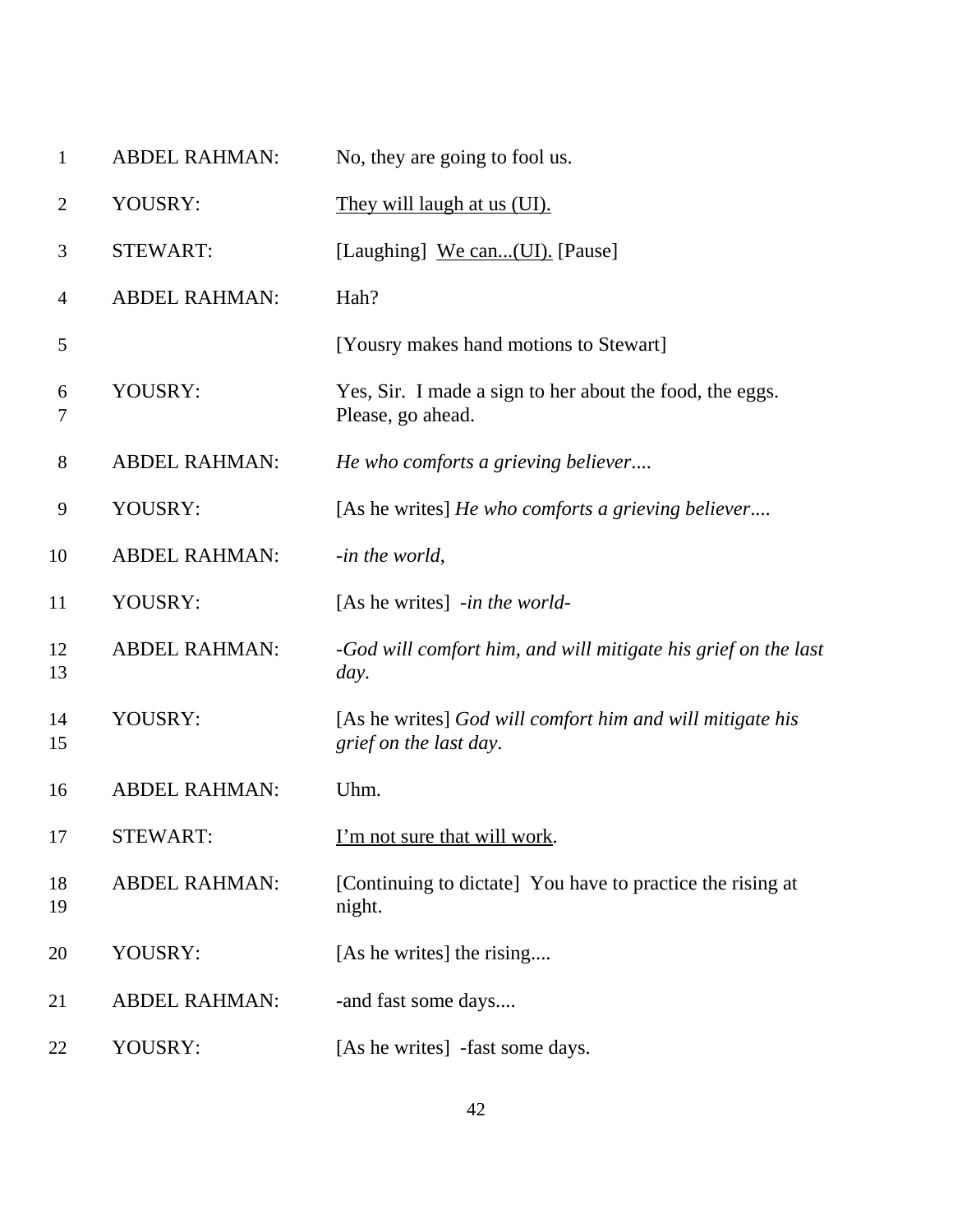| $\mathbf{1}$                     | <b>ABDEL RAHMAN:</b> | Eh, (UI) -some days?                                                                                                                                                                                                                                                                                                                                                               |
|----------------------------------|----------------------|------------------------------------------------------------------------------------------------------------------------------------------------------------------------------------------------------------------------------------------------------------------------------------------------------------------------------------------------------------------------------------|
| $\overline{2}$<br>3              | YOUSRY:              | Yes, Sir. You have to practice rising at night, and fast some<br>days.                                                                                                                                                                                                                                                                                                             |
| $\overline{4}$<br>5<br>6         | <b>ABDEL RAHMAN:</b> | [Dictating] Open bracket, And my servant still approaches<br>me with Al-Nawafel, and still my servant approaches me with<br>Al-Nawafel; so I love him. [Pause] Okay?                                                                                                                                                                                                               |
| $\tau$<br>8<br>9<br>10           | YOUSRY:              | I'm following you, Sir. Yes. [Reading back] You have to<br>practice the rising at night, fasting some days, and open<br>bracket, My servant still approaches me with Al-Nawafel, so I<br>love him. Shall I close bracket?                                                                                                                                                          |
| 11                               | <b>ABDEL RAHMAN:</b> | Yeah. And eh                                                                                                                                                                                                                                                                                                                                                                       |
| 12                               | YOUSRY:              | May God be with you.                                                                                                                                                                                                                                                                                                                                                               |
| 13<br>14                         | <b>ABDEL RAHMAN:</b> | Yeah, (UI) time is limited. May God be with you. May the<br>peace and mercy of God be to you. That is enough.                                                                                                                                                                                                                                                                      |
| 15                               | <b>STEWART:</b>      | [Looks at papers]                                                                                                                                                                                                                                                                                                                                                                  |
| 16                               | <b>ABDEL RAHMAN:</b> | Time is running, and we still have the                                                                                                                                                                                                                                                                                                                                             |
| 17                               | YOUSRY:              | It is one-fifteen.                                                                                                                                                                                                                                                                                                                                                                 |
| 18                               | <b>ABDEL RAHMAN:</b> | Yeah.                                                                                                                                                                                                                                                                                                                                                                              |
| 19                               |                      | ***                                                                                                                                                                                                                                                                                                                                                                                |
| 20<br>21<br>22<br>23<br>24<br>25 | YOUSRY:              | [To Stewart] The officer outside asked me she asked me,<br>she said, "Oh, how are you doingso far? I said, "I'm doing<br>great. I can't speak even my own language anymore." I said,<br>"I'm so confused between English and Arabic and I have to<br>take a break." She asked me, are you tired? I told her yes.<br>The Sheikh is talking to me in Arabic, and Lynne is talking to |
| 26<br>27                         |                      | me in English, and now I don't know how to speak Arabic or<br>English.                                                                                                                                                                                                                                                                                                             |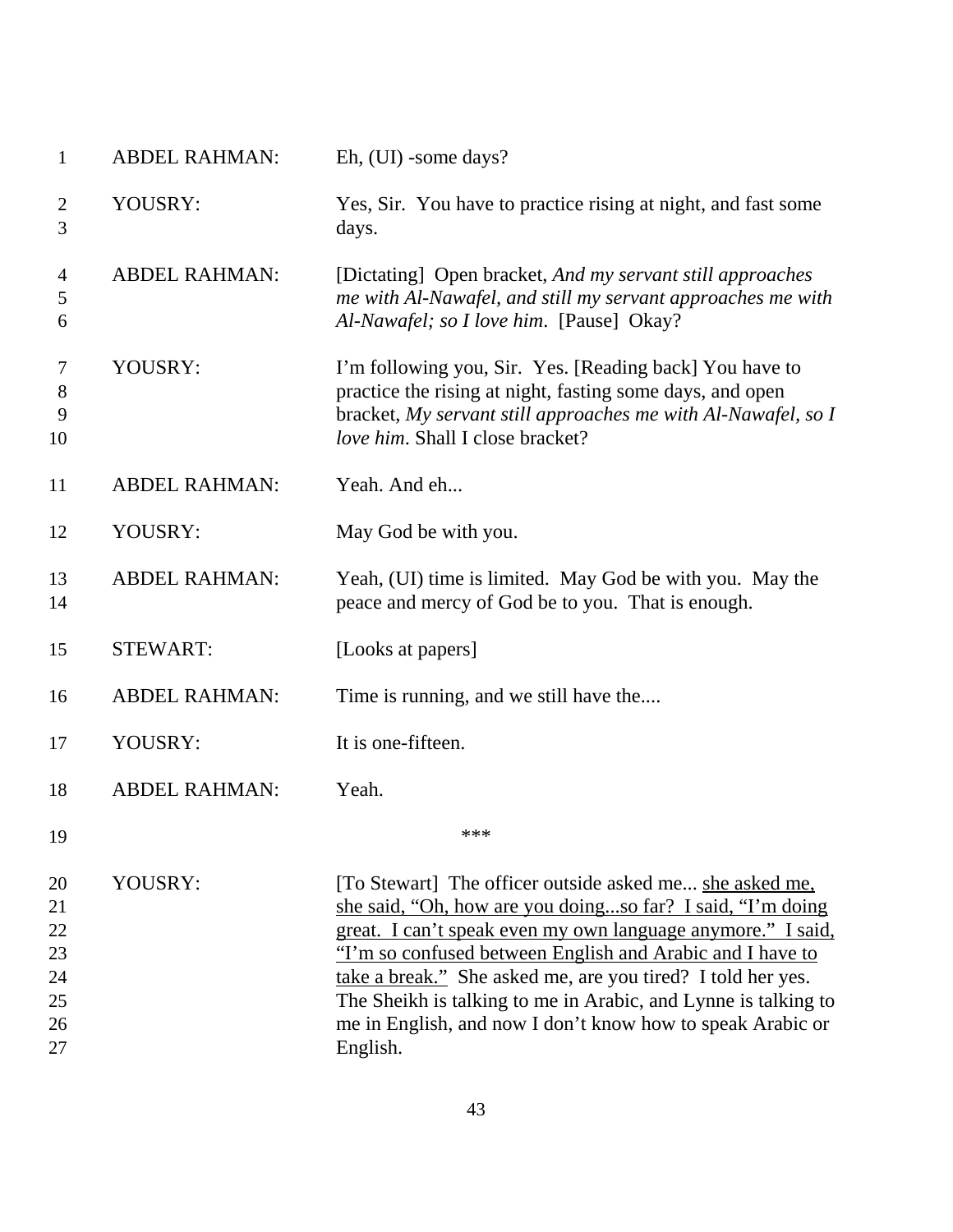| $\mathbf{1}$   | <b>ABDEL RAHMAN:</b> | Uhm.                                                                                                                                                         |
|----------------|----------------------|--------------------------------------------------------------------------------------------------------------------------------------------------------------|
| 2<br>3         | YOUSRY:              | She said, I can see you writing and talking to them. I said<br>yes, I am tired. [Laughing] Let her get off our back.                                         |
| $\overline{4}$ | <b>ABDEL RAHMAN:</b> | Ah.                                                                                                                                                          |
| 5              | <b>STEWART:</b>      | A nice little woman though.                                                                                                                                  |
| 6<br>7<br>8    | YOUSRY:              | She is, she is, she's great. Lynne, I don't know, you know,<br>this will keep her off my back, for a while, she doesn't look<br>through a through the glass. |
| 9<br>10        | <b>STEWART:</b>      | She will look. This is her job, but its sort of a. I just wonder<br>if she can hear anything outside.                                                        |
| 11             | YOUSRY:              | Not outside.                                                                                                                                                 |
| 12             | <b>STEWART:</b>      | $N0$ ?                                                                                                                                                       |
| 13             | YOUSRY:              | <u>You hear if you are in the bathroom.</u>                                                                                                                  |
| 14             | <b>STEWART:</b>      | Oh, man.                                                                                                                                                     |
| 15             | YOUSRY:              | You hear everything.                                                                                                                                         |
| 16             | <b>STEWART:</b>      | Ay!                                                                                                                                                          |
| 17             | YOUSRY:              | (UI).                                                                                                                                                        |
| 18<br>19       | YOUSRY:              | I am telling her, Sir, if someone is in the bathroom, he can<br>hear everything.                                                                             |
| 20             | <b>ABDEL RAHMAN:</b> | Yeah!                                                                                                                                                        |
| 21<br>22       | YOUSRY:              | Yes. When you went yesterday, did you hear me and Lynne<br>talking?                                                                                          |
| 23             | <b>STEWART:</b>      | We'll have to keep an eye on who's in there.                                                                                                                 |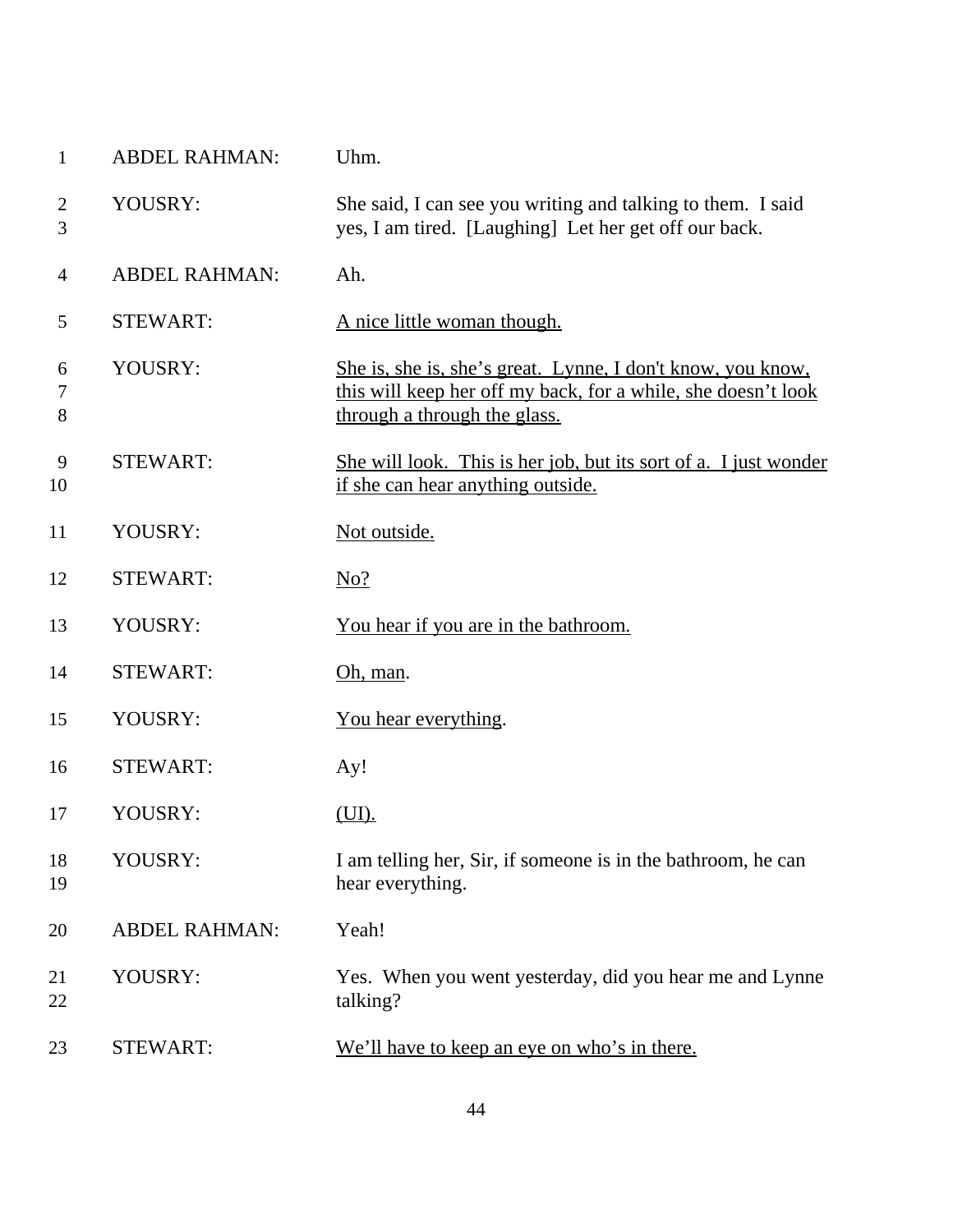| $\mathbf{1}$   | YOUSRY:              | Maybe we were not talking. Nobody, it's locked.                                                    |
|----------------|----------------------|----------------------------------------------------------------------------------------------------|
| $\overline{c}$ | <b>STEWART:</b>      | Well, is there a recorder in there?                                                                |
| 3              | YOUSRY:              | No, I made sure of it.                                                                             |
| 4              | <b>STEWART:</b>      | Mmm, good.                                                                                         |
| 5<br>6         | YOUSRY:              | There is nothing there. [Pause] Okay Sir, now what do you<br>want to do? Read the papers, or what? |
| 7              | <b>ABDEL RAHMAN:</b> | Yeah, nothing more important                                                                       |
| 8              | YOUSRY:              | Newspaper, Newspaper?                                                                              |
| 9<br>10        | <b>STEWART:</b>      | Newspaper. Take your pick. I think the American stuff is on                                        |
| 11             |                      | the bottom.                                                                                        |
| 12             | YOUSRY:              | [Getting newspapers out of the folder] Here is Al-Quds, Al-                                        |
| 13             |                      | Hayat, and Asharq Al-Awsat. And here are some other                                                |
| 14             |                      | articles, Lynne clipped, I told you about them, Sir. [Reading]                                     |
| 15<br>16       |                      | Egypt: Arrest of Ten from the Brotherhood, The Labor Party<br><b>Threatens to Escalate</b>         |
| 17             | <b>STEWART:</b>      | [Listens]                                                                                          |
| 18             | <b>ABDEL RAHMAN:</b> | Read it.                                                                                           |
| 19             | YOUSRY:              | [Reading] (UI) The Egyptian government attacked the                                                |
| 20             |                      | Muslim Brotherhood. The Brotherhood fears that this is the                                         |
| 21             |                      | beginning of a series of punishments                                                               |
| 22             | <b>STEWART:</b>      | [Touching the newspaper] What is thewhen is this from?                                             |
| 23             |                      | Whathow old is this?                                                                               |
| 24             | YOUSRY:              | This is yesterday's.                                                                               |
| 25             | <b>STEWART:</b>      | Oh, wow.                                                                                           |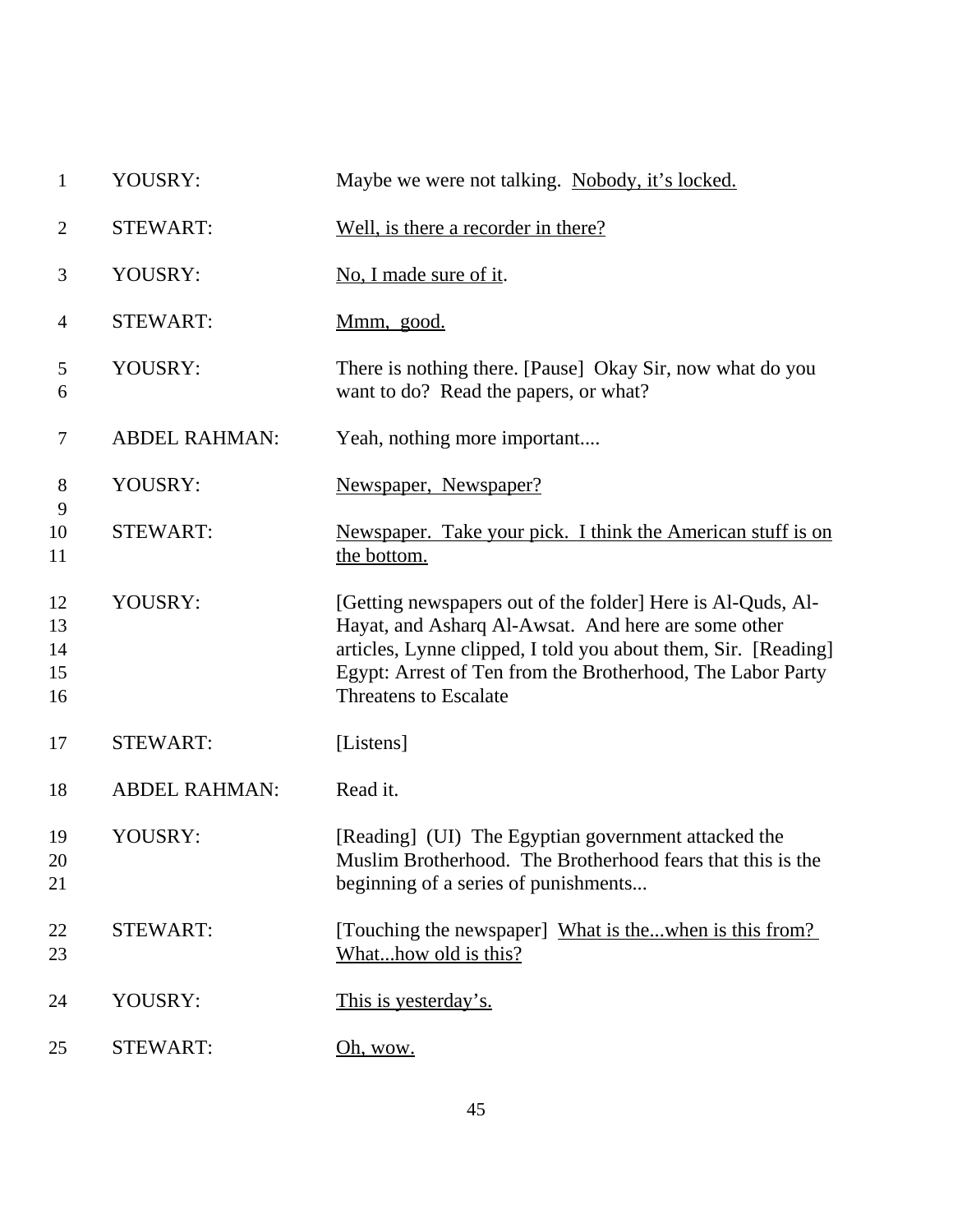| $\mathbf{1}$               | YOUSRY:              | I got ityou know, before we left.                                                                                                                                                                                                                                                                         |
|----------------------------|----------------------|-----------------------------------------------------------------------------------------------------------------------------------------------------------------------------------------------------------------------------------------------------------------------------------------------------------|
| $\overline{2}$             | <b>STEWART:</b>      | You have it delivered to your house?                                                                                                                                                                                                                                                                      |
| 3                          | YOUSRY:              | No, the nightit, it comes 10 o'clock at night.                                                                                                                                                                                                                                                            |
| $\overline{4}$             | <b>STEWART:</b>      | Oh, that's right.                                                                                                                                                                                                                                                                                         |
| 5                          | YOUSRY:              | So I went and picked it upand, you know.                                                                                                                                                                                                                                                                  |
| 6                          | <b>STEWART:</b>      | Did you have Afghani food?                                                                                                                                                                                                                                                                                |
| 7                          | YOUSRY:              | No, I just drove.                                                                                                                                                                                                                                                                                         |
| 8                          | <b>STEWART:</b>      | Oh. Okay.                                                                                                                                                                                                                                                                                                 |
| 9                          | YOUSRY:              | You know, picked it up and                                                                                                                                                                                                                                                                                |
| 10                         | <b>STEWART:</b>      | <u>Just checking up on you.</u>                                                                                                                                                                                                                                                                           |
| 11<br>12<br>13<br>14<br>15 | YOUSRY:              | [Laughing] She is asking, when I went to get the newspapers,<br>did I eat Afghani food? She will put me in trouble, Sir. We<br>took Muhammad Salah to an Afghani restaurant; did I tell<br>you that?                                                                                                      |
| 16                         | <b>ABDEL RAHMAN:</b> | Uhm.                                                                                                                                                                                                                                                                                                      |
| 17<br>18<br>19<br>20<br>21 | YOUSRY:              | He did not know that. He told me this is good food. He<br>thought that he is in an Indian restaurant. Ahmed told him,<br>no, this food isHe told him you are causing me problems.<br>They will fire me. I come here to eat with the Afghan, and eat<br>with Mujihadeen, they will think I am one of them. |
| 22                         | <b>ABDEL RAHMAN:</b> | Uhm.                                                                                                                                                                                                                                                                                                      |
| 23                         | <b>STEWART:</b>      | [Writes]                                                                                                                                                                                                                                                                                                  |
| 24<br>25                   | YOUSRY:              | But, anyway, [reading] Cairo, Mohammed Salah and Hazim<br>Muhammad.                                                                                                                                                                                                                                       |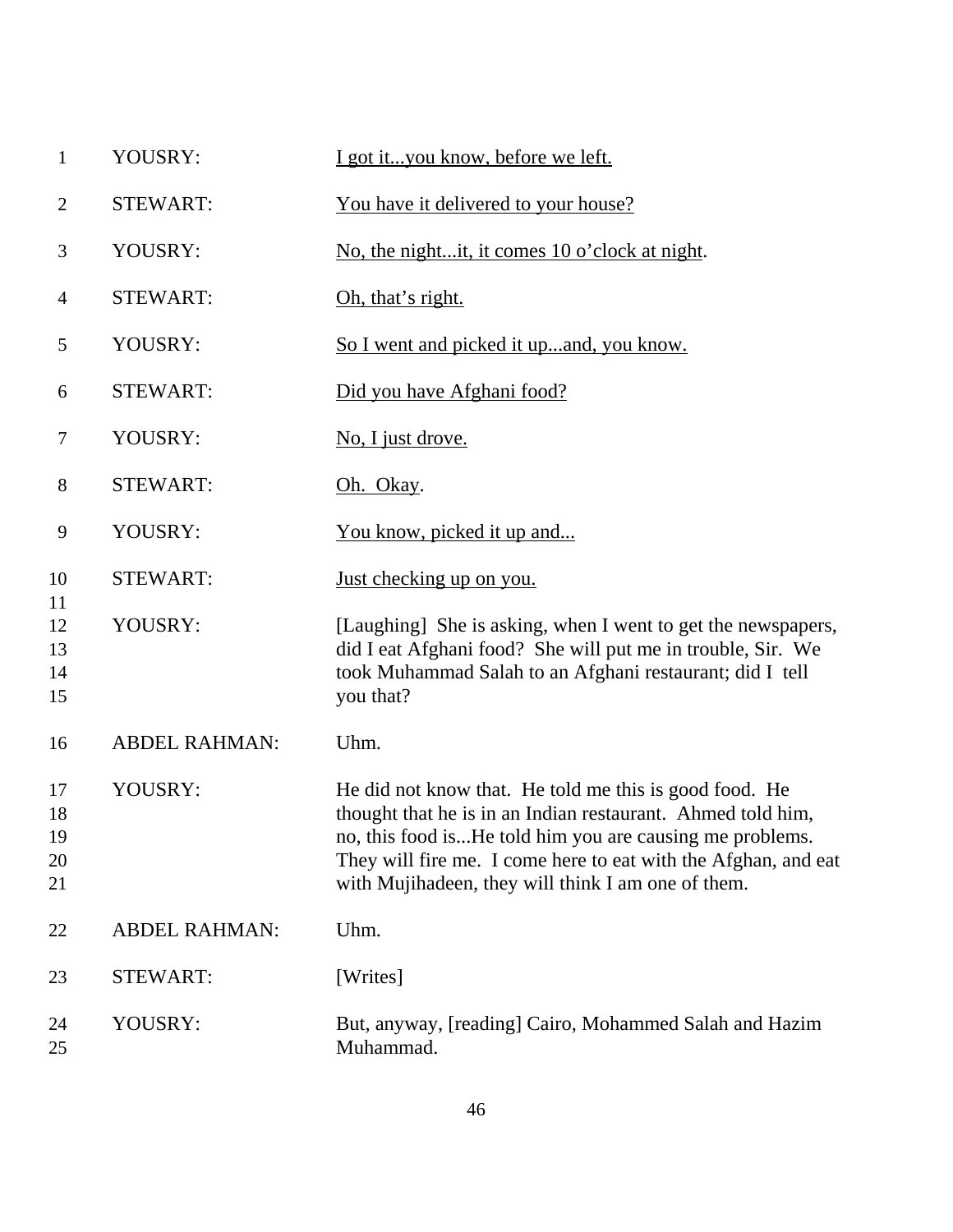| $\mathbf{1}$                          | <b>ABDEL RAHMAN:</b> | Uhm.                                                                                                                                                                                  |
|---------------------------------------|----------------------|---------------------------------------------------------------------------------------------------------------------------------------------------------------------------------------|
| $\overline{2}$<br>3<br>$\overline{4}$ | YOUSRY:              | [Reading] The Egyptian authorities dealt a blow to the<br>Muslim Brotherhood Group. The sources of the Brotherhood<br>feared that this would be a series of disciplinary measures, in |
| 5<br>6                                |                      | response to their position toward the novel, "Banquet for<br>Seaweeds." The State Security arrested ten leaders from the                                                              |
| $\boldsymbol{7}$                      |                      | Brotherhood, in four provinces. They were handed over to                                                                                                                              |
| 8                                     |                      | the State Security court being charged with forming an illegal                                                                                                                        |
| 9                                     |                      | secret organization to overthrow the government. Lawyer,                                                                                                                              |
| 10                                    |                      | Abdul Min'im Abdul Maqsud (PH), informed Al-Hayat that                                                                                                                                |
| 11                                    |                      | the State Security raided the homes of the ten members (UI)                                                                                                                           |
| 12<br>13                              |                      | yesterday, and seized books and personal belongings, before<br>they referred them to the prosecutor. The Brotherhood issued                                                           |
| 14                                    |                      | a statement after the crisis of the book (UI). The statement                                                                                                                          |
| 15                                    |                      | included phrases interpreted by the authorities as sedition to                                                                                                                        |
| 16                                    |                      | go against laws. The authorities considered the                                                                                                                                       |
| 17                                    |                      | demonstrations of the students of Cairo University, which                                                                                                                             |
| 18                                    |                      | took place last week, considered it, a reaction to the                                                                                                                                |
| 19                                    |                      | Brotherhood sedition. During these events, the Labor Party                                                                                                                            |
| 20                                    |                      | escalated the confrontation with the Egyptian Government.                                                                                                                             |
| 21                                    |                      | Their Chief, engineer Ibrahim Shukry, eighty-four years old,                                                                                                                          |
| 22                                    |                      | threatened to go on a hunger strike, to death. At the same                                                                                                                            |
| 23<br>24                              |                      | time, the Party leaders (UI) their struggleContinued on<br>page six. [Turns page of the newspaper] (UI) their last                                                                    |
| 25                                    |                      | struggle (UI) declaring their fight to protect Islam. They were                                                                                                                       |
| 26                                    |                      | regarded as an adversary, who deserves the nation's                                                                                                                                   |
| 27                                    |                      | punishment. The escalation took place one day before a                                                                                                                                |
| 28                                    |                      | prospective meeting of the Party's Affairs Committee, in                                                                                                                              |
| 29                                    |                      | Egypt, to discuss the fate of the Party. A dispute erupted                                                                                                                            |
| 30                                    |                      | rapidly inside the Party. The two disputing divisions held two                                                                                                                        |
| 31                                    |                      | meetings two days ago, to discuss the legal status of the Party.                                                                                                                      |
| 32                                    |                      | This happened after the raid on the Party's center in two                                                                                                                             |
| 33                                    |                      | districts, Hadaiq Al-Quba and Madinat Nasr. The first                                                                                                                                 |
| 34                                    |                      | division announced the election of Hamdi Ahmad, the leader                                                                                                                            |
| 35<br>36                              |                      | of the reform movement of the Labor Party. He was elected<br>president of the Party. The second division decided to                                                                   |
| 37                                    |                      | nominate Mr. Ahmad Idris, President for the Party. Shuqqi                                                                                                                             |
| 38                                    |                      | (PH) and his associates held a press conference, where the                                                                                                                            |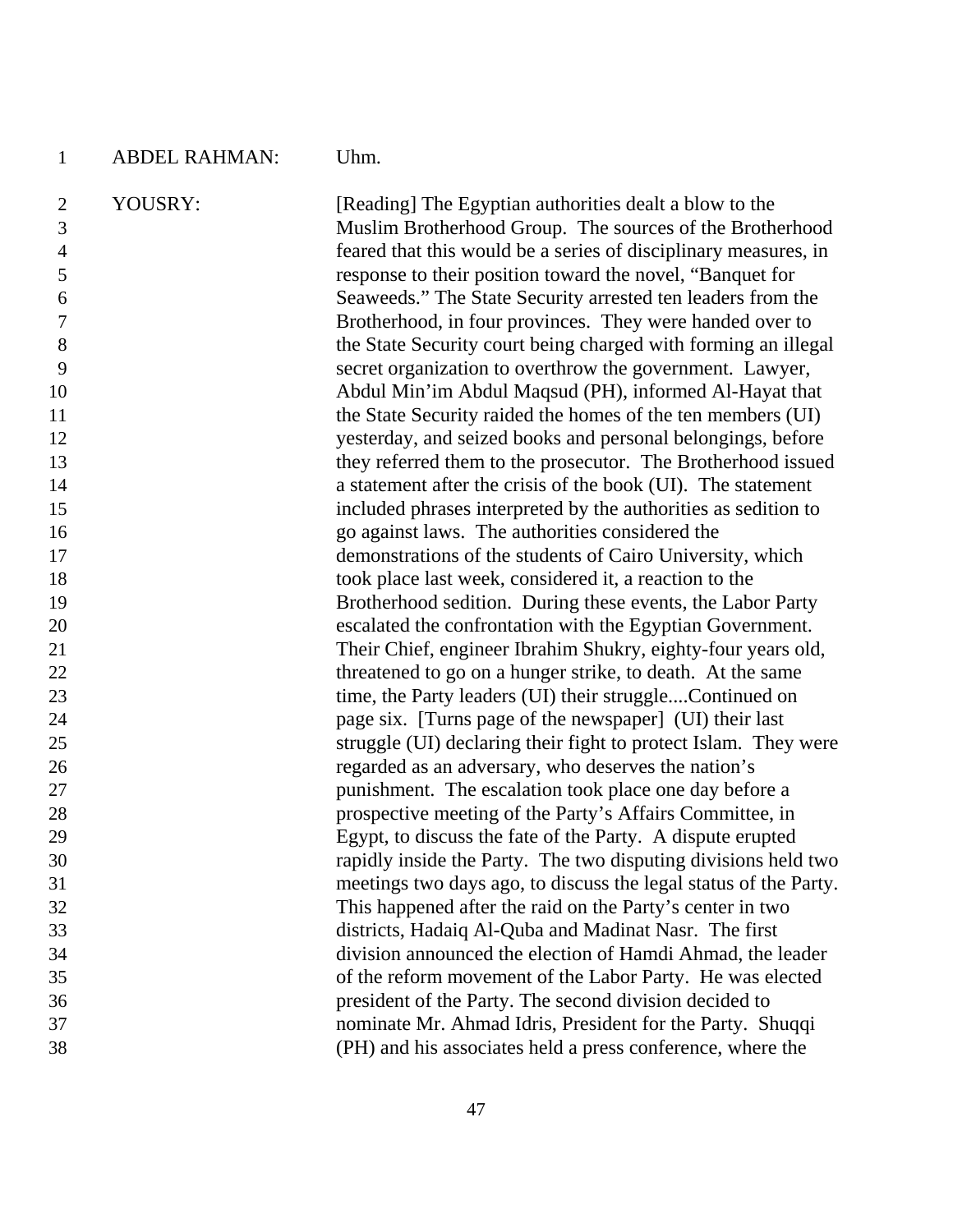| $\mathbf{1}$<br>$\mathbf{2}$<br>3<br>$\overline{4}$<br>5 |                      | Party, along with the Islamic Groups, started the confrontation<br>with the government, without any assistance from any<br>influential political party. (UI) the meeting, although they<br>were all invited. The Labor leader (UI) that this has to do<br>with the forthcoming elections of the parliament. |
|----------------------------------------------------------|----------------------|-------------------------------------------------------------------------------------------------------------------------------------------------------------------------------------------------------------------------------------------------------------------------------------------------------------|
| 6                                                        | <b>ABDEL RAHMAN:</b> | [Listens]                                                                                                                                                                                                                                                                                                   |
| 7                                                        | YOUSRY:              | [Continues reading] Since the outbreak of the crisis, Shuqqi's                                                                                                                                                                                                                                              |
| 8                                                        |                      | first accusations were directed to certain un-named entities for                                                                                                                                                                                                                                            |
| 9                                                        |                      | supporting and providing for the needs of the separatist                                                                                                                                                                                                                                                    |
| 10                                                       |                      | movement to destroy the Party. He emphasized that these                                                                                                                                                                                                                                                     |
| 11                                                       |                      | events "will not influence us, we go on our way." Al-Hayat                                                                                                                                                                                                                                                  |
| 12<br>13                                                 |                      | learned that in the past few days many contacts took place to<br>convince Shuqqi to take a neutral stand from the current                                                                                                                                                                                   |
| 14                                                       |                      | crisis, to (UI) guarantee his position as a leader of the Party.                                                                                                                                                                                                                                            |
| 15                                                       |                      | But, his sudden appearance at the press conference, after a                                                                                                                                                                                                                                                 |
| 16                                                       |                      | long absence from the scene, and after the releases he issued,                                                                                                                                                                                                                                              |
| 17                                                       |                      | these attempts proved to be a failure. Mr. Ali Al Husain, the                                                                                                                                                                                                                                               |
| 18                                                       |                      | Secretary General of the Party, warned the government                                                                                                                                                                                                                                                       |
| 19                                                       |                      | against the ongoing confrontations. He emphasized that                                                                                                                                                                                                                                                      |
| 20                                                       |                      | issuing a decision to dissolve or freeze the Party will harm                                                                                                                                                                                                                                                |
| 21                                                       |                      | stability, public opinion and democracy. The (UI) escalation                                                                                                                                                                                                                                                |
| 22                                                       |                      | of "Banquet for Seaweeds" crisis seems to be leading to a                                                                                                                                                                                                                                                   |
| 23                                                       |                      | confrontation between Al-Azhar and the Ministry of Culture.                                                                                                                                                                                                                                                 |
| 24                                                       |                      | The Islamic Research Center issued a statement saying that                                                                                                                                                                                                                                                  |
| 25                                                       |                      | the novel is full of words and phrases of contempt of religion.                                                                                                                                                                                                                                             |
| 26                                                       |                      | It considers the book a drastic deviation from the norms of                                                                                                                                                                                                                                                 |
| 27                                                       |                      | morality as it encourages illegitimate sex and uses profane                                                                                                                                                                                                                                                 |
| 28<br>29                                                 |                      | words. The novel openly incites humiliation of Arab rulers                                                                                                                                                                                                                                                  |
| 30                                                       |                      | and demands revolt against them, even if this leads to<br>bloodshed. On the other hand, a committee associated with                                                                                                                                                                                         |
| 31                                                       |                      | the Supreme Cultural Center, headed by Faruq Husni, the                                                                                                                                                                                                                                                     |
| 32                                                       |                      | Minister of Culture, held a meeting to discuss the                                                                                                                                                                                                                                                          |
| 33                                                       |                      | developments of the novel crisis (UI) leading to the trial of                                                                                                                                                                                                                                               |
| 34                                                       |                      | the two writers, Ibrahim Aslan and Hamdi Abu Jlaid (PH),                                                                                                                                                                                                                                                    |
| 35                                                       |                      | who permitted the publication of the book. Official (UI)                                                                                                                                                                                                                                                    |
| 36                                                       |                      | requested that the case be dismissed to protect the heritage                                                                                                                                                                                                                                                |
| 37                                                       |                      | and the cultural status of Egypt, after it was revealed that the                                                                                                                                                                                                                                            |
|                                                          |                      |                                                                                                                                                                                                                                                                                                             |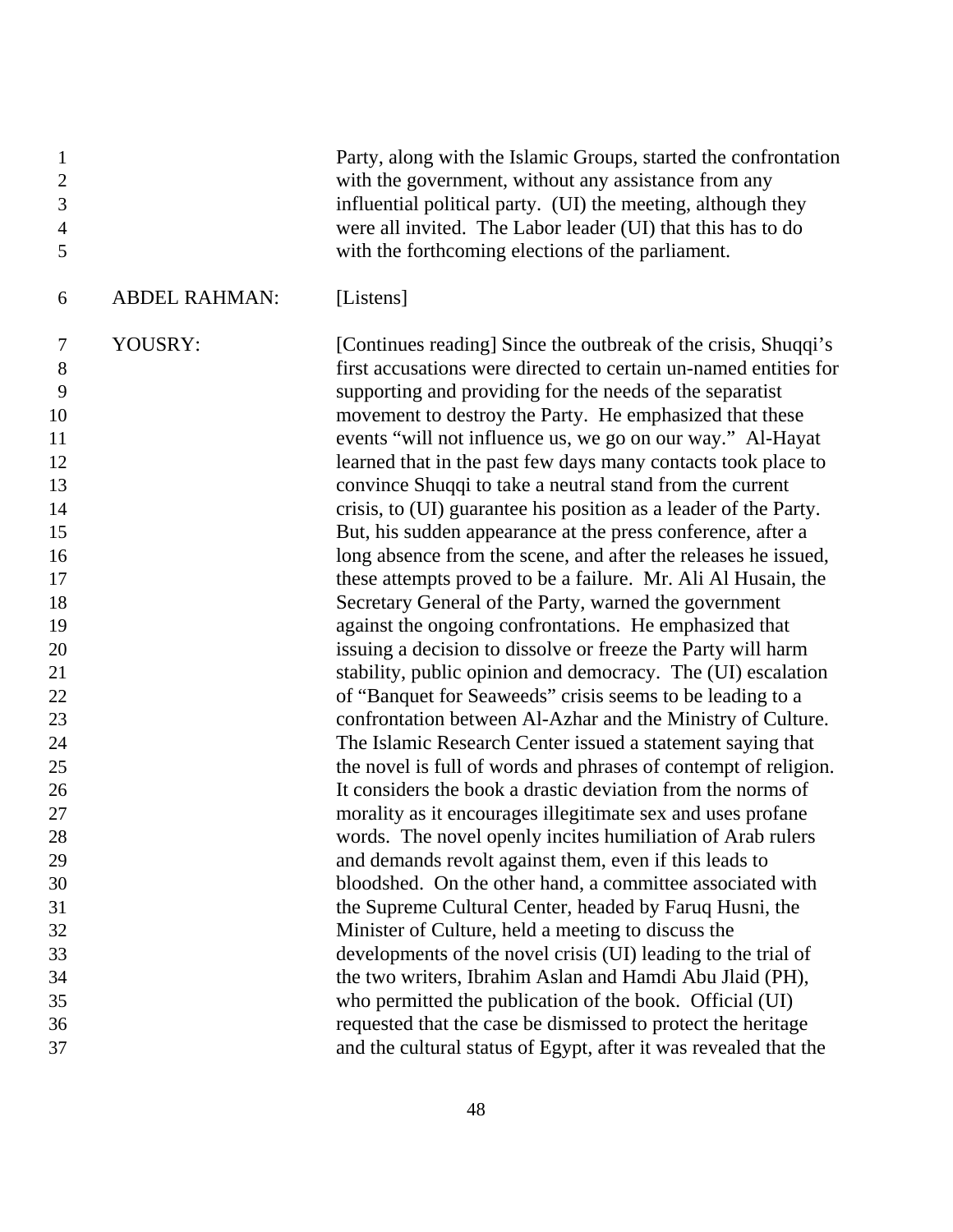| $\mathbf{1}$                     |                      | (UI) against the book was politically motivated.                                                                                                                                                                                                                                                                                                                 |
|----------------------------------|----------------------|------------------------------------------------------------------------------------------------------------------------------------------------------------------------------------------------------------------------------------------------------------------------------------------------------------------------------------------------------------------|
| $\overline{2}$                   | <b>ABDEL RAHMAN:</b> | Okay.                                                                                                                                                                                                                                                                                                                                                            |
| 3<br>$\overline{4}$<br>5<br>6    | YOUSRY:              | Eh [turning the page, reading headlines] The Labor Party<br>in Egypt (UI) Religious Dimension to its Battle, The<br>Confrontation Against the Government will be Against the<br>Entire Nation, we read all that, of course, Sir.                                                                                                                                 |
| $\tau$                           | <b>ABDEL RAHMAN:</b> | Okay.                                                                                                                                                                                                                                                                                                                                                            |
| 8<br>9<br>10<br>11<br>12<br>13   | YOUSRY:              | (UI) Reminder of the Assassination of Faraj Foda, and, An<br>Attempt to Assassinate Najib Mahfuz. In short, Sir, the whole<br>world is now saying that they killed Mr. So and So, and now<br>they want to kill Najib Mahfuz. They are the enemies of<br>creativity and of art, and, and, et cetera. Of course you know<br>all that, Sir.                         |
| 14                               | <b>ABDEL RAHMAN:</b> | Okay.                                                                                                                                                                                                                                                                                                                                                            |
| 15<br>16<br>17                   | YOUSRY:              | [Reading] Cairo is Pleased with the American Investigation<br>Discounting Al-Batuti's Suicide. You know, Sir who Al-<br>Batuti is, he was the pilot                                                                                                                                                                                                              |
| 18                               | <b>ABDEL RAHMAN:</b> | Yeah.                                                                                                                                                                                                                                                                                                                                                            |
| 19<br>20<br>21<br>22<br>23<br>24 | YOUSRY:              | Right. According to some investigators here, the accident<br>could have happened because Al-Batuti was trying to raise the<br>tail of the airplane, but he couldn't. So he tried to push it<br>down, it was stuck. He pushed the hand down, then up, down<br>and up to release it. He couldn't release it, so he died, I mean,<br>the plane crashed and he died. |
| 25                               | <b>STEWART:</b>      | [Writing]                                                                                                                                                                                                                                                                                                                                                        |
| 26<br>27<br>28<br>29             | YOUSRY:              | The Israeli army is planning to withdraw from Lebanon. You<br>know, Sir that the Lebanese resistance forces (UI) missile<br>attacks on North Israel to force them not only to withdraw,<br>but to hand over the Militia who used to fight against them.                                                                                                          |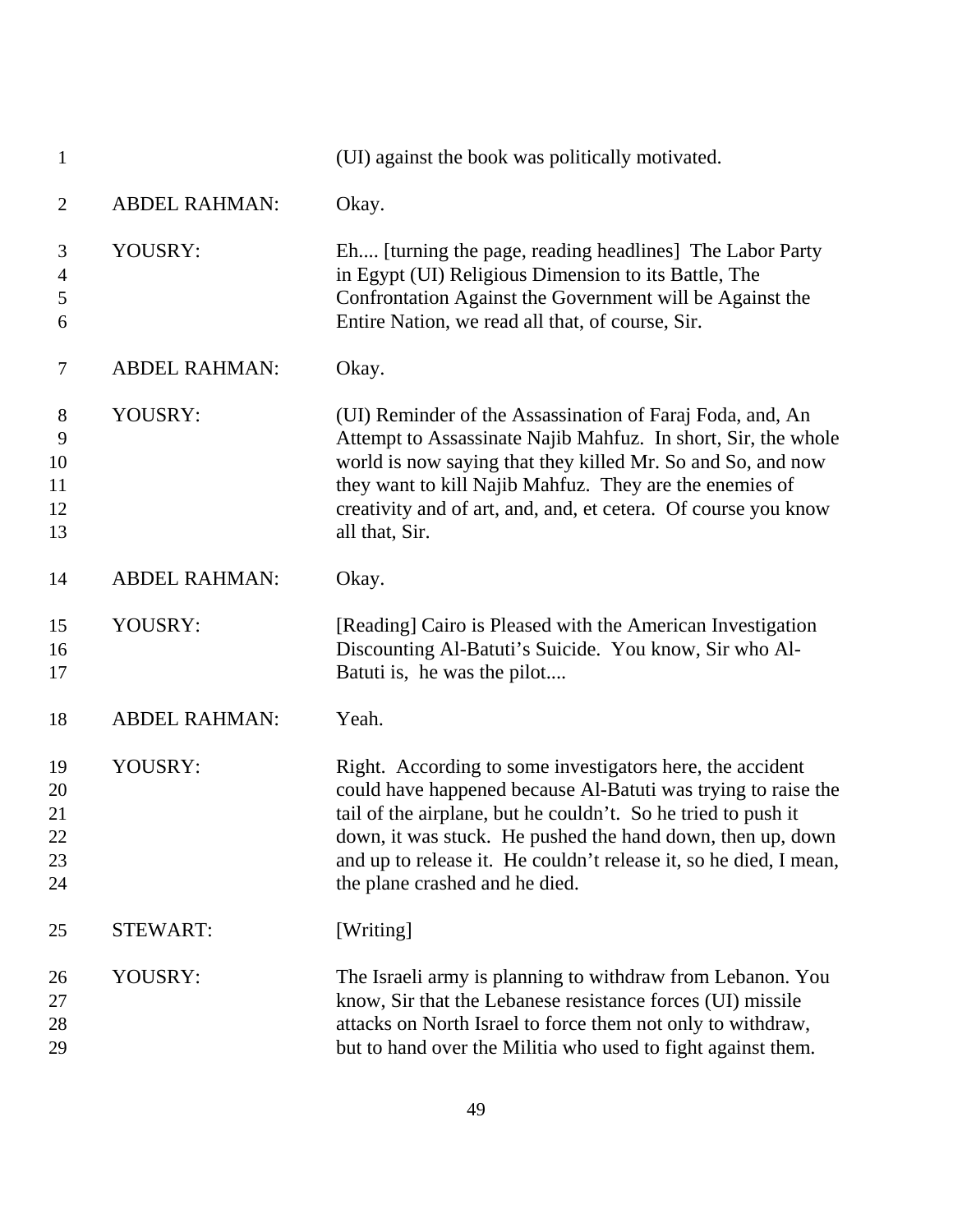| $\mathbf{1}$<br>$\overline{2}$<br>$\mathfrak{Z}$<br>$\overline{4}$ |                      | Eh, also, Al-Bashir is keen about the unity of Sudan. You<br>know, Sir, the present movement in Sudan, they put Al-Turabi<br>under house arrest and suspended his chairmanship of (UI)<br>party.                                                                                                                                                                                                                                                                                                                                                                                                  |
|--------------------------------------------------------------------|----------------------|---------------------------------------------------------------------------------------------------------------------------------------------------------------------------------------------------------------------------------------------------------------------------------------------------------------------------------------------------------------------------------------------------------------------------------------------------------------------------------------------------------------------------------------------------------------------------------------------------|
| 5                                                                  | <b>ABDEL RAHMAN:</b> | Oh!                                                                                                                                                                                                                                                                                                                                                                                                                                                                                                                                                                                               |
| 6                                                                  | YOUSRY:              | You didn't know that, Sir?                                                                                                                                                                                                                                                                                                                                                                                                                                                                                                                                                                        |
| 7                                                                  | <b>ABDEL RAHMAN:</b> | Ah, (UI).                                                                                                                                                                                                                                                                                                                                                                                                                                                                                                                                                                                         |
| 8<br>9                                                             | YOUSRY:              | This is in brief the news according to Al-Hayat. [Turning the<br>newspaper pages] There is nothing about Chechnya.                                                                                                                                                                                                                                                                                                                                                                                                                                                                                |
| 10                                                                 | <b>ABDEL RAHMAN:</b> | Uhm.                                                                                                                                                                                                                                                                                                                                                                                                                                                                                                                                                                                              |
| 11<br>12<br>13<br>14<br>15<br>16<br>17<br>18<br>19<br>20           | YOUSRY:              | There is something about eh There is an article that says,<br>eh, in France, there is a concern about the electronic devices<br>where they enter the names of fugitives, criminals and, and, et<br>cetera. These devices control the people all over the world<br>and therefore, violate their rights, I mean their human rights.<br>Eh, there is news about Sheikh Yasin. The Palestinian<br>authorities warned him not to use the mosques for political<br>reasons. There is another man by the name of Sheikh Yasin,<br>in Morocco, he is the leader of a group called Justice and<br>Charity. |
| 21                                                                 | <b>ABDEL RAHMAN:</b> | Yeah, he is Abdul Salam Yasin.                                                                                                                                                                                                                                                                                                                                                                                                                                                                                                                                                                    |
| 22                                                                 | YOUSRY:              | What's his name, Sir?                                                                                                                                                                                                                                                                                                                                                                                                                                                                                                                                                                             |
| 23                                                                 | <b>ABDEL RAHMAN:</b> | Abdul Salam Yasin.                                                                                                                                                                                                                                                                                                                                                                                                                                                                                                                                                                                |
| 24<br>25<br>26<br>27                                               | YOUSRY:              | Yes, exactly. Visitors of the (UI) said that Abdul Salam<br>Yasin, [clearing his throat] Al-Mar'ie They put him under<br>house arrest, and warned him not to go to mosques or to<br>[Turning page]                                                                                                                                                                                                                                                                                                                                                                                                |
| 28                                                                 | <b>ABDEL RAHMAN:</b> | Oh, yeah?                                                                                                                                                                                                                                                                                                                                                                                                                                                                                                                                                                                         |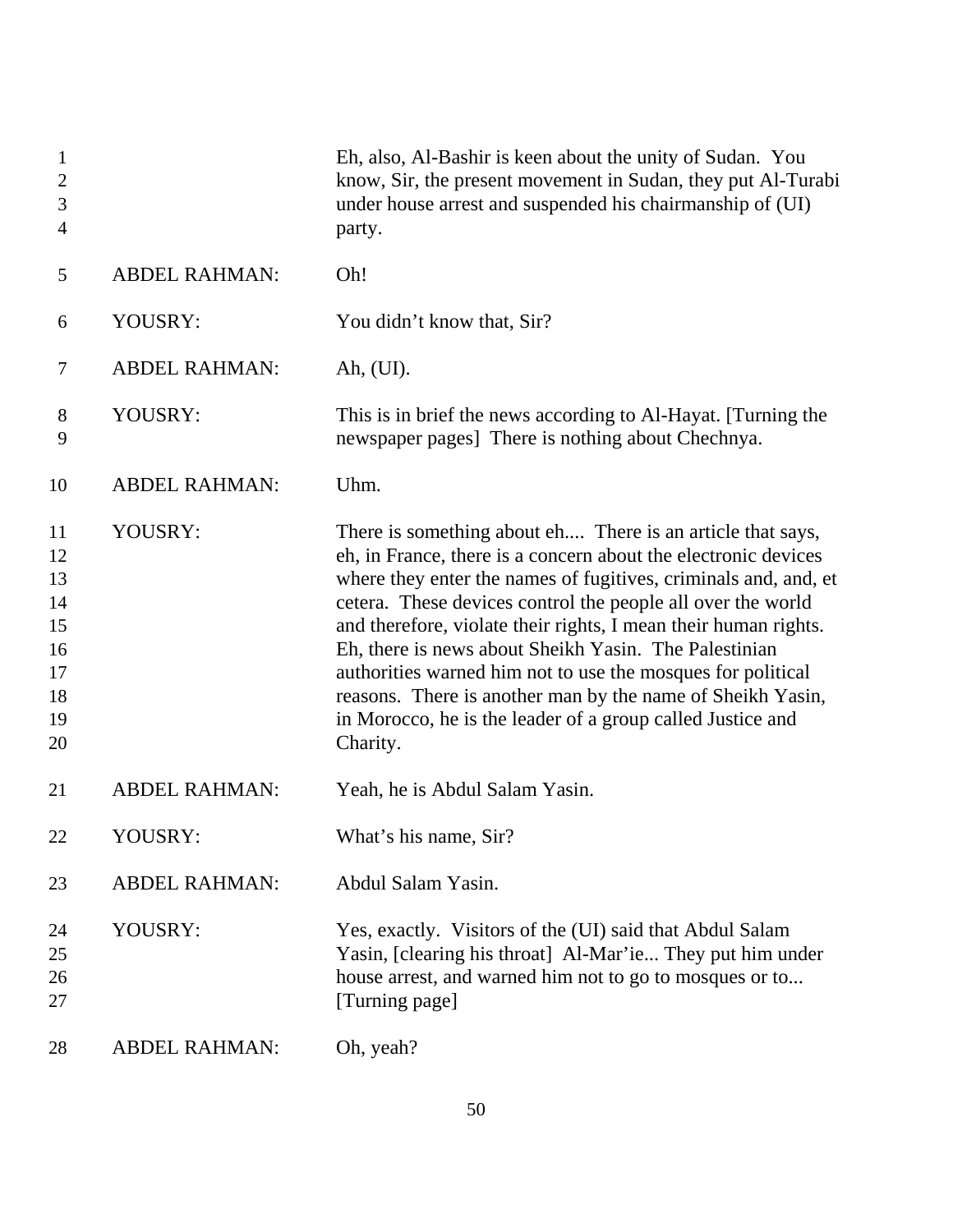| $\mathbf{1}$<br>$\overline{2}$<br>3<br>$\overline{4}$<br>5 | YOUSRY:              | Yeah. [Reading] Abu Sayyaf Requested Two Million Dollars<br>to Release the German Woman and Manila Insisted on (UI).<br>[Explaining as he turns the page] Abu Sayyaf requested two<br>million dollars to buy weapons if he released only one, the<br>German woman who has a heart condition. You see, Sir? |
|------------------------------------------------------------|----------------------|------------------------------------------------------------------------------------------------------------------------------------------------------------------------------------------------------------------------------------------------------------------------------------------------------------|
| 6                                                          | <b>ABDEL RAHMAN:</b> | Uhm. [Pause] What did Manila say?                                                                                                                                                                                                                                                                          |
| 7<br>$8\,$<br>9                                            | YOUSRY:              | Manila said no, we are not going to give you two million<br>dollars for just one person, (UI) release all the people. He<br>refused.                                                                                                                                                                       |
| 10                                                         | <b>ABDEL RAHMAN:</b> | Eh.                                                                                                                                                                                                                                                                                                        |
| 11                                                         | YOUSRY:              | Uh, there are demonstrations in Algeria, Sir.                                                                                                                                                                                                                                                              |
| 12                                                         | <b>ABDEL RAHMAN:</b> | Where?                                                                                                                                                                                                                                                                                                     |
| 13                                                         | YOUSRY:              | Eh, eh, but they are all socialists.                                                                                                                                                                                                                                                                       |
| 14                                                         | <b>ABDEL RAHMAN:</b> | Uhm.                                                                                                                                                                                                                                                                                                       |
| 15<br>16<br>17<br>18<br>19                                 | YOUSRY:              | They demonstrated because of the money. [Reading]<br>Counselor Mamun Al-Hudaibi to Al-Hayat. The Government<br>(UI) with (UI), We Refuse Instigation and Provocation. The<br>Guide, the Deputy General Guide (UI) the Brotherhood<br>spokesman He is exactly like his father.                              |
| 20                                                         | <b>ABDEL RAHMAN:</b> | Ah, ah.                                                                                                                                                                                                                                                                                                    |
| 21<br>22                                                   | YOUSRY:              | It is a disaster, you know, Sir? Would you like me to read it<br>or not?                                                                                                                                                                                                                                   |
| 23                                                         | <b>ABDEL RAHMAN:</b> | No, no.                                                                                                                                                                                                                                                                                                    |
| 24                                                         | YOUSRY:              | John Qarnaq (PH) visited Egypt. He met with Mubarak.                                                                                                                                                                                                                                                       |
| 25                                                         | <b>ABDEL RAHMAN:</b> | Uhm.                                                                                                                                                                                                                                                                                                       |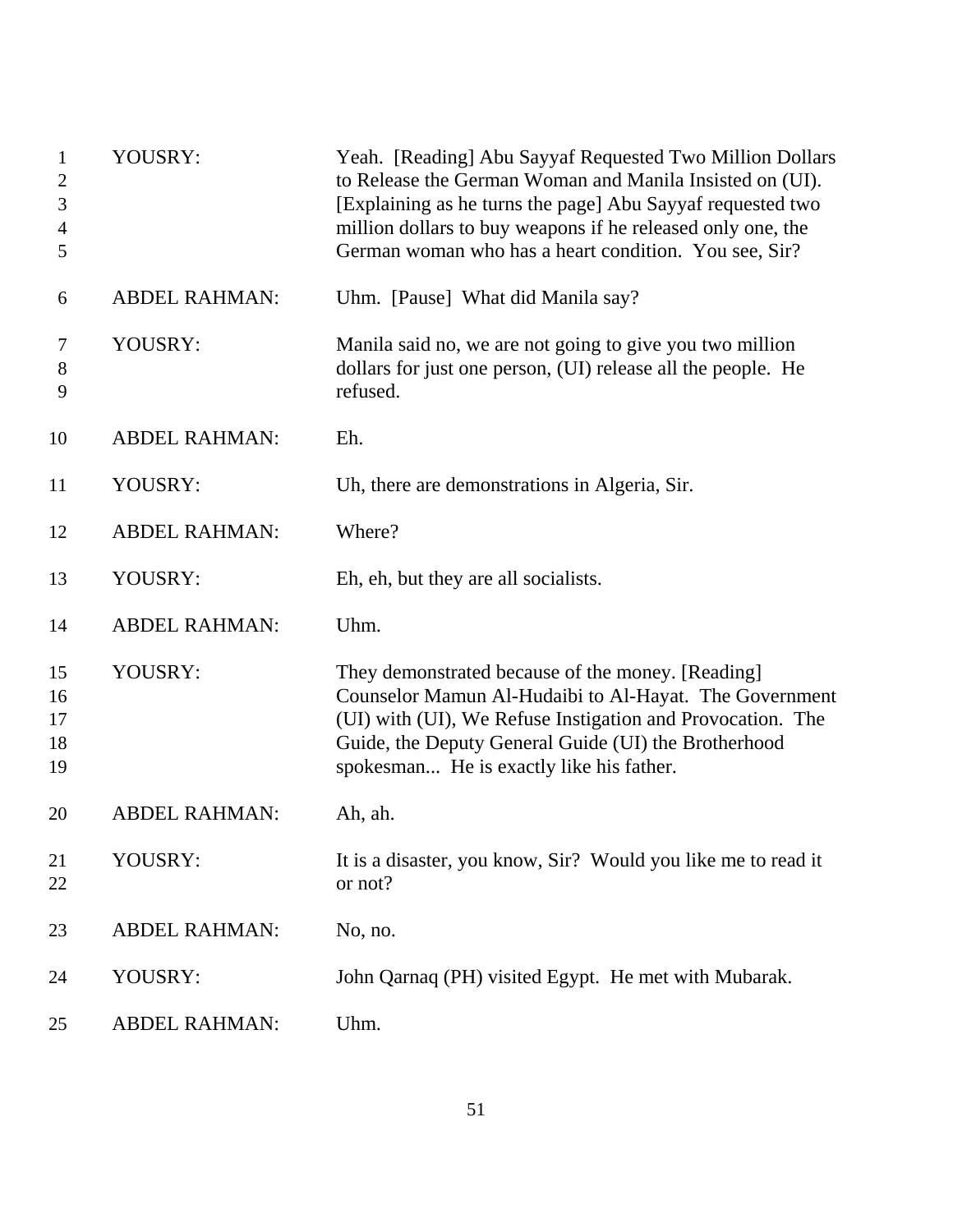| $\mathbf{1}$<br>$\boldsymbol{2}$<br>3<br>$\overline{4}$<br>5<br>6<br>7<br>8 | YOUSRY:              | He denied that he is executing the policy of the United States<br>of America, he denied, eh, eh, that he wants to divide Sudan.<br>He wants self determination. He said that the fight between<br>Al-Turabi and Al-Bashir is not over power, it is a fight over<br>money. He met with Hosni Mubarak, and asked Mubarak to<br>have him participate in something called self determination in<br>Sudan. There will be a tripartite organization ruling the<br>country, he wants to be in one of them. |
|-----------------------------------------------------------------------------|----------------------|-----------------------------------------------------------------------------------------------------------------------------------------------------------------------------------------------------------------------------------------------------------------------------------------------------------------------------------------------------------------------------------------------------------------------------------------------------------------------------------------------------|
| 9                                                                           | <b>ABDEL RAHMAN:</b> | A tripartite organization?                                                                                                                                                                                                                                                                                                                                                                                                                                                                          |
| 10                                                                          | YOUSRY:              | Yeah.                                                                                                                                                                                                                                                                                                                                                                                                                                                                                               |
| 11                                                                          | <b>ABDEL RAHMAN:</b> | Uhm-hm, okay.                                                                                                                                                                                                                                                                                                                                                                                                                                                                                       |
| 12<br>13                                                                    | YOUSRY:              | He is sitting next to him; they are sitting together. This man<br>is very heavy, I didn't know he is so fat.                                                                                                                                                                                                                                                                                                                                                                                        |
| 14                                                                          | <b>ABDEL RAHMAN:</b> | [Laughing] Uhm, hm.                                                                                                                                                                                                                                                                                                                                                                                                                                                                                 |
| 15                                                                          | YOUSRY:              | He is fat, has no hair. He has a long beard but it is trimmed.                                                                                                                                                                                                                                                                                                                                                                                                                                      |
| 16                                                                          | <b>ABDEL RAHMAN:</b> | Okay.                                                                                                                                                                                                                                                                                                                                                                                                                                                                                               |
| 17<br>18<br>19<br>20                                                        | YOUSRY:              | You see, Sir? [Turning pages as he talks to himself] What<br>else is there? [To Abdel Rahman after a brief pause] Here is<br>something about that guy, the Saudi Prince. He reinvested<br>one billion dollars, again, besides the first one.                                                                                                                                                                                                                                                        |
| 21                                                                          | <b>ABDEL RAHMAN:</b> | Damn him!                                                                                                                                                                                                                                                                                                                                                                                                                                                                                           |
| 22<br>23<br>24<br>25<br>26<br>27<br>28                                      | YOUSRY:              | The stock market is up from thirty-two to thirty-five.<br>[Turning pages] Thirty-two (UI) thirty-five, meaning, it was<br>five thousand before. Now it is three thousand two hundred,<br>and three thousand five hundred, it was five thousand. Now,<br>if someone invests in the market, it is guaranteed one hundred<br>percent that the money will double in one year. Do you<br>follow me, Sir?                                                                                                 |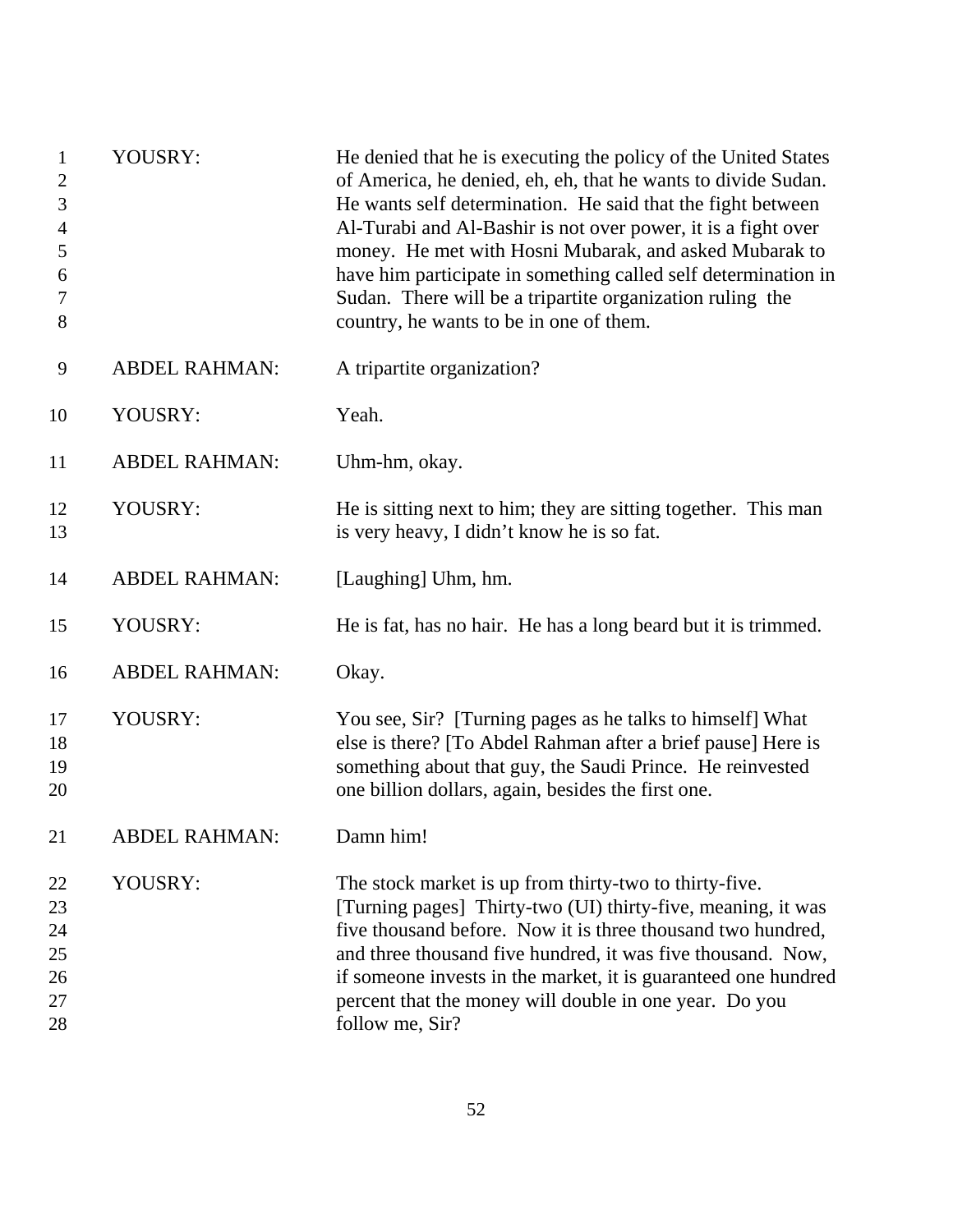| $\mathbf{1}$        | <b>ABDEL RAHMAN:</b> | (UI) God willing, it will be destroyed.                                                                                |
|---------------------|----------------------|------------------------------------------------------------------------------------------------------------------------|
| $\overline{2}$<br>3 | YOUSRY:              | [Reads from newspaper] Sixteen of the Lahad Militia hand<br>themselves over to Hizb Allah and Amal. Sir, these are the |
| $\overline{4}$      | <b>ABDEL RAHMAN:</b> | Yeah!                                                                                                                  |
| 5                   | YOUSRY:              | Ah. Now the militia hand themselves over to                                                                            |
| 6                   | <b>ABDEL RAHMAN:</b> | To get a pardon?                                                                                                       |
| 7                   | YOUSRY:              | Yes, exactly, to get a pardon.                                                                                         |
| 8                   | <b>ABDEL RAHMAN:</b> | Ah.                                                                                                                    |
| 9<br>10             | YOUSRY:              | If someone doesn't hand himself over, and Israel withdraws,<br>will be put to trial. You see, Sir?                     |
| 11                  | <b>ABDEL RAHMAN:</b> | Uhm. Is this Al-Quds newspaper?                                                                                        |
| 12                  | YOUSRY:              | Yes. This is Al-Quds.                                                                                                  |
| 13                  | <b>ABDEL RAHMAN:</b> | What number iswhat is today's or yesterday's date?                                                                     |
| 14<br>15<br>16      | YOUSRY:              | [Simultaneously] The one I have, Sir is dated Friday, January<br>nineteen.                                             |
| 17                  | <b>ABDEL RAHMAN:</b> | Friday what?                                                                                                           |
| 18                  | YOUSRY:              | May nineteen.                                                                                                          |
| 19                  | <b>ABDEL RAHMAN:</b> | I know it is May, I know it is May. I want the Hijri date.                                                             |
| 20                  | YOUSRY:              | It is the fifteenth of Safar.                                                                                          |
| 21                  | <b>STEWART:</b>      | [Writes]                                                                                                               |
| 22                  | <b>ABDEL RAHMAN:</b> | Is fifteen a Friday?                                                                                                   |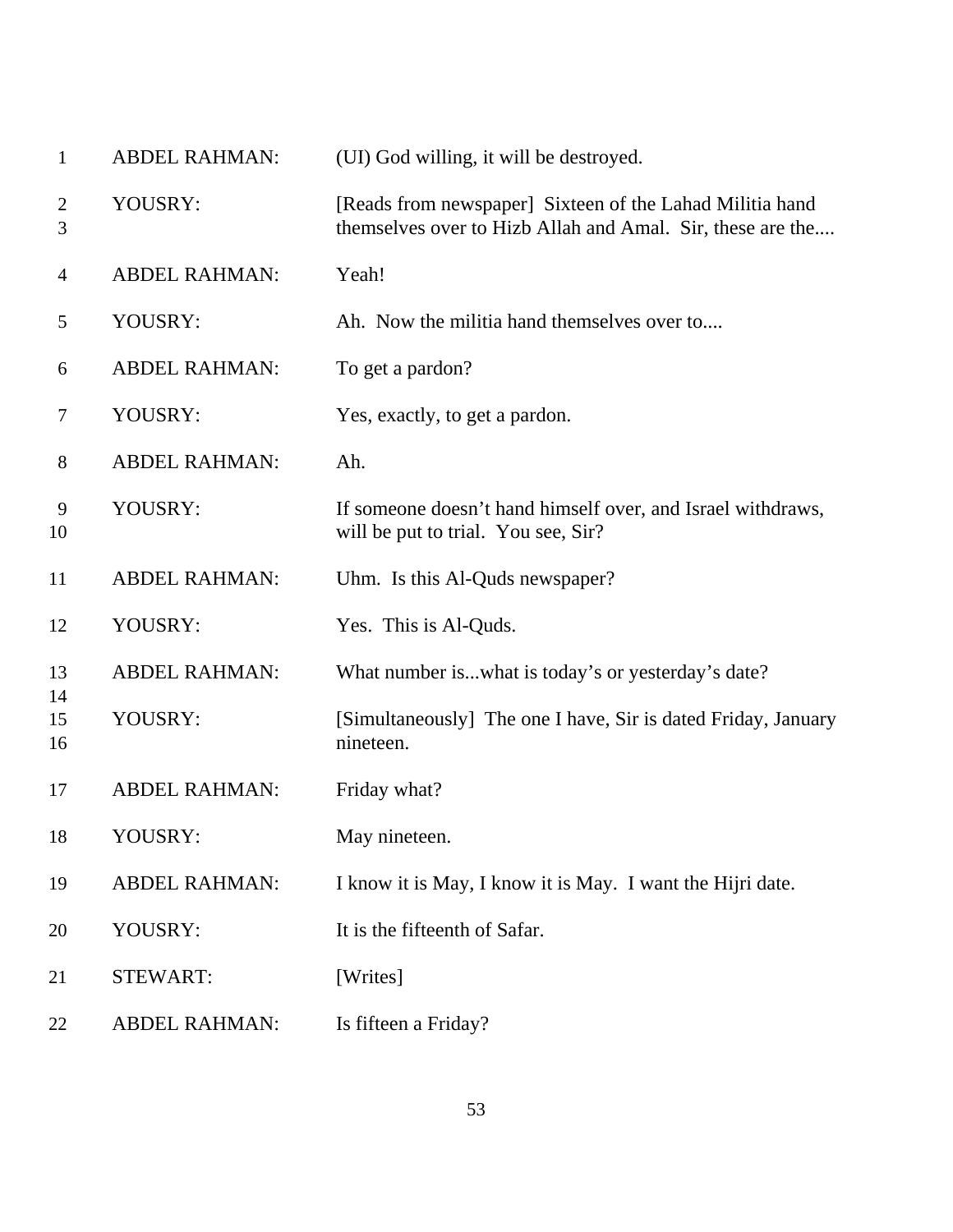| $\mathbf{1}$         | YOUSRY:              | Safar, yeah.                                                                                                                                                                                                                |
|----------------------|----------------------|-----------------------------------------------------------------------------------------------------------------------------------------------------------------------------------------------------------------------------|
| $\overline{c}$       | <b>ABDEL RAHMAN:</b> | Is it a Friday?                                                                                                                                                                                                             |
| 3                    | YOUSRY:              | Yeah.                                                                                                                                                                                                                       |
| 4                    | <b>ABDEL RAHMAN:</b> | Friday, Safar, fifteen.                                                                                                                                                                                                     |
| 5                    | YOUSRY:              | Today is the sixteenth of Safar.                                                                                                                                                                                            |
| 6                    | <b>ABDEL RAHMAN:</b> | Ah, okay.                                                                                                                                                                                                                   |
| 7                    | YOUSRY:              | All of them are dated Friday, the fifteenth of Safar.                                                                                                                                                                       |
| 8                    | <b>ABDEL RAHMAN:</b> | Ah, ah.                                                                                                                                                                                                                     |
| 9                    | YOUSRY:              | There is one, Asharq Al-Awsat, dated Thursday.                                                                                                                                                                              |
| 10<br>11             | <b>ABDEL RAHMAN:</b> | Okay.                                                                                                                                                                                                                       |
| 12<br>13             | YOUSRY:              | It is Safar, fourteen. Yes, this Thursday's paper, May<br>eighteen. It is Safar, fourteen.                                                                                                                                  |
| 14                   | <b>ABDEL RAHMAN:</b> | Uhm.                                                                                                                                                                                                                        |
| 15<br>16<br>17<br>18 | YOUSRY:              | Okay. Al-Quds is writing about the Brotherhood, and about<br>democracy facing a tough battle over the presidency inside<br>the Egyptian Islamic Labor Party. Of course, you know, Sir<br>that two are nominating themselves |
| 19                   | <b>ABDEL RAHMAN:</b> | Why? Did Shukri resign?                                                                                                                                                                                                     |
| 20                   | YOUSRY:              | He is forty-eight, no, eighty-four years old.                                                                                                                                                                               |
| 21                   | <b>ABDEL RAHMAN:</b> | [Simultaneously] Did he submit his resignation?                                                                                                                                                                             |
| 22                   | YOUSRY:              | No, no, but you know that everyone                                                                                                                                                                                          |
| 23                   | <b>ABDEL RAHMAN:</b> | [Simultaneously] Or he is preparing himself?                                                                                                                                                                                |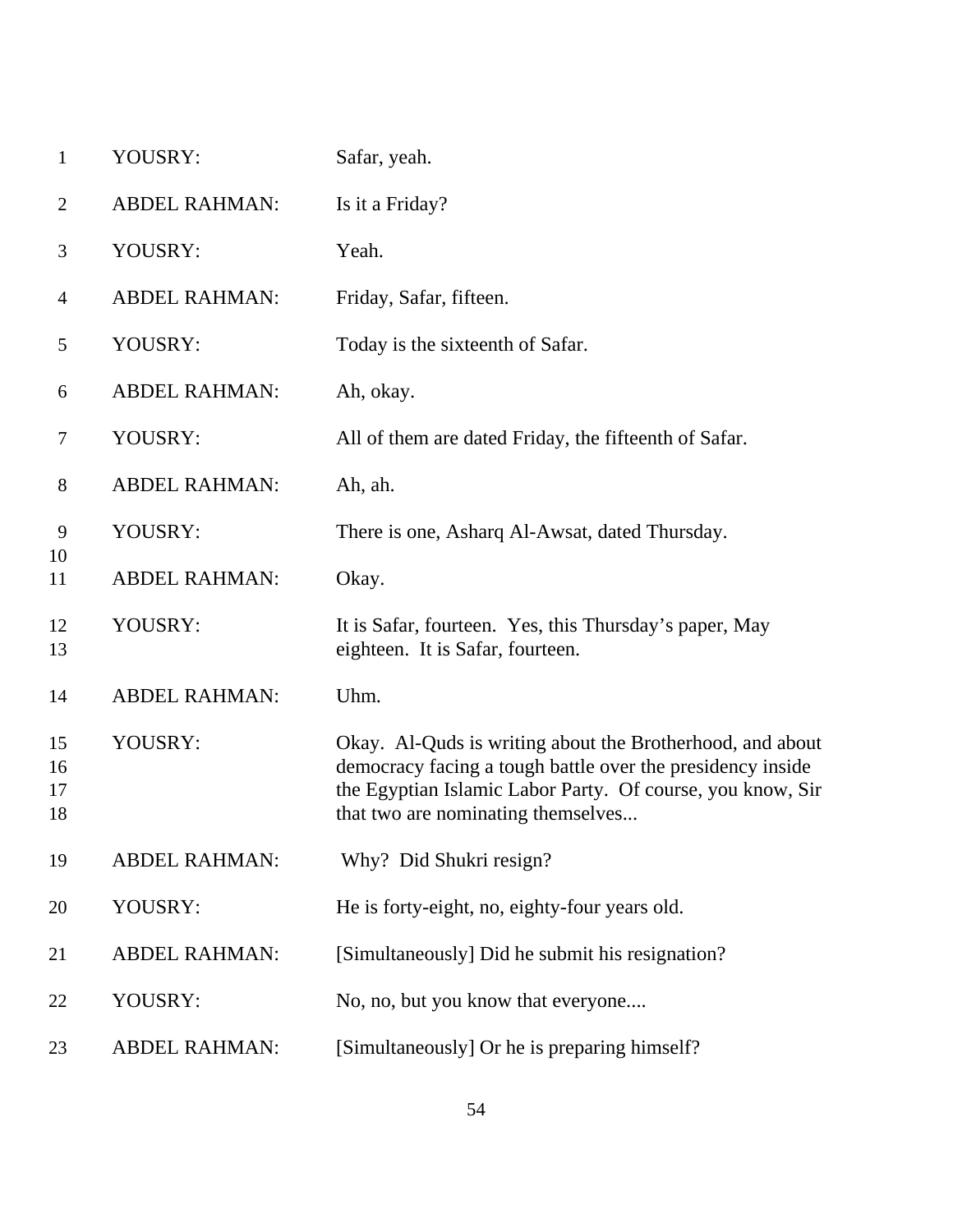| $\mathbf{1}$<br>$\overline{2}$      | YOUSRY:              | They are preparing themselves for the new elections inside<br>the Party. He probably will not run.                                                                                                                                                                                                                                                                                                                  |
|-------------------------------------|----------------------|---------------------------------------------------------------------------------------------------------------------------------------------------------------------------------------------------------------------------------------------------------------------------------------------------------------------------------------------------------------------------------------------------------------------|
| 3                                   | <b>ABDEL RAHMAN:</b> | Okay.                                                                                                                                                                                                                                                                                                                                                                                                               |
| $\overline{4}$<br>5                 | YOUSRY:              | But I don't know why 'Adil Husain (PH) does not want to<br>run.                                                                                                                                                                                                                                                                                                                                                     |
| 6                                   | <b>ABDEL RAHMAN:</b> | Eh, 'Adil is good. He is a good writer.                                                                                                                                                                                                                                                                                                                                                                             |
| 7<br>8<br>9<br>10<br>11<br>12<br>13 | YOUSRY:              | [Looking at the paper] Here is a picture of Sayf Al-Islam<br>(PH) with Ibrahim Shukri at the press conference they held.<br>He is talking against the government. He says that he (UI) the<br>Muslim Brotherhood, and the division inside the Labor Party<br>will help only the people who support the change by force in<br>Egypt. It will prove to them that the people who are for<br>peaceful change are wrong. |
| 14                                  | <b>ABDEL RAHMAN:</b> | Please tell him that I want to go to the rest room.                                                                                                                                                                                                                                                                                                                                                                 |
| 15                                  | YOUSRY:              | Okay. Lynne. The Sheikh wants to go to the men's room.                                                                                                                                                                                                                                                                                                                                                              |
| 16                                  | <b>STEWART:</b>      | <u>Okay.</u>                                                                                                                                                                                                                                                                                                                                                                                                        |
| 17                                  | YOUSRY:              | <u>So if you want to tell the guard</u>                                                                                                                                                                                                                                                                                                                                                                             |
| 18                                  | <b>STEWART:</b>      | <u>Okay.</u>                                                                                                                                                                                                                                                                                                                                                                                                        |
| 19                                  | YOUSRY:              | Because I can't requesthim. I can request                                                                                                                                                                                                                                                                                                                                                                           |
| 20                                  | <b>STEWART:</b>      | (UI).                                                                                                                                                                                                                                                                                                                                                                                                               |
| 21<br>22<br>23<br>24<br>25          | YOUSRY:              | She will tell them, Sir. (UI) [Continues reading headlines in<br>the newspaper] Ah, (UI) offers citizenship for two thousand<br>persons The Minister of Interior The intellectuals in<br>Egypt responded to Al-Azhar. They say we are not infidels,<br>we are (UI).                                                                                                                                                 |
| 26                                  | <b>STEWART:</b>      | Ahit's good to move around here.                                                                                                                                                                                                                                                                                                                                                                                    |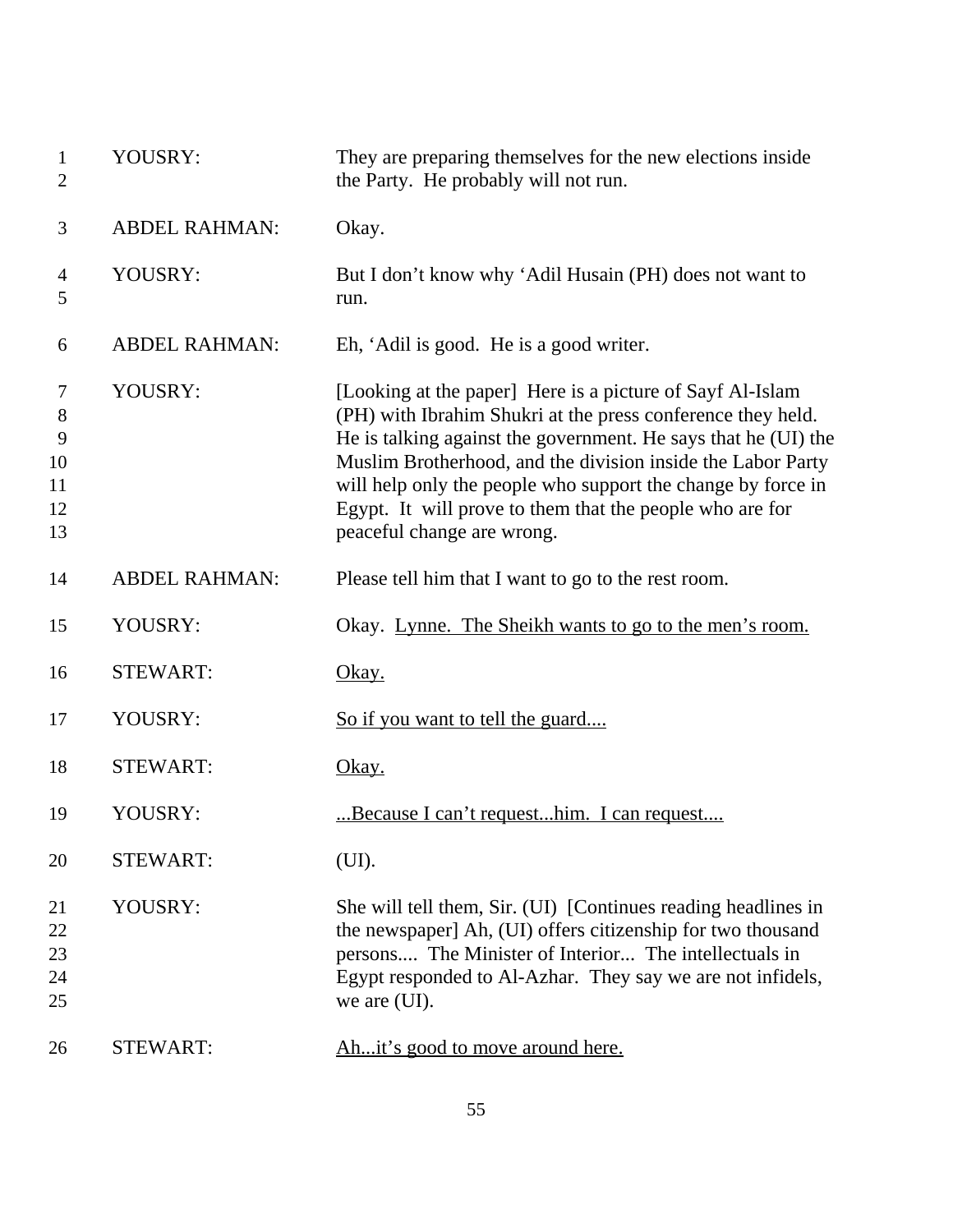| $\mathbf{1}$<br>$\overline{2}$ | YOUSRY:              | [Helping Abdel Rahman to stand up] Please (UI)one, two, I<br>got the chair.                                                                                                                                                             |
|--------------------------------|----------------------|-----------------------------------------------------------------------------------------------------------------------------------------------------------------------------------------------------------------------------------------|
| 3                              | <b>STEWART:</b>      | <u>Yeah, we're all stiff here, from sitting so long.</u>                                                                                                                                                                                |
| $\overline{4}$                 |                      | ***                                                                                                                                                                                                                                     |
| 5<br>6                         | YOUSRY:              | They walk hand in hand. [Adjusts Abdel Rahman's chair]<br>Please be seated, Sir.                                                                                                                                                        |
| 7                              | <b>ABDEL RAHMAN:</b> | Peace be to you.                                                                                                                                                                                                                        |
| 8<br>9<br>10<br>11             | YOUSRY:              | May the peace and mercy of God be to you too, (UI) watch<br>out until I put the chair back, one second [Sound of chair<br>being moved] Please, yes, to the back, one step, yes, that's<br>right. Please be seated Sir. Are you alright? |
| 12<br>13                       | <b>ABDEL RAHMAN:</b> | Alright.                                                                                                                                                                                                                                |
| 14                             | <b>STEWART:</b>      | <u>Your fare he is pretty far from the table.</u>                                                                                                                                                                                       |
| 15                             | YOUSRY:              | Yeah?                                                                                                                                                                                                                                   |
| 16                             | <b>STEWART:</b>      | Push the table?                                                                                                                                                                                                                         |
| 17<br>18                       | YOUSRY:              | Come in a little bit, I will push the chair I will push the chair,<br>please stay, stay, I will push the chair.                                                                                                                         |
| 19                             | <b>ABDEL RAHMAN:</b> | You would not be able to. [Laughing]                                                                                                                                                                                                    |
| 20<br>21<br>22                 | YOUSRY:              | [Pushing Abdel Rahman's chair in, towards the table] No, no,<br>no, God willing, the strength and the muscles are there also.<br>[Laughs]                                                                                               |
| 23                             | <b>ABDEL RAHMAN:</b> | Uhm.                                                                                                                                                                                                                                    |
| 24                             | YOUSRY:              | You are alright, Sir?                                                                                                                                                                                                                   |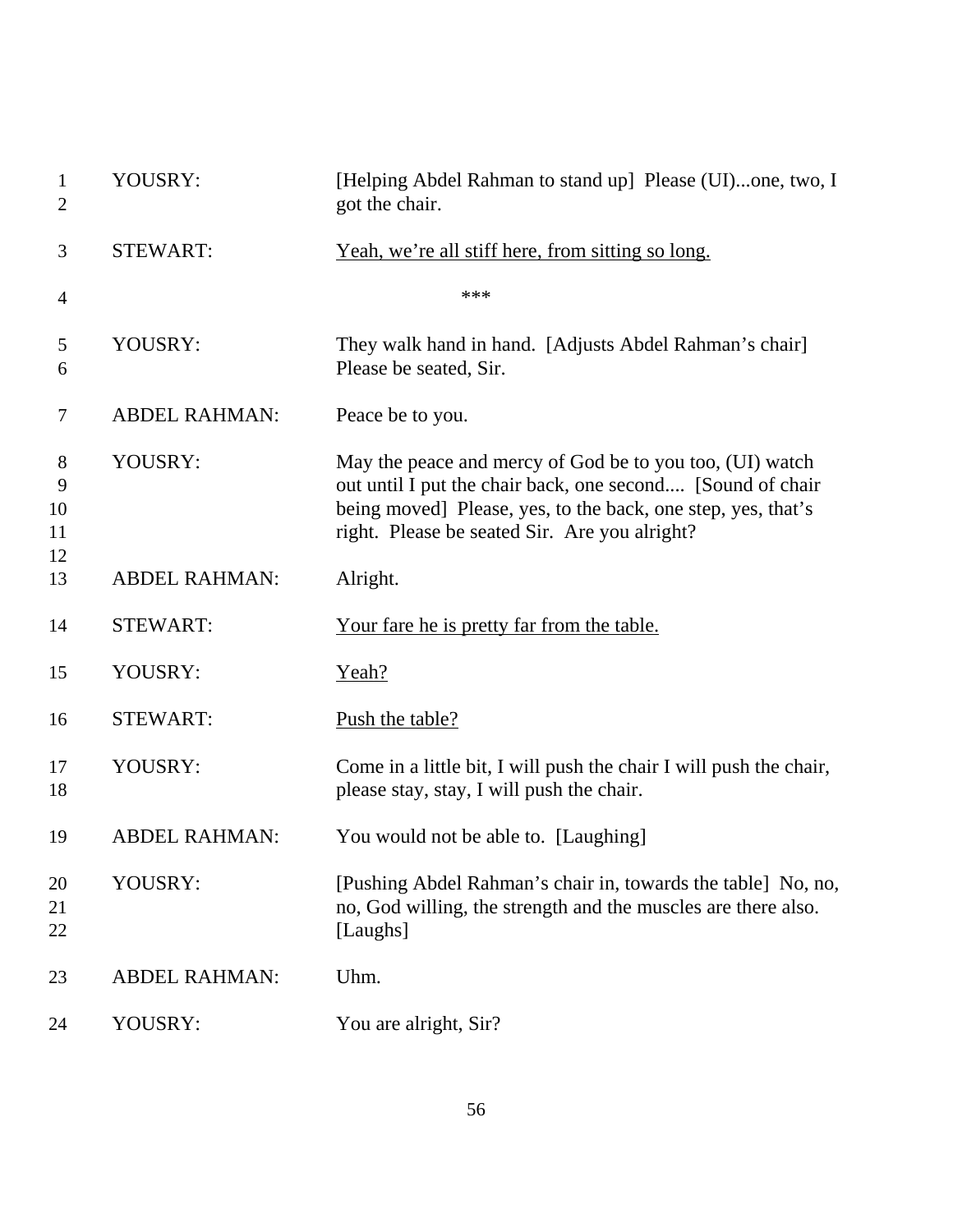| $\mathbf{1}$             | <b>ABDEL RAHMAN:</b> | Alright, because the time                                                                                                                                                                        |
|--------------------------|----------------------|--------------------------------------------------------------------------------------------------------------------------------------------------------------------------------------------------|
| $\overline{2}$           | <b>STEWART:</b>      | Good, good.                                                                                                                                                                                      |
| 3<br>$\overline{4}$<br>5 | YOUSRY:              | Sir, Al-Quds says, The Sudanese Minister of Internal Affairs<br>(UI) Sanaa to talk about the [mispronouncing] assassin of<br>female students.                                                    |
| 6                        | <b>ABDEL RAHMAN:</b> | Assassin?                                                                                                                                                                                        |
| 7<br>8                   | YOUSRY:              | [Correcting the pronunciation of the Arabic word]<br>Fornication, murderer of students.                                                                                                          |
| 9                        | <b>ABDEL RAHMAN:</b> | Their fornication, meaning, their fornication.                                                                                                                                                   |
| 10                       | <b>STEWART:</b>      | How does that you're using your brain there?                                                                                                                                                     |
| 11                       | YOUSRY:              | <u>I can</u>                                                                                                                                                                                     |
| 12                       | <b>STEWART:</b>      | Because I have a- speak Arabic.                                                                                                                                                                  |
| 13                       | <b>ABDEL RAHMAN:</b> | Uhm.                                                                                                                                                                                             |
| 14                       | <b>STEWART:</b>      | You're brainwashing him.                                                                                                                                                                         |
| 15<br>16<br>17<br>18     | YOUSRY:              | [Turning the page] No, here, it is assassin, Sir, [Reading] The<br>murderer of Female Students Confesses Committing More<br>Than Fifty Crimes of Rape and Murder, Most of Them<br>Outside Yemen. |
| 19                       | <b>ABDEL RAHMAN:</b> | [Simultaneously] Oh, it's "assassin," okay.                                                                                                                                                      |
| 20                       | YOUSRY:              | Yes.                                                                                                                                                                                             |
| 21                       | <b>ABDEL RAHMAN:</b> | Fine.                                                                                                                                                                                            |
| 22<br>23                 | YOUSRY:              | [Reading headlines] Manila Refuses Invitation - no, to Pay<br>Ransom to Release a German Hostage                                                                                                 |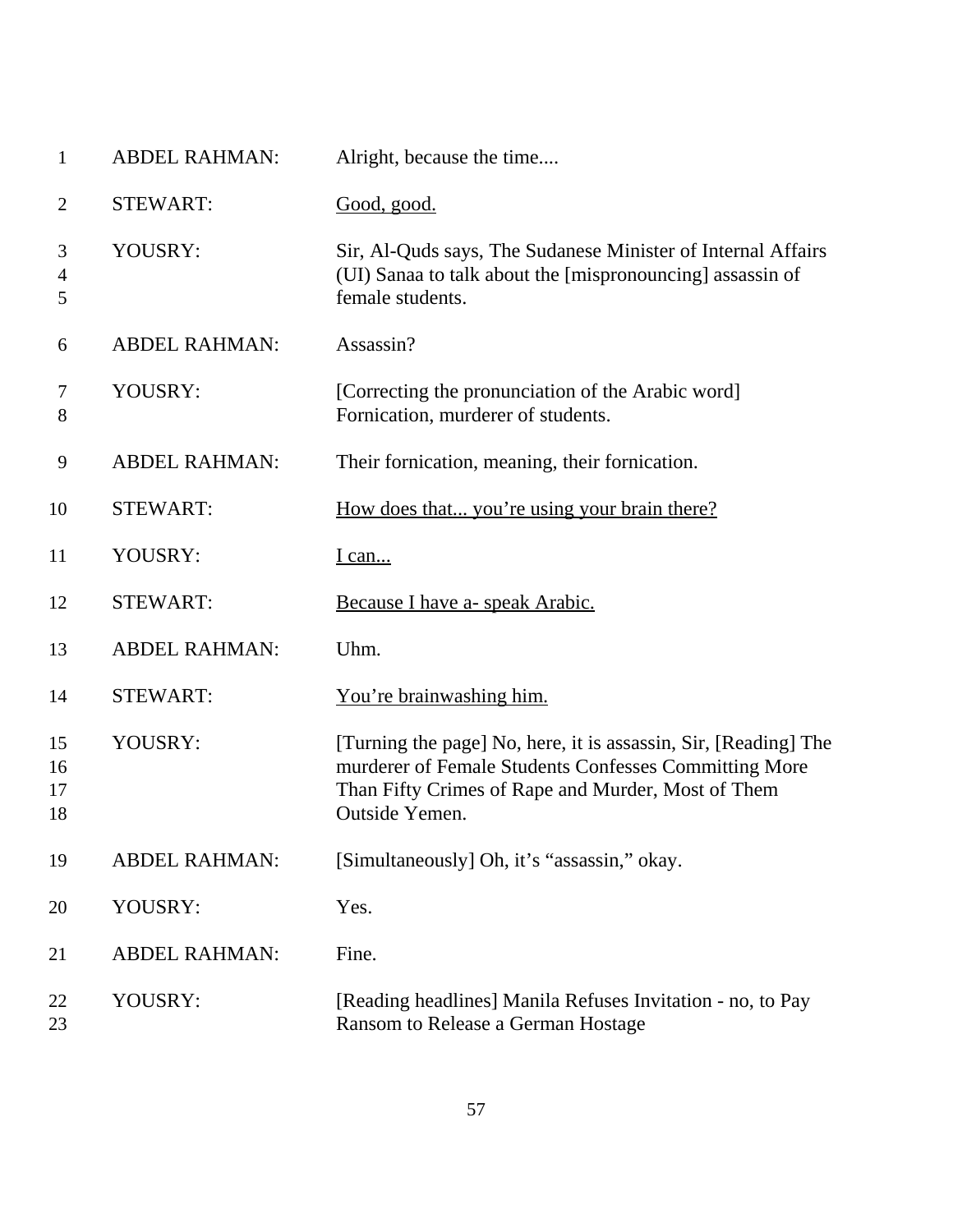| $\mathbf{1}$                               | <b>ABDEL RAHMAN:</b> | Uhm.                                                                                                                                                                                                                       |
|--------------------------------------------|----------------------|----------------------------------------------------------------------------------------------------------------------------------------------------------------------------------------------------------------------------|
| $\overline{2}$<br>3<br>$\overline{4}$<br>5 | YOUSRY:              | [Reading headlines] The British Forces Arrested Samkuh<br>(PH) and Handed Him Over to Sierra Leone Police. [Closing<br>the newspaper] Sir, there is something about Ethiopia<br>attacking Eritria.                         |
| 6                                          | <b>ABDEL RAHMAN:</b> | Heh.                                                                                                                                                                                                                       |
| 7                                          | YOUSRY:              | Are there any Muslims in Eritria?                                                                                                                                                                                          |
| $8\phantom{1}$                             | <b>ABDEL RAHMAN:</b> | They are all Muslims.                                                                                                                                                                                                      |
| 9                                          | YOUSRY:              | Ah, it occupied half of it.                                                                                                                                                                                                |
| 10                                         | <b>ABDEL RAHMAN:</b> | It occupied half of it?                                                                                                                                                                                                    |
| 11                                         | YOUSRY:              | Yeah, and about 350,000 became homeless.                                                                                                                                                                                   |
| 12                                         | <b>ABDEL RAHMAN:</b> | It is all                                                                                                                                                                                                                  |
| 13                                         | YOUSRY:              | We heard it on the news last night, mmm.                                                                                                                                                                                   |
| 14                                         | <b>ABDEL RAHMAN:</b> | [Tongue interjection] Tsk, tsk, tsk.                                                                                                                                                                                       |
| 15<br>16<br>17<br>18                       | YOUSRY:              | It took control over half of it yesterday night, 350,000. The<br>government of Eritria says we do not know how many. But<br>the international observers say there are 350,000 of them.<br>Meaning, it is an (UI) estimate. |
| 19                                         | <b>ABDEL RAHMAN:</b> | (UI).                                                                                                                                                                                                                      |
| 20                                         | YOUSRY:              | You follow me, Sir?                                                                                                                                                                                                        |
| 21                                         | <b>ABDEL RAHMAN:</b> | Uhm.                                                                                                                                                                                                                       |
| 22<br>23<br>24                             | YOUSRY:              | [Turning the page] And of course, Sir, the intellectuals in<br>Egypt wrote a response to an article on the Azhar incident, it<br>was signed by Jamal Alghitani, Ibrahim Aslan, Radwan                                      |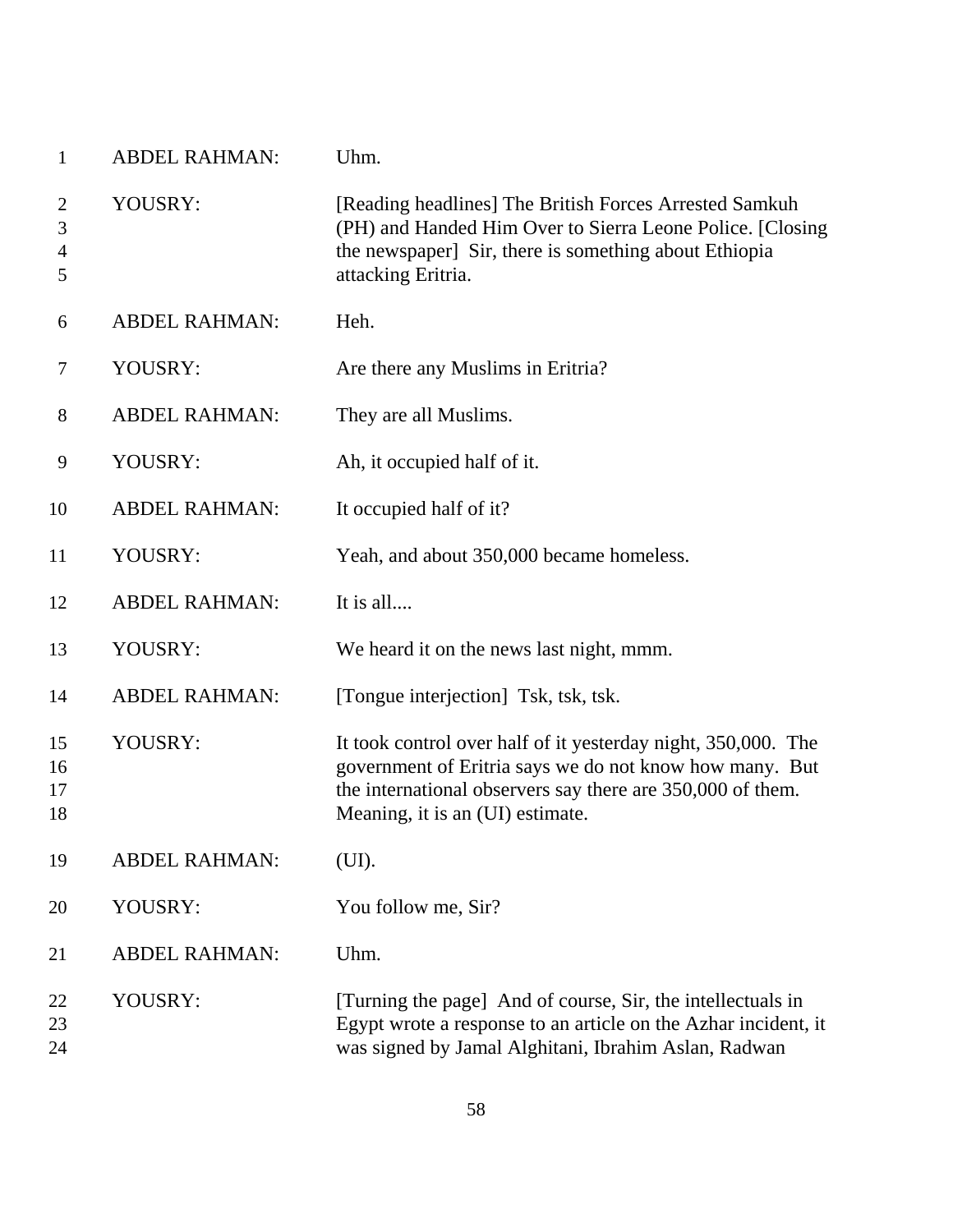| $\mathbf{1}$                                     |                      | Alkashif, Abu Shadi and Radwa Ashur.                                                                                                                                                                                                                                                                                                                                    |
|--------------------------------------------------|----------------------|-------------------------------------------------------------------------------------------------------------------------------------------------------------------------------------------------------------------------------------------------------------------------------------------------------------------------------------------------------------------------|
| $\overline{2}$                                   | <b>ABDEL RAHMAN:</b> | Uhm.                                                                                                                                                                                                                                                                                                                                                                    |
| 3<br>$\overline{4}$<br>5<br>6<br>7<br>$8\,$<br>9 | YOUSRY:              | [Reading] The Gulf female reporters are asking to allow<br>women not be consumers only, but to produce for others.<br>[Turning the page] They want the woman to produce for<br>herself, and open (UI) for herself. [Reading] Egypt:<br>Separation is not a Choice or a (UI) for Sudan's Rebels. The<br>Party of the Nation (UI) Criticism of Al-Mirghani and<br>Qarnaq. |
| 10                                               | <b>ABDEL RAHMAN:</b> | Oh! The Nation's Party is now fully with the government.                                                                                                                                                                                                                                                                                                                |
| 11                                               | YOUSRY:              | Yeah, it deteriorated.                                                                                                                                                                                                                                                                                                                                                  |
| 12                                               | <b>ABDEL RAHMAN:</b> | Uhm.                                                                                                                                                                                                                                                                                                                                                                    |
| 13<br>14<br>15                                   | YOUSRY:              | [Reading] The Man Accused of (UI) Denies Spying<br>Accusation, but Confesses He Took Pictures of Some Military<br>Locations.                                                                                                                                                                                                                                            |
| 16                                               | <b>ABDEL RAHMAN:</b> | [Laughing] So, what do you call that?                                                                                                                                                                                                                                                                                                                                   |
| 17<br>18                                         | YOUSRY:              | I know. Also, there are eight Muslims accused of cooperation<br>with the thirteen Jewish men.                                                                                                                                                                                                                                                                           |
| 19                                               | <b>ABDEL RAHMAN:</b> | Who are those?                                                                                                                                                                                                                                                                                                                                                          |
| 20<br>21                                         | YOUSRY:              | They will call them to the [Turning pages] Sir, there is<br>something on Brussels, Denmark and Belgium                                                                                                                                                                                                                                                                  |
| 22                                               | <b>ABDEL RAHMAN:</b> | Uhm.                                                                                                                                                                                                                                                                                                                                                                    |
| 23<br>24<br>25<br>26<br>27                       | YOUSRY:              | They have an article in Al-Quds. They are afraid of the<br>Muslims there as they may have affiliation with the Muslims<br>in Denmark and the Muslims in London. Based on this, there<br>is an agreement between Muslims and the Government of<br>Belgium that their criticism of their governments should be in                                                         |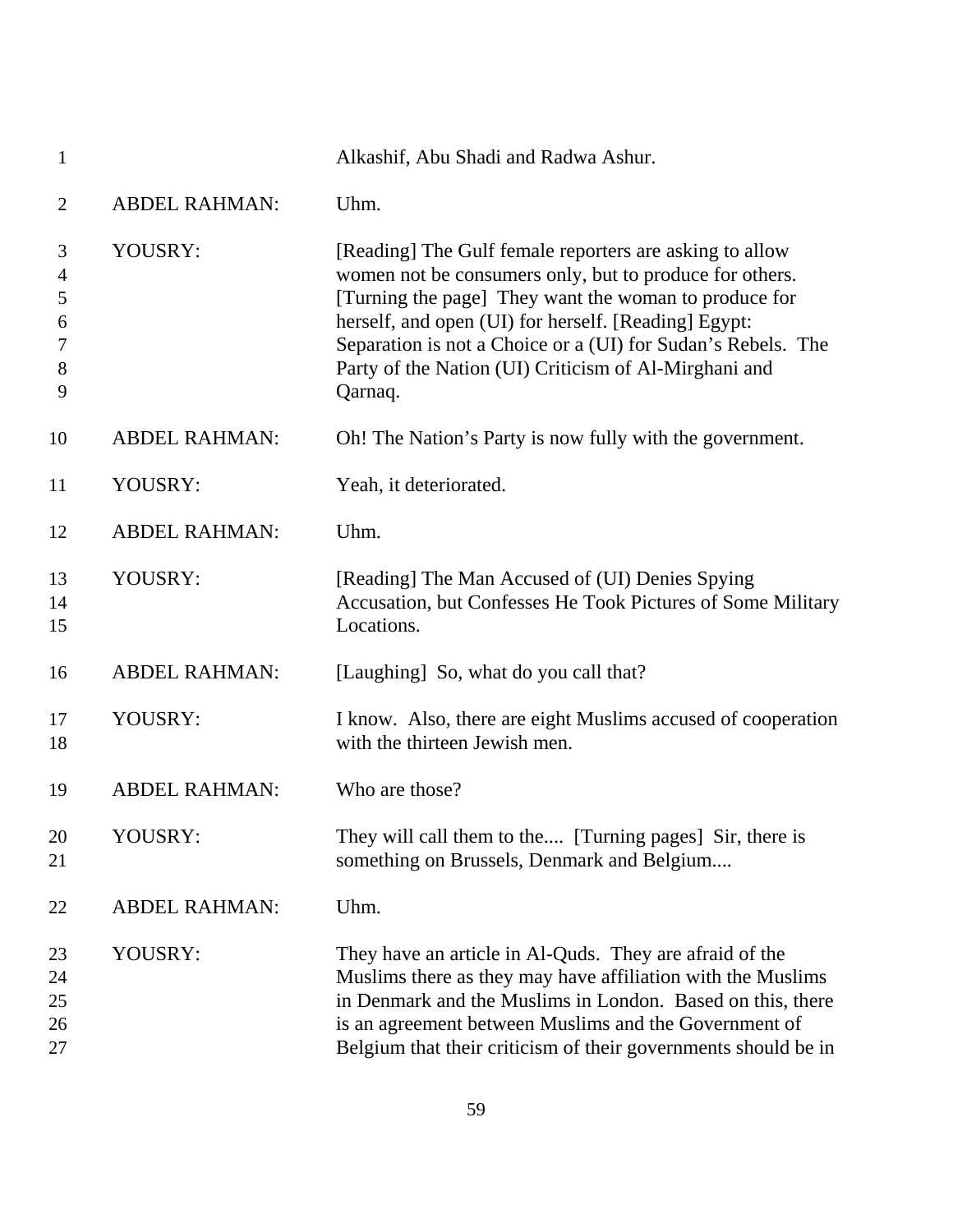| $\mathbf{1}$<br>$\mathbf{2}$<br>3<br>$\overline{4}$                                                                        |                      | compliance with the policy of their governments; not the<br>policy of Belgium toward their countries. Uh, they also have<br>a big picture, of course, of the Central Mosque in Brussels, it<br>is very beautiful, Sir, a really beautiful picture.                                                                                                                                                                                                                                                                                                                                                                                                                                                                                                                                                                                                                                                                                                                                                                                                                                                                                                                                                                                                                                                                                                           |
|----------------------------------------------------------------------------------------------------------------------------|----------------------|--------------------------------------------------------------------------------------------------------------------------------------------------------------------------------------------------------------------------------------------------------------------------------------------------------------------------------------------------------------------------------------------------------------------------------------------------------------------------------------------------------------------------------------------------------------------------------------------------------------------------------------------------------------------------------------------------------------------------------------------------------------------------------------------------------------------------------------------------------------------------------------------------------------------------------------------------------------------------------------------------------------------------------------------------------------------------------------------------------------------------------------------------------------------------------------------------------------------------------------------------------------------------------------------------------------------------------------------------------------|
| 5                                                                                                                          | <b>ABDEL RAHMAN:</b> | Fine.                                                                                                                                                                                                                                                                                                                                                                                                                                                                                                                                                                                                                                                                                                                                                                                                                                                                                                                                                                                                                                                                                                                                                                                                                                                                                                                                                        |
| 6<br>7<br>$8\,$<br>9<br>10<br>11<br>12                                                                                     | YOUSRY:              | Sir, youuhm [Turning pages, reading] Warning to the<br>Brothers Against Continuing Work and Clash with the<br>Government; Dispute On the Pharaohs Building Ka'ba After<br>the Failure of the Revolution in Egypt. What is this dispute<br>on the Pharaohs' attempt to build Ka'ba? [Turning pages]<br>The Egyptians and Ka'ba, would you like me to read you<br>this?                                                                                                                                                                                                                                                                                                                                                                                                                                                                                                                                                                                                                                                                                                                                                                                                                                                                                                                                                                                        |
| 13                                                                                                                         | <b>ABDEL RAHMAN:</b> | Uhm, let us see, yes.                                                                                                                                                                                                                                                                                                                                                                                                                                                                                                                                                                                                                                                                                                                                                                                                                                                                                                                                                                                                                                                                                                                                                                                                                                                                                                                                        |
| 14<br>15<br>16<br>17<br>18<br>19<br>20<br>21<br>22<br>23<br>24<br>25<br>26<br>27<br>28<br>29<br>30<br>31<br>32<br>33<br>34 | YOUSRY:              | [Reading] No sooner had we been almost done with Haydar<br>Haydar banquet, than we found ourselves facing the renewed<br>battle that (UI) that the Doctor Sayid Karim (PH) is trying to<br>prove that the Pharaohs are the ones that built Ka'ba after<br>Bani Manf migration on the heels of the failure of the first<br>communist revolution in history, that occurred in our country.<br>Doctor Abd Al-Azim Al-Mustafa, the Ahzar University<br>professor had attacked the newspaper in a (UI) proving the<br>lies of Doctor Karim. He sent another answer yesterday<br>denying that he said that the editor-in-chief, Usama Al<br>Karam, is an infidel; and that he interfered between him and<br>his wife, as this is not his style. Regarding the story about<br>"Building the Ka'ba", he said, when did some of the pharaohs<br>migrate to Mecca? Was this before the arrival of Ibrahim and<br>Ismail, may God pray on them and bless them? If you say<br>before their arrival, we would answer, this is a hypothetical<br>assumption, because when Ibrahim came to Mecca there was<br>absolutely no one there. Ibrahim left his wife Hajir (PH) and<br>son (UI) in a barren valley, with no trees or water. This is the<br>fact the Quran stated. "O our Lord! I have made some of my<br>offspring to dwell in a valley without cultivation, by thy |
| 35                                                                                                                         |                      | sacred house in order, O our Lord, that they may establish                                                                                                                                                                                                                                                                                                                                                                                                                                                                                                                                                                                                                                                                                                                                                                                                                                                                                                                                                                                                                                                                                                                                                                                                                                                                                                   |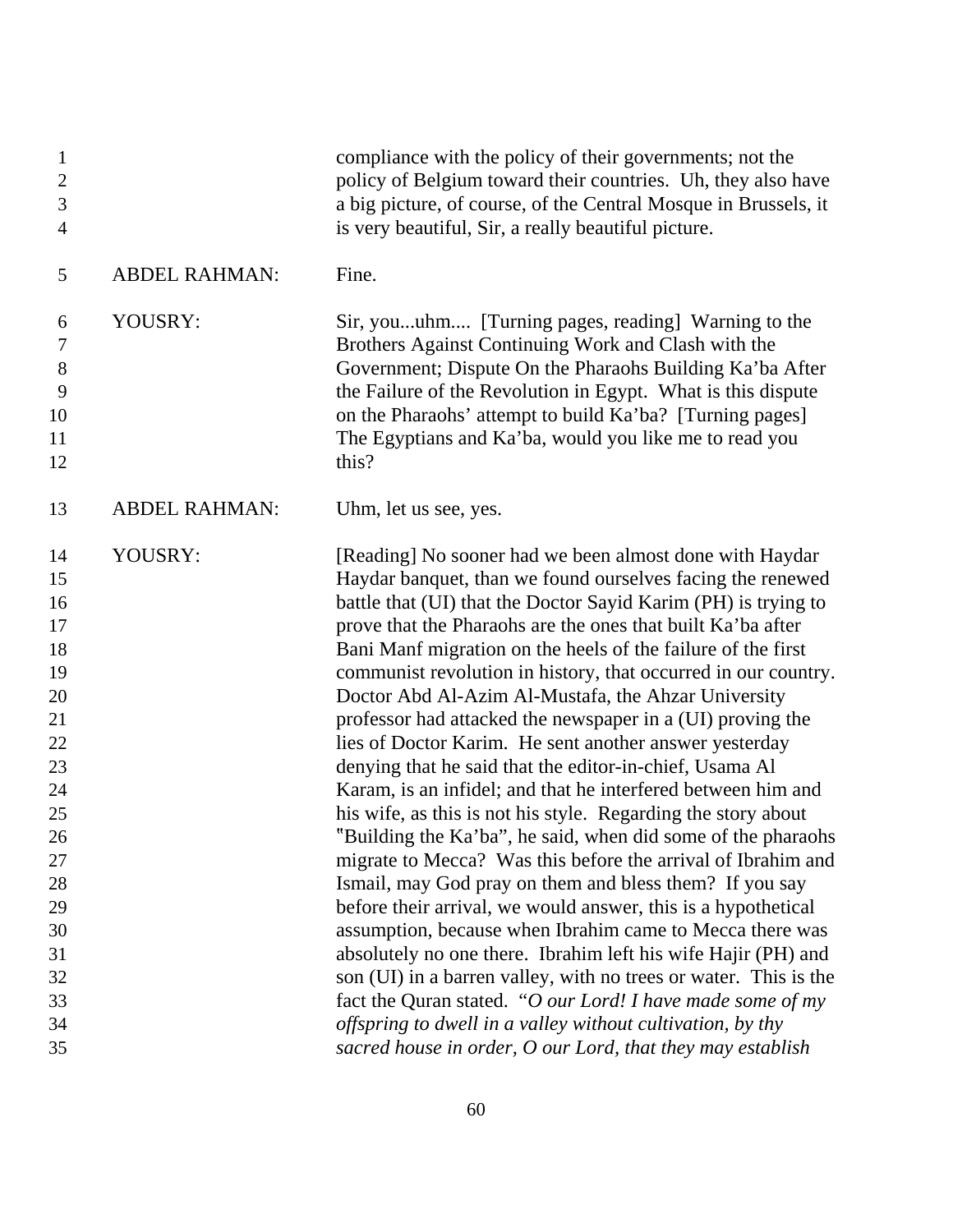| regular prayer: So fill the hearts of some men with love<br>towards them." God responded to Ibrahim; the tribe of<br>Jarham (PH) went there, the water of Zamzam tempted them<br>to stay in Mecca. And from that day on, developments started<br>on these sacred areas (UI). This Quran verse strongly denies<br>the immigration of one of the Pharaohs to Mecca before the<br>arrival of Ibrahim. Based on this, the Pharaohs have nothing<br>to do with the building of Ka'ba. If you claim that they<br>migrated to it After Ibrahim went there, peace be upon him,<br>we can say, it is Ibrahim who built Kabba, and not the<br>Pharaohs. This is because they had no presence in Mecca<br>when Ibrahim was building Ka'ba. Besides, how come would |
|---------------------------------------------------------------------------------------------------------------------------------------------------------------------------------------------------------------------------------------------------------------------------------------------------------------------------------------------------------------------------------------------------------------------------------------------------------------------------------------------------------------------------------------------------------------------------------------------------------------------------------------------------------------------------------------------------------------------------------------------------------|
|                                                                                                                                                                                                                                                                                                                                                                                                                                                                                                                                                                                                                                                                                                                                                         |
|                                                                                                                                                                                                                                                                                                                                                                                                                                                                                                                                                                                                                                                                                                                                                         |
|                                                                                                                                                                                                                                                                                                                                                                                                                                                                                                                                                                                                                                                                                                                                                         |
|                                                                                                                                                                                                                                                                                                                                                                                                                                                                                                                                                                                                                                                                                                                                                         |
|                                                                                                                                                                                                                                                                                                                                                                                                                                                                                                                                                                                                                                                                                                                                                         |
|                                                                                                                                                                                                                                                                                                                                                                                                                                                                                                                                                                                                                                                                                                                                                         |
|                                                                                                                                                                                                                                                                                                                                                                                                                                                                                                                                                                                                                                                                                                                                                         |
|                                                                                                                                                                                                                                                                                                                                                                                                                                                                                                                                                                                                                                                                                                                                                         |
|                                                                                                                                                                                                                                                                                                                                                                                                                                                                                                                                                                                                                                                                                                                                                         |
|                                                                                                                                                                                                                                                                                                                                                                                                                                                                                                                                                                                                                                                                                                                                                         |
|                                                                                                                                                                                                                                                                                                                                                                                                                                                                                                                                                                                                                                                                                                                                                         |
| some Pharaohs migrate to a barren, dry land that has no water,                                                                                                                                                                                                                                                                                                                                                                                                                                                                                                                                                                                                                                                                                          |
|                                                                                                                                                                                                                                                                                                                                                                                                                                                                                                                                                                                                                                                                                                                                                         |
| vegetation, shade or beings when they had the rich green Nile                                                                                                                                                                                                                                                                                                                                                                                                                                                                                                                                                                                                                                                                                           |
| banks? In another article, Doctor Karim said, the origin of the                                                                                                                                                                                                                                                                                                                                                                                                                                                                                                                                                                                                                                                                                         |
| Prophet, may God's prayer and blessing be on him, was a                                                                                                                                                                                                                                                                                                                                                                                                                                                                                                                                                                                                                                                                                                 |
| Pharaoh, adding the following details: [Sub title] The                                                                                                                                                                                                                                                                                                                                                                                                                                                                                                                                                                                                                                                                                                  |
| Genealogy of the Prophet, may God's prayer and blessing be                                                                                                                                                                                                                                                                                                                                                                                                                                                                                                                                                                                                                                                                                              |
| on him. Biography books state that Muhammad, Muhammad,                                                                                                                                                                                                                                                                                                                                                                                                                                                                                                                                                                                                                                                                                                  |
| the son of Abd Allah Ibn Abd Almuttalib Ibn Hashim Ibn                                                                                                                                                                                                                                                                                                                                                                                                                                                                                                                                                                                                                                                                                                  |
| Manaf. His fourth ancestor is Kusaib Ibn Munaf, surnamed                                                                                                                                                                                                                                                                                                                                                                                                                                                                                                                                                                                                                                                                                                |
| Alkanai (PH). Kusaib was among the priests who made                                                                                                                                                                                                                                                                                                                                                                                                                                                                                                                                                                                                                                                                                                     |
| Ka'ba a center for Arab paganism. He was the one who put                                                                                                                                                                                                                                                                                                                                                                                                                                                                                                                                                                                                                                                                                                |
| (UI) Ka'ba's (UI) in (UI). He organized the pilgrimage                                                                                                                                                                                                                                                                                                                                                                                                                                                                                                                                                                                                                                                                                                  |
| season and its rituals (UI) ancient Egyptian name (UI);                                                                                                                                                                                                                                                                                                                                                                                                                                                                                                                                                                                                                                                                                                 |
| Ka'ba's old belief [sic]. It reached its peak before Islam.                                                                                                                                                                                                                                                                                                                                                                                                                                                                                                                                                                                                                                                                                             |
| Quryaish became the strongest tribe on the Peninsula, the                                                                                                                                                                                                                                                                                                                                                                                                                                                                                                                                                                                                                                                                                               |
| richest and most dignified from which the Prophet came. He                                                                                                                                                                                                                                                                                                                                                                                                                                                                                                                                                                                                                                                                                              |
| received the message of the blessed Quran. It is the cultural                                                                                                                                                                                                                                                                                                                                                                                                                                                                                                                                                                                                                                                                                           |
|                                                                                                                                                                                                                                                                                                                                                                                                                                                                                                                                                                                                                                                                                                                                                         |
|                                                                                                                                                                                                                                                                                                                                                                                                                                                                                                                                                                                                                                                                                                                                                         |
|                                                                                                                                                                                                                                                                                                                                                                                                                                                                                                                                                                                                                                                                                                                                                         |
|                                                                                                                                                                                                                                                                                                                                                                                                                                                                                                                                                                                                                                                                                                                                                         |
|                                                                                                                                                                                                                                                                                                                                                                                                                                                                                                                                                                                                                                                                                                                                                         |
|                                                                                                                                                                                                                                                                                                                                                                                                                                                                                                                                                                                                                                                                                                                                                         |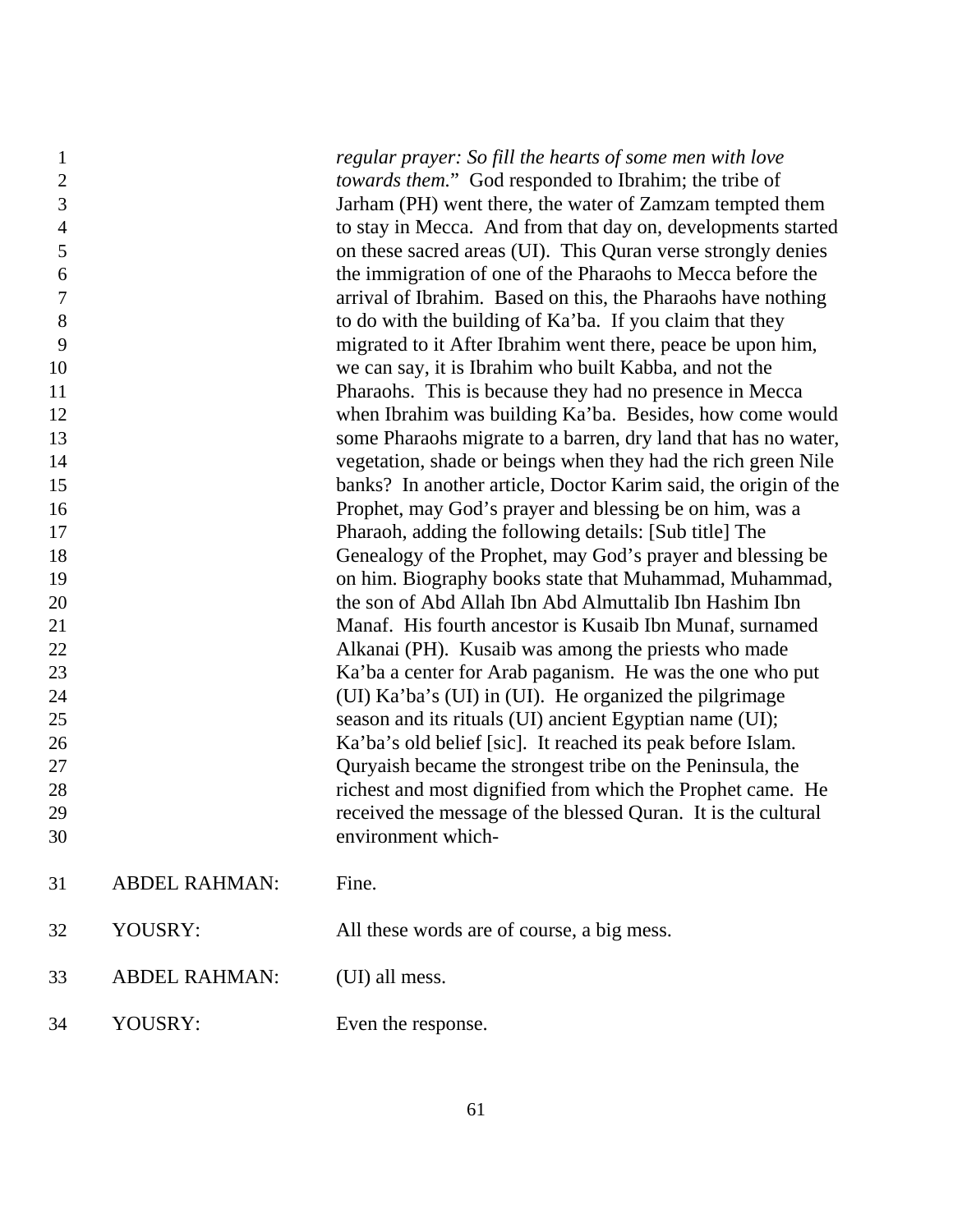| $\mathbf{1}$                                                                                                                     | <b>ABDEL RAHMAN:</b> | Uhm.                                                                                                                                                                                                                                                                                                                                                                                                                                                                                                                                                                                                                                                                                                                                                                                                                                                                                                                                                                                                                                                                                                                                                                                                                                                                                                                                                                                                         |
|----------------------------------------------------------------------------------------------------------------------------------|----------------------|--------------------------------------------------------------------------------------------------------------------------------------------------------------------------------------------------------------------------------------------------------------------------------------------------------------------------------------------------------------------------------------------------------------------------------------------------------------------------------------------------------------------------------------------------------------------------------------------------------------------------------------------------------------------------------------------------------------------------------------------------------------------------------------------------------------------------------------------------------------------------------------------------------------------------------------------------------------------------------------------------------------------------------------------------------------------------------------------------------------------------------------------------------------------------------------------------------------------------------------------------------------------------------------------------------------------------------------------------------------------------------------------------------------|
| $\overline{2}$                                                                                                                   | YOUSRY:              | Yes, Sir.                                                                                                                                                                                                                                                                                                                                                                                                                                                                                                                                                                                                                                                                                                                                                                                                                                                                                                                                                                                                                                                                                                                                                                                                                                                                                                                                                                                                    |
| 3                                                                                                                                | <b>ABDEL RAHMAN:</b> | Okay.                                                                                                                                                                                                                                                                                                                                                                                                                                                                                                                                                                                                                                                                                                                                                                                                                                                                                                                                                                                                                                                                                                                                                                                                                                                                                                                                                                                                        |
| 4<br>5<br>6<br>7                                                                                                                 | YOUSRY:              | Ahh, the part that was written by Hasanain Kurum; the<br>Solution of the Party, the Party newspaper, and the Banquet,<br>which is the Banquet for Seaweeds, and the things written on<br>it.                                                                                                                                                                                                                                                                                                                                                                                                                                                                                                                                                                                                                                                                                                                                                                                                                                                                                                                                                                                                                                                                                                                                                                                                                 |
| $8\,$                                                                                                                            | <b>ABDEL RAHMAN:</b> | Yeah, good.                                                                                                                                                                                                                                                                                                                                                                                                                                                                                                                                                                                                                                                                                                                                                                                                                                                                                                                                                                                                                                                                                                                                                                                                                                                                                                                                                                                                  |
| 9                                                                                                                                | YOUSRY:              | Which one would you like me to                                                                                                                                                                                                                                                                                                                                                                                                                                                                                                                                                                                                                                                                                                                                                                                                                                                                                                                                                                                                                                                                                                                                                                                                                                                                                                                                                                               |
| 10                                                                                                                               | <b>ABDEL RAHMAN:</b> | The, the Banquet, it's the most important one.                                                                                                                                                                                                                                                                                                                                                                                                                                                                                                                                                                                                                                                                                                                                                                                                                                                                                                                                                                                                                                                                                                                                                                                                                                                                                                                                                               |
| 11<br>12<br>13<br>14<br>15<br>16<br>17<br>18<br>19<br>20<br>21<br>22<br>23<br>24<br>25<br>26<br>27<br>28<br>29<br>30<br>31<br>32 | YOUSRY:              | [Reading] We start with the Banquet of Haydar Haydar, and<br>the splits it caused among us, (UI) to the point that many<br>magazines publish his sayingsahhis sayings (UI) sayings<br>of what it caused in confusion in (UI) denying that he is from<br>the infidels, may God protect us. What had happened, had<br>happened. He - after he wrote and published and finished.<br>After that, hell broke loose here in Syria (UI) the big brother<br>carries what his younger brothers can't; or admit it is our<br>destiny. Destiny caused novelist Ibrahim Abd Al Majid<br>attack poet Farid Bu'ida (PH) for his article in the Al-Ahram<br>in which he attached the novel and whoever permitted its<br>publication. He said in Cairo on Tuesday, the day before<br>yesterday, the (UI) of the big romantic poet, severely<br>attacking all the new writers (UI); he is very well mannered,<br>but it was chance to take revenge against those non-romantic<br>poets who do not give his poems the appropriate importance.<br>The Cairo newspaper initiated a journalistic and politically<br>refined piece of work on the report prepared by Husam<br>Tamam (PH) on the opinion of several Islamic thinkers. I<br>contacted a number of them in the British capital, London.<br>Dr. 'Azzam Al Tamimi (PH), one of the prominent Islamic<br>thinkers, and director of the Islamic (UI) Institute in London, |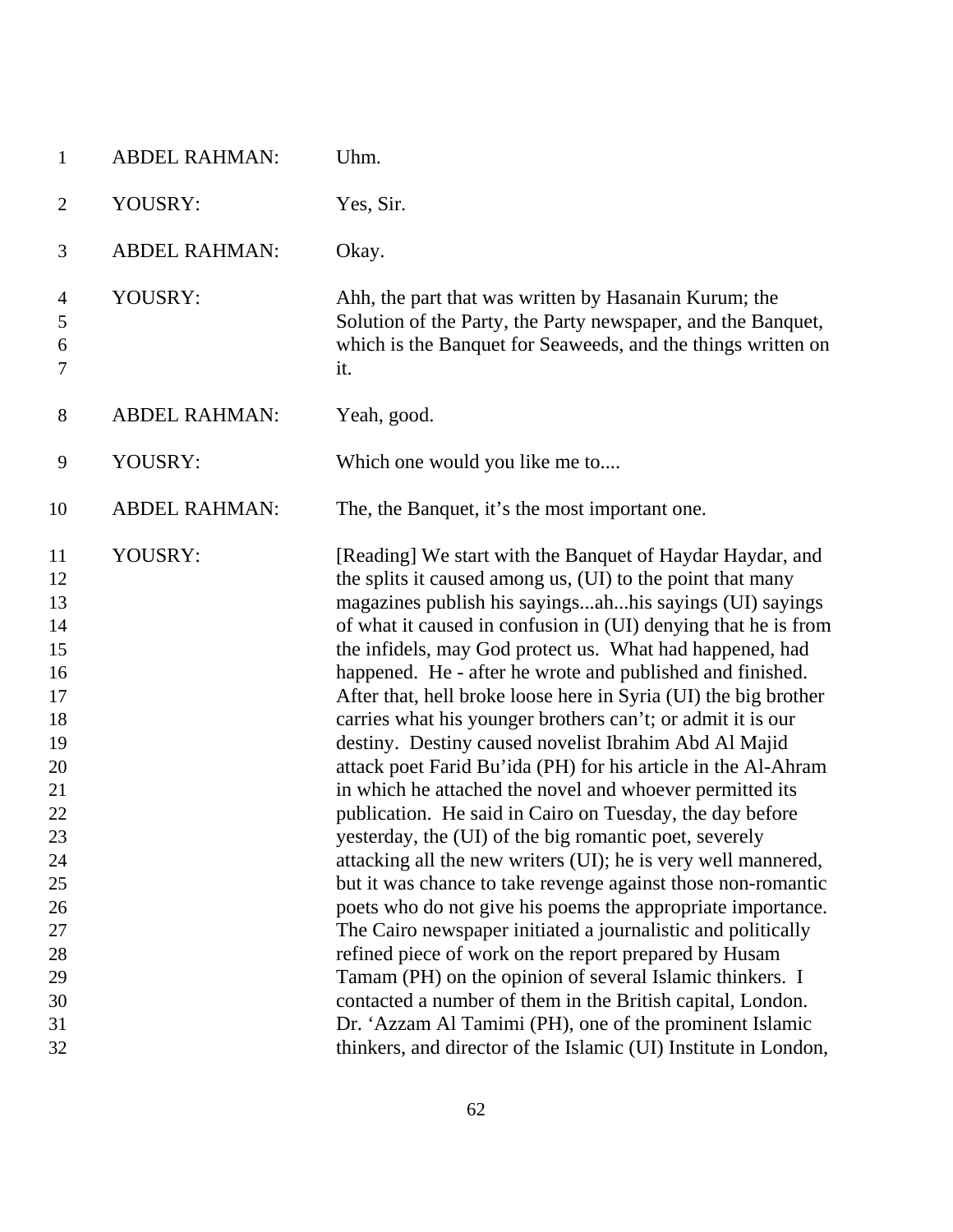| $\mathbf{1}$<br>$\overline{2}$<br>3<br>$\overline{4}$<br>5<br>6<br>$\boldsymbol{7}$<br>8<br>9<br>10 |                      | began his speech by expressing his extreme annoyance at this<br>fabricated battle. Once again, we are about to -parenthesis-<br>repeat Salman Rushdie's experiment, a man nobody ever<br>heard about, but thanks to his story he becomes the talk of the<br>hour and his name is published across local and foreign<br>newspapers and magazines stirring noise nobody except the<br>story teller can benefit from. His story which will (UI) the<br>horizons, will be recorded in the annals of famous stories and<br>its author will be the martyr of originality and the freedom of<br>opinion, whilst the- |
|-----------------------------------------------------------------------------------------------------|----------------------|---------------------------------------------------------------------------------------------------------------------------------------------------------------------------------------------------------------------------------------------------------------------------------------------------------------------------------------------------------------------------------------------------------------------------------------------------------------------------------------------------------------------------------------------------------------------------------------------------------------|
| 11<br>12                                                                                            | <b>STEWART:</b>      | How about if the Sheikh comments on some of the things you<br>are reading to him.                                                                                                                                                                                                                                                                                                                                                                                                                                                                                                                             |
| 13<br>14                                                                                            | YOUSRY:              | She is asking Sir if you have any opinion, meaning, on those<br>things-                                                                                                                                                                                                                                                                                                                                                                                                                                                                                                                                       |
| 15<br>16                                                                                            | <b>STEWART:</b>      | [Simultaneously] Or comments on, not some of the things<br><u>that</u>                                                                                                                                                                                                                                                                                                                                                                                                                                                                                                                                        |
| 17                                                                                                  | YOUSRY:              | Would you, Sir, like to say anything about that?                                                                                                                                                                                                                                                                                                                                                                                                                                                                                                                                                              |
| 18                                                                                                  | <b>ABDEL RAHMAN:</b> | Huh?                                                                                                                                                                                                                                                                                                                                                                                                                                                                                                                                                                                                          |
| 19<br>20<br>21                                                                                      | YOUSRY:              | Would you, Sir, like to say something about these words,<br>about what I have been reading to you, would you like to<br>respond or to listen only?                                                                                                                                                                                                                                                                                                                                                                                                                                                            |
| 22                                                                                                  | <b>ABDEL RAHMAN:</b> | Listen only. [Laughs]                                                                                                                                                                                                                                                                                                                                                                                                                                                                                                                                                                                         |
| 23                                                                                                  | YOUSRY:              | He just wants to listen.                                                                                                                                                                                                                                                                                                                                                                                                                                                                                                                                                                                      |
| 24                                                                                                  | <b>STEWART:</b>      | Okay.                                                                                                                                                                                                                                                                                                                                                                                                                                                                                                                                                                                                         |
| 25                                                                                                  | YOUSRY:              | Do you want me to continue this paper, or                                                                                                                                                                                                                                                                                                                                                                                                                                                                                                                                                                     |
| 26                                                                                                  | <b>ABDEL RAHMAN:</b> | Yes.                                                                                                                                                                                                                                                                                                                                                                                                                                                                                                                                                                                                          |
| 27                                                                                                  | YOUSRY:              | Okay. [Continues reading the article] while the first (UI)                                                                                                                                                                                                                                                                                                                                                                                                                                                                                                                                                    |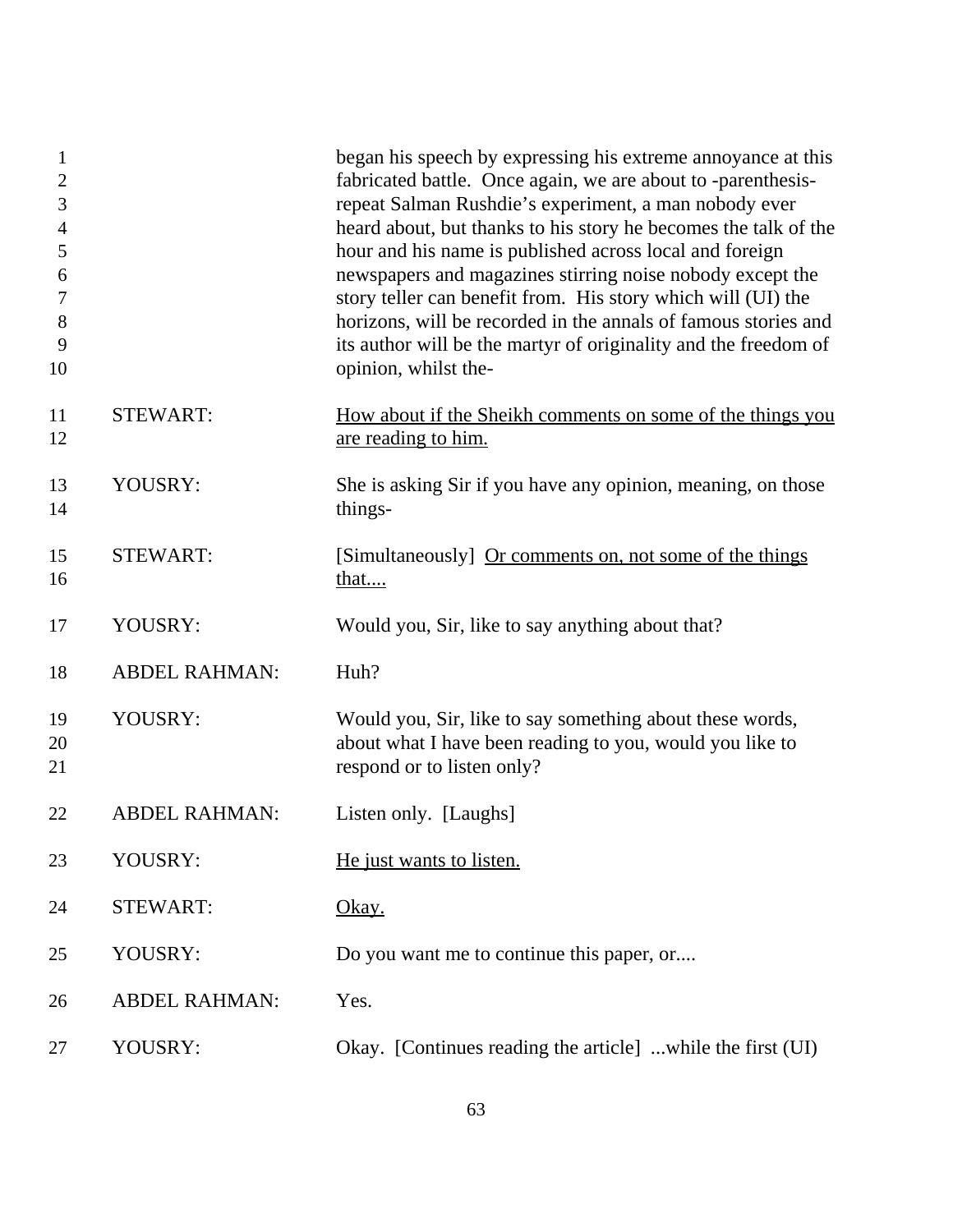| $\mathbf{1}$<br>$\sqrt{2}$<br>3<br>$\overline{4}$<br>5<br>6<br>$\boldsymbol{7}$<br>$8\,$<br>9<br>10<br>11<br>12<br>13<br>14 |                      | will be the Islamists who will be indiscriminately<br>incriminated; arrows will be pointed at them being accused of<br>enmity to freedom of thought and originality. They could do<br>better without all this if it were not this useless created noise.<br>He asserts that this way that was widely used lately in<br>connection with the causes of thought and originality, creating<br>noise around them and making them the case of the entire<br>nation, is irrational. Some people use it to for polit-use it for<br>political interests ignoring its negative traits, ignoring its<br>negative traits [pause] on the whole nation that will lean<br>towards it and interact with it because it interacts with its<br>religion and belief being attacked. However, it is the first<br>loser in these battles, it will harvest thorns and wounds, it will<br>be described as chaotic and (UI) |
|-----------------------------------------------------------------------------------------------------------------------------|----------------------|----------------------------------------------------------------------------------------------------------------------------------------------------------------------------------------------------------------------------------------------------------------------------------------------------------------------------------------------------------------------------------------------------------------------------------------------------------------------------------------------------------------------------------------------------------------------------------------------------------------------------------------------------------------------------------------------------------------------------------------------------------------------------------------------------------------------------------------------------------------------------------------------------|
| 15                                                                                                                          | <b>ABDEL RAHMAN:</b> | Fine. Stop, enough.                                                                                                                                                                                                                                                                                                                                                                                                                                                                                                                                                                                                                                                                                                                                                                                                                                                                                |
| 16                                                                                                                          | YOUSRY:              | Fine, Sir.                                                                                                                                                                                                                                                                                                                                                                                                                                                                                                                                                                                                                                                                                                                                                                                                                                                                                         |
| 17                                                                                                                          | <b>ABDEL RAHMAN:</b> | Uhm.                                                                                                                                                                                                                                                                                                                                                                                                                                                                                                                                                                                                                                                                                                                                                                                                                                                                                               |
| 18                                                                                                                          | YOUSRY:              | Uh, this is long, it occupies seventy-five percent of the                                                                                                                                                                                                                                                                                                                                                                                                                                                                                                                                                                                                                                                                                                                                                                                                                                          |
| 19                                                                                                                          | <b>ABDEL RAHMAN:</b> | Fine, something else.                                                                                                                                                                                                                                                                                                                                                                                                                                                                                                                                                                                                                                                                                                                                                                                                                                                                              |
| 20                                                                                                                          | YOUSRY:              | Would you like Solving of the Party? No?                                                                                                                                                                                                                                                                                                                                                                                                                                                                                                                                                                                                                                                                                                                                                                                                                                                           |
| 21                                                                                                                          | <b>ABDEL RAHMAN;</b> | Yes, read the Solving of the Party.                                                                                                                                                                                                                                                                                                                                                                                                                                                                                                                                                                                                                                                                                                                                                                                                                                                                |
| 22<br>23<br>24<br>25<br>26<br>27<br>28<br>29<br>30<br>31                                                                    | YOUSRY:              | [Reading] Solving of the Party. We now come to the decisive<br>case, that began to a certain degree steal the spotlight from the<br>novel, Banquet for Seaweeds, and the disaster it caused us,<br>that is, will the government solve the Labor Party and stop its<br>newspaper? The reason for the question was due to the<br>concentration of Samir Ragab the past days on the necessity<br>for the Committee of Party Affairs to make decisions to freeze<br>the Party and stop the newspaper. Samir's connection to the<br>presidency while the country is strong, especially that the<br>Party committee was going to meet on Tuesday, the night                                                                                                                                                                                                                                              |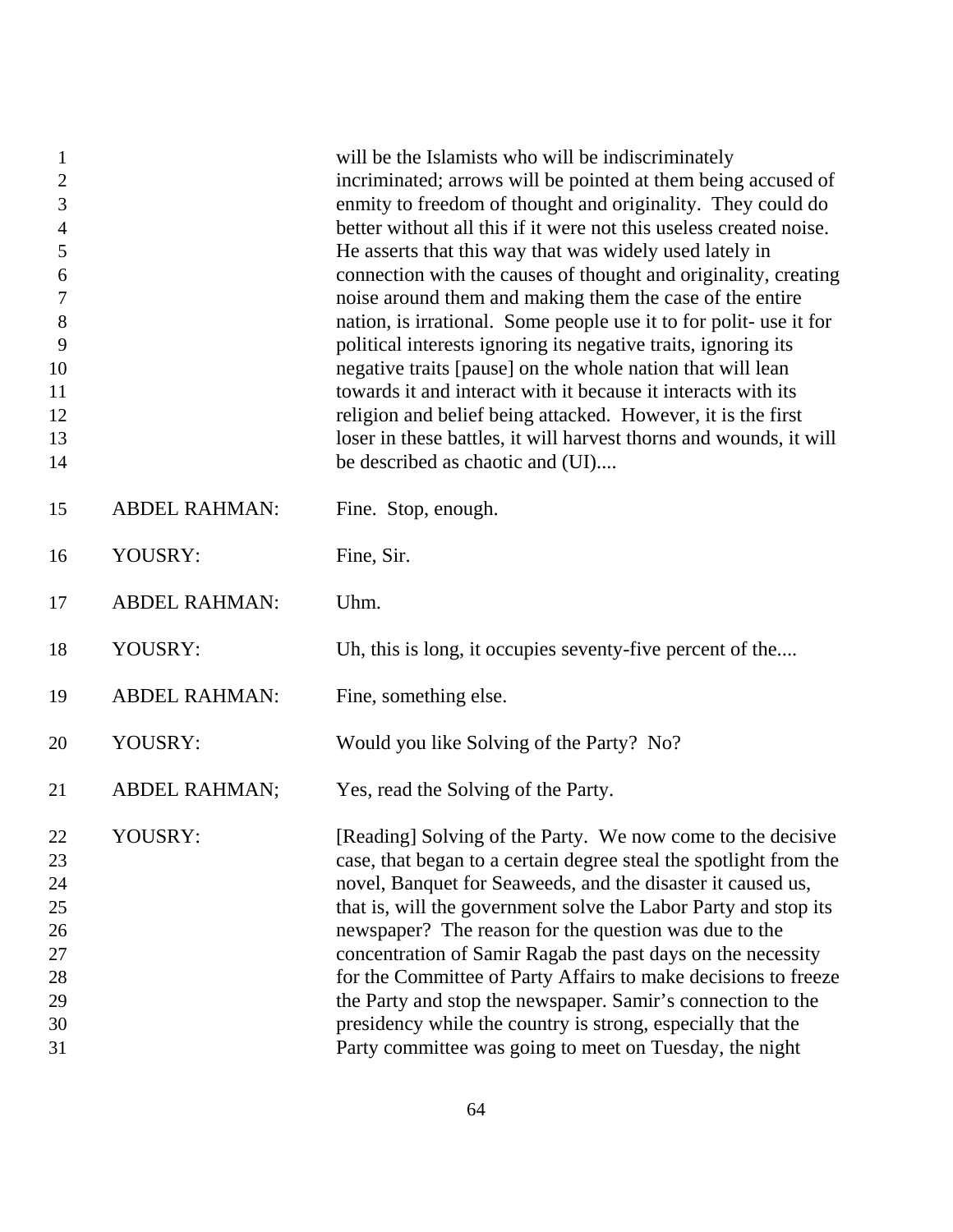| $\mathbf{1}$<br>$\sqrt{2}$<br>3 |                      | before yesterdayand thenohahh Tuesday, the night<br>before yesterday, and there was concentration on Sir,<br>Tuesday, was not the night before yesterday. [Turning pages] |
|---------------------------------|----------------------|---------------------------------------------------------------------------------------------------------------------------------------------------------------------------|
| 4                               | <b>ABDEL RAHMAN:</b> | Fine, fine, fine, it does not matter, fine.                                                                                                                               |
| 5                               | YOUSRY:              | This is Friday's paper. [Turning pages] Okay, eh [reading] It                                                                                                             |
| 6                               |                      | was going to meet on Tuesday, the night before yesterday.                                                                                                                 |
| 7                               |                      | The spotlight was focused again on artist Hamdi Ahmad (PH),                                                                                                               |
| $8\,$                           |                      | former member of the political office of the Party. He left it                                                                                                            |
| 9                               |                      | and (UI) not acknowledging the results of the latest elections,                                                                                                           |
| 10                              |                      | he is Naji Shihab (PH) and others. However, the committee                                                                                                                 |
| 11                              |                      | did not make a decision on the request presented to it                                                                                                                    |
| 12                              |                      | regarding what happens inside the Party. It postponed                                                                                                                     |
| 13                              |                      | looking into it. This was announced immediately after the                                                                                                                 |
| 14                              |                      | meeting specially, that the Al-Ahram published the day before                                                                                                             |
| 15                              |                      | yesterday, while it published the news about the meeting of                                                                                                               |
| 16                              |                      | the committee discounting any decision being made [sic].                                                                                                                  |
| 17                              |                      | The surprise story was carried by the national newspapers                                                                                                                 |
| 18                              |                      | yesterday, and that was: the two meetings were already held,                                                                                                              |
| 19                              |                      | and the decision was to isolate Ibrahim Shokry and to stop Al-                                                                                                            |
| 20                              |                      | Sha'b. The first meeting was headed by Hamdi Ahmad (PH)                                                                                                                   |
| 21                              |                      | at the headquarters for the Labor Party, in Hadayiq Al Qubba;                                                                                                             |
| 22                              |                      | he declared himself as the man in charge of the Party. The                                                                                                                |
| 23                              |                      | second was held by Ahmad Idris (PH), at the Party                                                                                                                         |
| 24                              |                      | headquarters in Nasr City. He declared himself the president.                                                                                                             |
| 25                              |                      | During these two meetings, Ibrahim Shokry was isolated.                                                                                                                   |
| 26<br>27                        |                      | Each one of them (UI) to move to the headquarters in Sayida                                                                                                               |
| 28                              |                      | Zeinab district to occupy it. Both of them (UI) parties. The<br>newspapers pointed out that Al Wafaa (PH) attended the                                                    |
| 29                              |                      | whole conference; and that these are shameful measures that                                                                                                               |
| 30                              |                      | will harm the regime and cause severe damage because they                                                                                                                 |
| 31                              |                      | were suddenly planned. It would have been better to decide                                                                                                                |
| 32                              |                      | to solve the Party. But if it was part of a game to frighten                                                                                                              |
| 33                              |                      | (UI) to stop him from doing similar acts then grant pardon                                                                                                                |
| 34                              |                      | later, as happened with the late Ahmad Mujahid (PH), this is a                                                                                                            |
| 35                              |                      | different story. Discussions will commence between Ibrahim                                                                                                                |
| 36                              |                      | Shukry and possibly eight responsible people in the regime, to                                                                                                            |
| 37                              |                      | make changes in return for handing the (UI) offices occupied                                                                                                              |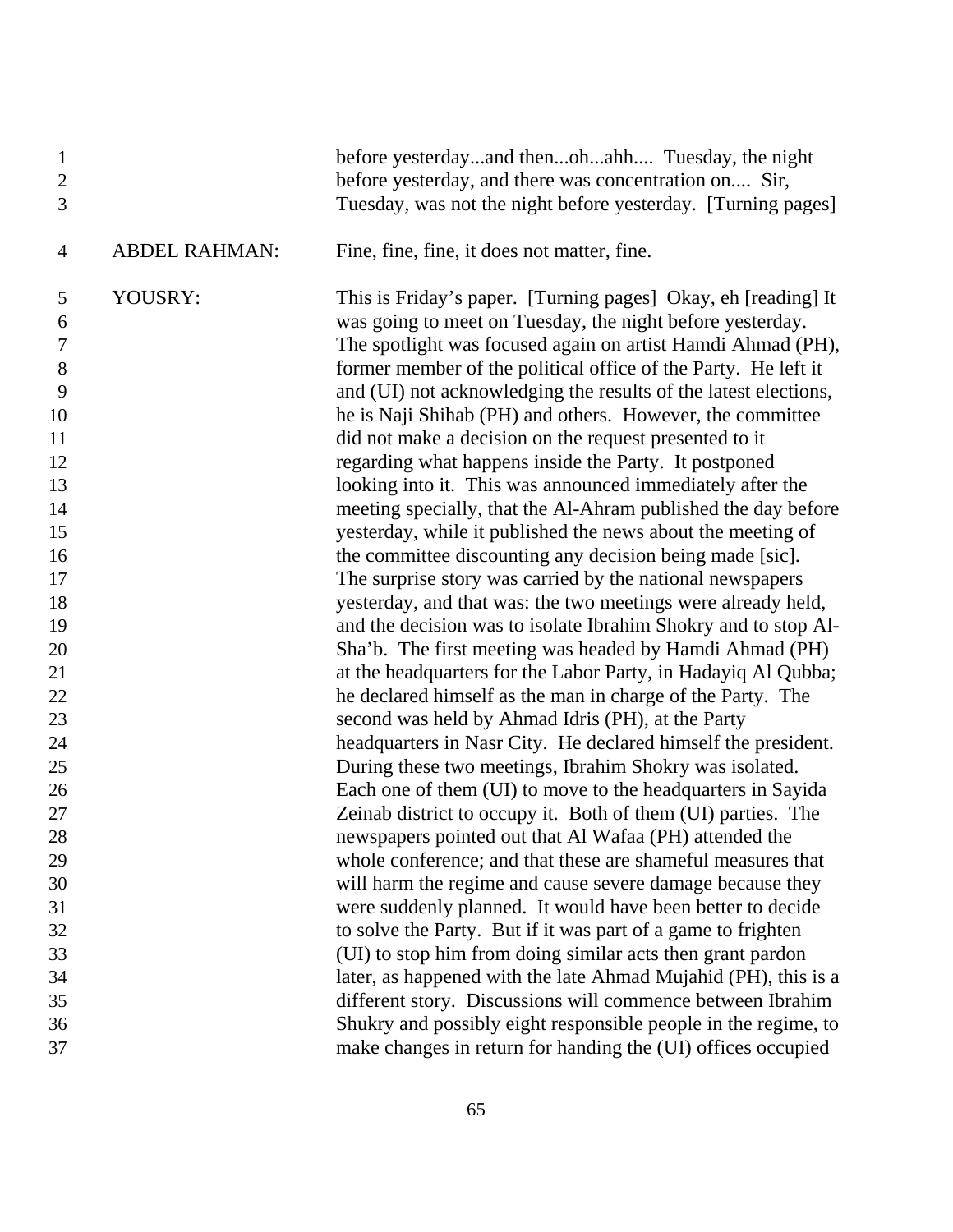| 1<br>$\overline{2}$<br>3<br>$\overline{4}$<br>5<br>6<br>7 |                      | by Hamdi Ahmad (PH) and Ahmad Idris (PH). What<br>strengthens this point is, the government (UI) was not limited<br>to one group; it created two competitor groups. The goal<br>could be to freeze everything until every party's allegations<br>are looked into, as occurred with the Liberal Party after the<br>death of its founder and president, Mustafa Murad. Lord<br>knows what- |
|-----------------------------------------------------------|----------------------|------------------------------------------------------------------------------------------------------------------------------------------------------------------------------------------------------------------------------------------------------------------------------------------------------------------------------------------------------------------------------------------|
| 8                                                         | <b>STEWART:</b>      | Do you need some water?                                                                                                                                                                                                                                                                                                                                                                  |
| 9<br>10                                                   | YOUSRY:              | -will happen, but what happened is harmful to the regime.<br>[To Stewart] No. [To Abdel Rahman] What happened, Sir-                                                                                                                                                                                                                                                                      |
| 11                                                        | <b>ABDEL RAHMAN:</b> | Uhm.                                                                                                                                                                                                                                                                                                                                                                                     |
| 12<br>13<br>14<br>15<br>16<br>17                          | YOUSRY:              | -what happened is eh- There is a political party in Egypt, it is<br>called 'Amal, Labor Party, and this party stood against some<br>kind of uh, a novel, and uhm You knowbecause of what<br>was written in the newspaper, people went and demonstrated<br>against the regime. So now the regime is trying to retaliate<br>against this Party.                                            |
| 18                                                        | <b>STEWART:</b>      | <u>Mm.</u>                                                                                                                                                                                                                                                                                                                                                                               |
| 19                                                        | YOUSRY:              | So they went into the ah                                                                                                                                                                                                                                                                                                                                                                 |
| 20                                                        | <b>STEWART:</b>      | Is this the same Syrian novel with the students                                                                                                                                                                                                                                                                                                                                          |
| 21                                                        | YOUSRY:              | <u>Yes, yes</u> , yes.                                                                                                                                                                                                                                                                                                                                                                   |
| 22                                                        | <b>STEWART:</b>      | Okay.                                                                                                                                                                                                                                                                                                                                                                                    |
| 23<br>24                                                  | YOUSRY:              | So they went into the committee of the party, of the ahh<br>Leader committee, whatever it is called                                                                                                                                                                                                                                                                                      |
| 25                                                        | <b>STEWART:</b>      | <u>Mm.</u>                                                                                                                                                                                                                                                                                                                                                                               |
| 26<br>27                                                  | YOUSRY:              | And the, the, the, they developed two sects. And those two<br>sects, each one of them had its own meeting, and then they                                                                                                                                                                                                                                                                 |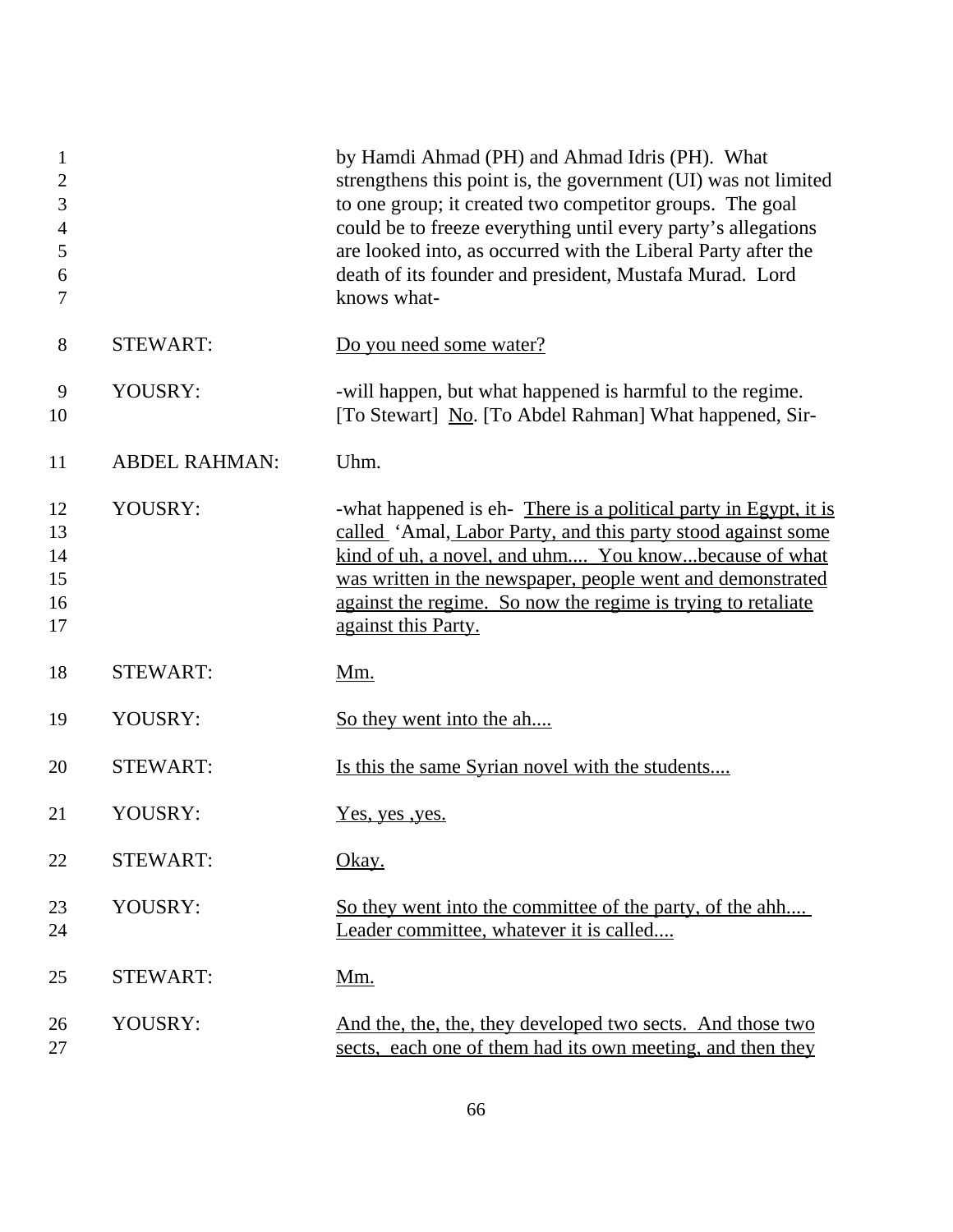| $\mathbf{1}$<br>$\overline{2}$               |                      | decided that the leadership is no longer legitimate and they<br><u>have the right to rule</u>                                                                                                                                                                                                                                                                                                                                                                     |
|----------------------------------------------|----------------------|-------------------------------------------------------------------------------------------------------------------------------------------------------------------------------------------------------------------------------------------------------------------------------------------------------------------------------------------------------------------------------------------------------------------------------------------------------------------|
| 3                                            | <b>STEWART:</b>      | <u>Mm.</u>                                                                                                                                                                                                                                                                                                                                                                                                                                                        |
| $\overline{4}$<br>5<br>6                     | YOUSRY:              | Now those two sects are now fighting against each other.<br>And in Egypt they have uh, a high organization, that oversees<br>all those partiespolitical parties                                                                                                                                                                                                                                                                                                   |
| $\tau$                                       | <b>STEWART:</b>      | [Simultaneously] Parties, so called.                                                                                                                                                                                                                                                                                                                                                                                                                              |
| 8<br>9<br>10                                 | YOUSRY:              | So they said, so called yeah, so now this, this, this<br>organization said what according to what is happening in that<br>party, it is no longer legal, you know, a legal party                                                                                                                                                                                                                                                                                   |
| 11                                           | <b>STEWART:</b>      | Mmm. Very interesting.                                                                                                                                                                                                                                                                                                                                                                                                                                            |
| 12                                           | YOUSRY:              | And we will discuss the matters to                                                                                                                                                                                                                                                                                                                                                                                                                                |
| 13                                           | <b>STEWART:</b>      | <u>Mm.</u>                                                                                                                                                                                                                                                                                                                                                                                                                                                        |
| 14                                           | YOUSRY:              | You know, so that is about it.                                                                                                                                                                                                                                                                                                                                                                                                                                    |
| 15                                           | <b>STEWART:</b>      | <u>Mm.</u>                                                                                                                                                                                                                                                                                                                                                                                                                                                        |
| 16<br>17<br>18<br>19<br>20<br>21<br>22<br>23 | YOUSRY:              | I told Lynne about the article, Sir. [Resumes reading] Isam<br>Kamil, the editor-in-chief of Al-Ahram, said instead of the<br>government run a democratic dialogue about what Al Sha'b<br>newspaper (UI), it used a burned card named the artist Hamdi<br>Ahmad, then it tried to rend the party. These attempts had<br>been repeated in more than one place to reassure anew that<br>the government still thinks with the brain of a mentally<br>retarded child. |
| 24                                           | <b>ABDEL RAHMAN:</b> | Uhm.                                                                                                                                                                                                                                                                                                                                                                                                                                                              |
| 25                                           | YOUSRY:              | [Laughing] That's a good one.                                                                                                                                                                                                                                                                                                                                                                                                                                     |
| 26                                           | <b>ABDEL RAHMAN:</b> | Uhm.                                                                                                                                                                                                                                                                                                                                                                                                                                                              |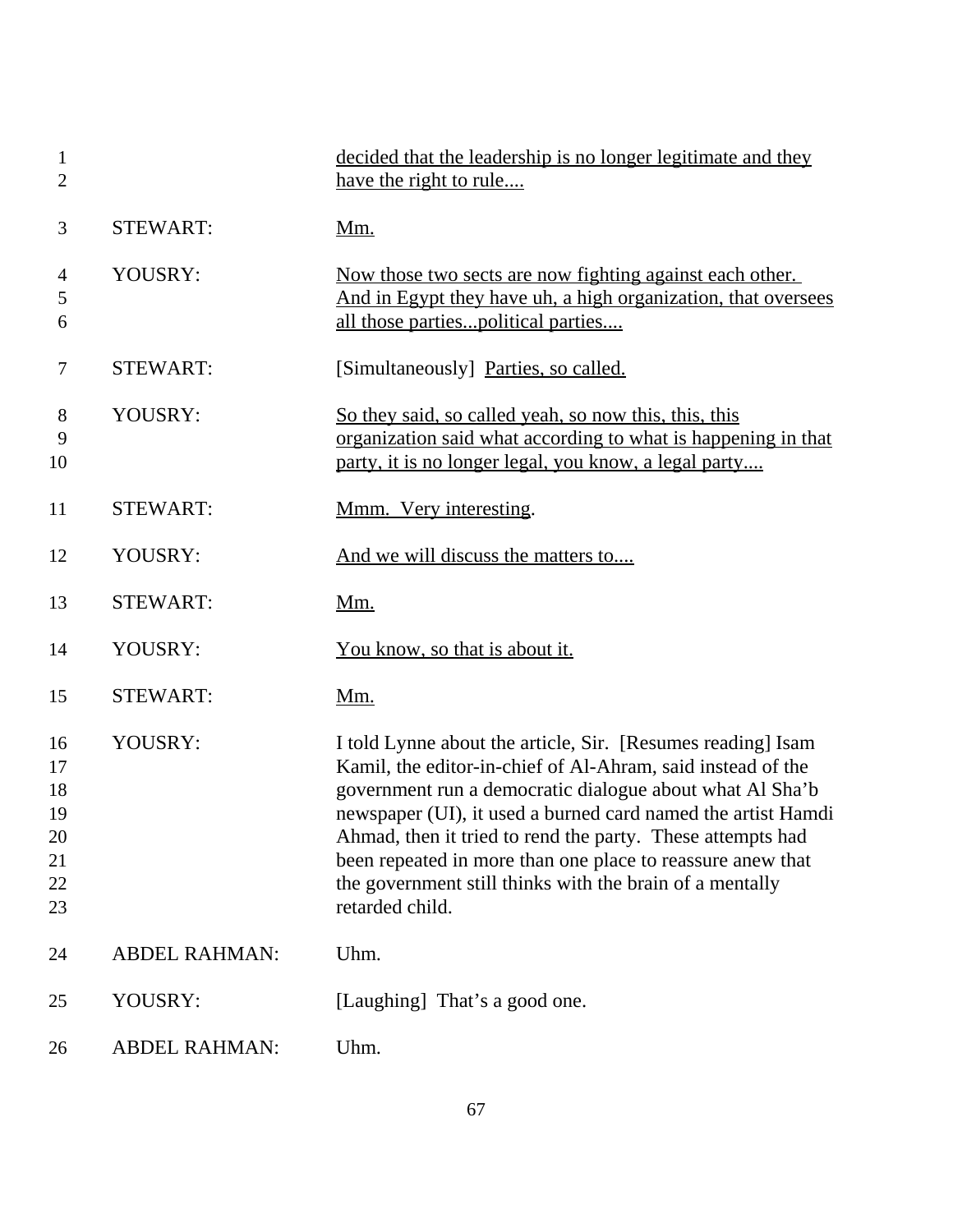| $\mathbf{1}$     | <b>STEWART:</b>      | Mm huh.                                                                                                              |
|------------------|----------------------|----------------------------------------------------------------------------------------------------------------------|
| $\overline{2}$   | YOUSRY:              | This is it, Sir.                                                                                                     |
| 3                | <b>ABDEL RAHMAN:</b> | Next.                                                                                                                |
| 4                | YOUSRY:              | [Turning pages] An Israeli music band went to play in a party                                                        |
| 5                |                      | in Switzerland, Sir, or something like that. They raised the                                                         |
| 6                |                      | Syrian flag, requested peace with Syria, withdrawal from the                                                         |
| $\boldsymbol{7}$ |                      | Golan, and things like that, full recognition of Syria and the                                                       |
| $8\,$            |                      | establishment of a Palestinian State. Israel doesn't want to                                                         |
| 9<br>10          |                      | allow them back in Israel. They now want to go back to                                                               |
| 11               |                      | Israel, their country, but Israel refuses to let them go back,<br>and accuses them of treason, and things like that. |
| 12               | <b>ABDEL RAHMAN:</b> | Oh!                                                                                                                  |
| 13               | YOUSRY:              | [Turning the page] Yeah, they are asking them to say that                                                            |
| 14               |                      | what they have done was wrong et cetera, but they refuse. In                                                         |
| 15               |                      | other words, there is a problem between this band and                                                                |
| 16               | <b>ABDEL RAHMAN:</b> | Okay.                                                                                                                |
| 17               |                      |                                                                                                                      |
| 18               | YOUSRY:              | Uh, there is a book written by Abdel Hadi Al-Bakkar (PH).                                                            |
| 19               |                      | He writes about what happened in the Arab World during                                                               |
| 20               |                      | [page turning] Jamal 'Abdul Naser and Michel Aflaq, it was                                                           |
| 21<br>22         |                      | written in Syria. [Ringing in background] Uh, it is not clear,<br>Sir, if it is a good book or not-                  |
|                  |                      |                                                                                                                      |
| 23               | ABDEL RAHMAN:        | Fine.                                                                                                                |
| 24               | YOUSRY:              | -but they wrote about it in Al-Hayat, (UI) in Al-Quds.                                                               |
| 25               |                      | [turning pages] (UI)                                                                                                 |
| 26               | <b>ABDEL RAHMAN:</b> | Uhm.                                                                                                                 |
| 27               | YOUSRY:              | [Reading headlines] Crisis of the Liberals in Egypt(UI).                                                             |
| 28               |                      | [Turning page] Sir, the new King Abdullah's wife, [turning                                                           |
| 29               |                      | page] of Jordan -                                                                                                    |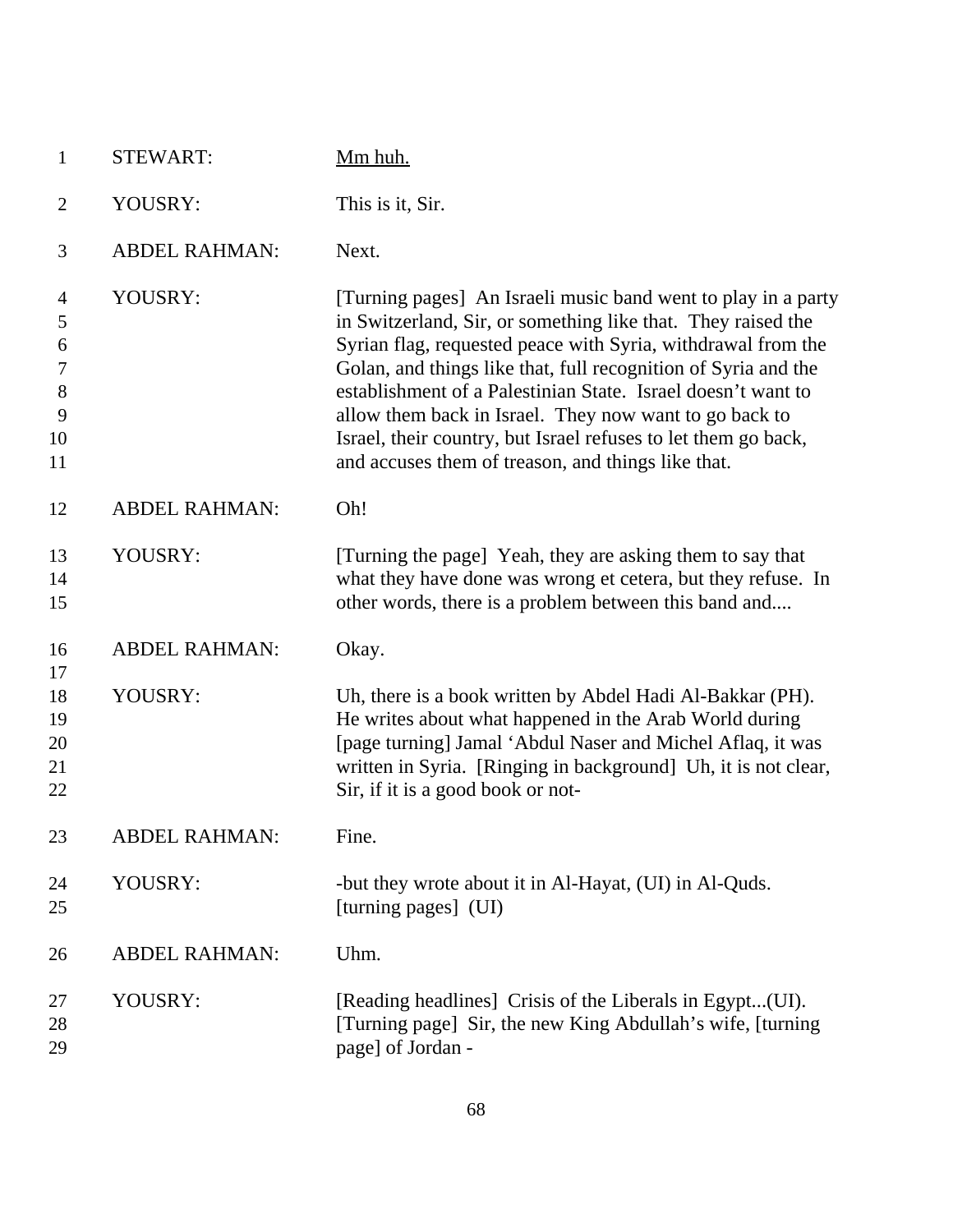| $\mathbf{1}$   | <b>ABDEL RAHMAN:</b> | Uhm.                                                                                                                            |
|----------------|----------------------|---------------------------------------------------------------------------------------------------------------------------------|
| $\overline{2}$ | YOUSRY:              | -they are writing articles on her in many American magazines.                                                                   |
| 3              | <b>ABDEL RAHMAN:</b> | Why?                                                                                                                            |
| 4              | YOUSRY:              | They want to show her as queen and ah-                                                                                          |
| 5              | <b>ABDEL RAHMAN:</b> | Is she American?                                                                                                                |
| 6              | YOUSRY:              | No, she is Palestinian.                                                                                                         |
| 7              | <b>ABDEL RAHMAN:</b> | She is Palestinian?                                                                                                             |
| 8              | YOUSRY:              | Yeah.                                                                                                                           |
| 9              | <b>ABDEL RAHMAN:</b> | Uhm.                                                                                                                            |
| 10<br>11       | YOUSRY:              | Her name is Rania. [Folds Al-Quds newspaper and puts it<br>down on the table]                                                   |
| 12             | <b>ABDEL RAHMAN:</b> | Rania?                                                                                                                          |
| 13             | YOUSRY:              | [Holding newspaper] Uhm, now, Asharq Al-Awsat, Sir                                                                              |
| 14             | <b>ABDEL RAHMAN:</b> | Uhm.                                                                                                                            |
| 15<br>16<br>17 | YOUSRY:              | [Reading] The Sanaa Assassin, the Exit of (UI) Iranian, Al<br>Mighani Discloses Receiving a Letter from Al Bashir to Make<br>up |
| 18             | <b>ABDEL RAHMAN:</b> | And why not? (UI) this is fine, fine.                                                                                           |
| 19<br>20       | YOUSRY:              | [Turning the page] Uh, Sheik Al-Ahmar: The Dispute with<br>Aryani Doesn't Tarnish Friendly Relations.                           |
| 21             | <b>ABDEL RAHMAN:</b> | Read this one please.                                                                                                           |
| 22             | YOUSRY:              | Yes. [Reading] Sheikh Abdullah Ibn Hussain Al-Ahmar, the                                                                        |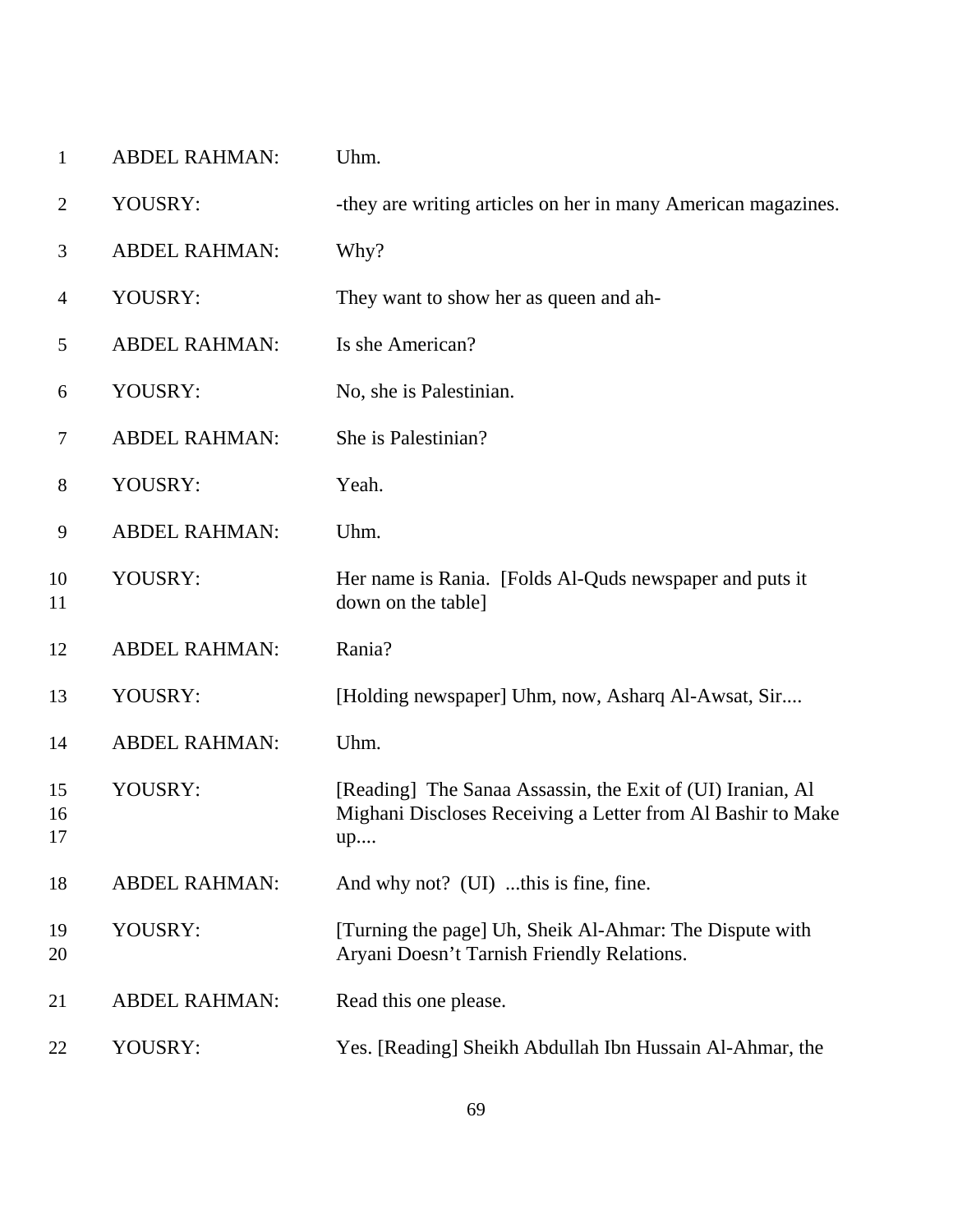| 1<br>$\overline{2}$<br>3<br>$\overline{4}$<br>5<br>6<br>7<br>8<br>9<br>10<br>11<br>12<br>13<br>14 |                      | head of the Representatives Council and Chairman of the<br>Yemeni Reformation Union, denied that he was mediating<br>(UI) for President Ali Abdullah Saleh in his dispute with<br>Doctor Abd Alkarim Al-Aryani, the Prime Minister. He said,<br>the dispute with Doctor Al-Aryani came about when Israel<br>gave permissions from some Yemeni Embassies- [correcting<br>himself] -Israelis were given permission from some Yemeni<br>Embassies, to enter Yemen, based on instructions from<br>Doctor Al-Aryani. Sheik Al-Ahmar had said that the dispute<br>does not affect the good rapport that exists between Doctor<br>Aryani and him, also it does not mean a boycott. He<br>emphasized anew his rejection to normalization saying, it is<br>the same situation of the president and all Yemeni people.<br>[Turning page] |
|---------------------------------------------------------------------------------------------------|----------------------|--------------------------------------------------------------------------------------------------------------------------------------------------------------------------------------------------------------------------------------------------------------------------------------------------------------------------------------------------------------------------------------------------------------------------------------------------------------------------------------------------------------------------------------------------------------------------------------------------------------------------------------------------------------------------------------------------------------------------------------------------------------------------------------------------------------------------------|
| 15                                                                                                | <b>ABDEL RAHMAN:</b> | Fine.                                                                                                                                                                                                                                                                                                                                                                                                                                                                                                                                                                                                                                                                                                                                                                                                                          |
| 16<br>17<br>18                                                                                    | YOUSRY:              | But the people who received these visas were Yemeni, from a<br>Yemeni origin, I mean Jews from a Yemeni origin, those who<br>emigrated and (UI).                                                                                                                                                                                                                                                                                                                                                                                                                                                                                                                                                                                                                                                                               |
| 19                                                                                                | <b>ABDEL RAHMAN:</b> | Ah.                                                                                                                                                                                                                                                                                                                                                                                                                                                                                                                                                                                                                                                                                                                                                                                                                            |
| 20                                                                                                | YOUSRY:              | So                                                                                                                                                                                                                                                                                                                                                                                                                                                                                                                                                                                                                                                                                                                                                                                                                             |
| 21                                                                                                | <b>ABDEL RAHMAN:</b> | Fine.                                                                                                                                                                                                                                                                                                                                                                                                                                                                                                                                                                                                                                                                                                                                                                                                                          |
| 22<br>23                                                                                          | YOUSRY:              | Yes, Sir. Eh, when the Pope came to visit Egypt, the Pope of<br>the Egyptians did not meet with him.                                                                                                                                                                                                                                                                                                                                                                                                                                                                                                                                                                                                                                                                                                                           |
| 24                                                                                                | <b>ABDEL RAHMAN:</b> | Oh!                                                                                                                                                                                                                                                                                                                                                                                                                                                                                                                                                                                                                                                                                                                                                                                                                            |
| 25<br>26                                                                                          | YOUSRY:              | He did not meet him at the airport, he met him later, with the<br>President of the Republic at a dinner.                                                                                                                                                                                                                                                                                                                                                                                                                                                                                                                                                                                                                                                                                                                       |
| 27                                                                                                | <b>ABDEL RAHMAN:</b> | Tsk, tsk, tsk.                                                                                                                                                                                                                                                                                                                                                                                                                                                                                                                                                                                                                                                                                                                                                                                                                 |
| 28<br>29                                                                                          | YOUSRY:              | They had an interview with him later. They asked him why<br>he did not meet with him. He said that he is not his pope,                                                                                                                                                                                                                                                                                                                                                                                                                                                                                                                                                                                                                                                                                                         |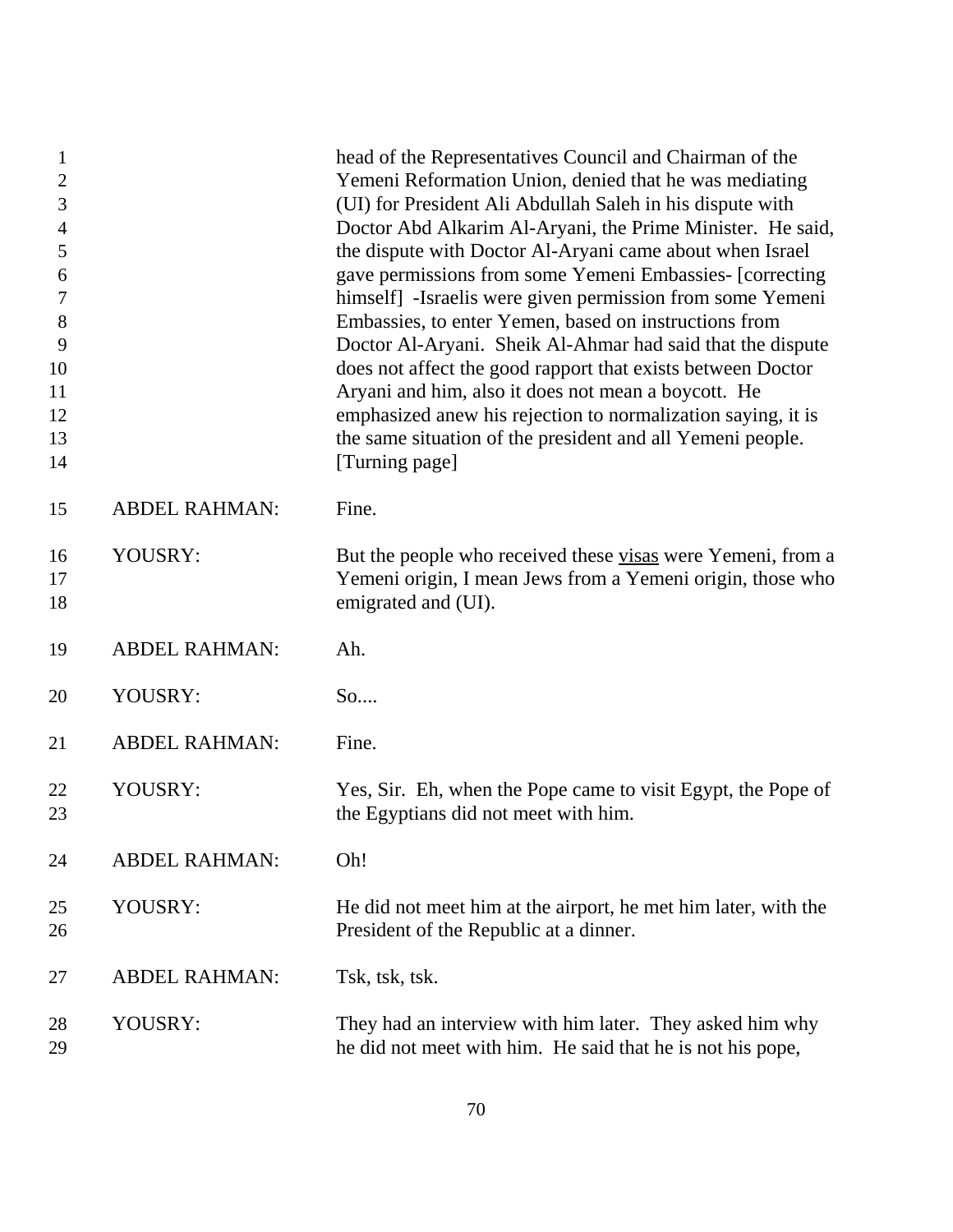| $\mathbf{1}$<br>$\overline{2}$                                                               |                      | they are equal. He is the Catholic Pope, and I am the Pope of<br>the Orthodox. [Paper shuffling]                                                                                                                                                                                                                                                                                                                                                                                                                                                                                                                                                                                                                                                                                                                                                                                                                                                                                                                                                  |
|----------------------------------------------------------------------------------------------|----------------------|---------------------------------------------------------------------------------------------------------------------------------------------------------------------------------------------------------------------------------------------------------------------------------------------------------------------------------------------------------------------------------------------------------------------------------------------------------------------------------------------------------------------------------------------------------------------------------------------------------------------------------------------------------------------------------------------------------------------------------------------------------------------------------------------------------------------------------------------------------------------------------------------------------------------------------------------------------------------------------------------------------------------------------------------------|
| 3                                                                                            | <b>ABDEL RAHMAN:</b> | Ah.                                                                                                                                                                                                                                                                                                                                                                                                                                                                                                                                                                                                                                                                                                                                                                                                                                                                                                                                                                                                                                               |
| $\overline{4}$                                                                               | YOUSRY:              | Head to head, I mean.                                                                                                                                                                                                                                                                                                                                                                                                                                                                                                                                                                                                                                                                                                                                                                                                                                                                                                                                                                                                                             |
| 5                                                                                            | <b>ABDEL RAHMAN:</b> | Uhm.                                                                                                                                                                                                                                                                                                                                                                                                                                                                                                                                                                                                                                                                                                                                                                                                                                                                                                                                                                                                                                              |
| 6<br>7                                                                                       | YOUSRY:              | But of course you know, Sir, that Husni Mubarak invited him<br>because of the aid that he receives.                                                                                                                                                                                                                                                                                                                                                                                                                                                                                                                                                                                                                                                                                                                                                                                                                                                                                                                                               |
| 8                                                                                            | <b>ABDEL RAHMAN:</b> | Yes, of course.                                                                                                                                                                                                                                                                                                                                                                                                                                                                                                                                                                                                                                                                                                                                                                                                                                                                                                                                                                                                                                   |
| 9<br>10                                                                                      | YOUSRY:              | A, A Filipino Official: Abu Sayyaf Group is Asking for Two<br>Million Dollars to Release the German Hostage (UI).                                                                                                                                                                                                                                                                                                                                                                                                                                                                                                                                                                                                                                                                                                                                                                                                                                                                                                                                 |
| 11                                                                                           | <b>ABDEL RAHMAN:</b> | Read it for me, read.                                                                                                                                                                                                                                                                                                                                                                                                                                                                                                                                                                                                                                                                                                                                                                                                                                                                                                                                                                                                                             |
| 12                                                                                           | YOUSRY:              | (UI).                                                                                                                                                                                                                                                                                                                                                                                                                                                                                                                                                                                                                                                                                                                                                                                                                                                                                                                                                                                                                                             |
| 13                                                                                           | <b>ABDEL RAHMAN:</b> | -the details, yeah.                                                                                                                                                                                                                                                                                                                                                                                                                                                                                                                                                                                                                                                                                                                                                                                                                                                                                                                                                                                                                               |
| 14<br>15<br>16<br>17<br>18<br>19<br>20<br>21<br>22<br>23<br>24<br>25<br>26<br>27<br>28<br>29 | YOUSRY:              | A Filipino Official: Abu Sayyaf Group is Asking for Two<br>Million Dollars to Release the German Hostage. The Filipino<br>Foreign Minister, Domingo Sazion, said yesterday that Abu<br>Sayyaf Group, who is holding twenty-one hostages, most of<br>them foreigners, in the Philippines, is demanding two million<br>dollars to release a German woman who has a heart disease.<br>However, the authorities refused that and insisted on the<br>release of all the hostages. The minister who (UI) the Filipino<br>Prime Minister Joseph Estrada, (UI) during a visit to Beijing.<br>Initially they demanded one million dollars, now they have<br>increased it to two. But Robert (UI), a head negotiator for the<br>release of the hostages, denied that the kidnappers could have<br>made such a demand. He said, this is not true; he is the one<br>who negotiates with them, he is the only one who knows. The<br>Filipino minister clarified that the negotiations include the<br>release of all the hostages and does not necessarily mean |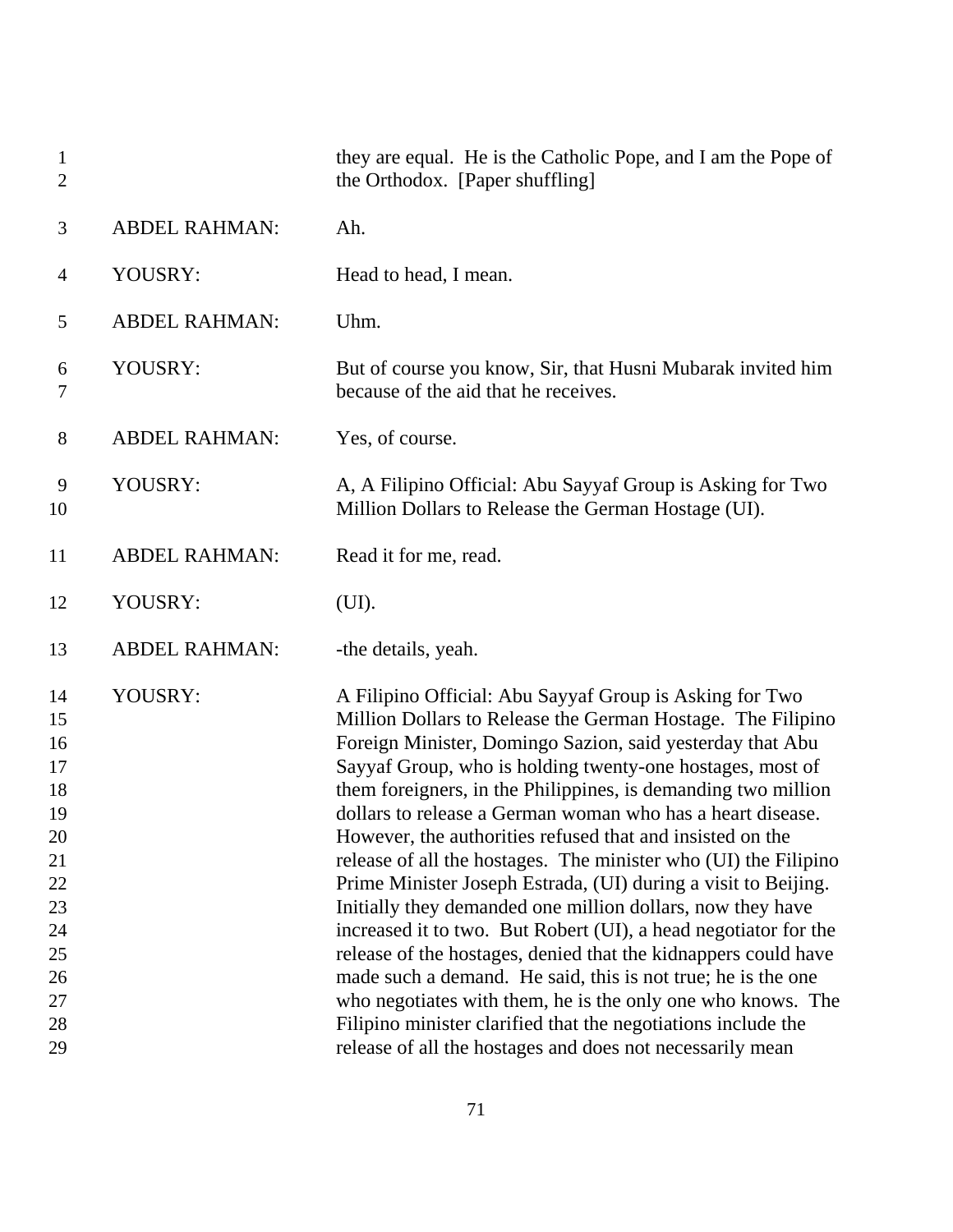| $\mathbf{1}$<br>$\overline{c}$<br>3<br>$\overline{\mathcal{A}}$<br>5<br>6<br>$\boldsymbol{7}$<br>$8\,$<br>9<br>10<br>11 |                      | willingness to pay the two million dollar ransom. He added,<br>we try to know what they want from us. When we negotiate<br>[correcting] when you negotiate, you try all methods.<br>However, the negotiations became complicated due to the<br>involvement of five separate groups in the act of kidnaping,<br>all of them are under Abu Sayyaf leadership. He criticized<br>the foreign reporters who cover the crisis, stating they<br>participated in (UI) by advertising the cause of kidnaping.<br>The Abu Sayyaf fundamentalist group fighters held twenty-<br>one people, most of them foreigners, in the island of (UI) in<br>the Philippines. More voices are demanding strict measures to |
|-------------------------------------------------------------------------------------------------------------------------|----------------------|-----------------------------------------------------------------------------------------------------------------------------------------------------------------------------------------------------------------------------------------------------------------------------------------------------------------------------------------------------------------------------------------------------------------------------------------------------------------------------------------------------------------------------------------------------------------------------------------------------------------------------------------------------------------------------------------------------|
| 12                                                                                                                      |                      | liberate the hostages, who were kidnaped more than twenty-                                                                                                                                                                                                                                                                                                                                                                                                                                                                                                                                                                                                                                          |
| 13<br>14                                                                                                                |                      | five days ago from the neighboring Malaysian island. Among<br>the hostages who were kidnaped, the Lebanese female, Mary                                                                                                                                                                                                                                                                                                                                                                                                                                                                                                                                                                             |
| 15                                                                                                                      |                      | Mi'rbis (PH), nine Malaysians, three Germans, two French,                                                                                                                                                                                                                                                                                                                                                                                                                                                                                                                                                                                                                                           |
| 16                                                                                                                      |                      | two from North Africa, two from Finland and two Filipinos.                                                                                                                                                                                                                                                                                                                                                                                                                                                                                                                                                                                                                                          |
| 17                                                                                                                      |                      | On another hand, eye witnesses said that the explosions have                                                                                                                                                                                                                                                                                                                                                                                                                                                                                                                                                                                                                                        |
| 18                                                                                                                      |                      | rocked five villages near the (UI) location yesterday-                                                                                                                                                                                                                                                                                                                                                                                                                                                                                                                                                                                                                                              |
| 19                                                                                                                      | <b>ABDEL RAHMAN:</b> | Uhm.                                                                                                                                                                                                                                                                                                                                                                                                                                                                                                                                                                                                                                                                                                |
| 20<br>21                                                                                                                | YOUSRY:              | -causing injuries to at least seven people. [Turning pages]<br>They didn't write anything on their demands to release you,                                                                                                                                                                                                                                                                                                                                                                                                                                                                                                                                                                          |
| 22                                                                                                                      |                      | Sir.                                                                                                                                                                                                                                                                                                                                                                                                                                                                                                                                                                                                                                                                                                |
| 23                                                                                                                      | <b>ABDEL RAHMAN:</b> | They didn't.                                                                                                                                                                                                                                                                                                                                                                                                                                                                                                                                                                                                                                                                                        |
| 24                                                                                                                      | YOUSRY:              | No.                                                                                                                                                                                                                                                                                                                                                                                                                                                                                                                                                                                                                                                                                                 |
| 25                                                                                                                      | <b>ABDEL RAHMAN:</b> | Uhm.                                                                                                                                                                                                                                                                                                                                                                                                                                                                                                                                                                                                                                                                                                |
| 26                                                                                                                      | YOUSRY:              | [Reading] Egypt Air Considers (UI) the American Aviation                                                                                                                                                                                                                                                                                                                                                                                                                                                                                                                                                                                                                                            |
| 27                                                                                                                      |                      | (UI) Boeing (UI) Punishment is in its Favor. [Explaining to                                                                                                                                                                                                                                                                                                                                                                                                                                                                                                                                                                                                                                         |
| 28<br>29                                                                                                                |                      | Abdel Rahman] This is because he said ehthey will publish<br>the tape in which he said, "I rely on God".                                                                                                                                                                                                                                                                                                                                                                                                                                                                                                                                                                                            |
| 30                                                                                                                      | <b>ABDEL RAHMAN:</b> | Uhm.                                                                                                                                                                                                                                                                                                                                                                                                                                                                                                                                                                                                                                                                                                |
| 31                                                                                                                      | YOUSRY:              | See, Sir, how they translated the words, "I rely on God"?                                                                                                                                                                                                                                                                                                                                                                                                                                                                                                                                                                                                                                           |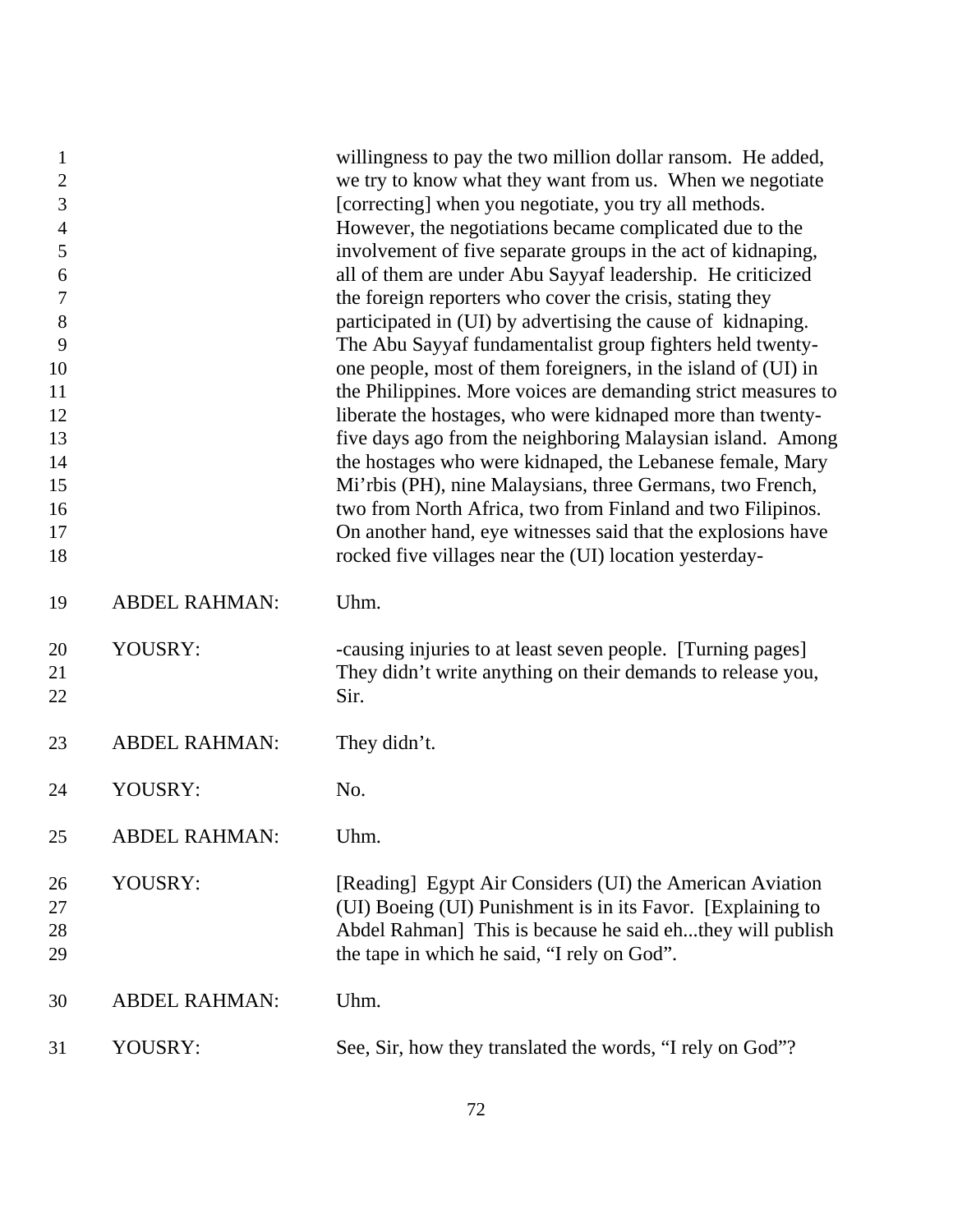| $\mathbf{1}$                                                                     | <b>ABDEL RAHMAN:</b> | Yeah, yeah. [Laughs]                                                                                                                                                                                                                                                                                                                                                                                                                                                                                                                                                                                                                                                                                                                                                                                                                                             |
|----------------------------------------------------------------------------------|----------------------|------------------------------------------------------------------------------------------------------------------------------------------------------------------------------------------------------------------------------------------------------------------------------------------------------------------------------------------------------------------------------------------------------------------------------------------------------------------------------------------------------------------------------------------------------------------------------------------------------------------------------------------------------------------------------------------------------------------------------------------------------------------------------------------------------------------------------------------------------------------|
| $\overline{2}$                                                                   | YOUSRY:              | Sons-of-a gun! [Turning pages]                                                                                                                                                                                                                                                                                                                                                                                                                                                                                                                                                                                                                                                                                                                                                                                                                                   |
| 3                                                                                | <b>ABDEL RAHMAN:</b> | (UI).                                                                                                                                                                                                                                                                                                                                                                                                                                                                                                                                                                                                                                                                                                                                                                                                                                                            |
| 4<br>5                                                                           | YOUSRY:              | I will read to you what Ahmed Abdel Sattar has done, the<br>interview with Al-Awsat.                                                                                                                                                                                                                                                                                                                                                                                                                                                                                                                                                                                                                                                                                                                                                                             |
| 6                                                                                | <b>ABDEL RAHMAN:</b> | Yeah.                                                                                                                                                                                                                                                                                                                                                                                                                                                                                                                                                                                                                                                                                                                                                                                                                                                            |
| $\tau$                                                                           | YOUSRY:              | Yes, (UI).                                                                                                                                                                                                                                                                                                                                                                                                                                                                                                                                                                                                                                                                                                                                                                                                                                                       |
| $8\,$                                                                            | <b>ABDEL RAHMAN:</b> | Did you finish the Asharq Al-Awsat, nothing else?                                                                                                                                                                                                                                                                                                                                                                                                                                                                                                                                                                                                                                                                                                                                                                                                                |
| 9<br>10                                                                          | YOUSRY:              | No, there is nothing else, Sir. [Folds the newspapers and puts<br>them under his pad]                                                                                                                                                                                                                                                                                                                                                                                                                                                                                                                                                                                                                                                                                                                                                                            |
| 11                                                                               | <b>ABDEL RAHMAN:</b> | There is nothing else, nothing on Chechnya? How come?                                                                                                                                                                                                                                                                                                                                                                                                                                                                                                                                                                                                                                                                                                                                                                                                            |
| 12<br>13                                                                         | YOUSRY:              | Well, there is nothing on Chechnya, Sir. [Going through<br>notes] Chechnya appears and disappears suddenly like this.                                                                                                                                                                                                                                                                                                                                                                                                                                                                                                                                                                                                                                                                                                                                            |
| 14                                                                               | <b>ABDEL RAHMAN:</b> | Uhm.                                                                                                                                                                                                                                                                                                                                                                                                                                                                                                                                                                                                                                                                                                                                                                                                                                                             |
| 15<br>16<br>17<br>18<br>19<br>20<br>21<br>22<br>23<br>24<br>25<br>26<br>27<br>28 | YOUSRY:              | I mean, eh [Picking up legal size papers.] Chechnya is eh,<br>praise be to God, may God give them health. [Reading]<br>Ahmed Abdel Sattar, the Paralegal of the Blind Sheikh Talks<br>to Al-Awsat; The Americans Interpreted Al-Battuti's Words<br>the Same Way They Translated Abdel Rahman's Sermons.<br>(UI) the Islamic Group leader who is in an American jail<br>serving his life sentence, one of the most important cases the<br>Americans talk about whenever (UI) Islam and Muslims.<br>From the American and the (UI) administration viewpoint, he<br>is a terrorist who deserves what happened to him, some of<br>them even hope he gets executed. On the other hand,<br>American and Arab Muslims in more than one state, believe<br>that Abdel Rahman was a scapegoat the American<br>administration used to strike Islam and to emphasize through |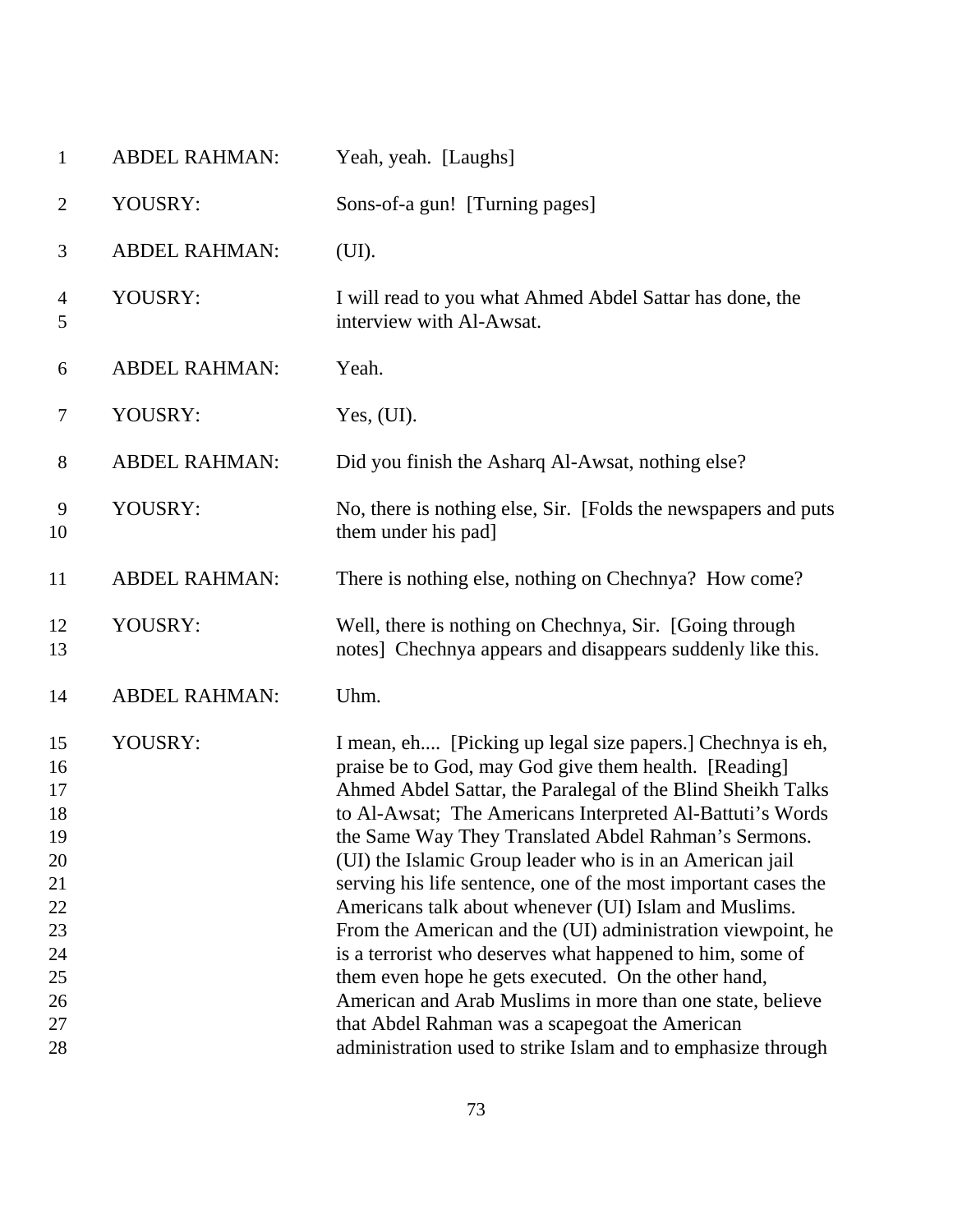| $\mathbf{1}$<br>$\mathfrak{2}$<br>3<br>$\overline{4}$<br>5<br>6<br>$\boldsymbol{7}$<br>$8\,$<br>9<br>10<br>11<br>12<br>13 |                      | his arrest, trial and conviction that there is a relation between<br>Islam and terrorism and that all Islamic symbols are terrorists.<br>Al-Awsat met with Ahmed Abdel Sattar, the paralegal for the<br>blind Sheikh in New York. He is re-organizing the campaign<br>to release Abdel Rahman and supervises the work of the team<br>of lawyers who follow up on the case and its developments.<br>He was present at the time the Sheikh had his activity since he<br>entered the United States (UI) the past decade. He owns a<br>vast communication network with Egyptian and Arab<br>Islamists who live in different locations in the United States;<br>as well as channels with the American media and human<br>rights organizations and anti discrimination They made him<br>an official center. [Laughs]                                                                                                                                                                                                                                |
|---------------------------------------------------------------------------------------------------------------------------|----------------------|-----------------------------------------------------------------------------------------------------------------------------------------------------------------------------------------------------------------------------------------------------------------------------------------------------------------------------------------------------------------------------------------------------------------------------------------------------------------------------------------------------------------------------------------------------------------------------------------------------------------------------------------------------------------------------------------------------------------------------------------------------------------------------------------------------------------------------------------------------------------------------------------------------------------------------------------------------------------------------------------------------------------------------------------------|
| 14                                                                                                                        | <b>ABDEL RAHMAN:</b> | [Laughing] Uhm.                                                                                                                                                                                                                                                                                                                                                                                                                                                                                                                                                                                                                                                                                                                                                                                                                                                                                                                                                                                                                               |
| 15<br>16<br>17<br>18<br>19<br>20<br>21<br>22<br>23<br>24<br>25<br>26<br>27<br>28<br>29<br>30                              | YOUSRY:              | [Reading] This is the text of the interview: Last January, the<br>American Supreme Court refused to look into the appeal<br>submitted by Omar Abdel Rahman's lawyer protesting the<br>verdict against him in 1993. Does this mean that the case file<br>is closed? Ahmed: As of that date, no new development took<br>place in the case; legally it is over. The only thing remaining<br>is the political side. Originally, the case is political. This is<br>what we used to know and emphasize more than once since<br>the Sheikh's arrest for breaking immigration laws. The arrest<br>was to deport him to Egypt. During that period, the Egyptian<br>government strongly refused the idea of deportation. On<br>August 25, 1993, we were surprised with the American<br>authorities accusing the Sheikh of participating in the alleged<br>conspiracy. It is strange to direct the accusation to him after<br>more than one and a half months from the date of his arrest<br>and not through normal legal proceedings the American court |
| 31<br>32                                                                                                                  |                      | follows. It was based on an emergency law that was<br>introduced during the American Civil War, and only                                                                                                                                                                                                                                                                                                                                                                                                                                                                                                                                                                                                                                                                                                                                                                                                                                                                                                                                      |
| 33                                                                                                                        |                      | implemented three times, one of them was on the Sheikh. If                                                                                                                                                                                                                                                                                                                                                                                                                                                                                                                                                                                                                                                                                                                                                                                                                                                                                                                                                                                    |
| 34                                                                                                                        |                      | the prosecution did not use this law, there would be nothing                                                                                                                                                                                                                                                                                                                                                                                                                                                                                                                                                                                                                                                                                                                                                                                                                                                                                                                                                                                  |
| 35                                                                                                                        |                      | the Sheikh said or did that deserves imprisonment. The                                                                                                                                                                                                                                                                                                                                                                                                                                                                                                                                                                                                                                                                                                                                                                                                                                                                                                                                                                                        |
| 36                                                                                                                        |                      | development of the case and the stubbornness of the judge,                                                                                                                                                                                                                                                                                                                                                                                                                                                                                                                                                                                                                                                                                                                                                                                                                                                                                                                                                                                    |
| 37                                                                                                                        |                      | his denial to almost all of the defense team requests like,                                                                                                                                                                                                                                                                                                                                                                                                                                                                                                                                                                                                                                                                                                                                                                                                                                                                                                                                                                                   |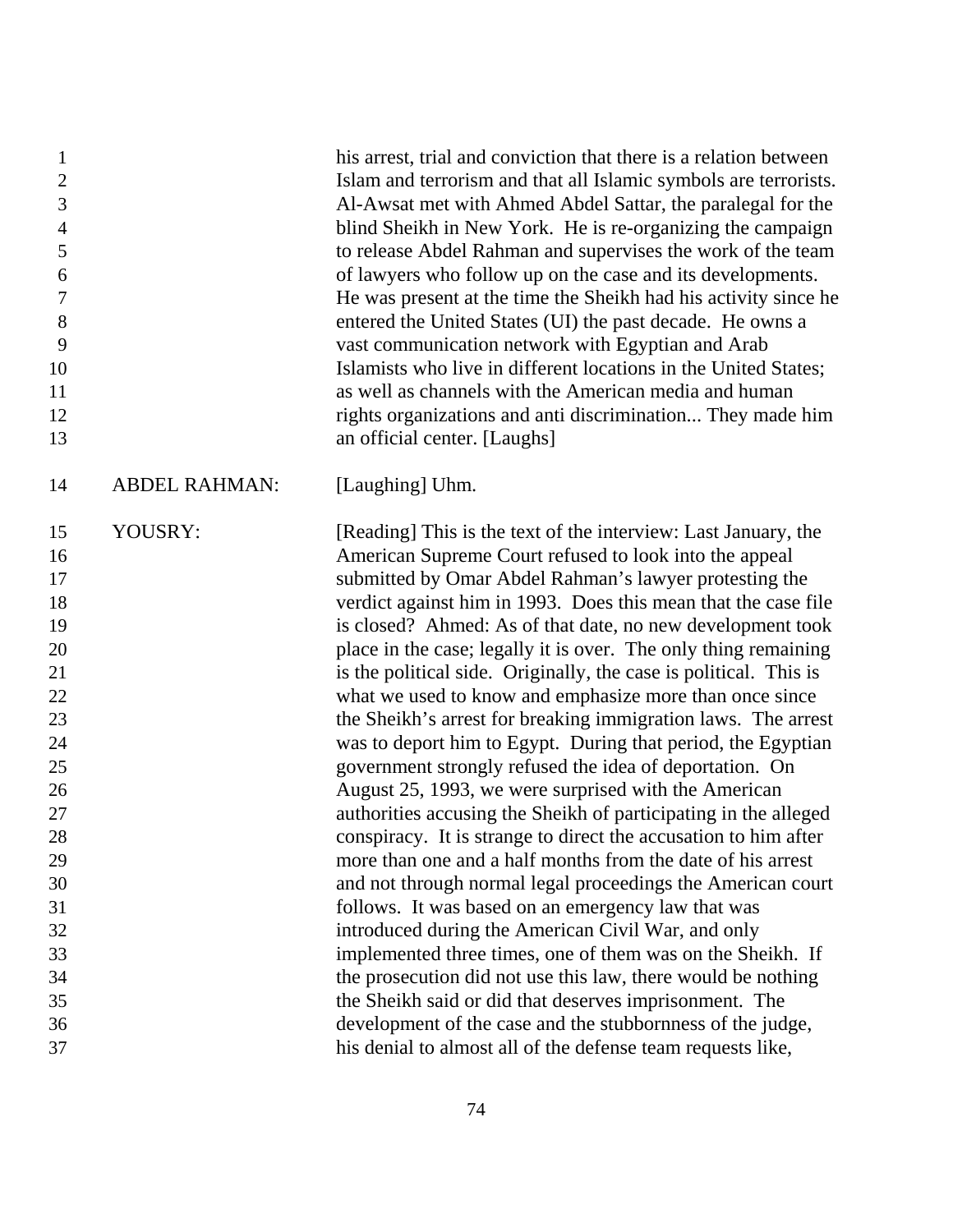calling witnesses among whom was the secretary of justice, Senator D'amato and experts on Islam to respond to the government's allegations at the time he gave the government full right to (UI) and to explain Islam in its own way and wish. All this proved to us that the case is not criminal. They were determined to put the Sheikh in jail and to convict him at whatever credibility cost. Besides, the climate of the trial was poisoned with anti Islam and Muslims propaganda. [Repeating] -was poisoned with anti Islam and Muslims propaganda. In an atmosphere like this nobody, regardless of 11 how many lawyers he has, can receive a fair trial. What proves... Question: What proves that the American administration intentionally wants to harm the Muslims, and its action is not the result of a misunderstanding. The American Government... Ahmed: The American Government made itself an expert on everything, beginning with the Islamic religion and ending with the Arabic language and its meanings. We saw this tragedy made clear in the Egyptian accident. They interpret things as they see fit. After the Egyptian aircraft accident, I sent to the New York Times, that 21 the translation of the words, "I rely on God" the Egyptian co- pilot, the late Jamil Al-Batuti said, when I saw the government's translation, I was shocked. Because I have experience in what the government does in situations like these, I was able to understand what they exactly did. When they come across what they think is a religious term, they go directly to look it up in the Quran. Based on this, they could not come up with anything close to that meaning except part of the honorable verse in Al 'Imran Surah that says, "*when thou hast taken a decision put thy trust in God*" and translated the word "decide" into "I made my decision" and so on. We suffered a lot from their translation of many terms and interpretation the way they like. (UI) we asked to get the opinion of expert scholars in the language of religion, non biased people to answer to the government's claims. The judge refused to call on them. He even refused to add documents we brought to the case file like, the interpretation of the word 'jihad' and its translation for instance. They said, it means holy war. We rejected this translation and (UI). We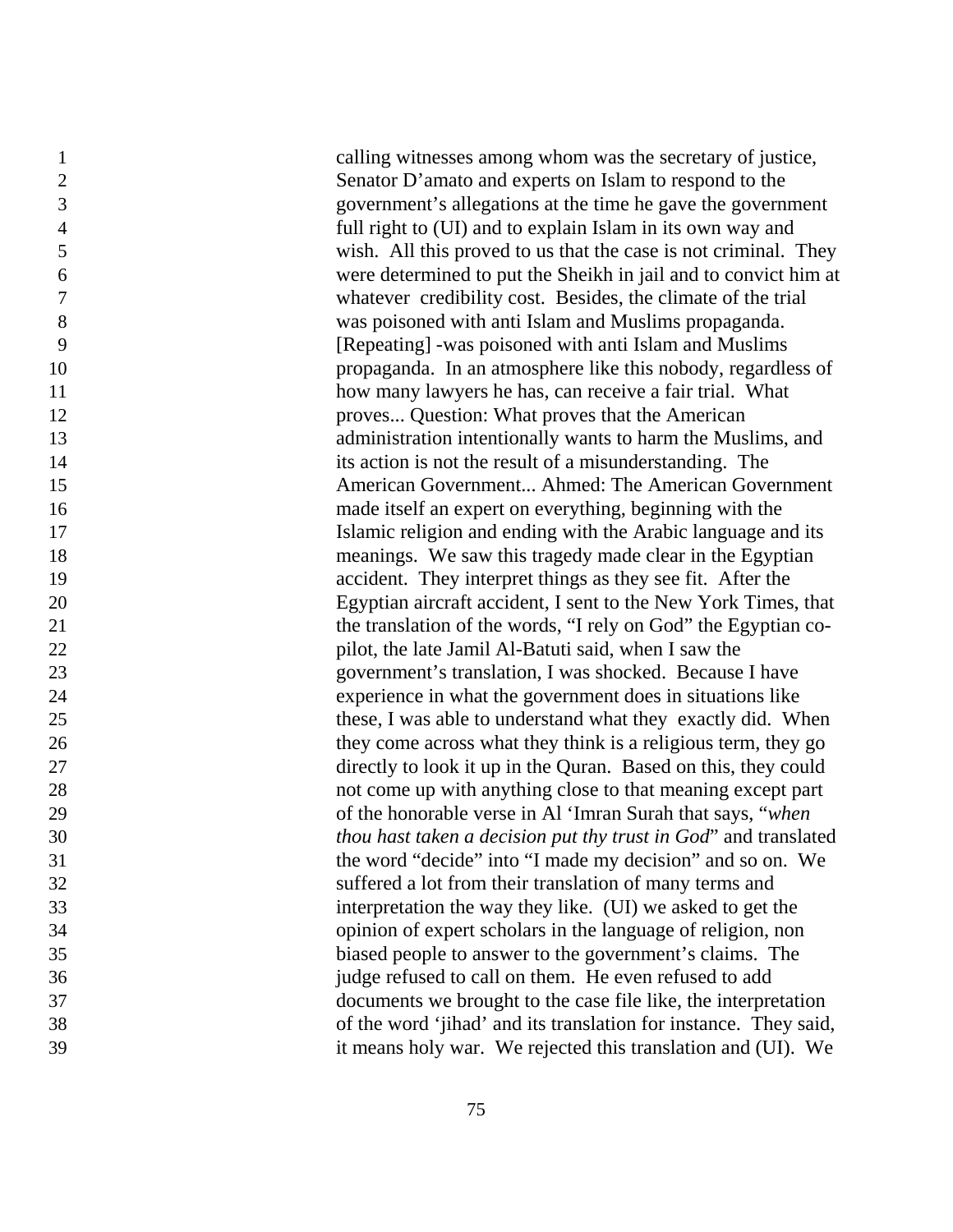| 1              |                      | resorted to some dictionaries, we even used the motto of Al-        |
|----------------|----------------------|---------------------------------------------------------------------|
| $\overline{2}$ |                      | Hayat newspaper, "Life is a belief and a jihad." The judge          |
| 3              |                      | refused all this, and others, and did not allow the jury to see it. |
| $\overline{4}$ |                      | A Prisoner and a Patient: Where is the Sheikh's jail today,         |
| 5              |                      | and what is his condition there and what are his latest health      |
| 6              |                      | developments? Ahmed: Presently, he is incarcerated in               |
| 7              |                      | Rochester prison in the state of Minnesota, far north, on the       |
| $8\,$          |                      | Canadian border. He was transferred to this prison after his        |
| 9              |                      | health deteriorated drastically in the previous prison in the       |
| 10             |                      | state of Missouri. So they moved him during 1998 to a prison        |
| 11             |                      | near Mayo Clinic hospital, where the doctors who are                |
| 12             |                      | supervising the hospital are also themselves supervising the        |
| 13             |                      | prison. His condition in prison has improved till they imposed      |
| 14             |                      | special administrative measures on him in March, 1997. They         |
| 15             |                      | denied him visits or contact with anybody except his wife and       |
| 16             |                      | his defense team. Because Islam prohibits food strikes,             |
| 17             |                      | nonetheless, he fasts and (UI) until today to protest the bad       |
| 18             |                      | treatment. There are 1.8 million prisoners in the United            |
| 19             |                      | States. However, these measures are only imposed on twelve,         |
| 20             |                      | eleven of them are Muslims, in their forefront is Sheikh Omar       |
| 21             |                      | Abdel Rahman. The strange thing is that these measures are          |
| 22             |                      | also imposed on Muslims who did not have trial, like the            |
| 23             |                      | defendants accused of bombing the American embassies in             |
| 24             |                      | East Africa. Question: Is there really an American desire to        |
| 25             |                      | have the Sheikh return to Egypt? [Addressing Abdel]                 |
| 26             |                      | Rahman] There is a picture of you, Sir, sitting in the park         |
| 27             |                      | during the prayer of festivities.                                   |
| 28             | <b>ABDEL RAHMAN:</b> | [Laughs]                                                            |
| 29             | YOUSRY:              | [Re-reading] Is there really an American desire to have the         |
| 30             |                      | Sheikh return to Egypt? I do not think so. In the shadow of         |
| 31             |                      | weakness of Muslims, the absence of public opinion or strong        |
| 32             |                      | pressure force on the American administration, I do not think       |
| 33             |                      | the release of the Sheikh and his return to Egypt is being          |
| 34             |                      | considered. All what is said about this issue is not known to       |
| 35             |                      | us. No contact between us and the American administration           |
| 36             |                      | regarding these issues has been made. Unless a political            |
| 37             |                      | change takes place on earth, unless a change in the balance of      |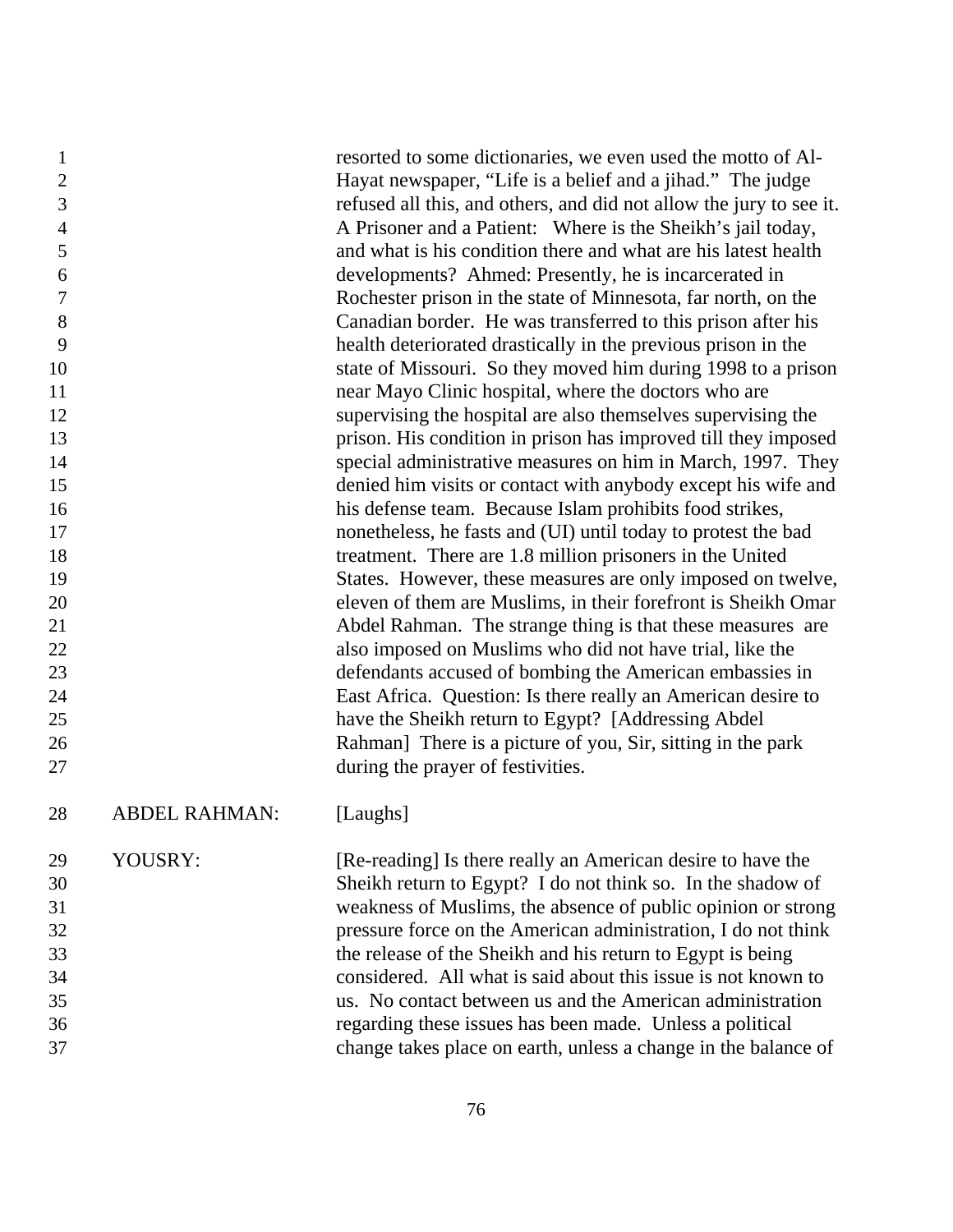powers takes place, this case will not present big anxiety for the Americans. Special Rules: Question: A big dispute rose lately around Sheikh Abdel Rahman's situation toward projects of establishing Islamic parties in Egypt. What is the truth? The Sheikh refused the idea of Islamic parties, and a timely response was sent to whoever asked. He sees that the establishment of these parties is but a cosmetic cover-up for the face of the infidel Egyptian government; he refused it completely. Question: Were the Egyptian Muslims in America influenced by the arrest of, and the case of, Omar Abdel Rahman, and were there any measures taken to limit 12 their activities? Ahmed: I wouldn't be exaggerating if I say that their effect was not limited to the Egyptians, it was on all Muslims. The case has been worst used by the American security authorities and to instill fear into the hearts of many people. The case has been taken as an excuse to put laws specifically cut for Muslims like, the law to combat terrorism 18 that was used to arrest many innocent people and put them to prisons. As we saw in the case of brother Nasser Ahmad who was in charge of the management of Abu Bakr Al-Siddiq Mosque. We still find many people under detention, top of the list is Dr. Mazin Al Najjar (PH) and Dr. Anwar Haddam (PH), both are detained in American prisons as per the new law, without any indictment directed to them. At the same time, in an indirect way, the Sheikh's case had a positive effect awakening Muslims here from their slumber. We can now see movements on the level of Islamic organizations to defend the rights of Muslims and work on canceling these laws. After the period of fear that captivated many people here, and made them retire to the policy of burying the head in the sand, hoping that the storm will pass; the storm of the Sheikh's arrest and his trial and imprisonment (UI). They learned that the target was not the Sheikh and others, but, it is a ferocious war against all of us as Muslims. The trial of Omar Abdel Rahman was not a trial of him, but rather a trial of his turban and what it represents. Particularly, the actions of the American security services surpassed and transcended all boundaries: Monitoring around the clock, threats against livelihood, tarnishing the reputation of the innocent people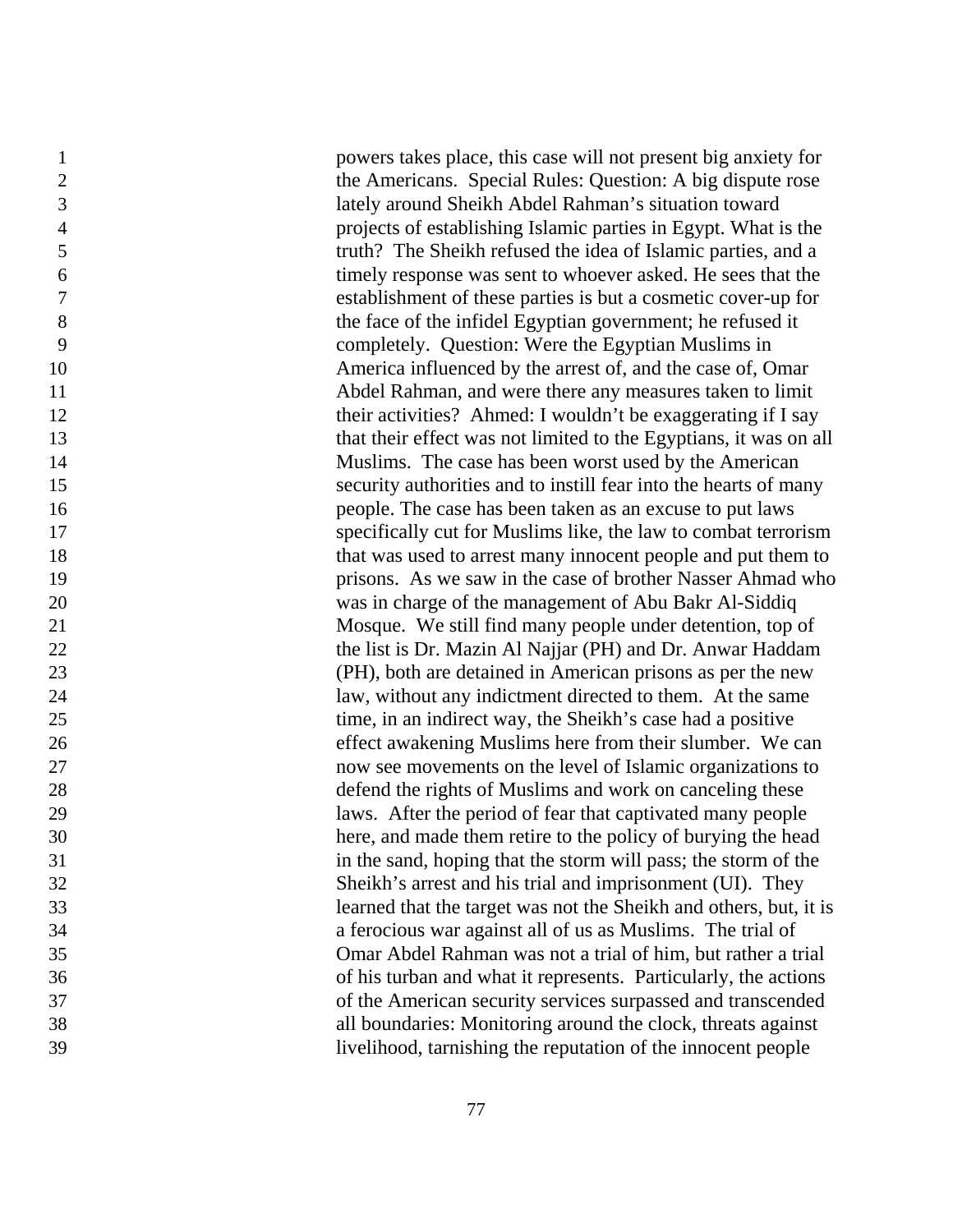among their neighbors and friends. Little by little, the Muslims in America began to get rid of fear and face these attacks. Some results of these efforts were attained, the release of Nasser Ahmed and Hani Khayr Idin (PH), and (UI) Congress members in America adopting a resolution (UI) the law of secret evidence. Committees were formed in many states in and outside America to adopt the Sheikh's case and present it to world public opinion. Question: However, certainly the destruction of the two American embassies in Nairobi and Dar Es Salaam had bad effect on your activities. For sure, Ahmed, any incident involving bombing and killing of Americans (UI) affects us, even if the perpetrator is not an Arab, like we saw in the destruction of the Federal building in Oklahoma. Harassments and poisonous newspapers' campaigns erupted, especially by American authorities to strengthen the thought of conspiracy against the Islamic Movement. Freedom and Harassment: Do you practice religion in freedom or are there harassments (UI) the American policy? If you mean praying, fasting and attending mosques, we practice these with freedom. However, religion is not limited to these practices. Taking care of Muslims' issues is a religious duty, defending Muslims' sanctities is a religious duty, ordering good and forbidding evil is a religious duty, holding to Islamic lands is a religious duty. If you are talking about all these duties, sure we are not able to do them at all. Practicing them even exposes us and exposes many of our brothers with the same beliefs to a lot of harassment from the security authorities. Question: What is the connection between Egyptian Islamists opposing the Egyptian government with Copts who oppose it here? Ahmed: We have no connection with them. Lately, some of them attempted to have us join them in a demonstration against Mubarak's visit but we refused. It is not appropriate that you put us with them in one basket. There is a difference between one who opposes his government and one who opposes the entire population of a country. The Egyptian immigrant Copts are second class, among whom are some who call for imposing economic sanctions on their country knowing this will only hurt the (UI) people; they don't care for the country.